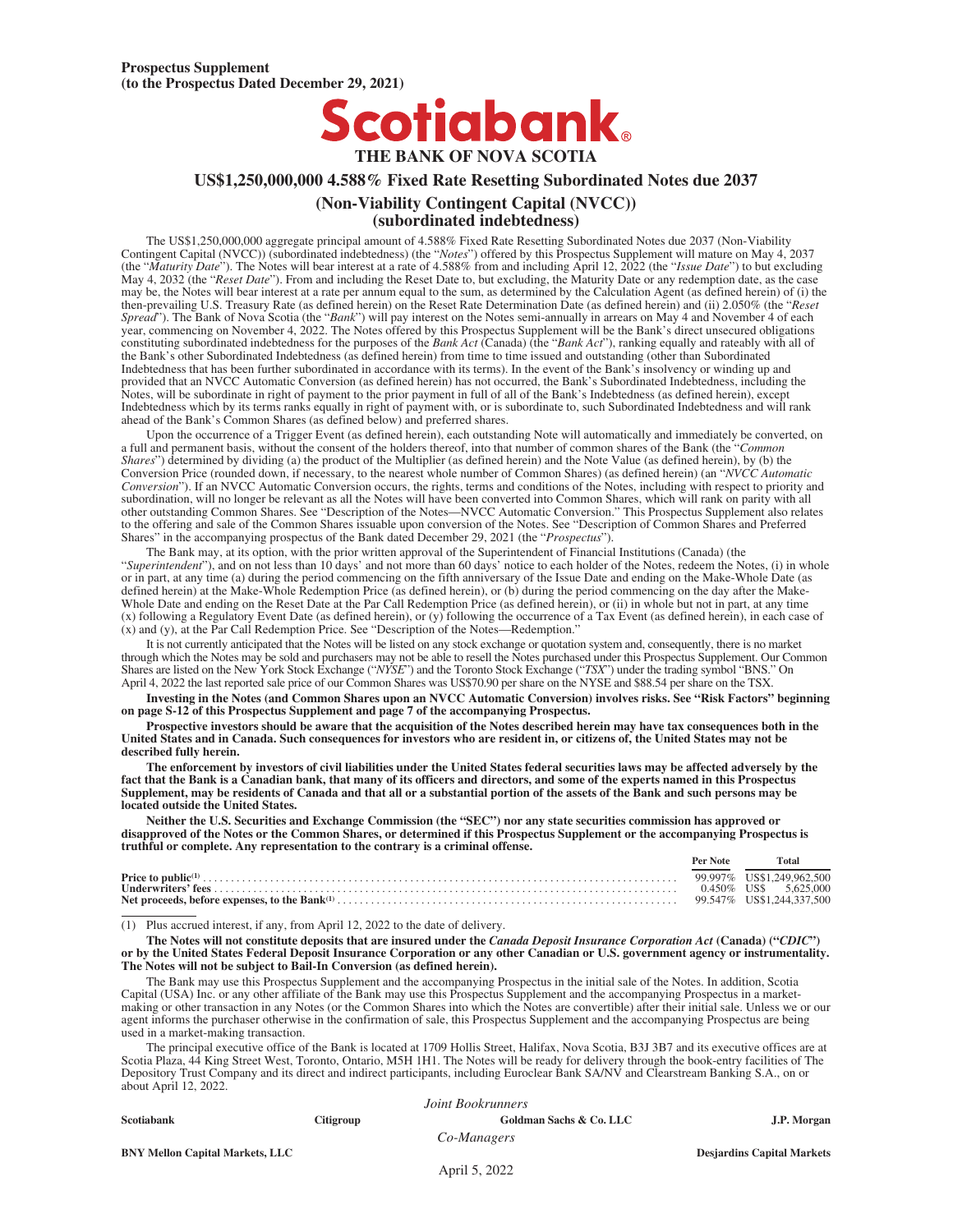### **TABLE OF CONTENTS**

**Page**

| $S-1$<br>$S-2$<br>$S-4$<br>$S-6$<br>$S-12$<br>$S-19$<br>$S-20$<br>$S-21$<br>$S-33$<br>$S-34$<br>$S-35$<br>$S-41$<br>$S-42$<br><b>Prospectus</b><br>1<br>$\overline{2}$<br>3<br>5<br>6<br>$\overline{7}$<br>13<br>15<br>16<br>17<br>23<br>Description of Certain Provisions Relating to the Debt Securities We May Offer<br>43<br>44<br>51<br>65<br>Certain Considerations for ERISA and Other Employee Benefit Plans<br>67<br>69<br>72<br>72<br>72<br>73 |                              | $\circ$ |
|----------------------------------------------------------------------------------------------------------------------------------------------------------------------------------------------------------------------------------------------------------------------------------------------------------------------------------------------------------------------------------------------------------------------------------------------------------|------------------------------|---------|
|                                                                                                                                                                                                                                                                                                                                                                                                                                                          | <b>Prospectus Supplement</b> |         |
|                                                                                                                                                                                                                                                                                                                                                                                                                                                          |                              |         |
|                                                                                                                                                                                                                                                                                                                                                                                                                                                          |                              |         |
|                                                                                                                                                                                                                                                                                                                                                                                                                                                          |                              |         |
|                                                                                                                                                                                                                                                                                                                                                                                                                                                          |                              |         |
|                                                                                                                                                                                                                                                                                                                                                                                                                                                          |                              |         |
|                                                                                                                                                                                                                                                                                                                                                                                                                                                          |                              |         |
|                                                                                                                                                                                                                                                                                                                                                                                                                                                          |                              |         |
|                                                                                                                                                                                                                                                                                                                                                                                                                                                          |                              |         |
|                                                                                                                                                                                                                                                                                                                                                                                                                                                          |                              |         |
|                                                                                                                                                                                                                                                                                                                                                                                                                                                          |                              |         |
|                                                                                                                                                                                                                                                                                                                                                                                                                                                          |                              |         |
|                                                                                                                                                                                                                                                                                                                                                                                                                                                          |                              |         |
|                                                                                                                                                                                                                                                                                                                                                                                                                                                          |                              |         |
|                                                                                                                                                                                                                                                                                                                                                                                                                                                          |                              |         |
|                                                                                                                                                                                                                                                                                                                                                                                                                                                          |                              |         |
|                                                                                                                                                                                                                                                                                                                                                                                                                                                          |                              |         |
|                                                                                                                                                                                                                                                                                                                                                                                                                                                          |                              |         |
|                                                                                                                                                                                                                                                                                                                                                                                                                                                          |                              |         |
|                                                                                                                                                                                                                                                                                                                                                                                                                                                          |                              |         |
|                                                                                                                                                                                                                                                                                                                                                                                                                                                          |                              |         |
|                                                                                                                                                                                                                                                                                                                                                                                                                                                          |                              |         |
|                                                                                                                                                                                                                                                                                                                                                                                                                                                          |                              |         |
|                                                                                                                                                                                                                                                                                                                                                                                                                                                          |                              |         |
|                                                                                                                                                                                                                                                                                                                                                                                                                                                          |                              |         |
|                                                                                                                                                                                                                                                                                                                                                                                                                                                          |                              |         |
|                                                                                                                                                                                                                                                                                                                                                                                                                                                          |                              |         |
|                                                                                                                                                                                                                                                                                                                                                                                                                                                          |                              |         |
|                                                                                                                                                                                                                                                                                                                                                                                                                                                          |                              |         |
|                                                                                                                                                                                                                                                                                                                                                                                                                                                          |                              |         |
|                                                                                                                                                                                                                                                                                                                                                                                                                                                          |                              |         |
|                                                                                                                                                                                                                                                                                                                                                                                                                                                          |                              |         |
|                                                                                                                                                                                                                                                                                                                                                                                                                                                          |                              |         |
|                                                                                                                                                                                                                                                                                                                                                                                                                                                          |                              |         |
|                                                                                                                                                                                                                                                                                                                                                                                                                                                          |                              |         |
|                                                                                                                                                                                                                                                                                                                                                                                                                                                          |                              |         |

**We have not, and the underwriters have not, authorized anyone to provide you with information other than the information contained or incorporated by reference in this Prospectus Supplement, the accompanying Prospectus or in any free writing prospectus we have authorized. We take no responsibility for and can make no assurance as to the reliability of any other information that others may give you. We are not, and the underwriters are not, making an offer to sell any Notes or Common Shares in any jurisdiction where the offer or sale is not permitted. You should not assume that the information contained in this Prospectus Supplement, the accompanying Prospectus, the documents incorporated by reference or any free writing prospectus we may authorize to be delivered to you is accurate as of any date other than the dates thereon. Our business, financial condition, results of operations and prospects may have changed since those dates.**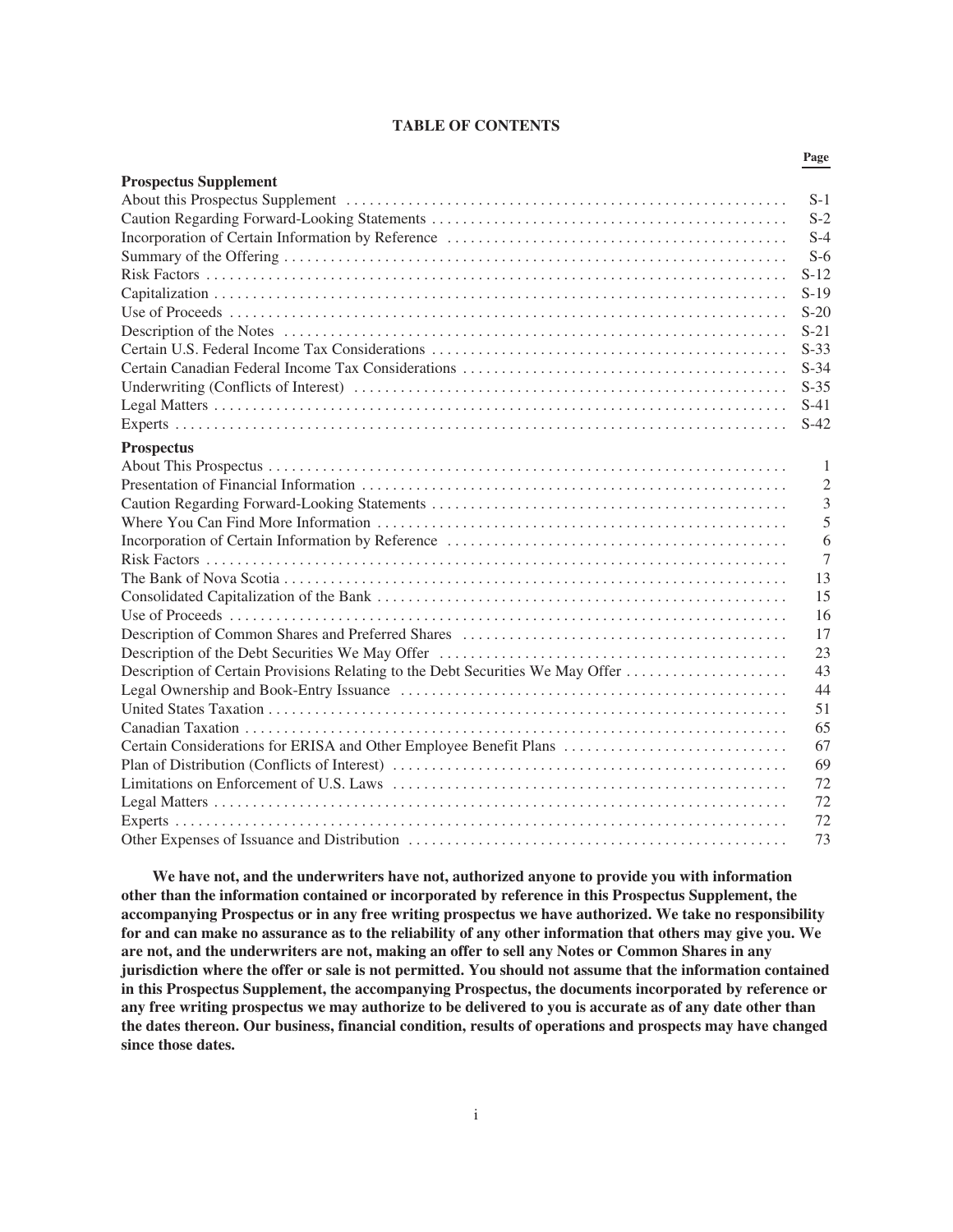The Notes are not intended to be offered, sold or otherwise made available to and should not be offered, sold or otherwise made available to any retail investor in the European Economic Area ("*EEA*"). For these purposes, a retail investor means a person who is one (or more) of: (i) a retail client as defined in point (11) of Article 4(1) of Directive 2014/65/EU (as amended, "*MiFID II*"); or (ii) a customer within the meaning of Directive (EU) 2016/97 (as amended, the "*Insurance Distribution Directive*"), where that customer would not qualify as a professional client as defined in point (10) of Article 4(1) of MiFID II; or (iii) not a qualified investor as defined in Regulation (EU) 2017/1129, as amended, (the "*Prospectus Regulation*"). Consequently, no key information document required by Regulation (EU) No 1286/2014, as amended, (the "*PRIIPs Regulation*") for offering or selling the Notes or otherwise making them available to retail investors in the EEA has been prepared and therefore offering or selling the Notes or otherwise making them available to any retail investor in the EEA may be unlawful under the PRIIPs Regulation.

This Prospectus Supplement has been prepared on the basis that any offer of Notes in any Member State of the EEA will be made pursuant to an exemption under the Prospectus Regulation from the requirement to publish a prospectus for offers of Notes. Accordingly, any person making or intending to make an offer in that Member State of Notes which are the subject of the offering contemplated in this Prospectus Supplement and the accompanying Prospectus may only do so to legal entities which are qualified investors (as defined in the Prospectus Regulation), provided that no such offer of Notes shall require the Bank or any of the underwriters to publish a prospectus pursuant to Article 3 of the Prospectus Regulation or supplement a prospectus pursuant to Article 23 of the Prospectus Regulation, in each case in relation to such offer.

Neither the Bank nor the underwriters have authorized, nor do they authorize, the making of any offer of Notes in the EEA to any legal entity which is not a qualified investor. Neither the Bank nor the underwriters have authorized, nor do they authorize, the making of any offer of Notes through any financial intermediary, other than offers made by the relevant underwriters, which constitute the final placement of the Notes contemplated in this Prospectus Supplement and the accompanying Prospectus.

Any distributor subject to MiFID II (for the purposes of this paragraph, a "*distributor*") subsequently offering, selling or recommending the Notes is responsible for undertaking its own target market assessment in respect of the Notes and determining the appropriate distribution channels for the purposes of the MiFID II product governance rules under Commission Delegated Directive (EU) 2017/593 (the "*Delegated Directive*"). Neither the Bank nor the underwriters make any representations or warranties as to a distributor's compliance with the Delegated Directive.

The Notes are not intended to be offered, sold or otherwise made available to and should not be offered, sold or otherwise made available to any retail investor in the United Kingdom ("UK"). For these purposes, a retail investor means a person who is one (or more) of the following: (i) a retail client, as defined in point (8) of Article 2 of Regulation (EU) 2017/565, as it forms part of domestic law by virtue of the European Union (Withdrawal) Act 2018 (as amended, the "*EUWA*"); or (ii) a customer within the meaning of the provisions of the Financial Services and Markets Act 2000 (as amended, the "*FSMA*") and any rules or regulations made under the FSMA to implement Directive (EU) 2016/97, as amended, where that customer would not qualify as a professional client, as defined in point (8) of Article 2(1) of Regulation (EU) 600/2014, as it forms part of domestic law by virtue of the EUWA; or (iii) not a qualified investor as defined in Regulation (EU) 2017/1129, as amended, as it forms part of domestic law by virtue of the EUWA (the "*UK Prospectus Regulation*"). Consequently, no key information document required by Regulation (EU) 1286/2014, as amended, as it forms part of domestic law by virtue of the EUWA (the "*UK PRIIPs Regulation*") for offering or selling the Notes or otherwise making them available to retail investors in the UK has been prepared and therefore offering or selling the Notes or otherwise making them available to any retail investor in the UK may be unlawful under the UK PRIIPs Regulation.

This Prospectus Supplement has been prepared on the basis that any offer of Notes in the UK will be made pursuant to an exemption under the UK Prospectus Regulation and the FSMA from the requirement to publish a prospectus for offers of Notes. Accordingly, any person making or intending to make an offer in the UK of Notes which are the subject of the offering contemplated in this Prospectus Supplement and the accompanying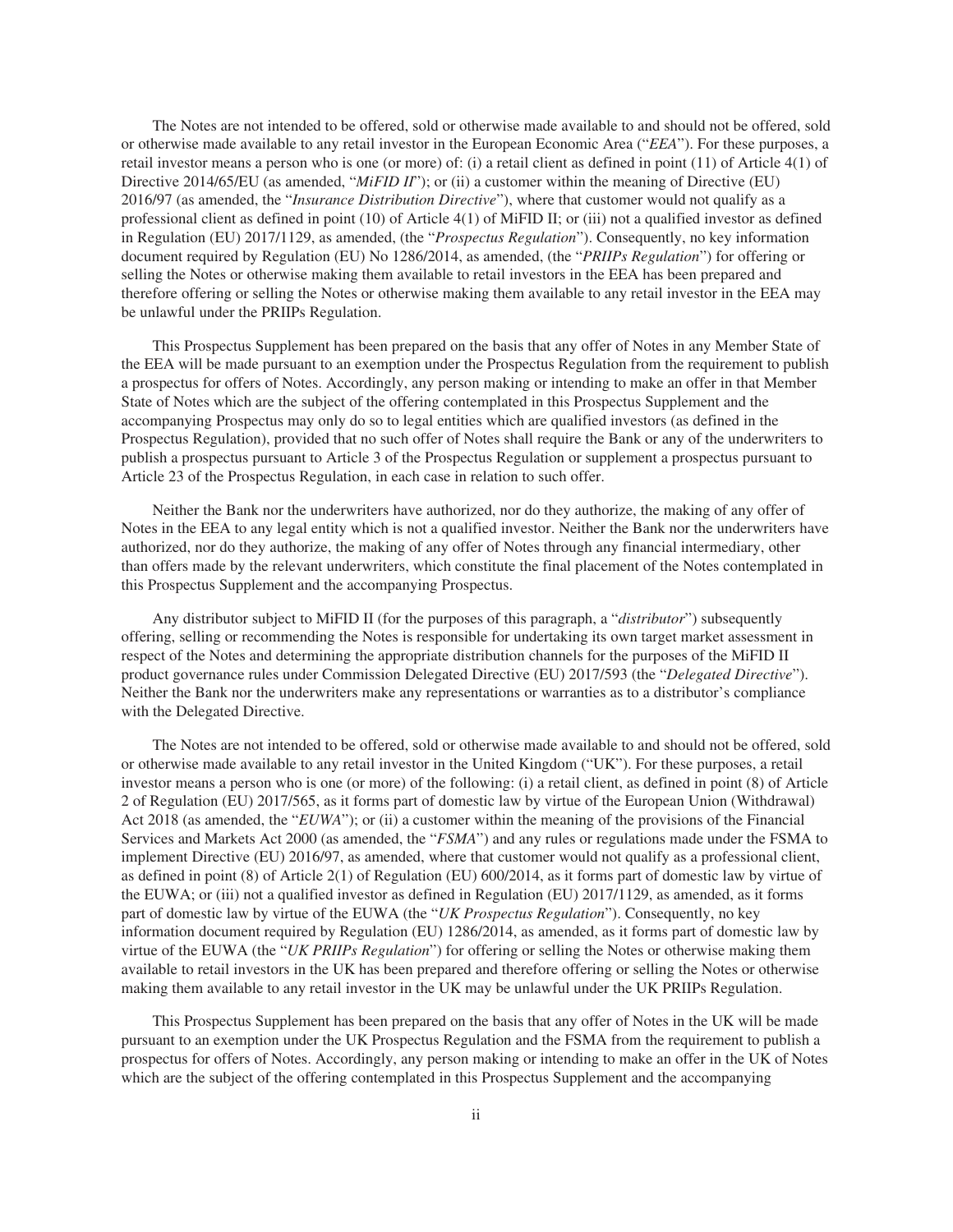Prospectus may only do so to legal entities which are qualified investors (as defined in the UK Prospectus Regulation), provided that no such offer of Notes shall require the Bank or any of the underwriters to publish a prospectus pursuant to Article 3 of the UK Prospectus Regulation or section 85 of the FSMA or supplement a prospectus pursuant to Article 23 of the UK Prospectus Regulation, in each case, in relation to such offer.

Neither the Bank nor the underwriters have authorized, nor do they authorize, the making of any offer of Notes in the UK to any legal entity which is not a qualified investor as defined in the UK Prospectus Regulation. Neither the Bank nor the underwriters have authorized, nor do they authorize, the making of any offer of Notes through any financial intermediary in the UK, other than offers made by the relevant underwriters which constitute the final placement of the Notes contemplated in this Prospectus Supplement and the accompanying Prospectus.

This document is for distribution only to persons who (i) have professional experience in matters relating to investments falling within Article 19(5) of the Financial Services and Markets Act 2000 (Financial Promotion) Order 2005 (as amended, the "*Financial Promotion Order*"), (ii) are persons falling within Article 49(2)(a) to (d)("high net worth companies, unincorporated associations etc.") of the Financial Promotion Order, (iii) are outside the UK, or (iv) are persons to whom an invitation or inducement to engage in investment activity (within the meaning of section 21 of the FSMA) in connection with the issue or sale of any securities may otherwise lawfully be communicated or caused to be communicated (all such persons together being referred to as "*relevant persons*"). This document is directed only at relevant persons and must not be acted on or relied on by persons who are not relevant persons. Any investment or investment activity to which this document relates is available only to relevant persons and will be engaged in only with relevant persons.

Any distributor subject to the FCA Handbook Product Intervention and Product Governance Sourcebook (the "*UK MiFIR Product Governance Rules*") (for the purposes of this paragraph, a "*distributor*") subsequently offering, selling or recommending the Notes is responsible for undertaking its own target market assessment in respect of the Notes and determining appropriate distribution channels. Neither the Bank nor the underwriters make any representations or warranties as to a distributor's compliance with the UK MiFIR Product Governance Rules.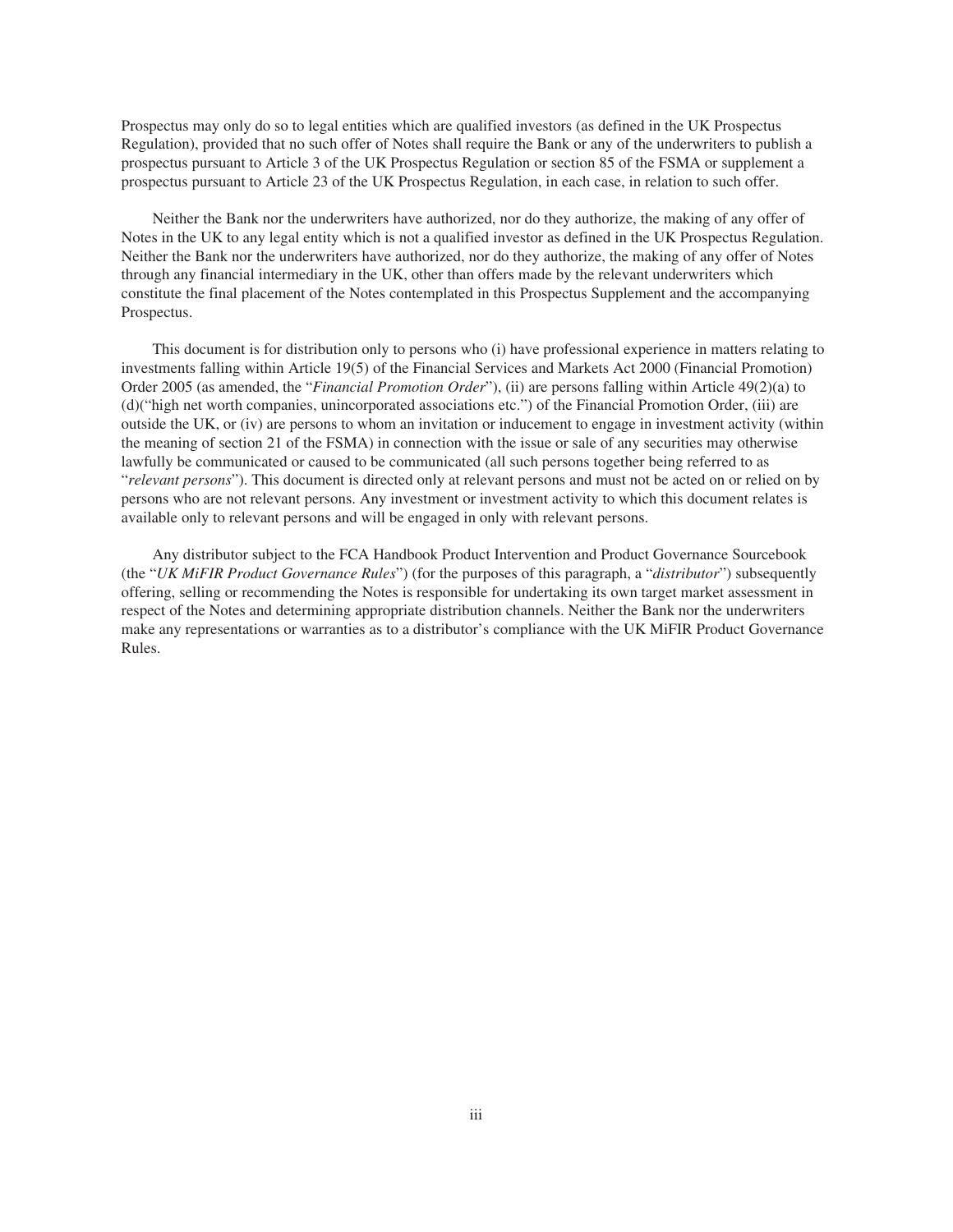### **ABOUT THIS PROSPECTUS SUPPLEMENT**

<span id="page-4-0"></span>This document consists of two parts. The first part is this Prospectus Supplement, which describes the specific terms of this offering. The second part, the accompanying Prospectus, gives more general information, some of which may not apply to this offering. If information in this Prospectus Supplement is inconsistent with the accompanying Prospectus, investors should rely on the information in this Prospectus Supplement.

This Prospectus Supplement, the accompanying Prospectus and the documents incorporated by reference into each of them include important information about the Bank, the Notes being offered and other information investors should know before investing in the Notes.

Unless otherwise mentioned or unless the context requires otherwise, all references in this Prospectus Supplement to the "Bank," "we," "us," "our" or similar references mean The Bank of Nova Scotia and do not include the subsidiaries of The Bank of Nova Scotia.

The distribution of this Prospectus Supplement, the accompanying Prospectus and any free writing prospectus we have authorized and the offering of the Notes in certain jurisdictions may be restricted by law. Persons who come into possession of this Prospectus Supplement, the accompanying Prospectus or any free writing prospectus we have authorized should inform themselves about and observe any such restrictions. This Prospectus Supplement, the accompanying Prospectus and any free writing prospectus we have authorized do not constitute, and may not be used in connection with, an offer or solicitation by anyone in any jurisdiction in which such offer or solicitation is not authorized or in which the person making such offer or solicitation is not qualified to do so or to any person to whom it is unlawful to make such offer or solicitation.

You should not consider any information in this Prospectus Supplement, the accompanying Prospectus or any free writing prospectus we have authorized to be investment, legal or tax advice. You should consult your own counsel, accountant and other advisors for legal, tax, business, financial and related advice regarding the purchase of the Notes. We are not making any representation to you regarding the legality of an investment in the Notes by you under applicable investment or similar laws.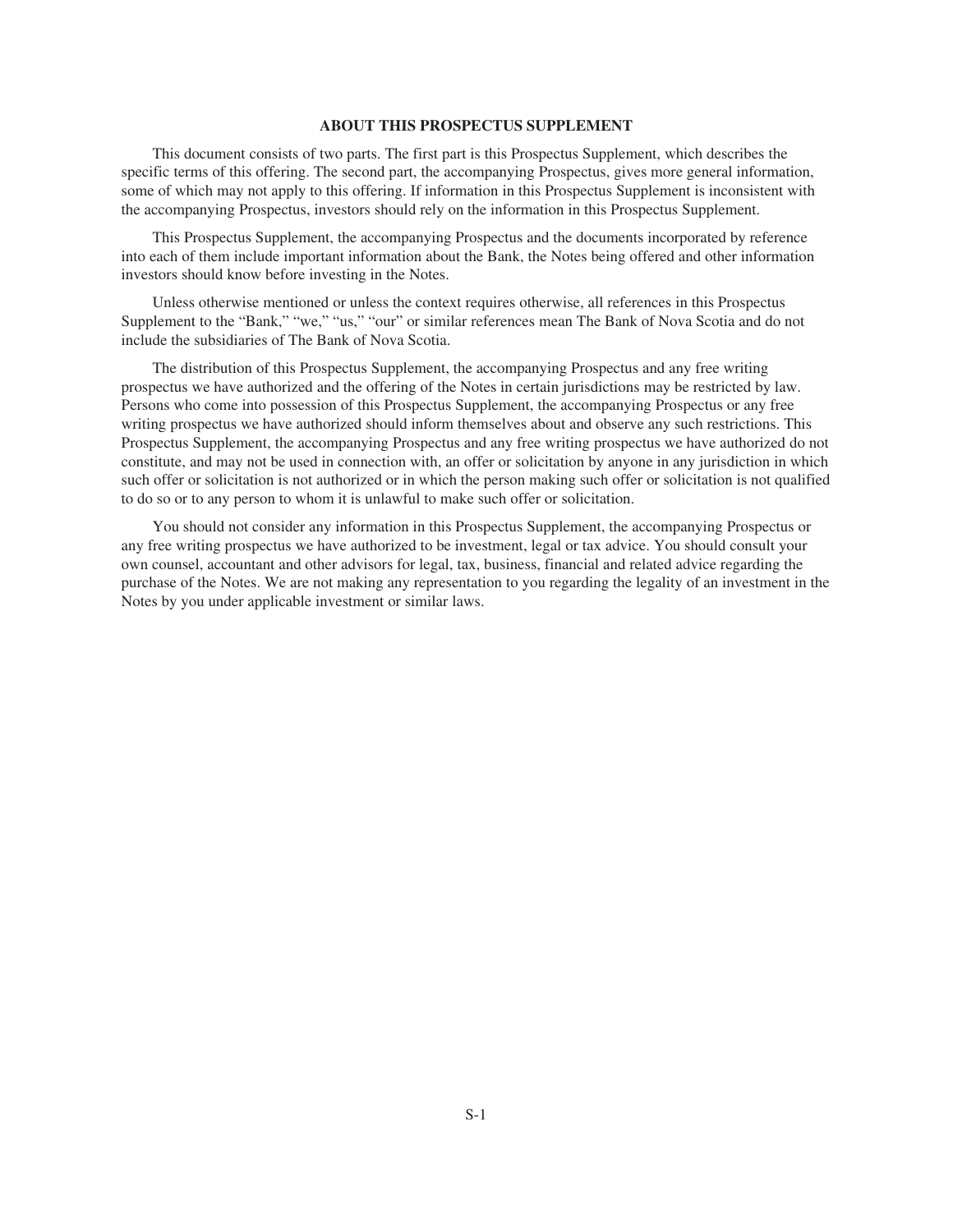### **CAUTION REGARDING FORWARD-LOOKING STATEMENTS**

This Prospectus Supplement and the accompanying Prospectus, including documents incorporated by reference herein and therein, may contain forward-looking information or forward-looking statements (collectively, "forward-looking statements"). All such statements are made pursuant to the "safe harbor" provisions of the U.S. Private Securities Litigation Reform Act of 1995 and any applicable Canadian securities legislation. Forward-looking statements may include, but are not limited to, statements made in this Prospectus Supplement and the accompanying Prospectus, the "Management's Discussion and Analysis" in the Bank's Annual Report on Form 40-F for the fiscal year ended October 31, 2021 under the headings "Outlook", as updated by the Bank's quarterly reports and in other statements regarding the Bank's objectives, strategies to achieve those objectives, the regulatory environment in which the Bank operates, anticipated financial results, and the outlook for the Bank's businesses and for the Canadian, U.S. and global economies. Such statements are typically identified by words or phrases such as "believe," "expect," "foresee," "forecast," "anticipate," "intend," "estimate," "plan," "goal," "project," and similar expressions of future or conditional verbs, such as "will," "may," "should," "would" and "could."

By their very nature, forward-looking statements require us to make assumptions and are subject to inherent risks and uncertainties, which give rise to the possibility that our predictions, forecasts, projections, expectations or conclusions will not prove to be accurate, that our assumptions may not be correct and that our financial performance objectives, vision and strategic goals will not be achieved. We caution readers not to place undue reliance on forward-looking statements, as a number of risk factors, many of which are beyond the Bank's control and the effects of which can be difficult to predict, could cause actual results to differ materially from the expectations, targets, estimates or intentions expressed in such forward-looking statements. The future outcomes that relate to forward-looking statements may be influenced by many factors, including but not limited to: general economic and market conditions in the countries in which the Bank operates; changes in currency and interest rates; increased funding costs and market volatility due to market illiquidity and competition for funding; the failure of third parties to comply with their obligations to the Bank and its affiliates; changes in monetary, fiscal, or economic policy and tax legislation and interpretation; changes in laws and regulations or in supervisory expectations or requirements, including capital, interest rate and liquidity requirements and guidance, and the effect of such changes on funding costs; changes to the Bank's credit ratings; operational and infrastructure risks; reputational risks; the accuracy and completeness of information the Bank receives on customers and counterparties; the timely development and introduction of new products and services, and the extent to which products or services previously sold by the Bank require the Bank to incur liabilities or absorb losses not contemplated at their origination; the Bank's ability to execute its strategic plans, including the successful completion of acquisitions and dispositions, including obtaining regulatory approvals; critical accounting estimates and the effect of changes to accounting standards, rules and interpretations on these estimates; global capital markets activity; the Bank's ability to attract, develop and retain key executives; the evolution of various types of fraud or other criminal behaviour to which the Bank is exposed; disruptions in or attacks (including cyberattacks) on the Bank's information technology, internet, network access, or other voice or data communications systems or services; increased competition in the geographic and in business areas in which the Bank operates, including through internet and mobile banking and non-traditional competitors; exposure related to significant litigation and regulatory matters; climate change and other environmental and social risks, including sustainability that may arise, including from the Bank's business activities; the occurrence of natural and unnatural catastrophic events and claims resulting from such events; the emergence of widespread health emergencies or pandemics, including the magnitude and duration of the COVID-19 pandemic and its impact on the global economy, financial market conditions and the Bank's business, results of operations, financial condition and prospects; and the Bank's anticipation of and success in managing the risks implied by the foregoing. A substantial amount of the Bank's business involves making loans or otherwise committing resources to specific companies, industries or countries. Unforeseen events affecting such borrowers, industries or countries could have a material adverse effect on the Bank's financial results, businesses, financial condition or liquidity. These and other factors may cause the Bank's actual performance to differ materially from that contemplated by forward-looking statements. The Bank cautions that the preceding list is not exhaustive of all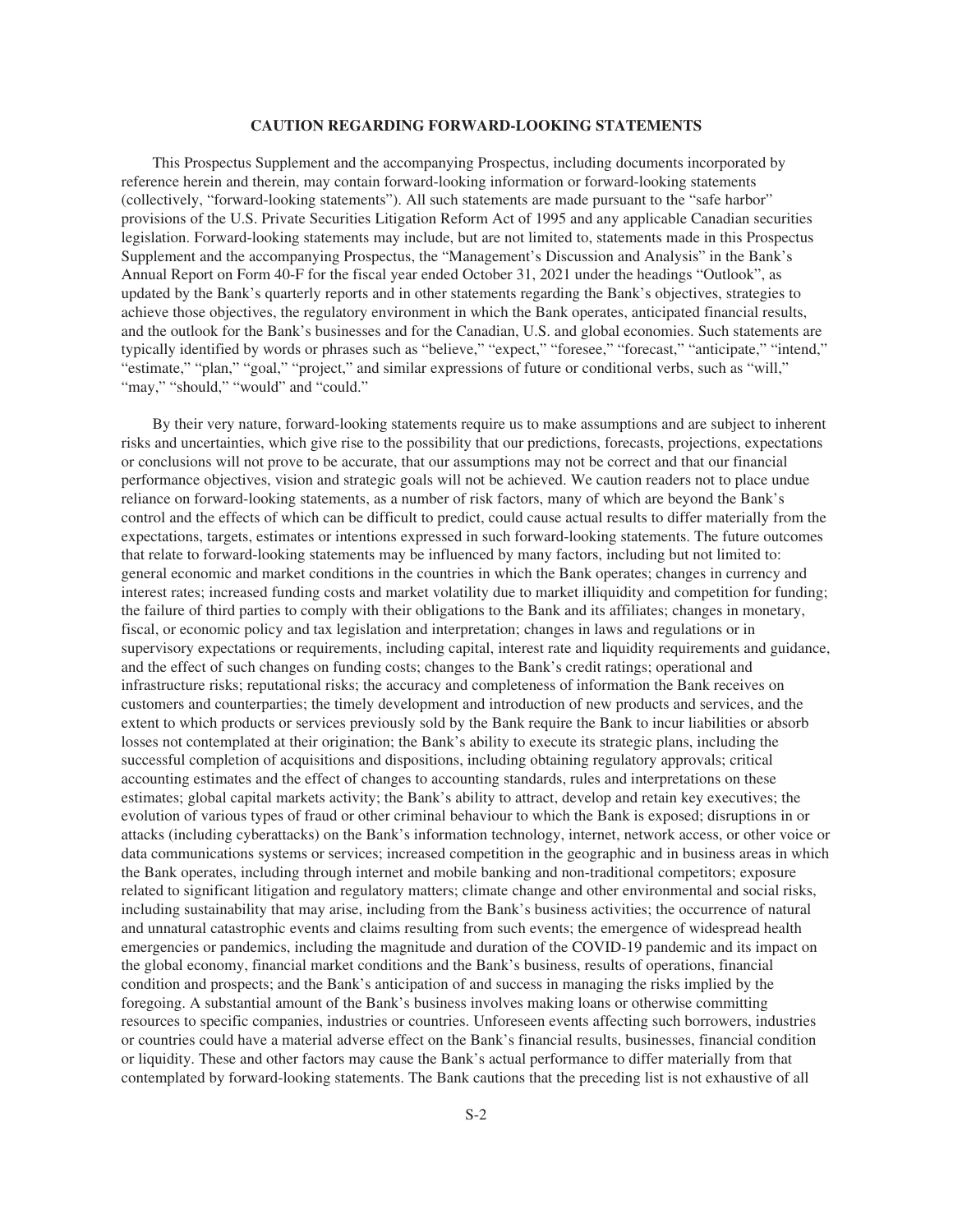possible risk factors and other factors could also adversely affect the Bank's results, for more information, see the "Risk Management" section of the Bank's Annual Report on Form 40-F for the fiscal year ended October 31, 2021, as may be updated by the Bank's quarterly reports.

Material economic assumptions underlying the forward-looking statements contained in this prospectus are set out in the Bank's Annual Report on Form 40-F for the fiscal year ended October 31, 2021 under the headings "Outlook", as updated by quarterly reports. The "Outlook" sections are based on the Bank's views and the actual outcome is uncertain. Readers should consider the above-noted factors when reviewing these sections.

When relying on forward-looking statements to make decisions with respect to the Bank and its securities, investors and others should carefully consider the preceding factors, other uncertainties and potential events. Any forward-looking statements contained in this prospectus and any accompanying prospectus supplement are presented for the purpose of assisting the holders of the Bank's securities and financial analysts in understanding the Bank's financial position, objectives and priorities, and anticipated financial performance as at and for the periods ended on the dates presented, and may not be appropriate for other purposes. Except as required by law, the Bank does not undertake to update any forward-looking statements, whether written or oral, that may be made from time to time by or on its behalf.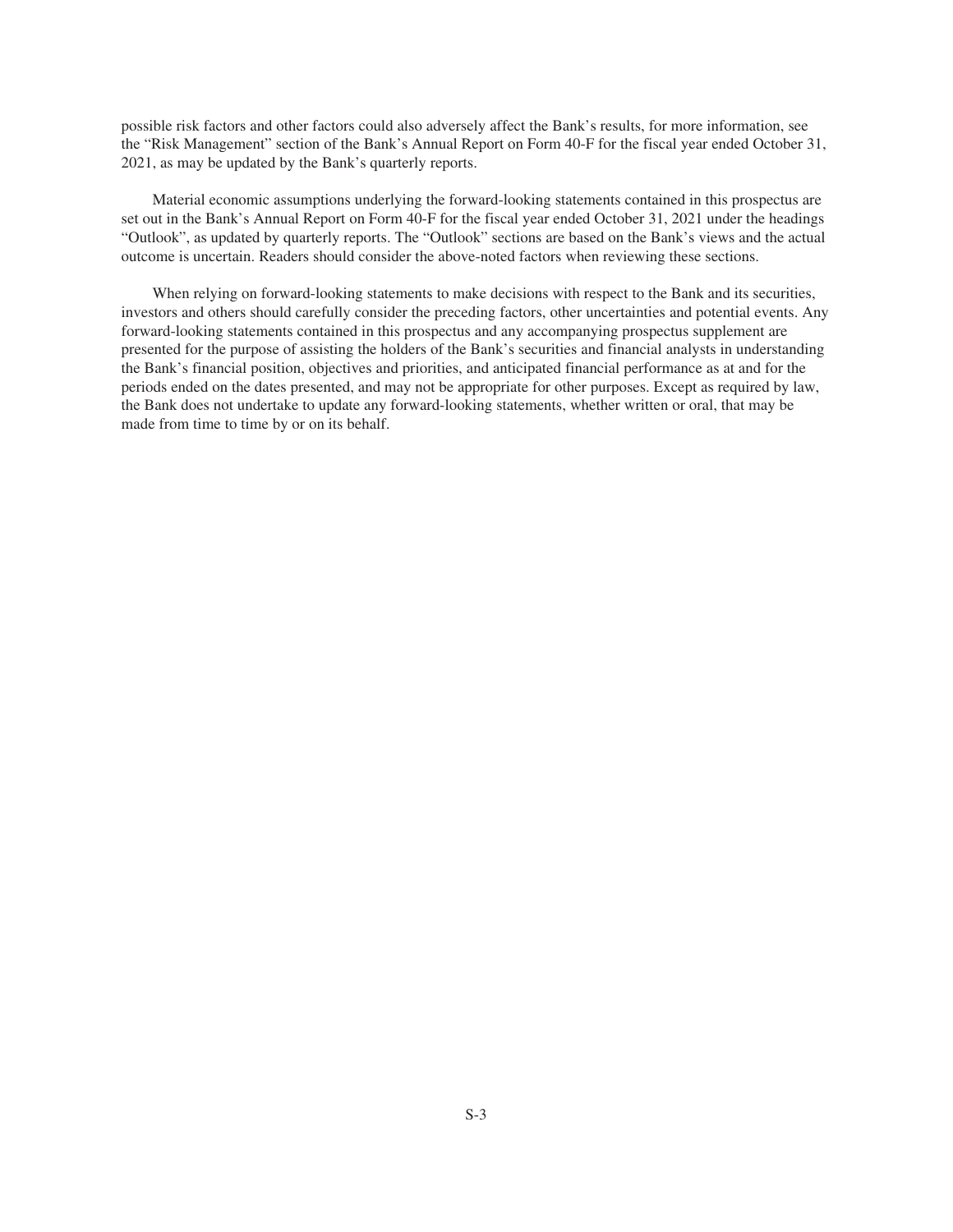## **INCORPORATION OF CERTAIN INFORMATION BY REFERENCE**

<span id="page-7-0"></span>The SEC allows us to "incorporate by reference" into this Prospectus Supplement and the accompanying Prospectus the information in certain documents we file with it. This means that we can disclose important information to you by referring you to those documents. The information incorporated by reference is considered to be a part of this Prospectus Supplement and the accompanying Prospectus and should be read with the same care. When we update the information contained in documents that have been incorporated by reference by making future filings with the SEC the information incorporated by reference in this Prospectus Supplement and the accompanying Prospectus is considered to be automatically updated and superseded. The modifying or superseding statement need not state that it has modified or superseded a prior statement or include any other information set forth in the document that it modifies or supersedes. In other words, in the case of a conflict or inconsistency between information contained in this Prospectus Supplement or the accompanying Prospectus and information incorporated by reference into this Prospectus Supplement or the accompanying Prospectus, you should rely on the information contained in the document that was filed later. The making of a modifying or superseding statement shall not be deemed an admission for any purposes that the modified or superseded statement, when made, constituted a misrepresentation, an untrue statement of a material fact or an omission to state a material fact that is required to be stated or that is necessary to make a statement not misleading in light of the circumstances in which it was made. Any statement so modified or superseded shall not be deemed, except as so modified or superseded to constitute a part of this Prospectus Supplement and the accompanying Prospectus.

We incorporate by reference the documents listed below and all documents which we subsequently file with the SEC (other than, in each case, documents or information deemed to have been furnished and not filed in accordance with the SEC rules) pursuant to Section 13(a), 13(c), 14, or 15(d) of the U.S. Securities Exchange Act of 1934, as amended (the "*Exchange Act*"), until the termination of the offering of the Notes under this Prospectus Supplement:

- Annual Report on [Form 40-F](http://www.sec.gov/ix?doc=/Archives/edgar/data/9631/000119312521343582/d164371d40f.htm) for the fiscal year ended October 31, 2021, filed on November 30, 2021;
- Reports on Form 6-K filed on November 30, 2021 (eight filings) (Acc-nos: [0001193125-21-343026](http://www.sec.gov/Archives/edgar/data/9631/000119312521343026/d205983d6k.htm); [0001193125-21-343049;](http://www.sec.gov/Archives/edgar/data/9631/000119312521343049/d209885d6k.htm) [0001193125-21-343062;](http://www.sec.gov/Archives/edgar/data/9631/000119312521343062/d164471d6k.htm) [0001193125-21-343137;](http://www.sec.gov/Archives/edgar/data/9631/000119312521343137/d210383d6k.htm) [0001193125-21-343203;](http://www.sec.gov/Archives/edgar/data/9631/000119312521343203/d212699d6k.htm) [0001279569-21-001715;](http://www.sec.gov/Archives/edgar/data/9631/000127956921001715/scotiabank6k.htm) [0001193125-21-343515;](http://www.sec.gov/Archives/edgar/data/9631/000119312521343515/d206334d6k.htm) and [0001193125-21-343527\)](http://www.sec.gov/Archives/edgar/data/9631/000119312521343527/d206532d6k.htm);
- Report on [Form 6-K](http://www.sec.gov/Archives/edgar/data/9631/000127956921001733/scotiabank6k.htm) filed on December 3, 2021 (Acc-no: 0001279569-21-001733);
- Report on [Form 6-K](http://www.sec.gov/Archives/edgar/data/9631/000127956921001745/scotiabank6k.htm) filed on December 6, 2021 (Acc-no: 0001279569-21-001745);
- Reports on Form 6-K filed on March 1, 2022 (five filings) (Acc-nos: [0001193125-22-059896;](http://www.sec.gov/Archives/edgar/data/9631/000119312522059896/d274298d6k.htm) [0001193125-22-059879;](http://www.sec.gov/Archives/edgar/data/9631/000119312522059879/d275995d6k.htm) [0001193125-22-059867;](http://www.sec.gov/Archives/edgar/data/9631/000119312522059867/d275510d6k.htm) [0001193125-22-059859;](http://www.sec.gov/ix?doc=/Archives/edgar/data/9631/000119312522059859/d271222d6k.htm) and [0001193125-22-059825\)](http://www.sec.gov/Archives/edgar/data/9631/000119312522059825/d274778d6k.htm);
- Report on [Form 6-K](http://www.sec.gov/Archives/edgar/data/9631/000119312522063705/d195653d6k.htm) filed on March 3, 2022 (Acc-no: 0001193125-22-063705);
- Report on [Form 6-K](http://www.sec.gov/Archives/edgar/data/9631/000127956922000440/scotiabank6k.htm) filed on March 28, 2022 (Acc-no: 0001279569-22-000440); and
- Report on Form 6-K filed on April 5, 2022 (Acc-no: 0001193125-22-095975).

We may also incorporate any other Form 6-K that we furnish to the SEC on or after the date hereof and prior to the termination of this offering of the Notes under this Prospectus Supplement if the Form 6-K filing specifically states that it is incorporated by reference into the registration statement of which the accompanying Prospectus forms a part.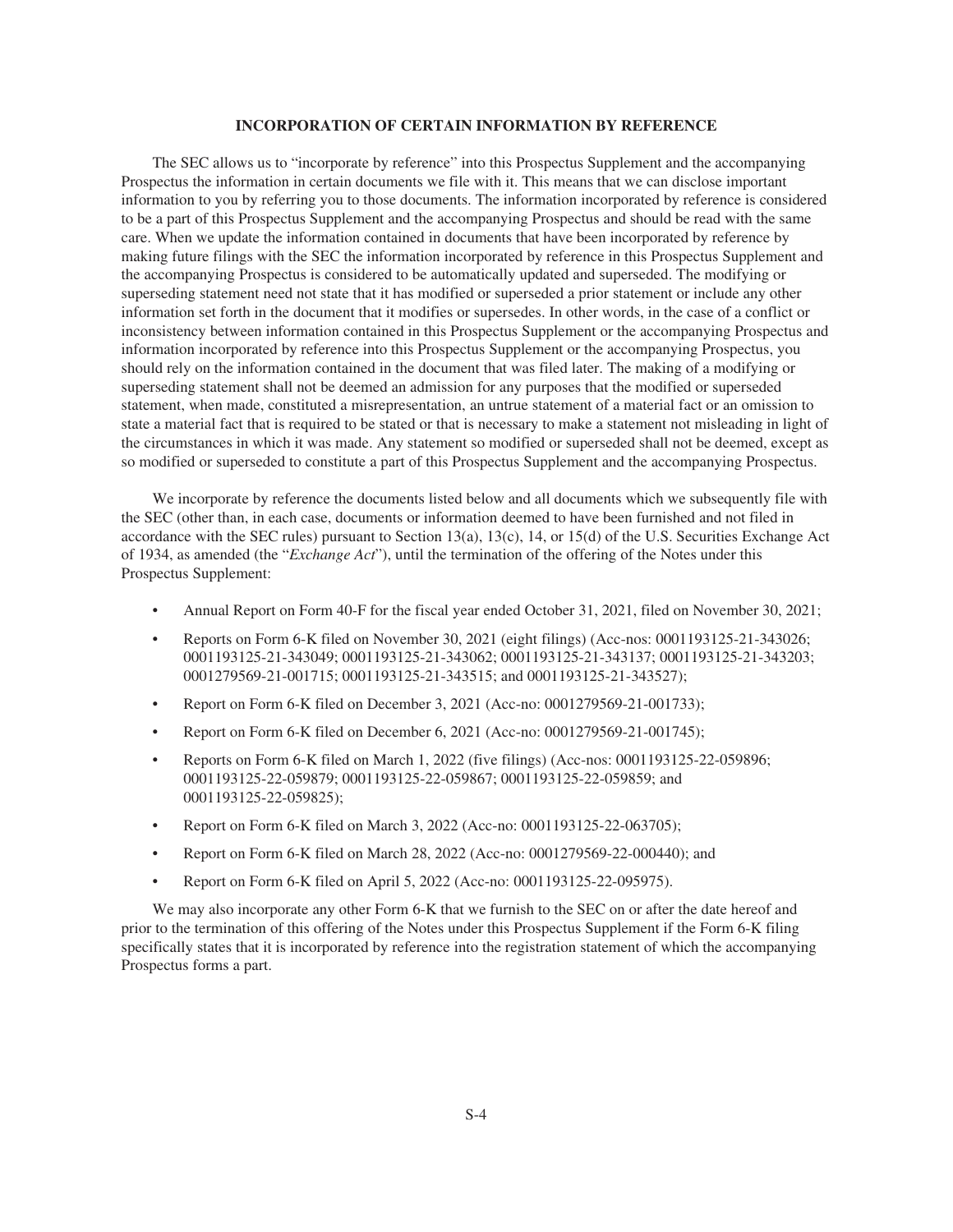We will provide without charge to each person, including any beneficial owner, to whom this Prospectus Supplement is delivered, upon his or her written or oral request, a copy of any or all documents referred to above which have been or may be incorporated by reference into this Prospectus Supplement excluding exhibits to those documents, unless they are specifically incorporated by reference into those documents. You may obtain copies of those documents by requesting them in writing or by telephoning us at the following address:

The Bank of Nova Scotia Scotia Plaza 44 King Street West Toronto, Ontario Canada M5H 1H1 Attention: Secretary Telephone: (416) 866-3672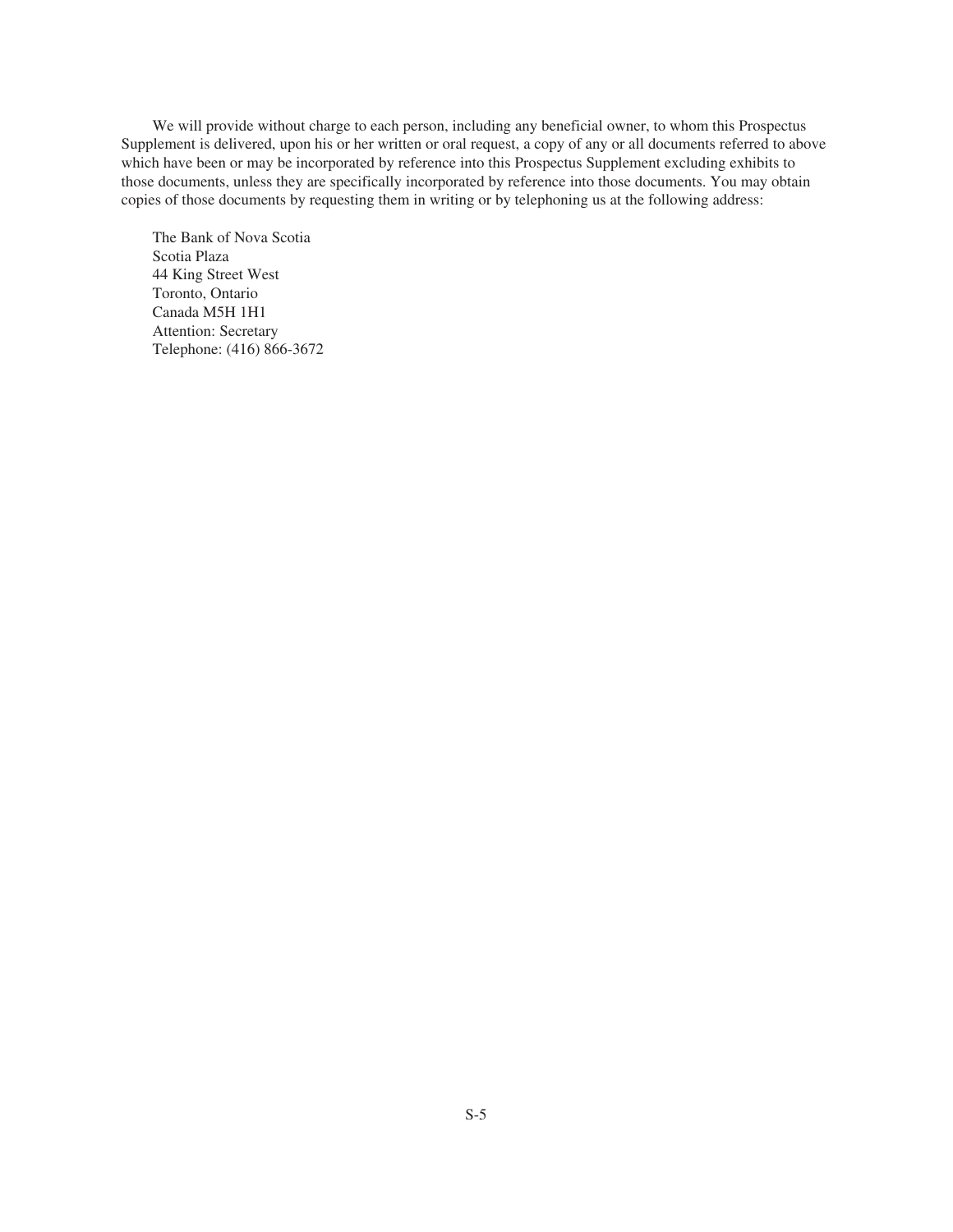### **SUMMARY OF THE OFFERING**

<span id="page-9-0"></span>*The summary below describes the principal terms of the Notes. Certain of the terms and conditions described below are subject to important limitations and exceptions. The "Description of the Notes" section of this Prospectus Supplement and the "Description of the Debt Securities We May Offer" and "Description of Certain Provisions Relating to the Debt Securities We May Offer" sections of the accompanying Prospectus contain a more detailed description of the terms and conditions of the Notes and the "Description of Common Shares and Preferred Shares" section of the accompanying Prospectus contains a more detailed description of Common Shares to be issued upon an NVCC Automatic Conversion (as defined below). As used in this section, the "Bank," "we," "us" and "our" refer to The Bank of Nova Scotia and not to its subsidiaries.*

|                                  | The Bank of Nova Scotia                                                                                                                                                                                                                                                                                                                                                                                                                                                                                                                                                                                                                   |
|----------------------------------|-------------------------------------------------------------------------------------------------------------------------------------------------------------------------------------------------------------------------------------------------------------------------------------------------------------------------------------------------------------------------------------------------------------------------------------------------------------------------------------------------------------------------------------------------------------------------------------------------------------------------------------------|
| Notes Offered                    | US\$1,250,000,000 aggregate principal amount of 4.588% Fixed Rate<br>Resetting Subordinated Notes due 2037 (Non-Viability Contingent<br>Capital (NVCC)) (subordinated indebtedness) (the "Notes").                                                                                                                                                                                                                                                                                                                                                                                                                                        |
| Maturity Date                    | May 4, 2037 (15 years) (the "Maturity Date").                                                                                                                                                                                                                                                                                                                                                                                                                                                                                                                                                                                             |
|                                  | From and including the Issue Date to, but excluding, the Reset Date<br>(as defined below), interest will accrue on the Notes at an initial rate<br>equal to 4.588% per annum. From and including the Reset Date to,<br>but excluding, the Maturity Date or any redemption date, as the case<br>may be (each such period, a "Reset Rate Period"), interest will accrue<br>on the Notes at a rate per annum equal to the sum, as determined by<br>the Calculation Agent (as defined below), of (i) the then-prevailing<br>U.S. Treasury Rate (as defined below) on the Reset Rate<br>Determination Date (as defined below) and (ii) 2.050%. |
| Reset Date                       | May 4, 2032.                                                                                                                                                                                                                                                                                                                                                                                                                                                                                                                                                                                                                              |
| Reset Rate Determination Date    | The second business day immediately preceding the Reset Date (the<br>"Reset Rate Determination Date").                                                                                                                                                                                                                                                                                                                                                                                                                                                                                                                                    |
| Interest Payment Dates           | Interest on the Notes will be payable semi-annually in arrears on<br>May 4 and November 4 of each year, commencing on November 4,<br>2022.                                                                                                                                                                                                                                                                                                                                                                                                                                                                                                |
| U.S. Treasury Rate and Fallbacks | "U.S. Treasury Rate" means the rate per annum equal to: the average<br>of the yields on actively traded U.S. treasury securities adjusted to<br>constant maturity, for five-year maturities, for the five business days<br>preceding the Reset Rate Determination Date appearing under the<br>caption "Treasury Constant Maturities" in the most recently published<br>statistical release designated H.15 Daily Update or any successor<br>publication which is published by the Federal Reserve Board, as<br>determined by the Calculation Agent in its sole discretion.                                                                |
|                                  | If no calculation is provided as described above, then the Calculation<br>Agent, after consulting such sources as it deems comparable to the<br>foregoing calculation, or any such source as it deems reasonable from<br>which to estimate the five-year treasury rate, shall determine the U.S.<br>Treasury Rate in its sole discretion, provided that if the Calculation<br>Agent determines there is an industry-accepted successor five-year                                                                                                                                                                                          |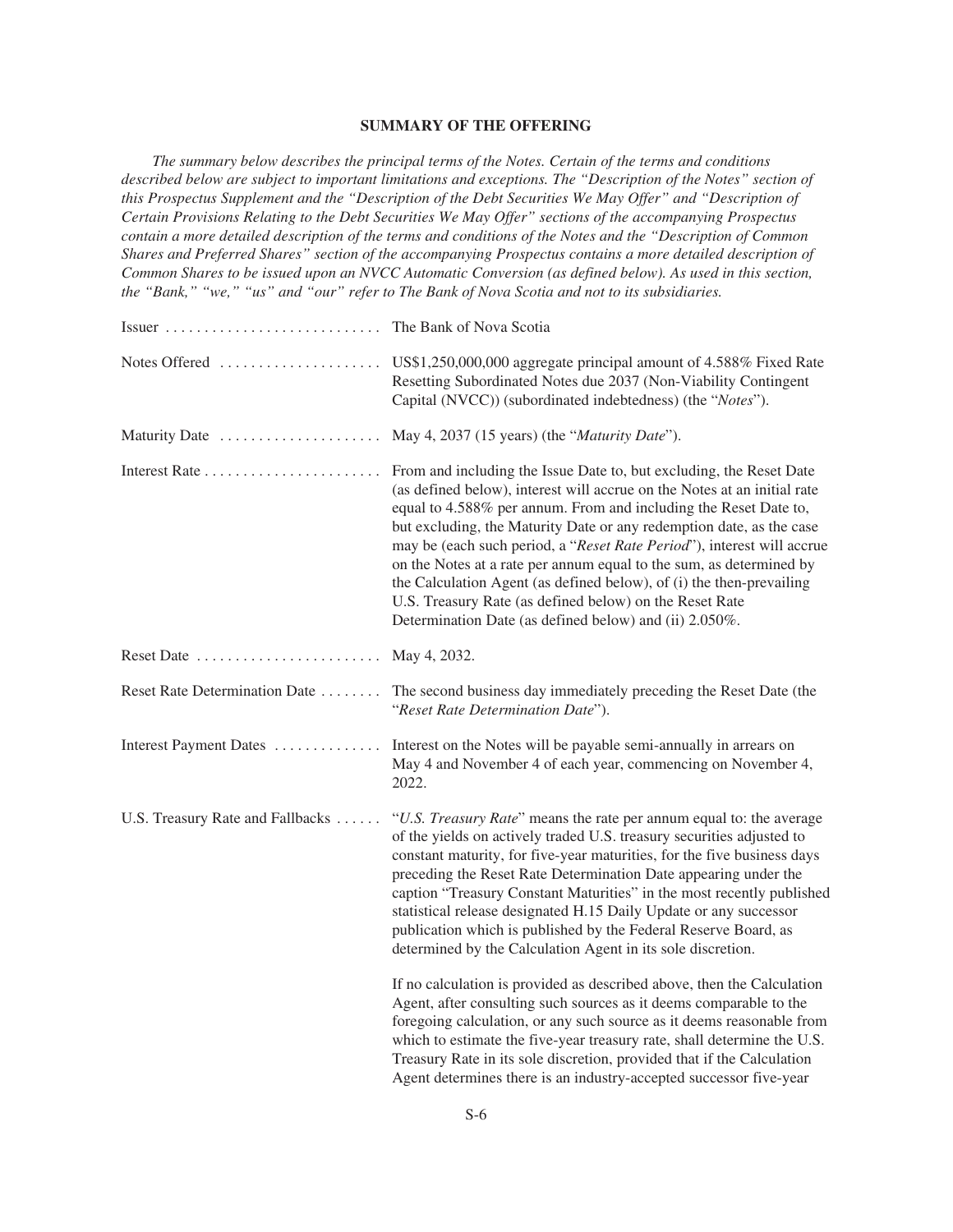|                          | treasury rate, then the Calculation Agent shall use such successor rate.<br>If the Calculation Agent has determined a substitute or successor base<br>rate in accordance with the foregoing, the Calculation Agent in its<br>sole discretion may determine the business day convention, the<br>definition of business day and the Reset Rate Determination Date to<br>be used and any other relevant methodology for calculating such<br>substitute or successor base rate, including any adjustment factor<br>needed to make such substitute or successor base rate comparable to<br>the five-year treasury rate, in a manner that is consistent with<br>industry-accepted practices for such substitute or successor base rate.                                                                                                                                                                                                                                             |
|--------------------------|-------------------------------------------------------------------------------------------------------------------------------------------------------------------------------------------------------------------------------------------------------------------------------------------------------------------------------------------------------------------------------------------------------------------------------------------------------------------------------------------------------------------------------------------------------------------------------------------------------------------------------------------------------------------------------------------------------------------------------------------------------------------------------------------------------------------------------------------------------------------------------------------------------------------------------------------------------------------------------|
|                          | The U.S. Treasury Rate will be determined by the Calculation Agent<br>on the Reset Rate Determination Date.                                                                                                                                                                                                                                                                                                                                                                                                                                                                                                                                                                                                                                                                                                                                                                                                                                                                   |
| Status and Subordination | The Notes will be the Bank's direct unsecured obligations,<br>constituting subordinated indebtedness for the purpose of the Bank<br>Act, ranking equally and rateably with all of the Bank's other<br>Subordinated Indebtedness (as defined herein) from time to time<br>issued and outstanding (other than Subordinated Indebtedness that has<br>been further subordinated in accordance with its terms). In the event<br>of the Bank's insolvency or winding-up, and provided that an NVCC<br>Automatic Conversion has not occurred, the Bank's Subordinated<br>Indebtedness (as defined herein), including the Notes, will be<br>subordinate in right of payment to the prior payment in full of all of<br>the Bank's Indebtedness (as defined herein), except Indebtedness<br>which by its terms ranks equally in right of payment with, or is<br>subordinate to, such Subordinated Indebtedness and will rank ahead<br>of the Bank's Common Shares and preferred shares. |
|                          | If an NVCC Automatic Conversion occurs, the rights, terms and<br>conditions of the Notes, including with respect to priority and<br>subordination, will no longer be relevant as all the Notes will have<br>been converted into Common Shares which will rank on parity with<br>all other outstanding Common Shares.                                                                                                                                                                                                                                                                                                                                                                                                                                                                                                                                                                                                                                                          |
|                          | The Notes will not constitute deposits that are insured under the<br>Canada Deposit Insurance Corporation Act (Canada) or by the<br>United States Federal Deposit Insurance Corporation or any other<br>Canadian or U.S. government agency or instrumentality.                                                                                                                                                                                                                                                                                                                                                                                                                                                                                                                                                                                                                                                                                                                |
| Optional Redemption      | The Bank may, at its option, with the prior written approval of the<br>Superintendent of Financial Institutions (Canada) (the<br>"Superintendent") and on not less than 10 days' and not more than<br>60 days' notice to each holder of the Notes, redeem the Notes, (i) in<br>whole or in part, at any time (a) during the period commencing on the<br>fifth anniversary of the Issue Date and ending on February 4, 2032,<br>the date that is three months before the Reset Date (such date, the<br>"Make-Whole Date" and the date of any such redemption, the "Make-<br>Whole Redemption Date") at the Make-Whole Redemption Price,<br>or (b) during the period commencing on the day after the Make-<br>Whole Date and ending on the Reset Date at the Par Call Redemption<br>Price, or $(ii)$ in whole but not in part, at any time $(x)$ following<br>a Regulatory Event Date (as defined herein), or (y) following the                                                 |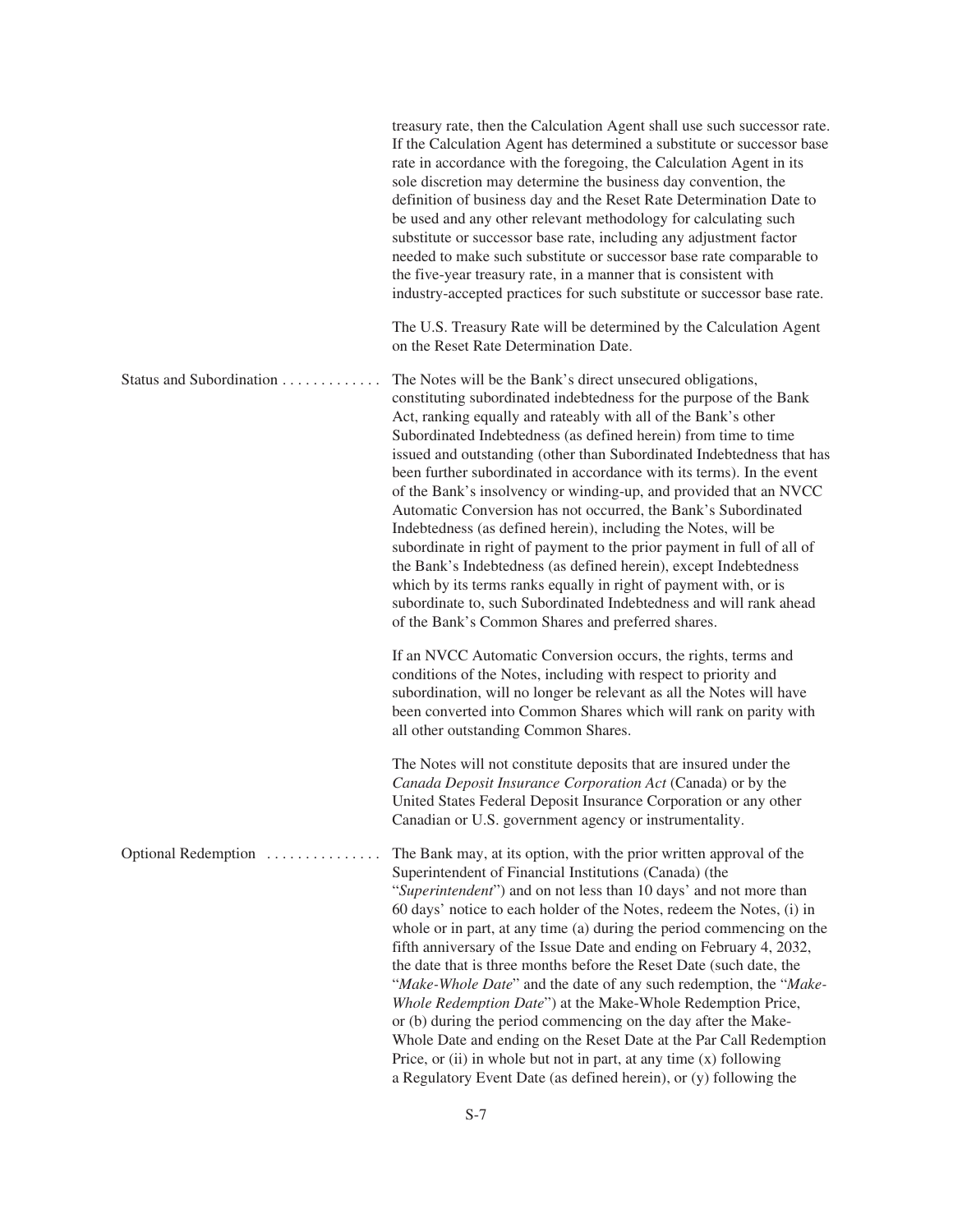occurrence of a Tax Event (as defined herein), in each case of (x) and (y), at the Par Call Redemption Price.

The Bank will not redeem the Notes under any circumstances if such redemption would, directly or indirectly, result in the Bank's breach of any provision of the *Bank Act* (Canada) or the Office of the Superintendent of Financial Institutions (Canada) ("*OSFI*") Guideline for Capital Adequacy Requirements (CAR), Chapter 2—Definition of Capital, effective November 2018 (the "*OSFI Capital Adequacy Requirements (CAR) Guideline*").

Any Notes redeemed by the Bank shall be cancelled and may not be reissued.

For purposes of the foregoing:

|                           | "Make-Whole Redemption Price" of the Notes, as calculated by the<br>Bank, means the greater of (i) the principal amount thereof and<br>(ii) the sum of the present values of the Remaining Scheduled<br>Payments (as defined herein) discounted to the redemption date, on a<br>semi-annual basis (assuming a 360-day year consisting of twelve<br>30-day months), at a rate equal to the sum of the Treasury Rate (as<br>defined herein) plus 35 basis points. In the case of each of clauses<br>(i) and (ii), accrued but unpaid interest will be payable to, but<br>excluding, the Make-Whole Redemption Date. |
|---------------------------|-------------------------------------------------------------------------------------------------------------------------------------------------------------------------------------------------------------------------------------------------------------------------------------------------------------------------------------------------------------------------------------------------------------------------------------------------------------------------------------------------------------------------------------------------------------------------------------------------------------------|
|                           | "Par Call Redemption Price" of the Notes means the aggregate of (i)<br>the principal amount thereof, and (ii) any accrued and unpaid interest<br>up to, but excluding the date fixed for the applicable redemption. See<br>"Description of the Notes-Redemption."                                                                                                                                                                                                                                                                                                                                                 |
| Purchase for Cancellation | Subject to the prior written approval of the Superintendent, the Bank<br>may at any time and from time to time, in whole or in part, purchase<br>for cancellation any Notes in the open market, by tender offer, open<br>market purchases, negotiated transactions or otherwise in accordance<br>with applicable securities laws and regulations, so long as such<br>acquisition does not otherwise violate the terms of the Indenture,<br>upon such terms and at such prices as the Bank may determine.                                                                                                          |
|                           | Any Notes purchased by the Bank will be cancelled and may not be<br>reissued.                                                                                                                                                                                                                                                                                                                                                                                                                                                                                                                                     |
| NVCC Automatic Conversion | Upon the occurrence of a Trigger Event (as defined below), each<br>outstanding Note will automatically and immediately be converted,<br>on a full and permanent basis, without the consent of the holders<br>thereof, into that number of Common Shares determined by dividing<br>(a) the product of the Multiplier and the Note Value, by (b) the<br>Conversion Price (rounded down, if necessary, to the nearest whole<br>number of Common Shares) (each term as defined herein). See<br>"Description of the Notes-NVCC Automatic Conversion."                                                                  |
|                           | Trigger Event has the meaning set out in the OSFI Capital Adequacy<br>Requirements (CAR) Guideline, as such term may be amended or                                                                                                                                                                                                                                                                                                                                                                                                                                                                                |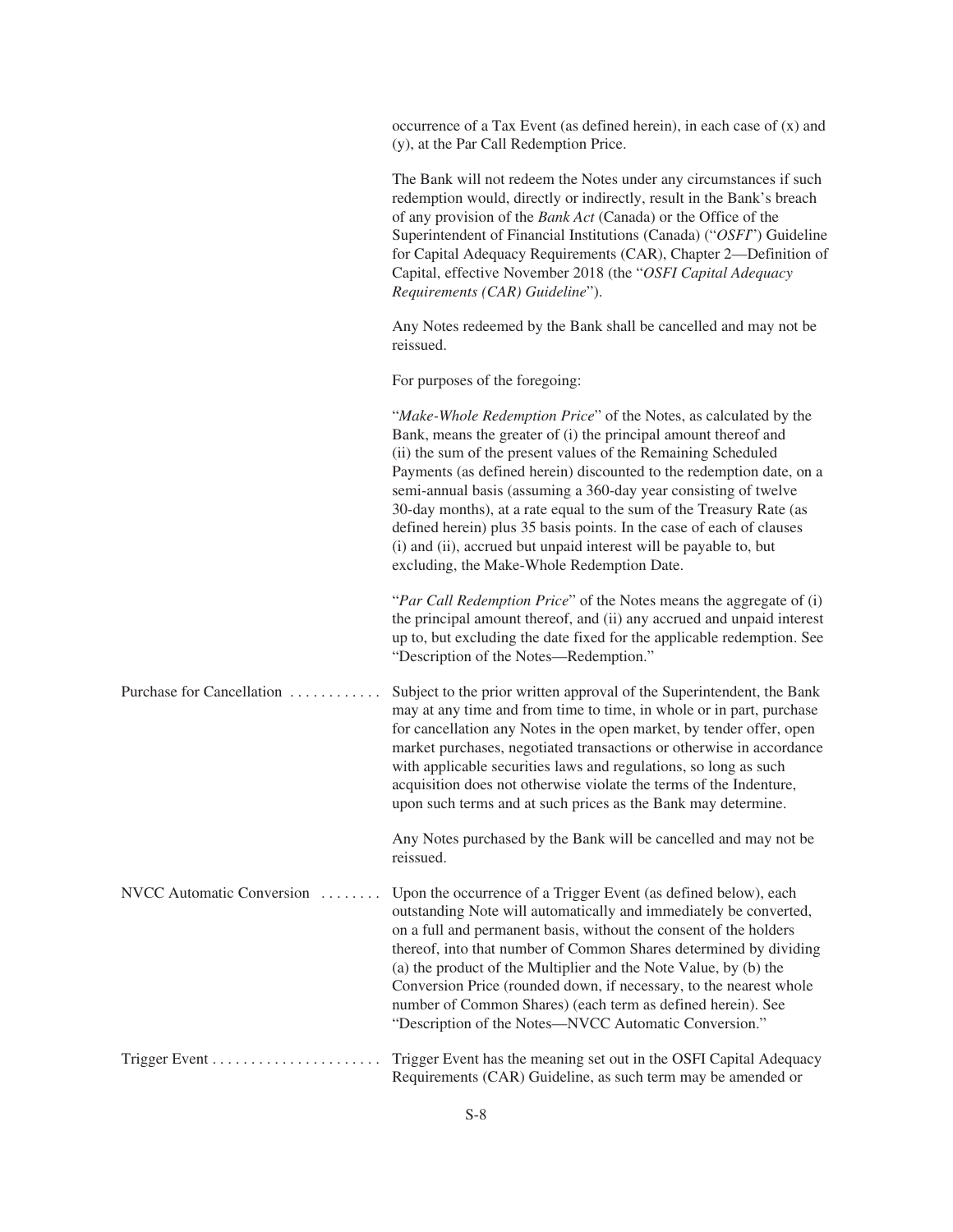|                                     | superseded by OSFI from time to time, which term currently provides<br>that each of the following constitutes a Trigger Event:                                                                                                                                                                                                                                                                                                                                                                                                                                                                                                                                                                                                                                                                |
|-------------------------------------|-----------------------------------------------------------------------------------------------------------------------------------------------------------------------------------------------------------------------------------------------------------------------------------------------------------------------------------------------------------------------------------------------------------------------------------------------------------------------------------------------------------------------------------------------------------------------------------------------------------------------------------------------------------------------------------------------------------------------------------------------------------------------------------------------|
|                                     | • the Superintendent publicly announces that the Bank has been<br>advised, in writing, that the Superintendent is of the opinion that<br>the Bank has ceased, or is about to cease, to be viable and that,<br>after the conversion of the Notes and all other contingent<br>instruments issued by the Bank and taking into account any other<br>factors or circumstances that are considered relevant or<br>appropriate, it is reasonably likely that the viability of the Bank<br>will be restored or maintained; or                                                                                                                                                                                                                                                                         |
|                                     | • a federal or provincial government in Canada publicly<br>announces that the Bank has accepted or agreed to accept a<br>capital injection, or equivalent support, from the federal<br>government or any provincial government or political<br>subdivision or agent or agency thereof without which the Bank<br>would have been determined by the Superintendent to be<br>non-viable.                                                                                                                                                                                                                                                                                                                                                                                                         |
| Restrictions on Junior Indebtedness | The Bank will not create any Junior Indebtedness (as defined herein)<br>which, pursuant to the terms of the instrument evidencing or creating<br>the same, has a right attached thereto, in favor of the holders thereof<br>(the "Junior Right"), to cause the principal amount thereof to become<br>due and payable prior to the later of its stated maturity or the<br>expiration of any applicable grace period, or otherwise than at the<br>option of the Bank, unless and until such a right or remedy in respect<br>of the Notes is exercisable and unless and until a Trustee (as defined<br>below), in its discretion, or upon the direction of the holders of Notes,<br>has exercised any such right or remedy in respect of the Notes prior to<br>the exercise of the Junior Right. |
| Prohibited Owners                   | The terms and conditions of the Notes will contain provisions that<br>will provide the Bank with the right not to: (a) deliver some or all, as<br>applicable, of the Common Shares (issued upon a Trigger Event) to<br>any Ineligible Person (as defined herein) or any person who, by virtue<br>of that delivery would become a Significant Shareholder (as defined<br>herein) or (b) record in its securities register a transfer or issue of<br>Common Shares (issued upon an NVCC Automatic Conversion) to<br>any person whom the Bank or its transfer agent has reason to believe<br>is an Ineligible Government Holder (as defined herein). See<br>"Description of the Notes—Right not to Deliver Common Shares<br>upon NVCC Automatic Conversion."                                     |
| Events of Default                   | The Indenture (as defined herein) governing the Notes will provide<br>that an Event of Default (as defined in the Indenture) in respect of the<br>Notes will occur only if the Bank becomes bankrupt or insolvent or<br>becomes subject to the provisions of the Winding-up and<br>Restructuring Act (Canada), consents to the institution of bankruptcy<br>or insolvency proceedings against it, resolves to wind-up, liquidate or<br>dissolve, is ordered wound-up or otherwise acknowledges its<br>insolvency. Neither a failure to make a payment on the Notes when                                                                                                                                                                                                                       |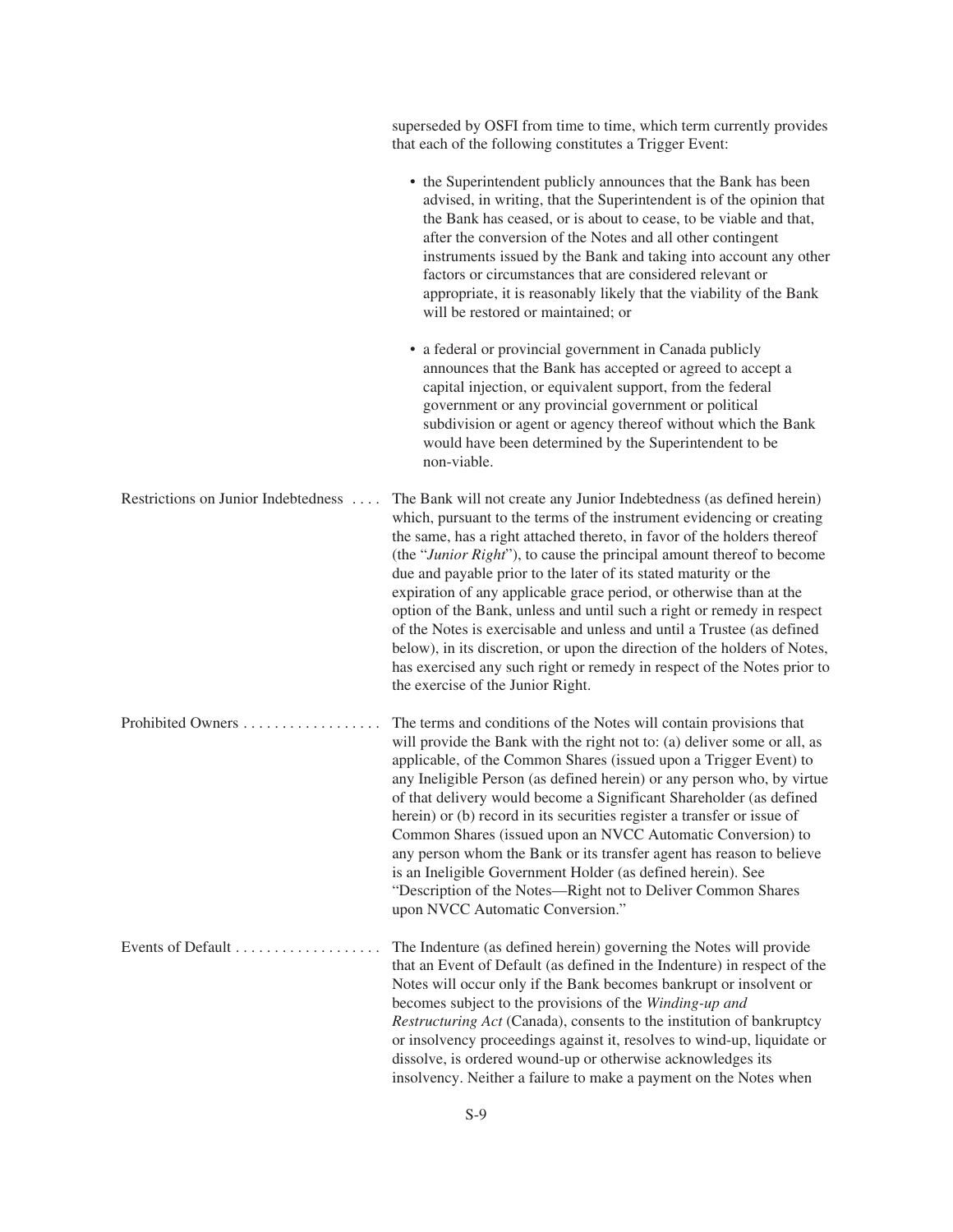|                          | due (including any interest payment) nor an NVCC Automatic<br>Conversion upon the occurrence of a Trigger Event will constitute an<br>Event of Default. See "Description of the Notes-Events of Default."                                                                                                                                                                                                                                                                                                                                                                                                                                                                                                                                                                                               |
|--------------------------|---------------------------------------------------------------------------------------------------------------------------------------------------------------------------------------------------------------------------------------------------------------------------------------------------------------------------------------------------------------------------------------------------------------------------------------------------------------------------------------------------------------------------------------------------------------------------------------------------------------------------------------------------------------------------------------------------------------------------------------------------------------------------------------------------------|
| Concurrent Offering      | Concurrently with this offering, we are offering US\$350,000,000<br>aggregate principal amount of our Floating Rate Senior Medium-<br>Term Notes due 2025 and US\$1,750,000,000 aggregate principal<br>amount of our 3.450% Senior Medium-Term Notes due 2025<br>(collectively, the "Concurrent Offering"). The Concurrent Offering<br>is being made by means of a separate Pricing Supplement and not by<br>means of this Prospectus Supplement. This Prospectus Supplement is<br>not an offer to sell or a solicitation of an offer to buy any securities<br>being offered in the Concurrent Offering. The closing of the<br>Concurrent Offering is not conditioned on the closing of this offering.<br>The closing of this offering is not conditioned on the closing of the<br>Concurrent Offering. |
| Form and Denomination    | The Notes will be issued in book-entry only form and will be<br>represented by one or more fully registered global notes registered in<br>the nominee name Cede & Co. of The Depository Trust Company.<br>The Notes will be issued only in minimum denominations of<br>US\$2,000 and integral multiples of US\$1,000 in excess thereof.                                                                                                                                                                                                                                                                                                                                                                                                                                                                 |
| Governing Law            | The Notes and the Indenture will be governed by the laws of the State<br>of New York, except that the provisions of the Notes and the<br>Indenture relating to an NVCC Automatic Conversion and<br>subordination will be governed by the laws of the Province of Ontario<br>and the laws of Canada applicable therein.                                                                                                                                                                                                                                                                                                                                                                                                                                                                                  |
| Trustees                 | Computershare Trust Company, N.A., as United States trustee, and<br>Computershare Trust Company of Canada, as Canadian trustee (each,<br>a "Trustee" and together, the "Trustees").                                                                                                                                                                                                                                                                                                                                                                                                                                                                                                                                                                                                                     |
| Calculation Agent        | Computershare Trust Company, N.A. (in such capacity, the<br>"Calculation Agent")                                                                                                                                                                                                                                                                                                                                                                                                                                                                                                                                                                                                                                                                                                                        |
| Use of Proceeds          | The net proceeds of this offering will be used for general business<br>purposes. See "Use of Proceeds."                                                                                                                                                                                                                                                                                                                                                                                                                                                                                                                                                                                                                                                                                                 |
| No Public Trading Market | We do not intend to list the Notes on any national securities exchange<br>or to arrange for quotation on any automated dealer quotation<br>systems. There can be no assurance that an active trading market will<br>develop for the Notes.                                                                                                                                                                                                                                                                                                                                                                                                                                                                                                                                                              |
|                          | Upon an NVCC Automatic Conversion, any outstanding Notes will<br>automatically be converted into Common Shares. See "Description of<br>the Notes-NVCC Automatic Conversion." We currently intend to<br>apply to list such Common Shares on the TSX and the NYSE in<br>accordance with their respective rules and requirements.                                                                                                                                                                                                                                                                                                                                                                                                                                                                          |
| Conflicts of Interest    | As described in "Underwriting (Conflicts of Interest)," Scotia Capital<br>(USA) Inc. is an affiliate of the Bank and, as such, has a "conflict of                                                                                                                                                                                                                                                                                                                                                                                                                                                                                                                                                                                                                                                       |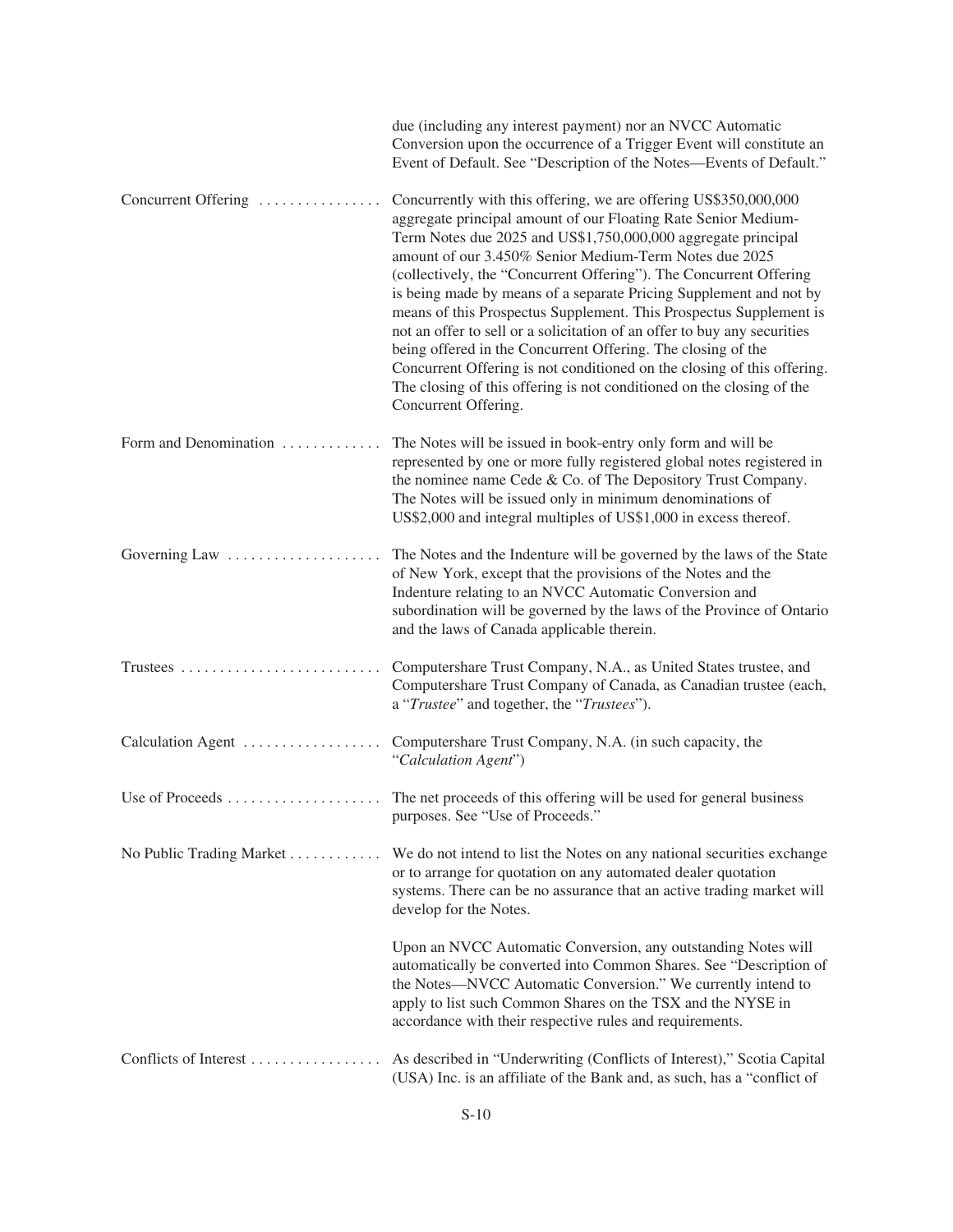| interest" in this offering within the meaning of FINRA Rule 5121.<br>Consequently, the offering is being conducted in compliance with the<br>provisions of Rule 5121.                                                                                                                               |
|-----------------------------------------------------------------------------------------------------------------------------------------------------------------------------------------------------------------------------------------------------------------------------------------------------|
| See "Risk Factors" in this Prospectus Supplement beginning on<br>page S-12 and in the accompanying Prospectus beginning on page 7<br>for a discussion of factors you should carefully consider before<br>deciding to invest in the Notes (and Common Shares upon an NVCC)<br>Automatic Conversion). |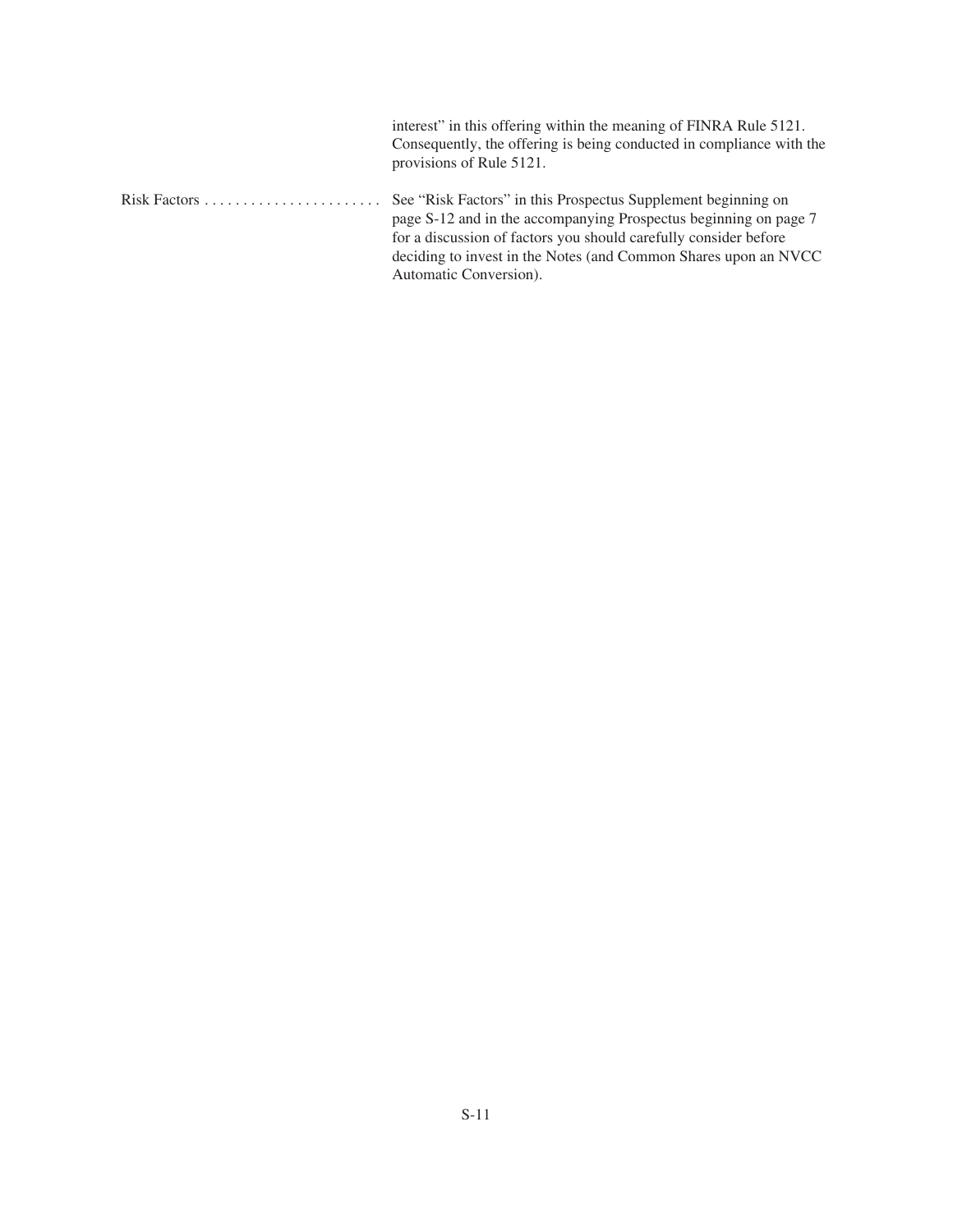### **RISK FACTORS**

<span id="page-15-0"></span>*An investment in the Notes (and Common Shares upon an NVCC Automatic Conversion) is subject to certain risks. Before deciding whether to invest in the Notes, investors should carefully consider the risks set out herein and incorporated by reference in this Prospectus Supplement and in the Prospectus (including subsequently filed documents incorporated by reference herein).*

#### **The value of the Notes will be affected by the general creditworthiness of the Bank.**

Any payment to be made on the Notes depends on the ability of the Bank to satisfy its obligations as they come due. As a result, the actual and perceived creditworthiness of the Bank may affect the market value of the Notes and, in the event the Bank was to default on its obligations, holders of Notes may not receive the amounts owed to them under the terms of the Notes. Prospective investors should consider the categories of risks identified in the Bank's most recent annual report filed on Form 40-F, as updated by quarterly reports, which are incorporated by reference herein, including credit risk, market risk, liquidity risk, operational risk, reputational risk, environmental risk, strategic risk and insurance risk.

### **The interest rate on the Notes will reset on the Reset Date.**

The interest rate on the Notes will initially be 4.588% per annum. However, the interest rate will be reset on the Reset Date such that from and including the Reset Date and to, but excluding, the Maturity Date or any redemption date, as the case may be, the applicable per annum interest rate will be equal to the sum, as determined by the Calculation Agent, of (i) the then-prevailing U.S. Treasury Rate on the Reset Rate Determination Date and (ii) the Reset Spread. The interest rate following the Reset Date may be less than the initial interest rate and/or the interest rate that applies immediately prior to the Reset Date, which could affect the amount of any interest payments under the Notes and so affect the market value of the Notes.

In the past, the level of the U.S. Treasury Rate experienced fluctuations. Historical levels, fluctuations and trends of the U.S. Treasury Rate are not necessarily indicative of future levels, fluctuations and trends. Any historical upward or downward trend in the U.S. Treasury Rate is not an indication that the U.S. Treasury Rate is more or less likely to increase or decrease in respect of the Reset Rate Period, and you should not take the historical levels, fluctuations and trends of the U.S. Treasury Rate as an indication of its future performance.

## **The Notes are subject to optional early redemption at any time, under certain circumstances and subject to certain conditions.**

The Bank may, at its option, with the prior written approval of the Superintendent, and on not less than 10 days' and not more than 60 days' notice to each holder of the Notes, redeem the Notes, (i) in whole or in part, at any time (a) during the period commencing on the fifth anniversary of the Issue Date and ending on the Make-Whole Date (as defined herein) at the Make-Whole Redemption Price (as defined herein), or (b) during the period commencing on the date after the Make-Whole Date and ending on the Reset Date at the Par Call Redemption Price (as defined herein), or (ii) in whole but not in part, at any time (x) following a Regulatory Event Date (as defined herein) or (y) following the occurrence of a Tax Event (as defined herein) (the redemption in clause (i)(b) and each redemption in this clause (ii), a "*Par Call Redemption*"), in each case of (x) and (y), at the Par Call Redemption Price (as defined herein).

An optional redemption feature is likely to limit the market value of the Notes. During any period when the Bank may elect to redeem the Notes, the market value of the Notes generally will not rise substantially above the price at which they can be redeemed. This may also be true prior to any redemption period. In addition, investors will not receive a make-whole amount or any other compensation in the event of a Par Call Redemption.

It is not possible to predict whether any of the circumstances mentioned above will occur and so lead to the circumstances in which the Bank is able to elect to redeem the Notes, and if so, whether or not the Bank will elect to exercise such option to redeem the Notes. If the Bank redeems the Notes in any of the circumstances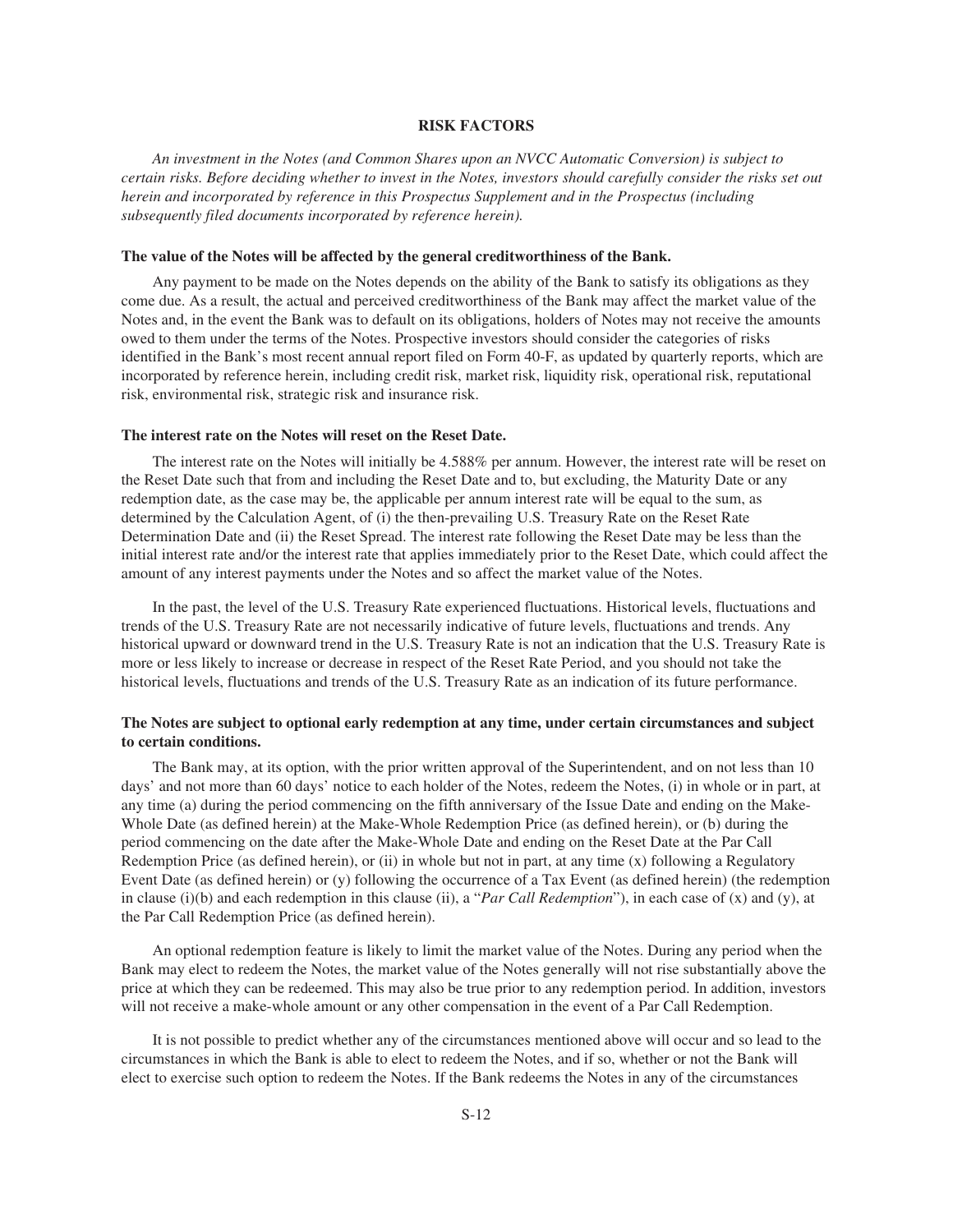mentioned above, there is a risk that the Notes may be redeemed at times when the redemption proceeds are less than the current market value of the Notes or when prevailing interest rates may be relatively low, in which latter case investors may only be able to reinvest the redemption proceeds in securities with a lower yield. Potential investors should consider reinvestment risk in light of other investments available at that time.

# **The Notes are subject to an NVCC Automatic Conversion and will automatically be converted into Common Shares upon a Trigger Event, in which case an investment in the Notes will become an investment in Common Shares.**

Upon the occurrence of a Trigger Event, an investment in the Notes will become an investment in Common Shares pursuant to an NVCC Automatic Conversion without the consent of the holders. Prior to the conversion of the Notes to Common Shares pursuant to an NVCC Automatic Conversion, holders of Notes are not entitled to any rights of holders of Common Shares, including any rights of shareholders to receive notice, to attend or to vote at any meeting of the shareholders of the Bank. The claims of holders of Notes have certain priority of payment over the claims of holders of Common Shares. After an NVCC Automatic Conversion, a holder of Notes will no longer have any rights as a holder of Notes and will only have rights as a holder of Common Shares and, as a result, the terms and conditions of the Notes, including with respect to priority and subordination, will no longer be relevant. Given the nature of a Trigger Event, a holder of Notes will become a holder of Common Shares at a time when the Bank's financial condition has deteriorated. If the Bank were to become insolvent or wound-up after the occurrence of a Trigger Event, as a result of an NVCC Automatic Conversion, the holders of Common Shares may receive, if anything, substantially less than the holders of the Notes might have received had the Notes not been converted into Common Shares. An NVCC Automatic Conversion may also occur at a time when a federal or provincial government or other government agency in Canada has provided, or will provide, a capital injection or equivalent support, the terms of which may rank in priority to the Common Shares with respect to the payment of dividends, rights on liquidation or other terms.

## **A Trigger Event involves a subjective determination outside the Bank's control.**

The decision as to whether a Trigger Event will occur is a subjective determination by the Superintendent that the Bank has ceased, or is about to cease, to be viable and that the conversion of all contingent instruments is reasonably likely, taking into account any other factors or circumstances that are considered relevant or appropriate by the Superintendent, to restore or maintain the viability of the Bank. Such determination may be beyond the control of the Bank. See the definition of Trigger Event under "Description of the Notes—NVCC Automatic Conversion."

OSFI has stated that the Superintendent will consult with the CDIC, the Bank of Canada, the Department of Finance and the Financial Consumer Agency of Canada prior to making a non-viability determination. The conversion of contingent instruments alone may not be sufficient to restore an institution to viability and other public sector interventions, including liquidity assistance, would likely be used along with the conversion of contingent instruments to maintain an institution as a going concern.

In assessing whether the Bank has ceased, or is about to cease, to be viable and that, after the conversion of all contingent instruments, it is reasonably likely that the viability of the Bank will be restored or maintained, OSFI has stated that the Superintendent will consider, in consultation with the authorities referred to above, all relevant facts and circumstances. Those facts and circumstances may include, in addition to other public sector interventions, a consideration of whether, among other things:

- the assets of the Bank are, in the opinion of the Superintendent, sufficient to provide adequate protection to the Bank's depositors and creditors;
- the Bank has lost the confidence of depositors or other creditors and the public (for example, ongoing increased difficulty in obtaining or rolling over short-term funding);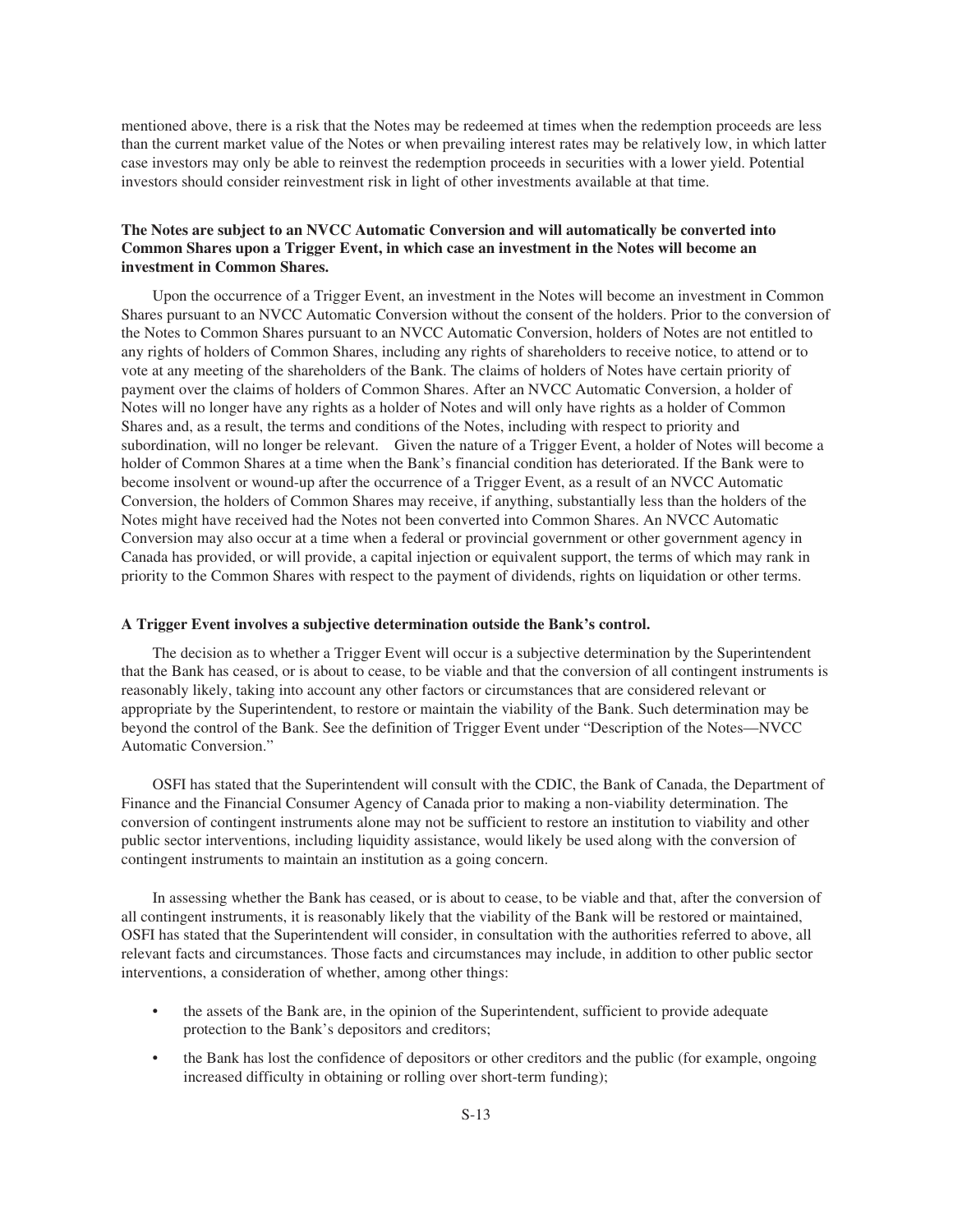- the Bank's regulatory capital has, in the opinion of the Superintendent, reached a level, or is eroding in a manner, that may detrimentally affect its depositors and creditors;
- the Bank has failed to pay any liability that has become due and payable or, in the opinion of the Superintendent, the Bank will not be able to pay its liabilities as they become due and payable;
- the Bank failed to comply with an order of the Superintendent to increase its capital;
- in the opinion of the Superintendent, any other state of affairs exists in respect of the Bank that may be materially prejudicial to the interests of the Bank's depositors or creditors or the owners of any assets under the Bank's administration; and
- the Bank is unable to recapitalize on its own through the issuance of Common Shares or other forms of regulatory capital (for example, no suitable investor or group of investors exists that is willing or capable of investing in sufficient quantity and on terms that will restore the Bank's viability, nor is there any reasonable prospect of such an investor emerging in the near-term in the absence of conversion or write-off of contingent instruments).

Upon the occurrence of a Trigger Event and an NVCC Automatic Conversion, the interests of depositors, other creditors of the Bank, and holders of securities of the Bank other than Common Shares that are not contingent instruments will all rank in priority to the holders that previously held contingent instruments, including the Notes. The Superintendent retains full discretion to choose not to trigger non-viability contingent capital notwithstanding a determination that the Bank has ceased, or is about to cease, to be viable. Under such circumstances, the holders of Notes may be exposed to losses through the use of other resolution tools or in liquidation.

## **Number and value of Common Shares to be received pursuant to an NVCC Automatic Conversion is variable.**

The number of Common Shares to be received for each Note is calculated by reference to the Current Market Price (as defined herein) of the Common Shares immediately prior to a Trigger Event, subject to the Floor Price (as defined herein). If there is an NVCC Automatic Conversion at a time when the Current Market Price (as defined herein) of the Common Shares is below the Floor Price (as defined herein), investors may receive Common Shares with an aggregate market price less than the Note Value.

The Bank is expected to have outstanding from time to time other capital notes, subordinated debt and preferred shares that will automatically convert into Common Shares upon a Trigger Event. Other capital notes, subordinated debt and preferred shares of the Bank that are convertible into Common Shares upon a Trigger Event may also use a lower effective floor price (for example, using a different multiplier) than that applicable to the Notes to determine the maximum number of Common Shares to be issued to holders of such instruments upon an NVCC Automatic Conversion. In such cases, holders of Notes may receive Common Shares pursuant to an NVCC Automatic Conversion at a time when other capital notes or subordinated debt of the Bank are converted into Common Shares at a conversion rate that is more favorable to the holder of such instruments and preferred shares are converted into Common Shares at a conversion rate that may be more favorable to the holder of such instruments, in each case, than the rate applicable to the Notes, thereby causing substantial dilution to holders of Common Shares and the holders of Notes, who will become holders of Common Shares upon an NVCC Automatic Conversion.

In addition, fractions of Common Shares will not be issued or delivered pursuant to an NVCC Automatic Conversion and no cash payment will be made in lieu of a fractional Common Share.

## **The Common Shares to be received pursuant to an NVCC Automatic Conversion may be subject to further dilution.**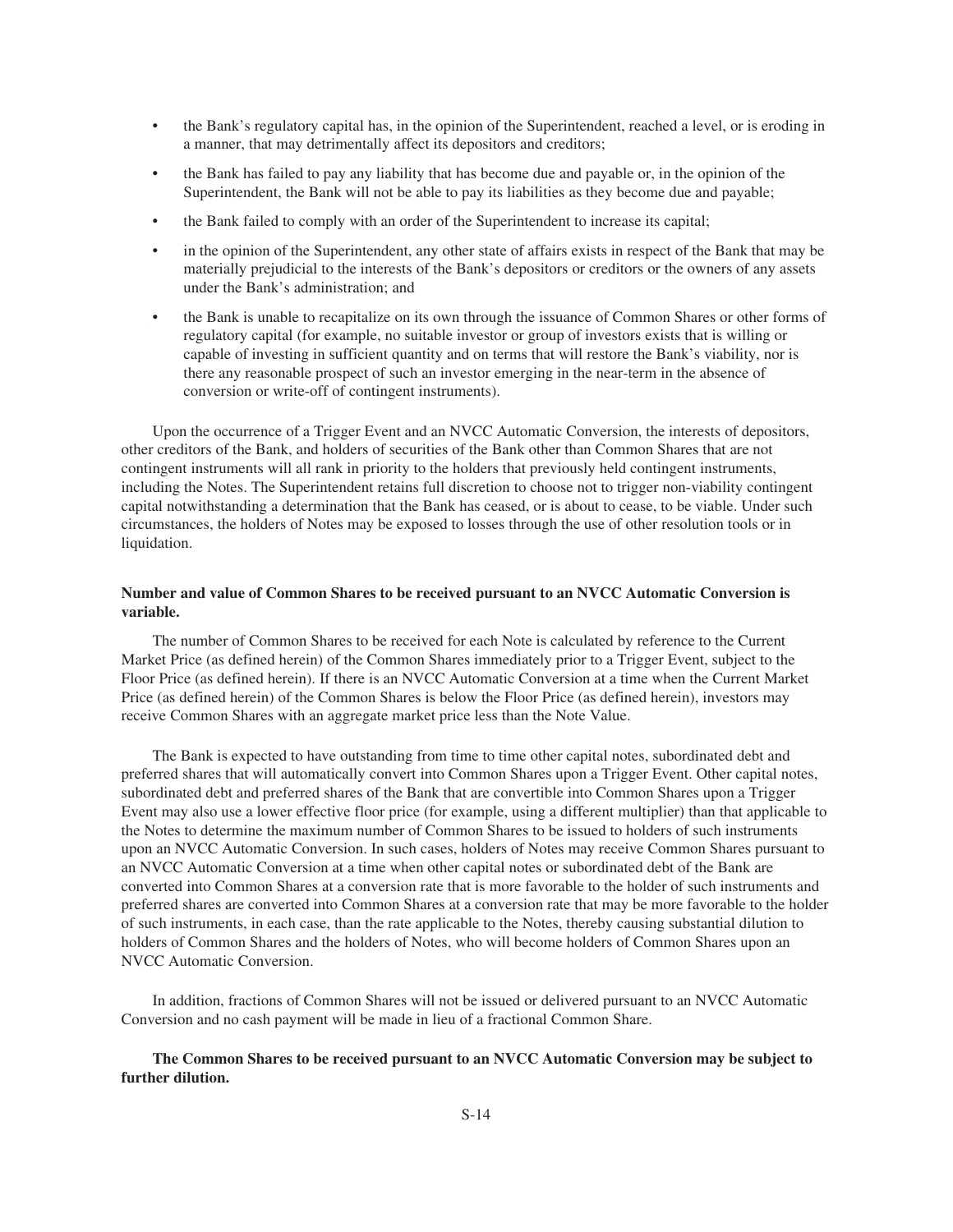In the circumstances surrounding a Trigger Event, the Superintendent or other governmental authorities or agencies may also require other steps to be taken to restore or maintain the viability of the Bank under the Canadian bank resolution powers, including the injection of new capital and the issuance of additional Common Shares or other securities. Accordingly, holders of Notes will receive Common Shares pursuant to an NVCC Automatic Conversion at a time when other debt obligations of the Bank may be converted into Common Shares, at a conversion rate that is more favorable to the holders of such obligations than the rate applicable to the Notes, and additional Common Shares or securities ranking in priority to the Common Shares may be issued, thereby causing substantial dilution to holders of Common Shares, the holders of shares other than Common Shares, and the holders of Notes that will become holders of Common Shares upon an NVCC Automatic Conversion.

In particular, as part of the Canadian bank resolution powers, certain provisions of, and regulations under, the Bank Act, the CDIC and certain other Canadian federal statutes pertaining to banks provide for a bank recapitalization regime (collectively, the "*Bail-In Regime*") for banks designated by the Superintendent as domestic systemically important banks, which include the Bank. If the CDIC were to take action under the Canadian bank resolution powers with respect to the Bank, this could result in a conversion of prescribed types of shares and liabilities in whole or in part — by means of a transaction or series of transactions and in one or more steps — into Common Shares of the Bank or any of its affiliates (a "*Bail-In Conversion*"). Subject to certain exceptions, including for certain structured notes, senior debt issued on or after September 23, 2018, with an initial or amended term to maturity (including explicit or embedded options) greater than 400 days, that is unsecured or partially secured and that has been assigned a CUSIP or ISIN or similar identification number, is subject to Bail-In Conversion. Subordinated debt and shares, other than common shares, issued on or after September 23, 2018 are also subject to a Bail-In Conversion, unless they are non-viability contingent capital.

Given that the Notes are non-viability contingent capital, they are not subject to Bail-In Conversion. However, the Bail-In Regime provides that the CDIC must use its best efforts to ensure that the prescribed types of shares and liabilities are converted only if all subordinate prescribed shares and liabilities and any subordinate non-viability contingent capital (such as the Notes) have previously been converted or are converted at the same time. Accordingly, in the case of a Bail-In Conversion, the Notes would be subject to NVCC Automatic Conversion prior to, or at the same time as, a Bail-In Conversion. In addition, the Bail-in Regime prescribes that holders of unsubordinated or senior ranking instruments that are subject to Bail-In Conversion must receive more common shares per dollar amount converted than holders of any subordinate ranking instruments that are subject to Bail-In Conversion or NVCC instruments converted, including the Notes. The holders of senior ranking instruments that are subject to Bail-In Conversion would therefore receive Common Shares at a conversion rate that would be more favorable to the holders of such obligations than the rate applicable to the Notes.

# **The terms and conditions of the Notes will contain provisions that will provide the Bank with the right not to deliver Common Shares upon a Trigger Event.**

The terms and conditions of the Notes will contain provisions that will provide the Bank with the right not to (a) deliver Common Shares upon an NVCC Automatic Conversion to any Ineligible Person or any person who, by virtue of that delivery, would become a Significant Shareholder or (b) record in its securities register a transfer or issue of Common Shares (issued upon an NVCC Automatic Conversion) to any person whom the Bank or its transfer agent has reason to believe is an Ineligible Government Holder. In such circumstances, the Bank will hold, as agent for such persons, the Common Shares that would have otherwise been delivered to such persons and will attempt to facilitate the sale of such Common Shares to parties other than the Bank and its affiliates on behalf of such persons through a registered dealer to be retained by the Bank on behalf of such persons. Those sales (if any) may be made at any time and at any price. The Bank will not be subject to any liability for failure to sell such Common Shares on behalf of such persons or at any particular price on any particular day. The net proceeds received by the Bank from the sale of any such Common Shares will be divided among the applicable persons in proportion to the number of Common Shares that would otherwise have been delivered to them after deducting the costs of sale and any applicable withholding taxes.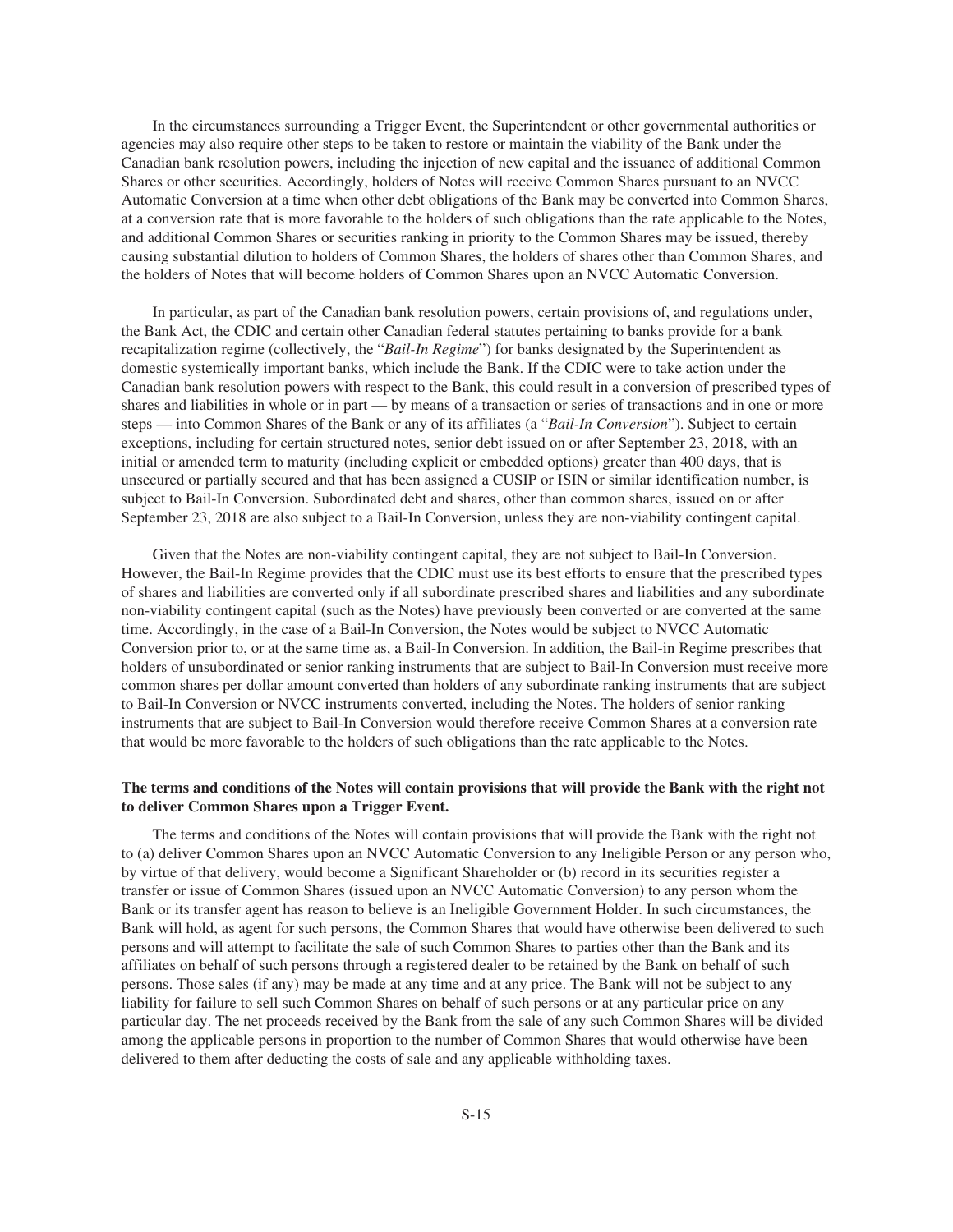## **Circumstances surrounding a potential NVCC Automatic Conversion may have an adverse effect on the market price of the Notes.**

The occurrence of a Trigger Event is a subjective determination by the Superintendent that the conversion of all contingent instruments is reasonably likely to restore or maintain the viability of the Bank. As a result, an NVCC Automatic Conversion may occur in circumstances that are beyond the control of the Bank. Also, even in circumstances where the market expects the Superintendent to cause an NVCC Automatic Conversion, the Superintendent may choose not to take that action. Because of the inherent uncertainty regarding the determination of when an NVCC Automatic Conversion may occur, it will be difficult to predict, when, if at all, the Notes will be mandatorily converted into Common Shares. Accordingly, trading behavior in respect of the Notes is not necessarily expected to follow trading behavior associated with other types of convertible or exchangeable securities. Any indication, whether real or perceived, that the Bank is trending towards a Trigger Event can be expected to have an adverse effect on the market price of the Notes and the Common Shares, whether or not such Trigger Event actually occurs.

### **Holders of the Notes will have limited rights if there is an Event of Default.**

Payment of principal on the Notes may be accelerated only in the case of certain events of bankruptcy or insolvency involving the Bank. There is no automatic acceleration or right of acceleration in the case of default in the payment of interest on the Notes or in the performance of any of the Bank's other obligations under the Notes or the Indenture governing the Notes.

# **The Notes will rank subordinate to all Indebtedness, except Indebtedness which by its terms ranks equally in right of payment with, or is subordinate to, the Notes and other Subordinated Indebtedness on insolvency or winding-up and the rights of the holders of Notes will be further subordinated upon a Trigger Event.**

The Notes will be direct unsecured subordinated obligations of the Bank which rank equally with other Subordinated Indebtedness (as defined herein) of the Bank from time to time issued and outstanding (other than Subordinated Indebtedness that has been further subordinated in accordance with its terms) in the event of the Bank's insolvency or winding-up. In such an event and provided that an NVCC Automatic Conversion has not occurred, the Notes will rank ahead of the Bank's Common Shares and preferred shares. If the Bank becomes insolvent or is wound-up while the Notes remain outstanding, and provided that an NVCC Automatic Conversion has not occurred, the Bank's assets must be used to pay all Indebtedness (as defined herein) of the Bank, except Indebtedness which by its terms ranks equally in right of payment with, or is subordinate to, the Notes and other Subordinated Indebtedness. Except to the extent regulatory capital requirements affect the Bank's decisions to issue subordinated or more senior debt, there is no limit on the Bank's ability to incur additional subordinated debt or more senior debt.

In addition, upon the occurrence of a Trigger Event, all of the Bank's obligations under the Notes shall be deemed paid in full by the issuance of Common Shares upon an NVCC Automatic Conversion, and each holder will be effectively further subordinated due to the change in their status following an NVCC Automatic Conversion from being the holder of a debt instrument ranking ahead of holders of Common Shares to being a holder of Common Shares.

As a result, upon a Trigger Event, the holders of Notes could lose all or part of their investment in the Notes irrespective of whether the Bank has sufficient assets available to settle what would have been the claims of the holders of the Notes or other securities subordinated to the same extent as the Notes, in proceedings relating to an insolvency or winding-up.

### **Holders of Notes may not be entitled to receive U.S. dollars in a winding-up.**

If you are entitled to any recovery with respect to the Notes in any winding-up, you might not be entitled in those proceedings to a recovery in U.S. dollars and might be entitled only to a recovery in Canadian dollars. In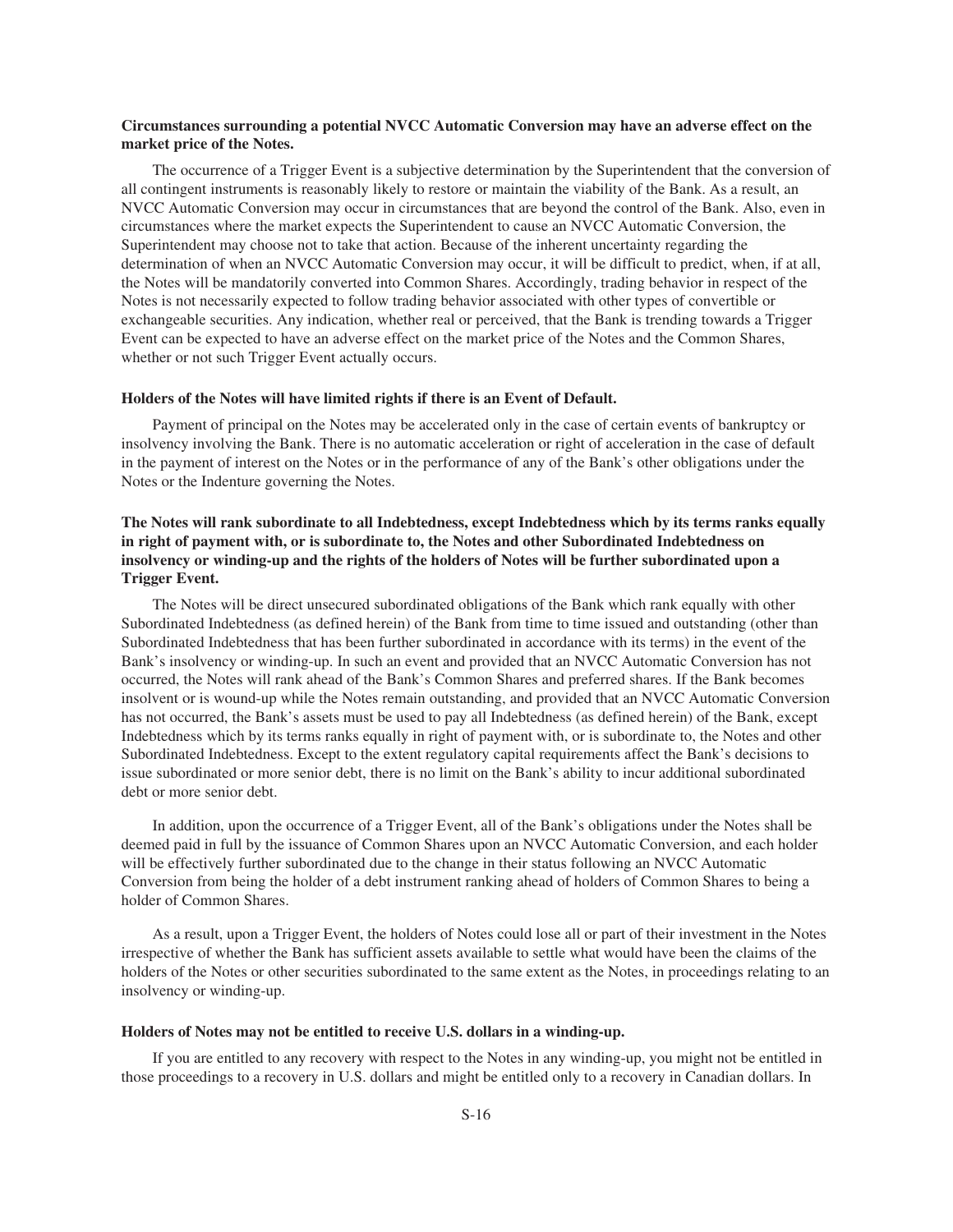addition, under current Canadian law, the Bank's liability to you, if any, would have to be converted into Canadian dollars at a date close to the commencement of proceedings against it and you would be exposed to currency fluctuations between that date and the date you receive proceeds pursuant to such proceedings, if any.

#### **The value of the Notes may be affected by changes in credit ratings.**

Real or anticipated changes in credit ratings on the Notes may affect the market value of the Notes. In addition, real or anticipated changes in credit ratings can affect the cost at which the Bank can transact or obtain funding, and thereby affect the Bank's liquidity, business, financial condition or results of operations and, therefore, the Bank's ability to make payments on the Notes could be adversely affected.

### **The value of the Notes may be affected by market value and interest rate fluctuations.**

The value of the Notes may be affected by market value fluctuations resulting from factors which influence the Bank's operations, including legal and regulatory developments, competition and global market activity. Such changes in law may include changes in statutory, tax and regulatory regimes during the life of the Notes.

Prevailing interest rates will affect the market value of the Notes. Assuming all other factors remain unchanged, the market value of the Notes will decline as prevailing interest rates for similar debt instruments rise, and increase as prevailing interest rates for comparable debt instruments decline.

#### **There is no established trading market for the Notes.**

The Notes are a new issue of securities and there may be no market through which the Notes may be sold and purchasers may therefore be unable to resell such Notes. In addition, the Bank does not intend to apply for listing or quotation of the Notes on any securities exchange or automated quotation system. These factors may affect the pricing of the Notes in any secondary market, the transparency and availability of trading prices and the liquidity of the Notes.

There can be no assurance that an active trading market will develop for the Notes after this offering, or if developed, that such a market will be sustained at the offering price of the Notes. While certain of the underwriters intend to make a market in the Notes, the underwriters will not be obligated to do so and may stop their market-making at any time. In addition, any market-making activities will be subject to limits of the U.S. Securities Act of 1933, as amended (the "*Securities Act*") and the Exchange Act.

If any of the Notes are traded after their initial issuance, they may trade at a discount from their initial offering price. Future trading prices of the Notes will depend on many factors, including prevailing interest rates, the market for similar securities, general economic conditions and the Bank's financial condition, performance, prospects and other factors. Accordingly, you may be required to bear the financial risk of an investment in the Notes for an indefinite period of time.

We currently intend to apply to list the Common Shares to be issued upon an NVCC Automatic Conversion on the TSX and the NYSE in accordance with their respective rules and requirements. However, there is no assurance that the Common Shares will be listed on the TSX and the NYSE.

### **The Bank has no limitation on issuing senior or pari passu securities.**

The Indenture governing the Notes will not contain any financial covenants and will contain only limited restrictive covenants. In addition, the Indenture will not limit the Bank's or its subsidiaries' ability to incur additional indebtedness, issue or repurchase securities, pay dividends or engage in transactions with affiliates. The Bank's ability to incur additional indebtedness and use its funds for any purpose in the Bank's discretion may increase the risk that the Bank may be unable to service its debt, including paying its obligations under the Notes.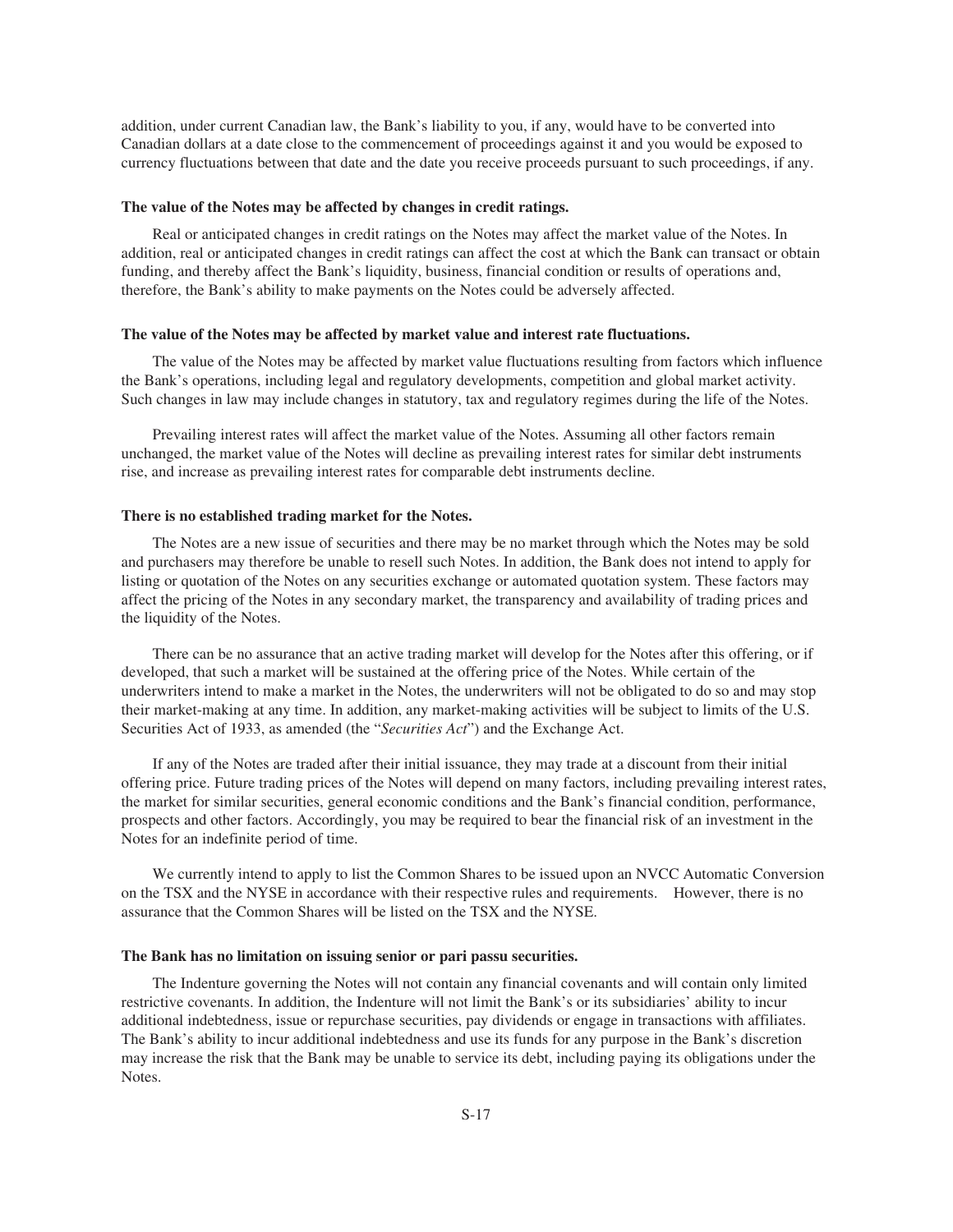### **The Notes are governed by New York law.**

The Notes and the Indenture governing the Notes will be governed by, and construed in accordance with, the laws of the State of New York (other than the provisions relating to an NVCC Automatic Conversion and subordination that will be governed by the laws of the Province of Ontario and applicable laws of Canada). Generally, in an action commenced in a Canadian court for the enforcement of the Indenture or the Notes, a plaintiff will be required to prove those non-Canadian laws as a matter of fact by the evidence of persons who are experts in those laws.

## **The Notes are denominated in U.S. dollars and may be subject to exchange rate risks and have tax consequences for non-U.S. investors.**

The Notes will be denominated in U.S. dollars. If you purchase the Notes with a currency other than U.S. dollars, changes in rates of exchange may have an adverse effect on the value, price or returns of your investment. This Prospectus Supplement does not address the tax consequences to non-U.S. investors of purchasing the Notes. If you are a non-U.S. investor, you should consult your tax advisors as to the consequences, under the tax laws of the country where you are resident for tax purposes, of acquiring, holding and disposing of the Notes and receiving the payments that might be due under the Notes.

# **The U.S. federal income tax treatment of instruments such as the Notes is uncertain and, accordingly, the United States Internal Revenue Service ("IRS") may take a different position than an investor regarding the appropriate characterization and treatment of the Notes.**

There is no authority that addresses the U.S. federal income tax treatment of an instrument such as the Notes that is denominated as a subordinated debt instrument but that provides for an NVCC Automatic Conversion upon the occurrence of a Trigger Event. While it is more likely than not that the Notes should be treated as debt for U.S. federal income tax purposes, the IRS could assert an alternative tax treatment of the Notes for U.S. federal income tax purposes. There can be no assurance that any alternative tax treatment, if successfully asserted by the IRS would not have adverse U.S. federal income tax consequences to a U.S. holder of the Notes. Each United States prospective investor should consult their own tax advisor regarding the appropriate characterization of the Notes and the tax consequences to them if the IRS successfully asserts a characterization that differs from the investor's characterization of the Notes.

### **Fiduciaries of certain plans should consult with counsel.**

A fiduciary of a pension, profit-sharing or other employee benefit plan subject to Title I of the United States Employee Retirement Income Security Act of 1974, as amended ("*ERISA*") or a plan or account subject to Section 4975 of the U.S. Internal Revenue Code of 1986, as amended (the "*Code*") or any entity deemed to hold "plan assets" of the foregoing (collectively, "*Benefit Plans*") should consider the fiduciary standards of ERISA and the prohibited transaction provisions of ERISA or the Code, as applicable, in the context of the Benefit Plan's particular circumstances before authorizing an investment in the Notes. In addition, governmental, certain church or non-U.S. plans are not subject to the requirements of Title I of ERISA or Section 4975 of the Code but may be subject to similar provisions under applicable federal, state, local, foreign or other regulations, rules or laws. Fiduciaries of such plans should consult with their counsel regarding their proposed investment in the Notes and the deemed representations they are required to make. See "Employee Retirement Income Security Act" in the accompanying Prospectus.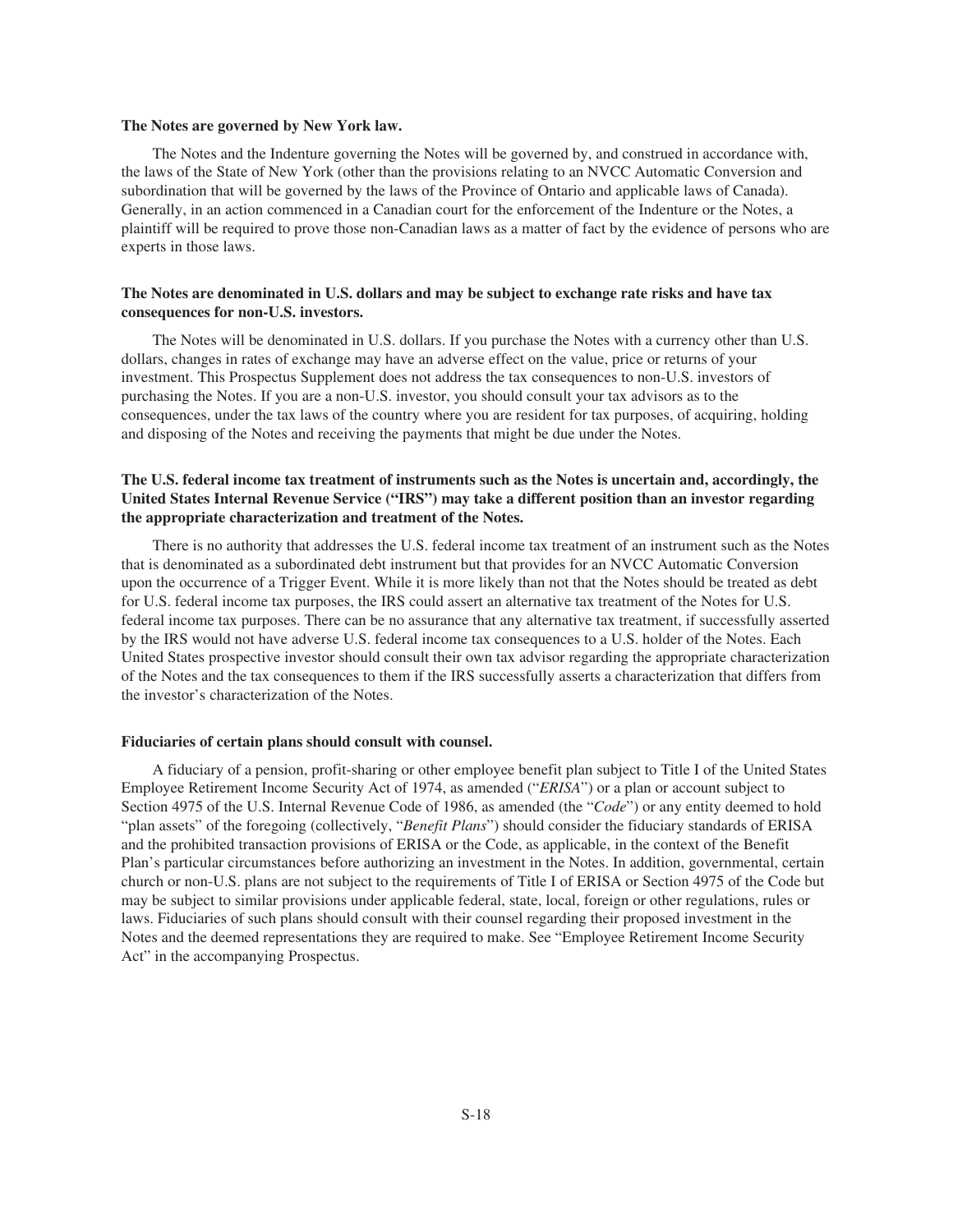## **CAPITALIZATION**

<span id="page-22-0"></span>The following table sets out the capitalization of the Bank and its consolidated subsidiaries as at January 31, 2022:

- on an actual basis; and
- as adjusted to give effect to: (a) the sale and issuance of the Notes in this offering (based on the Canadian dollar/U.S. dollar exchange rate as of April 5, 2022), (b) the sale and issuance of CAD\$1,750,000,000 3.934% Debentures due 2032 (Non-Viability Contingent Capital (NVCC)) (subordinated indebtedness) on March 21, 2022 and (c) the redemption by the Bank of all outstanding CAD\$1,250,000,000 2.58% Debentures due 2027 (Non-Viability Contingent Capital (NVCC)) (subordinated indebtedness) on March 30, 2022.

This table should be read in conjunction with the Bank's audited consolidated financial statements and the management's discussion and analysis for the year ended October 31, 2021, furnished as an exhibit to the Bank's Annual Report on Form 40-F filed on November 30, 2021 and the Bank's condensed interim consolidated financial statements and the management's discussion and analysis for the three month period ended January 31, 2022, both of which are incorporated by reference in this Prospectus Supplement and the accompanying Prospectus.

|                                                                                      | As at January 31, 2022                       |                       |
|--------------------------------------------------------------------------------------|----------------------------------------------|-----------------------|
|                                                                                      | Actual                                       | As<br><b>Adjusted</b> |
|                                                                                      | (in millions of<br><b>Canadian dollars</b> ) |                       |
|                                                                                      | \$6,338                                      | \$ 8,387              |
| <b>Equity:</b>                                                                       |                                              |                       |
|                                                                                      |                                              |                       |
|                                                                                      | 18,421                                       | 18,421                |
|                                                                                      | 51,848                                       | 51,848                |
| Accumulated other comprehensive income (loss)                                        | (4,324)                                      | (4,324)               |
|                                                                                      | 227                                          | 227                   |
|                                                                                      | 66,172                                       | 66,172                |
| Preferred shares and other equity instruments                                        | 5,552                                        | 5,552                 |
| Total equity attributable to equity holders of the Bank<br>Non controlling interests | 71,724                                       | 71,724                |
|                                                                                      | 2,222                                        | 2,222                 |
|                                                                                      | 73,946                                       | 73,946                |
|                                                                                      | \$80,284                                     | \$82,333              |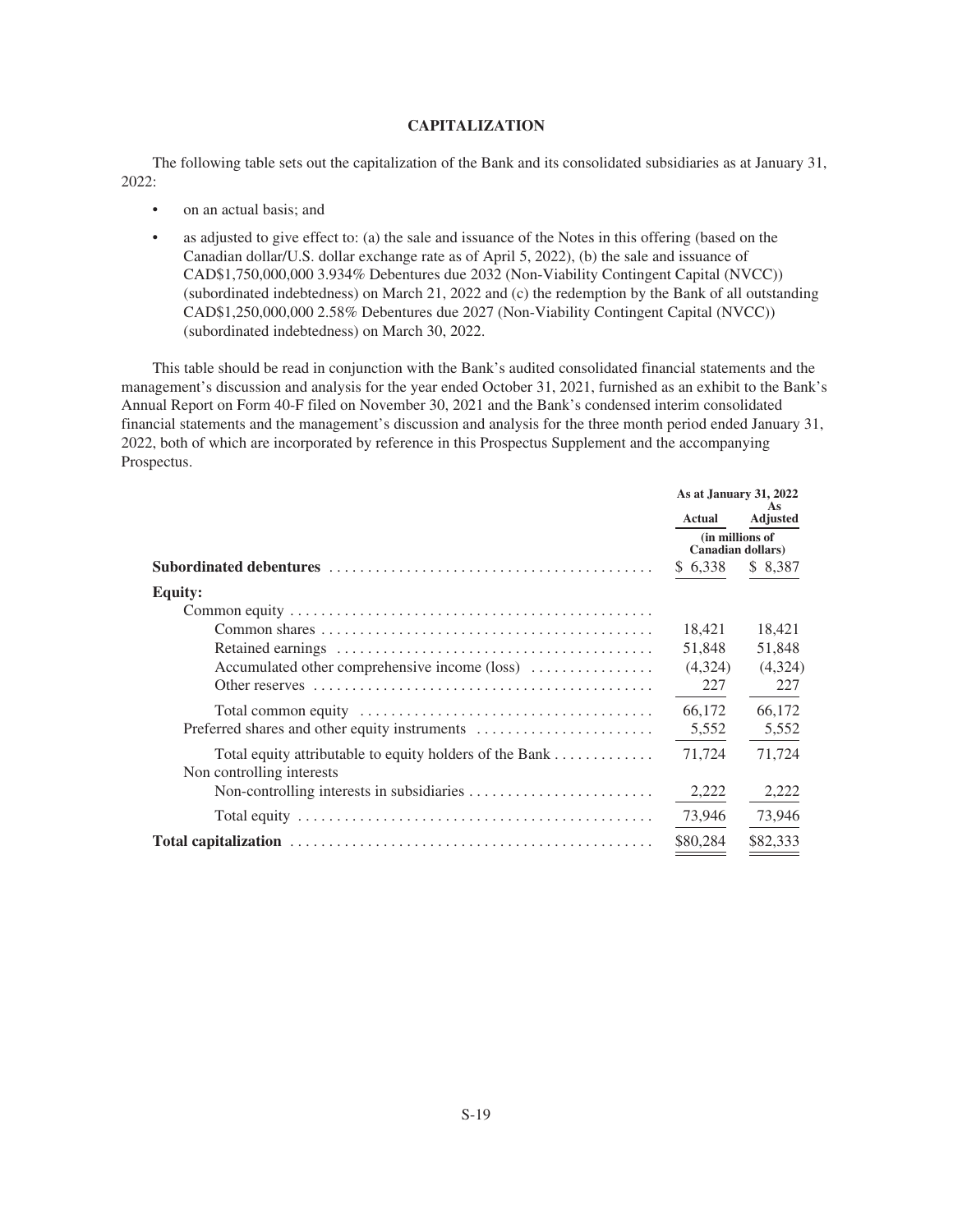# **USE OF PROCEEDS**

<span id="page-23-0"></span>The net proceeds to the Bank from the sale of the Notes, after deducting the estimated expenses payable by the Bank and the underwriters' discounts and commissions, will amount to approximately US\$1,243,837,500. Such net proceeds will be added to the Bank's funds and will be used for general business purposes.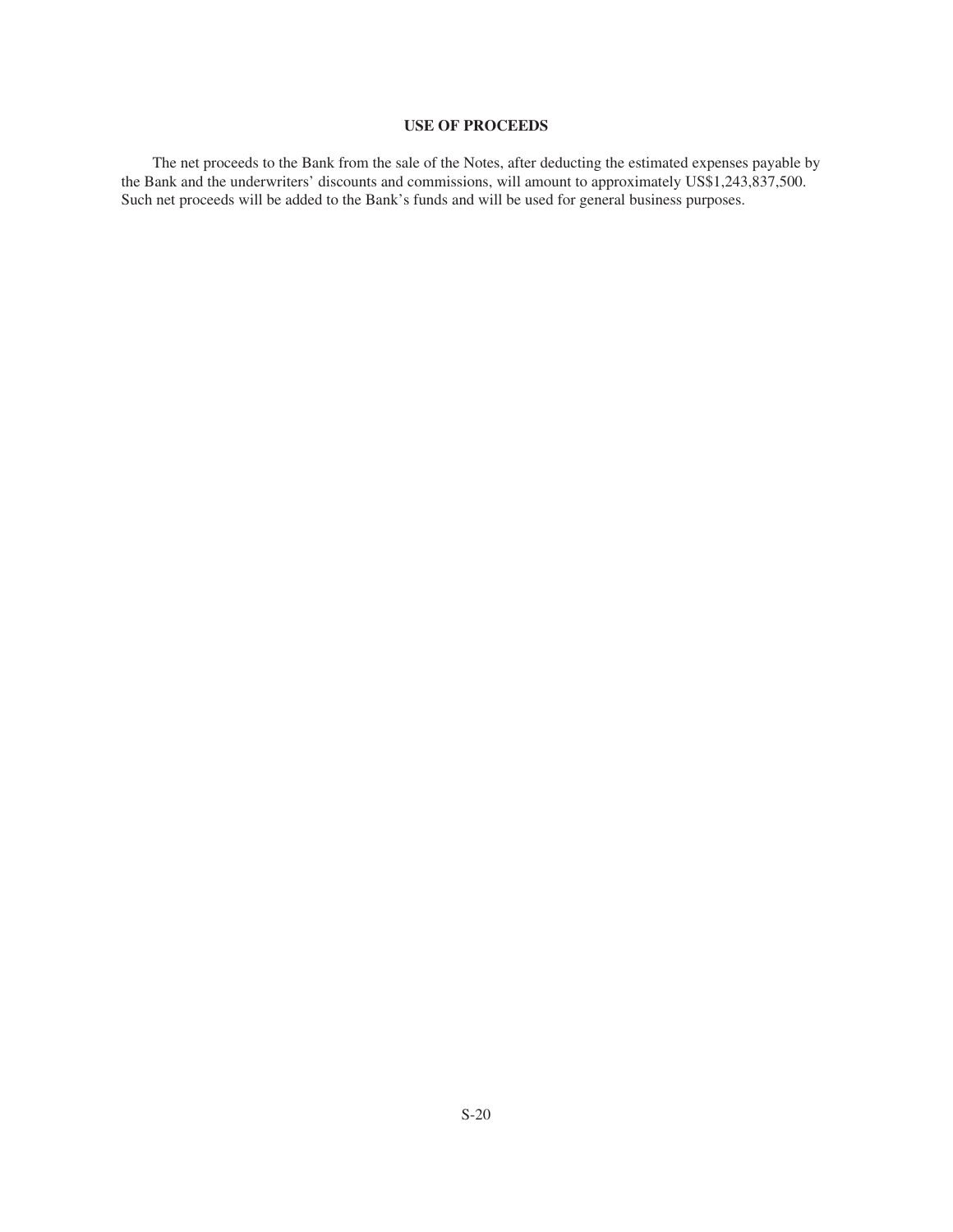### **DESCRIPTION OF THE NOTES**

<span id="page-24-0"></span>*The following is a description of the terms of the US\$1,250,000,000 aggregate principal amount of 4.588% Fixed Rate Resetting Subordinated Notes due 2037 (Non-Viability Contingent Capital (NVCC)) (subordinated indebtedness) offered by this Prospectus Supplement (which are referred to in this Prospectus Supplement as the "Notes" and in the accompanying Prospectus as "subordinated debt securities").*

*The Notes are to be issued under a subordinated debt securities indenture (non-viability contingent capital) (NVCC), dated as of October 12, 2017 (the "Base Indenture"), among the Bank, Computershare Trust Company, N.A., as United States trustee (the "U.S. Trustee"), and Computershare Trust Company of Canada, as Canadian trustee (the "Canadian Trustee" and, together with the U.S. Trustee, the "Trustees"), as amended and supplemented by a fifth supplemental indenture, to be dated as of April 12, 2022, among the Bank and the Trustees (together with the Base Indenture, the "Indenture"), establishing the terms of the Notes. You may request a copy of the Indenture from us as described under "Incorporation of Certain Information by Reference." The following summaries of certain provisions of the Notes and the Indenture do not purport to be complete and are subject to and qualified in their entirety by reference to all of the provisions of the Notes and the Indenture, including the definitions of certain terms used in the Indenture. We urge you to read these documents because they, and not this description, define your rights as a holder of the Notes.*

*As used in this description, the terms the "Bank," "we," "us" and "our" refer only to The Bank of Nova Scotia and not to any of its subsidiaries. All capitalized terms used under this heading "Description of the Notes" that are not defined herein have the meanings ascribed thereto in the accompanying Prospectus.*

### **General**

The Notes will be the Bank's direct unsecured obligations, constituting subordinated indebtedness for the purpose of the Bank Act and will mature on May 4, 2037. Upon the occurrence of a Trigger Event, each outstanding Note will automatically and immediately be converted, on a full and permanent basis, without the consent of the holders thereof, into that number of Common Shares of the Bank determined by dividing (a) the product of the Multiplier (as defined below) and the Note Value (as defined below), by (b) the Conversion Price (rounded down, if necessary, to the nearest whole number of Common Shares) (as defined below). See "—NVCC Automatic Conversion." This Prospectus Supplement also relates to the offering and sale of our Common Shares issuable upon conversion of the Notes. See "Description of Common Shares and Preferred Shares" in the accompanying Prospectus.

# **The Notes will not constitute deposits that are insured under the CDIC or by the United States Federal Deposit Insurance Corporation or any other Canadian or U.S. government agency or instrumentality. The Notes will not be subject to Bail-In Conversion (as defined herein).**

Subject to regulatory capital requirements applicable to the Bank, there is no limit on the amount of Subordinated Indebtedness the Bank may issue. Notwithstanding any provision of the Indenture, the Bank may not, without the prior approval of the Superintendent, amend or vary terms of the Notes that would affect the recognition of the Notes as regulatory capital under capital adequacy requirements adopted by the Superintendent.

Payment of the principal and interest on the Notes will be made in U.S. dollars. The Bank will pay the principal and interest in immediately available funds to The Depository Trust Company, as depositary, or its nominee as the registered owner of the global notes representing the book-entry Notes.

The Notes are not entitled to the benefits of any sinking fund.

The provisions of the Indenture relating to defeasance and covenant defeasance (described under the heading "Description of the Debt Securities We May Offer—Defeasance" in the accompanying Prospectus) will not apply to the Notes.

The Notes will be issued in denominations of US\$2,000 and integral multiples of US\$1,000 in excess of such amount. Upon issuance, the Notes will be represented by one or more fully registered global notes. Each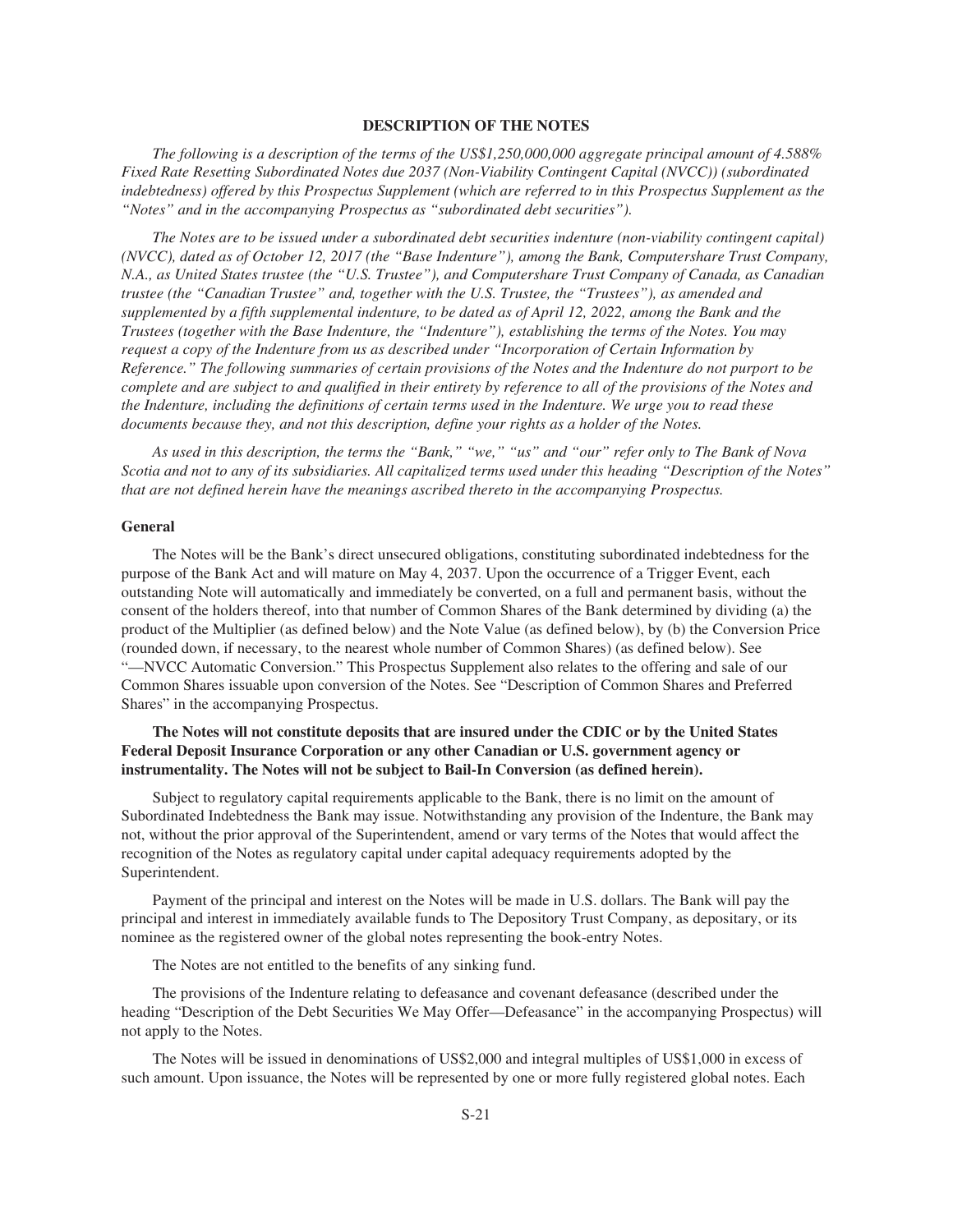global note will be deposited with, or on behalf of, The Depository Trust Company, as depositary. You may elect to hold interests in the global notes through either the depositary (in the United States), Euroclear Bank SA/NV, Clearstream Banking S.A., or indirectly through organizations that are participants in such systems. See "Legal Ownership and Book-Entry Issuance" in the accompanying Prospectus.

### **Status and Subordination**

The Notes will be the Bank's direct unsecured obligations, constituting subordinated indebtedness for the purpose of the Bank Act, ranking equally and rateably with all of the Bank's other Subordinated Indebtedness from time to time issued and outstanding (other than Subordinated Indebtedness that has been further subordinated in accordance with its terms). In the event of the Bank's insolvency or winding-up and provided that an NVCC Automatic Conversion has not occurred, the Bank's Subordinated Indebtedness, including the Notes, will be subordinate in right of payment to the prior payment in full of any of the Bank's Indebtedness, except Indebtedness which by its terms ranks equally in right of payment with, or is subordinate to, such Subordinated Indebtedness and will rank ahead of the Bank's Common Shares and preferred shares.

For the purposes of the foregoing:

"*Indebtedness*" at any time means:

- (a) all deposit liabilities of the Bank; and
- (b) all other liabilities and obligations of the Bank which in accordance with the accounting rules established for Canadian chartered banks issued under the authority of the Superintendent pursuant to the Bank Act or with International Financial Reporting Standards as issued by the International Accounting Standards Board, as the case may be, would be included in determining the total liabilities of the Bank at such time, other than liabilities for paid-up capital, contributed surplus, retained earnings and general reserves of the Bank.

"*Subordinated Indebtedness*" at any time means:

- (a) the liability of the Bank in respect of the principal and interest on the Notes and the principal of and premium, if any, and interest on notes and debentures issued under any existing trust indentures;
- (b) any Indebtedness which ranks equally with and not prior to (i) the Notes, and (ii) the notes or debentures issued under any existing trust indentures, in right of payment in the event of the insolvency or winding-up of the Bank and which, pursuant to the terms of the instrument evidencing or creating the same, is expressed to be subordinate in right of payment to all other Indebtedness to which the Notes are subordinate in right of payment to at least the same extent as the Notes are made junior and subordinate thereto under the provisions of the Indenture; and
- (c) any Indebtedness which ranks subordinate to and not equally with or prior to (i) the Notes, and (ii) the notes or debentures issued under any existing trust indentures, in right of payment in the event of the insolvency or winding-up of the Bank and which, pursuant to the terms of the instrument evidencing or creating the same, is expressed to be subordinate in right of payment to all other Indebtedness to which the Notes are subordinate in right of payment to at least the same extent as the Notes are made junior and subordinate thereto under the provisions of the Indenture (such Indebtedness pursuant to this clause (c), "*Junior Indebtedness*").

If an NVCC Automatic Conversion occurs, the rights, terms and conditions of the Notes, including with respect to priority and subordination, will no longer be relevant as all the Notes will have been converted into Common Shares which will rank on parity with all other outstanding Common Shares.

The subordination provisions and the provisions relating to an NVCC Automatic Conversion of the Indenture will be governed by the laws of the Province of Ontario and the federal laws of Canada applicable therein.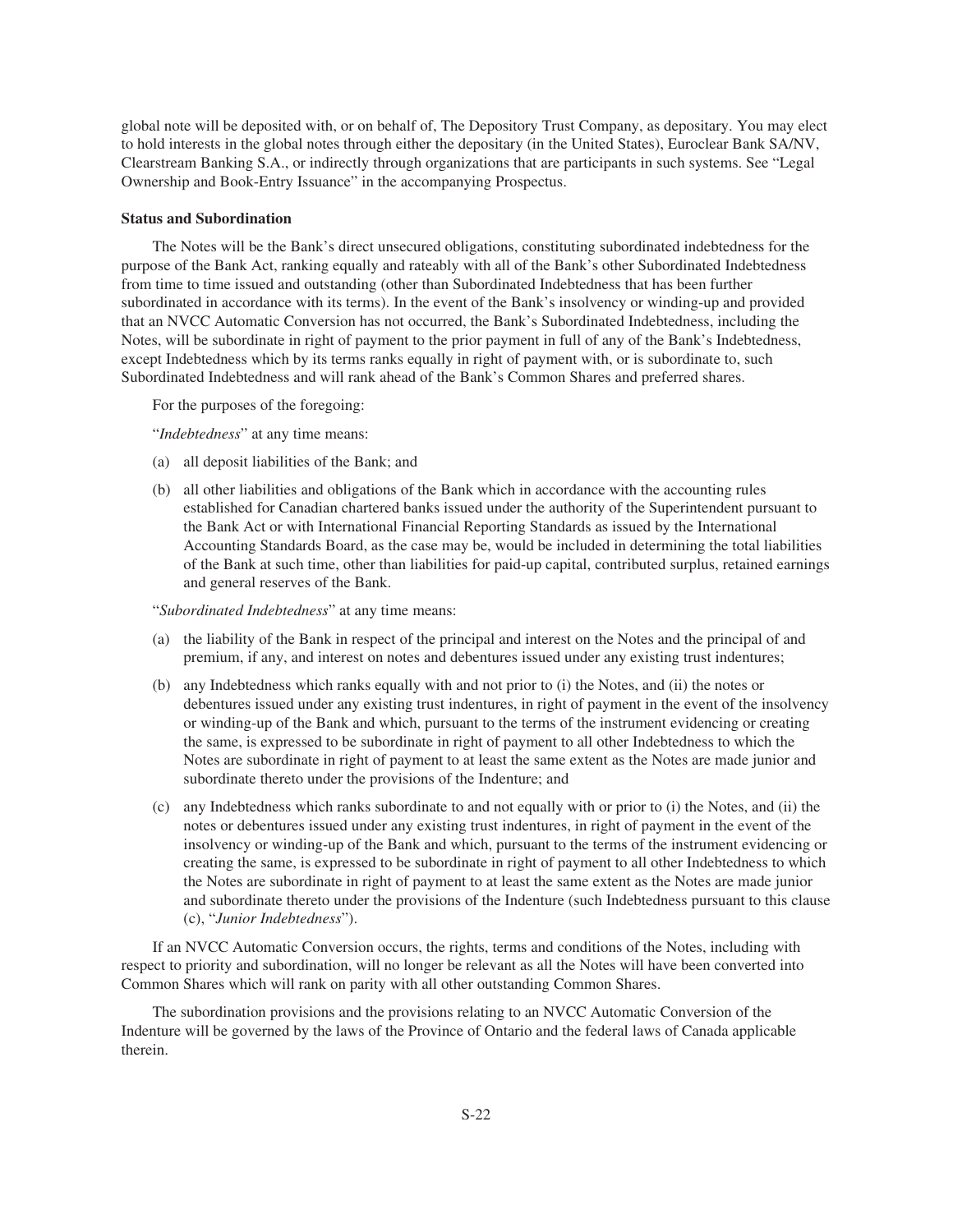### **Maturity**

The Notes will mature on May 4, 2037 (the "*Maturity Date*").

### **Interest**

### *Initial Rate Period*

From and including April 12, 2022 to, but excluding, May 4, 2032 (the "*Reset Date*" and such period, the "*Initial Rate Period*"), the Notes will bear interest at a fixed rate of 4.588% per annum.

During the Initial Rate Period, interest on the Notes will be payable semi-annually in arrears on May 4 and November 4 of each year, commencing on November 4, 2022 (each such date, an "*Interest Payment Date*"). Interest will be payable on each Interest Payment Date to the persons in whose name the Notes are registered at the close of business on the preceding April 19 or October 20, whether or not a business day (each, a "*Record Date*"). If any Interest Payment Date during the Initial Rate Period falls on a day that is not a business day, the Bank will postpone the making of such interest payment to the next succeeding business day (but no interest will accrue as a result of that postponement). A "*business day*" means each Monday, Tuesday, Wednesday, Thursday or Friday that is not a day on which banking institutions are authorized or required by law or executive order to close in The City of New York, New York or Toronto, Ontario.

During the Initial Rate Period, interest on the Notes will accrue from and including April 12, 2022 to, but excluding, the first Interest Payment Date or any redemption date, as the case may be, and then from and including each Interest Payment Date in the Initial Rate Period to which interest has been paid or duly provided for to, but excluding, the next Interest Payment Date in the Initial Rate Period, any redemption date or the Reset Date, as the case may be. Any overdue interest will bear the same interest rate after as well as before default in the payment of principal or interest, as applicable. During the Initial Rate Period, interest on the Notes will be computed on the basis of a 360-day year consisting of twelve 30-day months.

### *Reset Rate Period*

From and including the Reset Date to, but excluding, the Maturity Date or any redemption date, as the case may be (such period, the "*Reset Rate Period*"), the Notes will bear interest at a rate per annum equal to the sum, as determined by the Calculation Agent, of (i) the then-prevailing U.S. Treasury Rate on the second business day immediately preceding the Reset Date (such date, the "*Reset Rate Determination Date*") and (ii) the Reset Spread (such interest rate, the "*Reset Interest Rate*"). During the Reset Rate Period, interest on the Notes will be payable semi-annually in arrears on each Interest Payment Date, commencing on November 4, 2032, to the persons in whose name the Notes are registered at the close of business on the relevant Record Date. However, we will pay interest on the Maturity Date to the same persons to whom the principal will be payable. If any Interest Payment Date or the Maturity Date falls on a day that is not a business day, the Bank will postpone the making of such interest payment to the next succeeding business day (but no interest will accrue as a result of that postponement).

During the Reset Rate Period, interest on the Notes will accrue from and including the Reset Date to, but excluding, the next Interest Payment Date and then from and including each Interest Payment Date to which interest has been paid or duly provided for to, but excluding, the next Interest Payment Date, any redemption date or the Maturity Date, as the case may be. Any overdue interest will bear the same interest rate after as well as before default in the payment of principal or interest, as applicable. During the Reset Rate Period, interest on the Notes will be computed on the basis of a 360-day year consisting of twelve 30-day months.

Upon request from any holder of Notes, the Calculation Agent will provide the interest rate in effect for the Notes during the Reset Rate Period.

"*U.S. Treasury Rate*" means the rate per annum equal to:

• the average of the yields on actively traded U.S. treasury securities adjusted to constant maturity, for five-year maturities, for the five business days preceding the Reset Rate Determination Date, appearing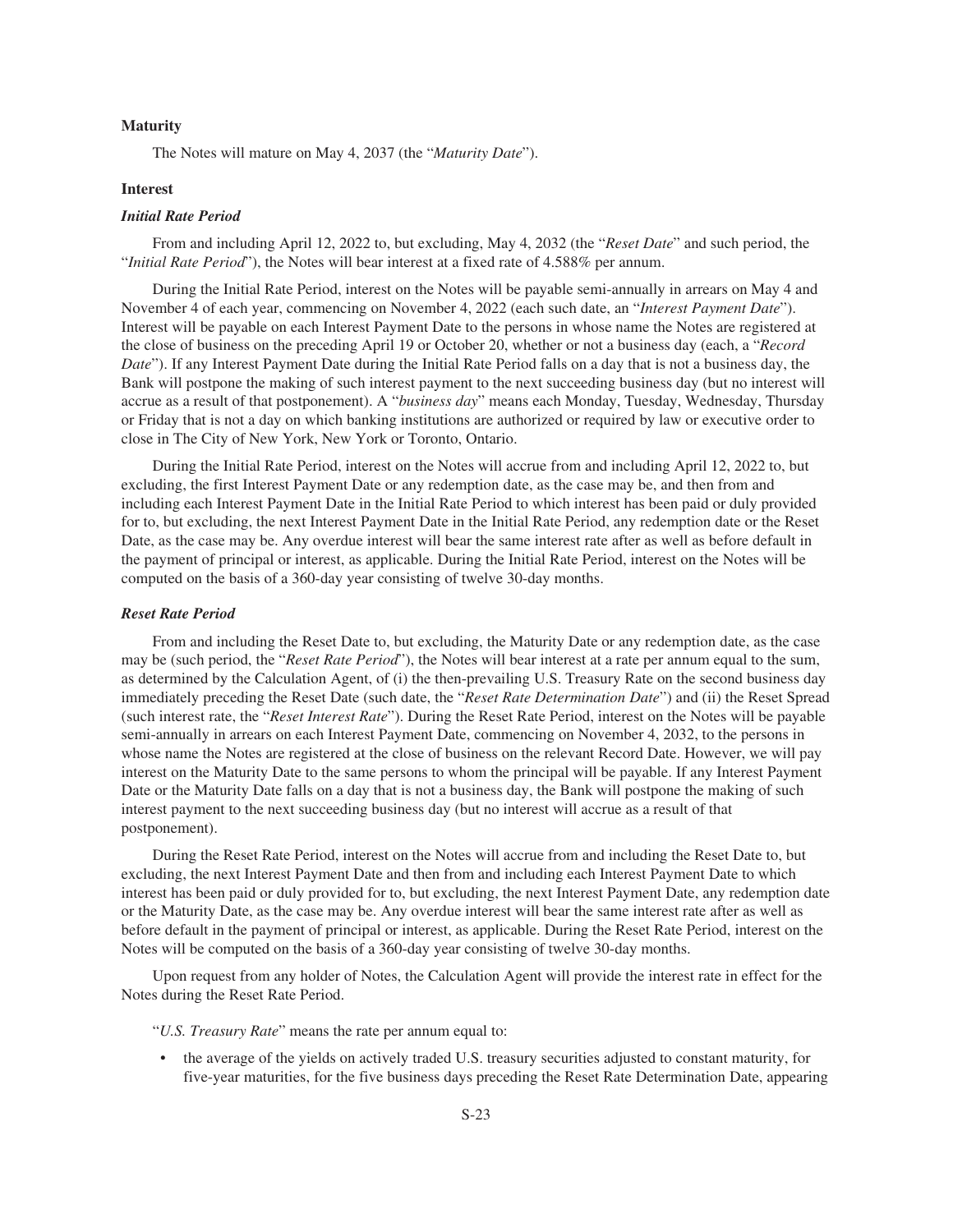under the caption "Treasury Constant Maturities" in the most recently published statistical release designated H.15 Daily Update, or any successor publication that is published by the Federal Reserve Board, as determined by the Calculation Agent in its sole discretion.

If no calculation is provided as described above, then the Calculation Agent, after consulting such sources as it deems comparable to any of the foregoing calculations, or any such source as it deems reasonable from which to estimate the five-year treasury rate, shall determine the U.S. Treasury Rate in its sole discretion, provided that if the Calculation Agent determines there is an industry-accepted successor five-year treasury rate, then the Calculation Agent shall use such successor rate. If the Calculation Agent has determined a substitute or successor base rate in accordance with the foregoing, the Calculation Agent in its sole discretion may determine the business day convention, the definition of business day and the Reset Rate Determination Date to be used and any other relevant methodology for calculating such substitute or successor base rate, including any adjustment factor needed to make such substitute or successor base rate comparable to the five-year treasury rate, in a manner that is consistent with industry accepted practices for such substitute or successor base rate.

The Reset Interest Rate will be calculated by the Calculation Agent on the Reset Rate Determination Date.

All percentages resulting from any calculation of the interest rate on the Notes during the Reset Rate Period will be rounded to the nearest one hundred-thousandth of a percentage point with five one millionths of a percentage point rounded upwards (e.g., 9.876545% (or .09876545) would be rounded to 9.87655% (or .0987655)), and all dollar amounts used in or resulting from such calculation on the Notes will be rounded to the nearest cent (with one half cent being rounded upward). Each calculation of the interest rate on the Notes by the Calculation Agent will (in absence of manifest error) be final and binding on the holders and the Bank. The interest rate on the Notes will in no event be higher than the maximum rate permitted by New York law as the same may be modified by United States law of general application. In no event will the interest rate on the Notes be less than zero.

For the purposes of disclosure under the *Interest Act* (Canada), and without affecting the interest payable on the Notes, whenever in the Notes or the Indenture interest at a specified rate is to be calculated on the basis of a period less than a calendar year, the yearly rate of interest to which such rate is equivalent is such rate multiplied by the actual number of days in the relevant calendar year and divided by the number of days in such period.

### **Redemption**

The Bank may, at its option, with the prior written approval of the Superintendent, and on not less than 10 days' and not more than 60 days' notice to each holder of the Notes, redeem the Notes (i) in whole or in part, at any time (a) during the period commencing on the fifth anniversary of the Issue Date and ending on February 4, 2032, the date that is three months before the Reset Date (such date, the "*Make-Whole Date*" and the date of any such redemption, the "*Make-Whole Redemption Date*") at the Make-Whole Redemption Price, or (b) during the period commencing on the day after the Make-Whole Date and ending on the Reset Date at the Par Call Redemption Price, or (ii) in whole but not in part, at any time (x) following a Regulatory Event Date (as defined below), or (y) following the occurrence of a Tax Event (as defined below), in each case of  $(x)$  and  $(y)$ , at the Par Call Redemption Price.

On and after the redemption date, interest will cease to accrue on the Notes, unless the Bank defaults in the payment of the Make-Whole Redemption Price or the Par Call Redemption Price, as applicable.

On or before the redemption date, the Bank will deposit with its paying agent or the U.S. Trustee money sufficient to pay the Make-Whole Redemption Price or the Par Call Redemption Price, as applicable.

Any redemption or notice may, at the Bank's discretion, be subject to one or more conditions precedent and, at the Bank's discretion, the redemption date may be delayed until such time as any or all such conditions precedent included at the Bank's discretion shall be satisfied (or waived by the Bank) or the redemption date may not occur and such notice may be rescinded if all such conditions precedent included at the Bank's discretion shall not have been satisfied (or waived by the Bank).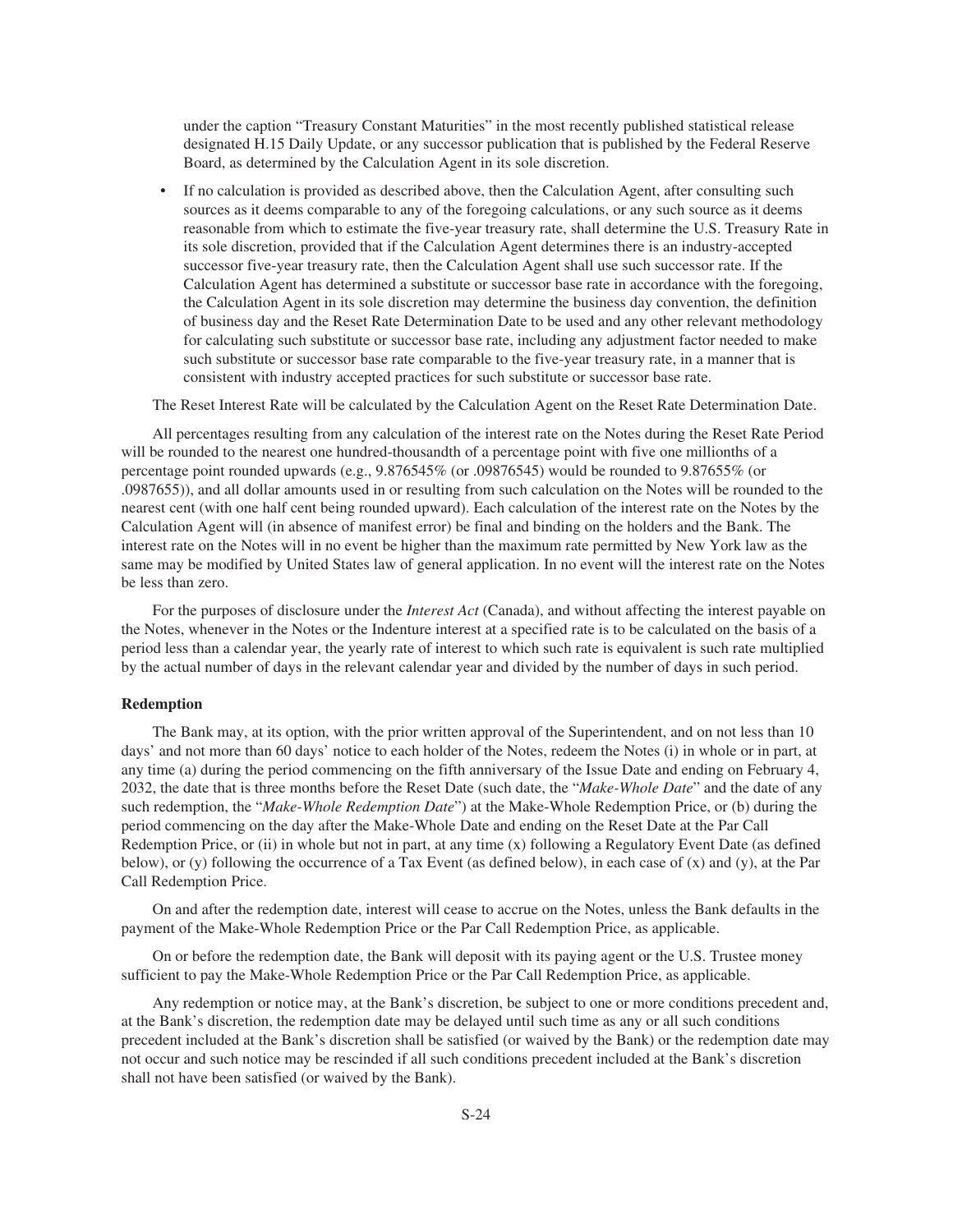The Bank will not redeem the Notes under any circumstances if such redemption would, directly or indirectly, result in the Bank's breach of any provision of the Bank Act or the OSFI Capital Adequacy Requirements (CAR) Guideline.

Any Notes redeemed by the Bank shall be cancelled and may not be reissued.

For the purposes of the foregoing:

*"Comparable Treasury Issue"* means the United States Treasury security or securities selected by the Investment Bank (as defined below) as having an actual or interpolated maturity comparable to the remaining term of the Notes.

*"Comparable Treasury Price"* means, with respect to a Make-Whole Redemption Date for the Notes, (1) the average of the Reference Treasury Dealer Quotations (as defined below) for such Make-Whole Redemption Date after excluding the highest and lowest of such Reference Treasury Dealer Quotations, or (2) if the Investment Bank obtains fewer than three such Reference Treasury Dealer Quotations, the average of all such quotations.

*"Investment Bank"* means Scotia Capital (USA) Inc. or its affiliates or successors, or, if such firm is not willing and able to select the applicable Comparable Treasury Issue, an investment banking institution of national standing appointed by the Bank.

"*Make-Whole Redemption Price*" of the Notes, as calculated by the Bank, means the greater of (i) the principal amount thereof and (ii) the sum of the present values of the Remaining Scheduled Payments discounted to the Make-Whole Redemption Date, on a semi-annual basis (assuming a 360-day year consisting of twelve 30-day months), at a rate equal to the sum of the Treasury Rate plus 35 basis points. In the case of each of clauses (i) and (ii), accrued but unpaid interest will be payable to, but excluding, the Make-Whole Redemption Date.

"*Par Call Redemption Price*" of the Notes means the aggregate of (i) the principal amount thereof, and (ii) any accrued and unpaid interest up to, but excluding the date fixed for the applicable redemption.

*"Reference Treasury Dealer"* means the Investment Bank, which is a primary U.S. government securities dealer and its affiliates or successors, as selected by the Bank, and any other primary U.S. government securities dealer as the Bank may specify from time to time, provided, however, that if any of them shall cease to be a primary U.S. government securities dealer, the Bank will substitute therefor another primary U.S. government securities dealer.

*"Reference Treasury Dealer Quotations"* means, with respect to each Reference Treasury Dealer and a Make-Whole Redemption Date for the Notes, the average, as determined by the Investment Bank, of the bid and asked prices for the Comparable Treasury Issue (expressed in each case as a percentage of its principal amount) quoted in writing to the Investment Bank by such Reference Treasury Dealer at 3:30 p.m., New York City time, on the third business day preceding such redemption date.

"*Regulatory Event Date*" means the date specified in a letter from the Superintendent to the Bank on which the Notes will no longer be recognized as eligible "Tier 2 Capital" or will no longer be eligible to be included as risk-based "Total Capital" on a consolidated basis under the guidelines for capital adequacy requirements for banks in Canada as interpreted by the Superintendent.

*"Remaining Scheduled Payments"* means the remaining scheduled payments of principal of and interest on the Notes that would be due after the related Make-Whole Redemption Date through the Reset Date of the Notes (not including any portion of payments of interest accrued as of the Make-Whole Redemption Date). If that Make-Whole Redemption Date is not an Interest Payment Date, the amount of the next succeeding scheduled interest payment on the Notes will be reduced by the amount of interest accrued on the Notes to the Make-Whole Redemption Date.

"*Tax Event*" means the Bank has received an opinion of independent counsel of nationally recognized standing experienced in such matters (who may be counsel to the Bank) to the effect that as a result of, (i) any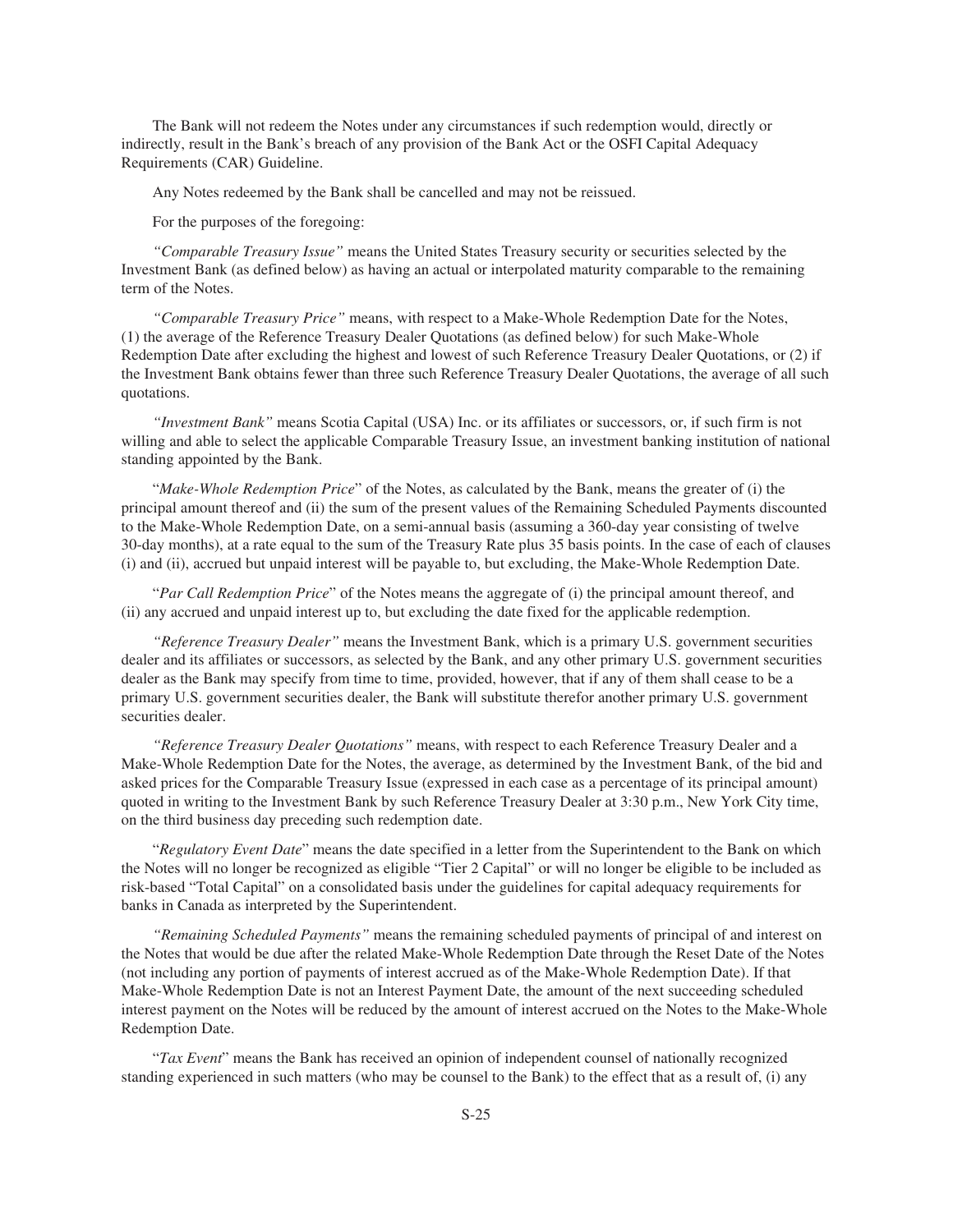amendment to, clarification of, or change (including any announced prospective change) in, the laws, or any regulations thereunder, or any application or interpretation thereof, of Canada, or any political subdivision or taxing authority thereof or therein, affecting taxation; (ii) any judicial decision, administrative pronouncement, published or private ruling, regulatory procedure, rule, notice, announcement, assessment or reassessment (including any notice or announcement of intent to adopt or issue such decision, pronouncement, ruling, procedure, rule, notice, announcement, assessment or reassessment) (collectively, an "*administrative action*"); or (iii) any amendment to, clarification of, or change (including any announced prospective change) in, the official position with respect to or the interpretation of any administrative action or any interpretation or pronouncement that provides for a position with respect to such administrative action that differs from the theretofore generally accepted position, in each case (i), (ii) or (iii), by any legislative body, court, governmental authority or agency, regulatory body or taxing authority, irrespective of the manner in which such amendment, clarification, change, administrative action, interpretation or pronouncement is made known, which amendment, clarification, change or administrative action is effective or which interpretation, pronouncement or administrative action is announced on or after the date of issue of the Notes, there is more than an insubstantial risk (assuming any proposed or announced amendment, clarification, change, interpretation, pronouncement or administrative action is effective and applicable) that the Bank is, or may be, subject to more than a de minimis amount of additional taxes, duties or other governmental charges or civil liabilities because the treatment of any of its items of income, taxable income, expense, taxable capital or taxable paid up capital with respect to the Notes (including the treatment by the Bank of interest on the Notes) or the treatment of the Notes, as or as would be reflected in any tax return or form filed, to be filed, or otherwise could have been filed, will not be respected by a taxing authority.

*"Treasury Rate"* means, with respect to any applicable redemption date for the Notes, the rate per annum equal to the semi-annual equivalent yield to maturity or interpolation (on a day count basis) of the interpolated Comparable Treasury Issue, assuming a price for the Comparable Treasury Issue (expressed as a percentage of its principal amount) equal to the Comparable Treasury Price for such redemption date, as determined by the Bank or the Investment Bank.

### **The Notes are not subject to repayment at the option of the holders.**

# **Purchase for Cancellation**

Subject to the prior written approval of the Superintendent, the Bank may at any time and from time to time, in whole or in part, purchase the Notes for cancellation in the open market, by tender offer, open market purchases, negotiated transactions or otherwise in accordance with applicable securities laws and regulations, so long as such acquisition does not otherwise violate the terms of the Indenture, upon such terms and at such prices as the Bank may determine.

Any Notes purchased by the Bank will be cancelled and may not be reissued.

### **Covenants**

Except as described in this sub-section, the Bank will not be restricted by the Indenture or the Notes from incurring, assuming or becoming liable for any type of debt or other obligations, from paying dividends or making distributions on its capital stock or purchasing or redeeming its capital stock. Neither the Indenture nor the Notes will require the maintenance of any financial ratios or specified levels of net worth or liquidity, nor will they contain any covenants or other provisions that would limit the Bank or its subsidiaries' rights to incur additional indebtedness (except as described in this Prospectus Supplement), enter into any sale and leaseback transaction or grant liens on the Bank's or its subsidiaries' assets. Neither the Indenture nor the Notes will contain any provisions that would require the Bank to repurchase or redeem or otherwise modify the terms of the Notes upon a change in control or other events that may adversely affect the creditworthiness of the Notes, for example, a highly leveraged transaction.

Pursuant to the Indenture, the Bank will covenant with the Trustees for the benefit of the Trustees and the holders of Notes that, so long as any Notes remain outstanding, the Bank (i) will duly and punctually pay all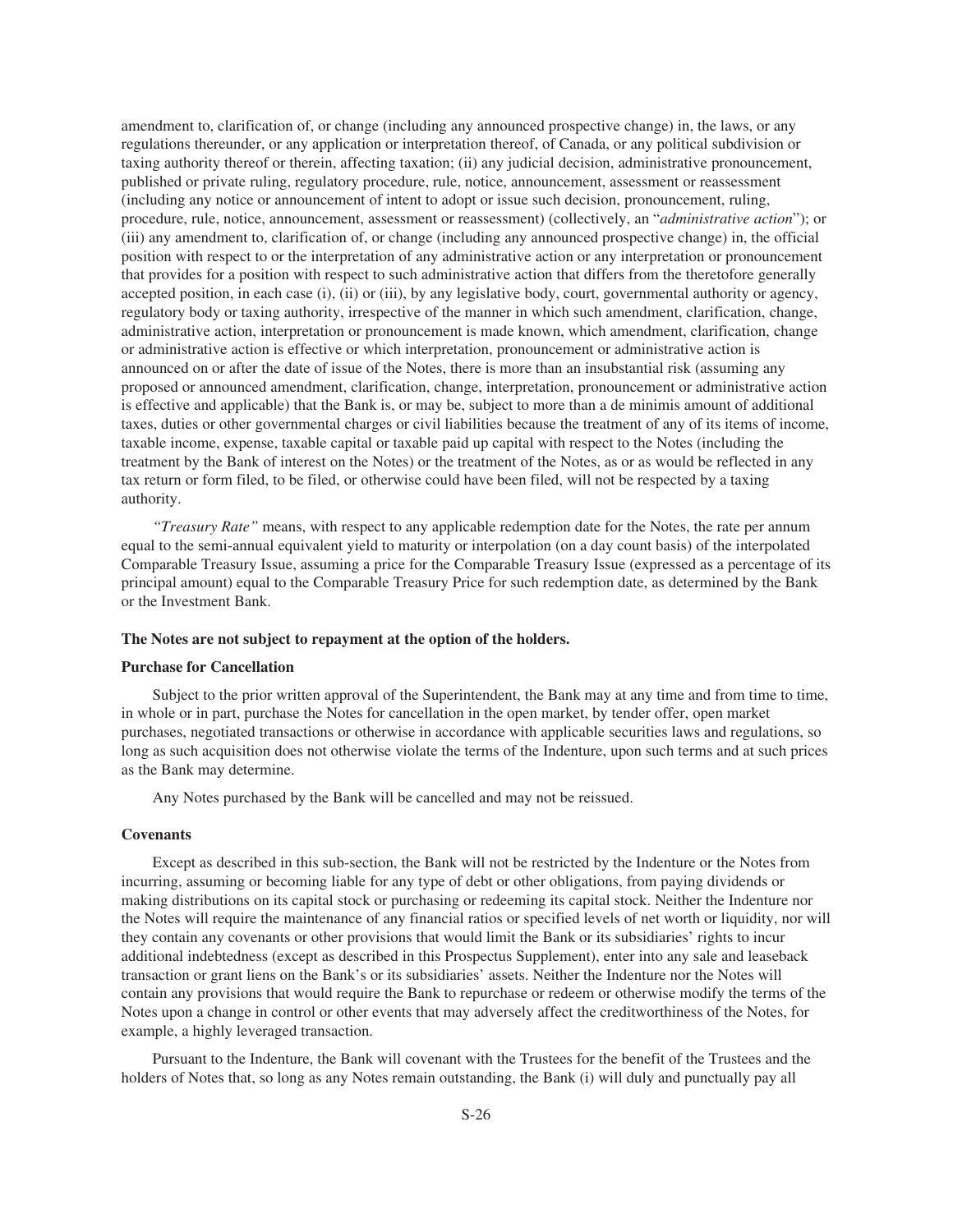amounts as they become due in accordance with the terms of the Notes; (ii) will, subject to certain exceptions, maintain its corporate existence; and (iii) will not create any Junior Indebtedness which, pursuant to the terms of the instrument evidencing or creating the same, has a right attached thereto, in favor of the holders thereof (the "*Junior Right*"), to cause the principal amount thereof to become due and payable prior to the later of its stated maturity or the expiration of any applicable grace period, or otherwise than at the option of the Bank, unless and until such a right or remedy in respect of the Notes is exercisable and unless and until the Trustees, in its discretion, or upon the direction of the holders of Notes, has exercised any such right or remedy in respect of the Notes prior to the exercise of the Junior Right.

### **NVCC Automatic Conversion**

Upon the occurrence of a Trigger Event, each outstanding Note will automatically and immediately be converted, on a full and permanent basis, without the consent of the holder thereof, into that number of Common Shares determined by dividing (a) the product of the Multiplier and the Note Value, by (b) the Conversion Price (rounded down, if necessary, to the nearest whole number of Common Shares) (an "*NVCC Automatic Conversion*"). For the purposes of the foregoing:

"*Conversion Price*" means, in respect of each Note, the greater of (i) the Floor Price, and (ii) the Current Market Price.

"*Current Market Price*" means the volume weighted average trading price of the Common Shares on the TSX or, if not then listed on the TSX, on another exchange or market chosen by the board of directors of the Bank on which the Common Shares are then traded, for the 10 consecutive trading days ending on the trading day immediately prior to the date on which the Trigger Event occurs (with the conversion occurring as of the start of business on the date on which the Trigger Event occurs), converted (if not denominated in U.S. dollars) into U.S. dollars at the Prevailing Rate on the day immediately prior to the date on which the Trigger Event occurs. If no such trading prices are available, "Current Market Price" shall be the Floor Price.

"*Floor Price*" means the U.S. dollar equivalent of CAD\$5.00 converted into U.S. dollars at the Prevailing Rate on the day immediately prior to the date on which the Trigger Event occurs, subject to adjustment in the event of (i) the issuance of Common Shares or securities exchangeable for or convertible into Common Shares to all holders of Common Shares as a stock dividend, (ii) the subdivision, redivision or change of the Common Shares into a greater number of Common Shares, or (iii) the reduction, combination or consolidation of the Common Shares into a lesser number of Common Shares, in which case the Floor Price shall be adjusted so that it will equal the price determined by multiplying the Floor Price in effect immediately prior to such effective date or record date of such event by a fraction:

- (i) the numerator of which shall be the total number of Common Shares outstanding on such effective date or record date before giving effect to such Common Share reorganization; and
- (ii) the denominator of which shall be the total number of Common Shares outstanding immediately after giving effect to such Common Share reorganization (including, in the case where the securities exchangeable for or convertible into Common Shares are distributed, the number, without duplication, of Common Shares that would have been outstanding had all such securities been exchanged for or converted into Common Shares on such effective date or record date).

The adjustment shall be calculated to the nearest one-tenth of one cent provided that no adjustment of the Floor Price shall be required unless such adjustment would require an increase or decrease of at least 1% of the Floor Price then in effect; *provided, however*, that in such case any adjustment that would otherwise be required to be made will be carried forward and will be made at the time of and together with the next subsequent adjustment which, together with any adjustments so carried forward, will amount to at least 1% of the Floor Price.

"*Independent Financial Adviser*" means an independent financial institution of international repute appointed by the Bank at its own expense.

"*Multiplier*" means 1.50.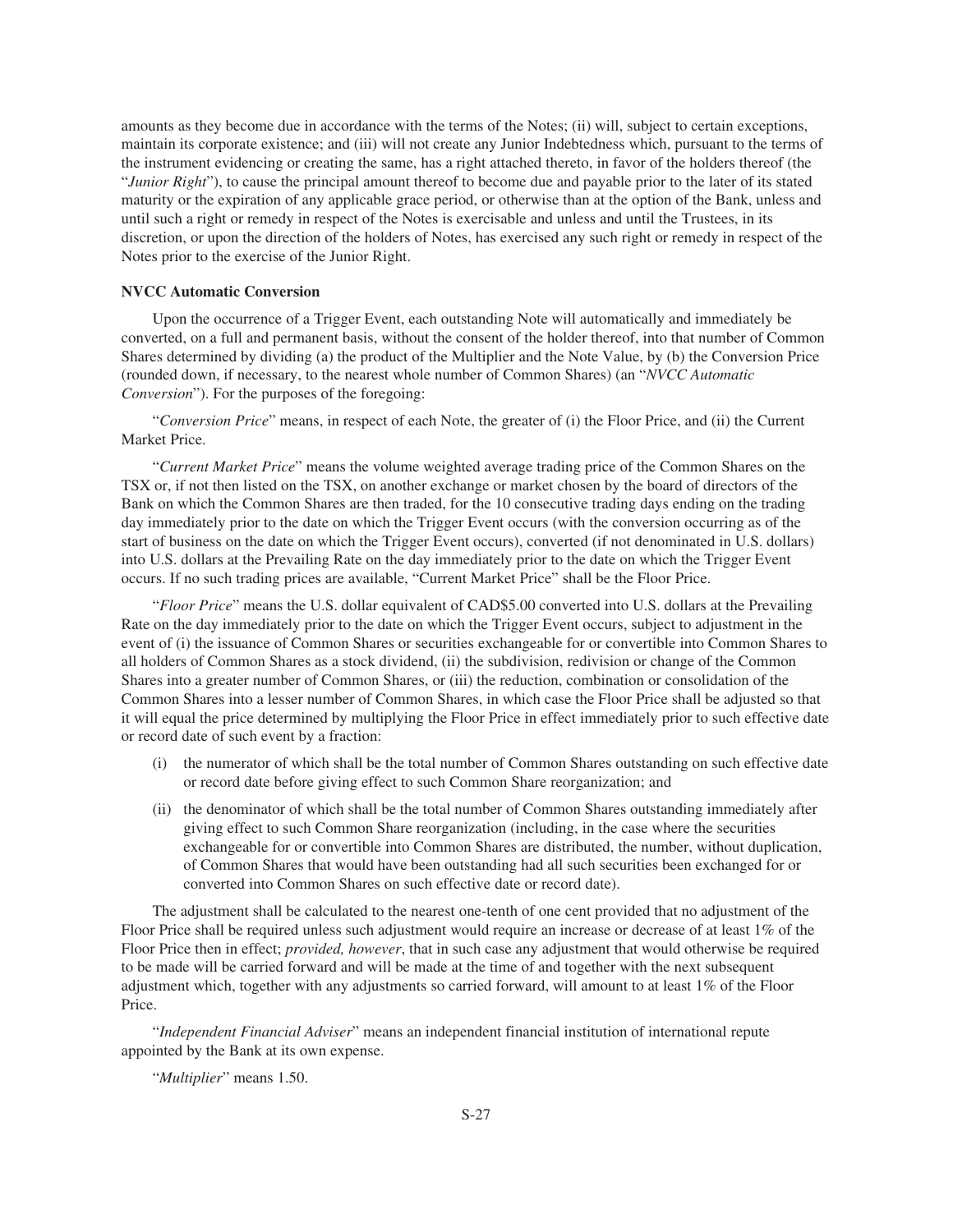"*Note Value*" means, in respect of each Note, US\$1,000 plus accrued and unpaid interest on such Note up to, but excluding, the date of the Trigger Event.

"*Prevailing Rate*" means, in respect of any currencies on any day, the spot rate of exchange between the relevant currencies prevailing as at or about 12:00 noon (New York City time) on that date as appearing on or derived from the Relevant Page or, if such a rate cannot be determined at such time, the rate prevailing as at or about 12:00 noon (New York City time) on the immediately preceding day on which such rate can be so determined or, if such rate cannot be so determined by reference to the Relevant Page, the rate determined in such other manner as an Independent Financial Adviser shall consider in good faith appropriate.

"*Relevant Page*" means the relevant page on Bloomberg or such other information service provider that displays the relevant information.

"*Trigger Event*" has the meaning set out in the OSFI Capital Adequacy Requirements (CAR) Guideline, as such term may be amended or superseded by OSFI from time to time, which term currently provides that each of the following constitutes a Trigger Event:

- the Superintendent publicly announces that the Bank has been advised, in writing, that the Superintendent is of the opinion that the Bank has ceased, or is about to cease, to be viable and that, after the conversion of the Notes and all other contingent instruments issued by the Bank and taking into account any other factors or circumstances that are considered relevant or appropriate, it is reasonably likely that the viability of the Bank will be restored or maintained; or
- a federal or provincial government in Canada publicly announces that the Bank has accepted or agreed to accept a capital injection, or equivalent support, from the federal government or any provincial government or political subdivision or agent or agency thereof without which the Bank would have been determined by the Superintendent to be non-viable.

In any case where the aggregate number of Common Shares to be issued to a holder of Notes pursuant to an NVCC Automatic Conversion includes a fraction of a Common Share, such number of Common Shares to be issued to such holder shall be rounded down to the nearest whole number of Common Shares and no cash payment shall be made in lieu of such fractional Common Share. Notwithstanding any other provision of the Notes, the conversion of the Notes shall not be an Event of Default and the only consequence of a Trigger Event under the provisions of the Indenture and the Notes will be the conversion of such Notes into Common Shares. Upon an NVCC Automatic Conversion, any accrued and unpaid interest, together with the principal amount of the Notes, will be deemed paid in full by the issuance of Common Shares upon such conversion and the holders of Notes shall have no further rights and the Bank shall have no further obligations under the Indenture. If tax is required to be withheld from such payment of interest in the form of Common Shares, the number of Common Shares received by a holder will reflect an amount net of any applicable withholding tax.

In the event of a capital reorganization, consolidation, merger or amalgamation of the Bank or comparable transaction affecting the Common Shares, the Bank will take necessary action to ensure that holders of the Notes receive, pursuant to an NVCC Automatic Conversion, the number of Common Shares or other securities that such holders would have received if the NVCC Automatic Conversion occurred immediately prior to the record date for such event.

#### **Right Not to Deliver Common Shares pursuant to an NVCC Automatic Conversion**

The terms and conditions of the Notes will contain provisions that will provide the Bank with the right not to: (a) deliver Common Shares to any Ineligible Person or any person who, by virtue of that delivery, would become a Significant Shareholder or (b) record in its securities register a transfer or issue of Common Shares (issued upon an NVCC Automatic Conversion) to any person whom the Bank or its transfer agent has reason to believe is an Ineligible Government Holder. In such circumstances, the Bank will hold, as agent for such persons, the Common Shares that would have otherwise been delivered to such persons and will attempt to facilitate the sale of such Common Shares to parties other than the Bank and its affiliates on behalf of such persons through a registered dealer to be retained by the Bank on behalf of such persons. Those sales (if any) may be made at any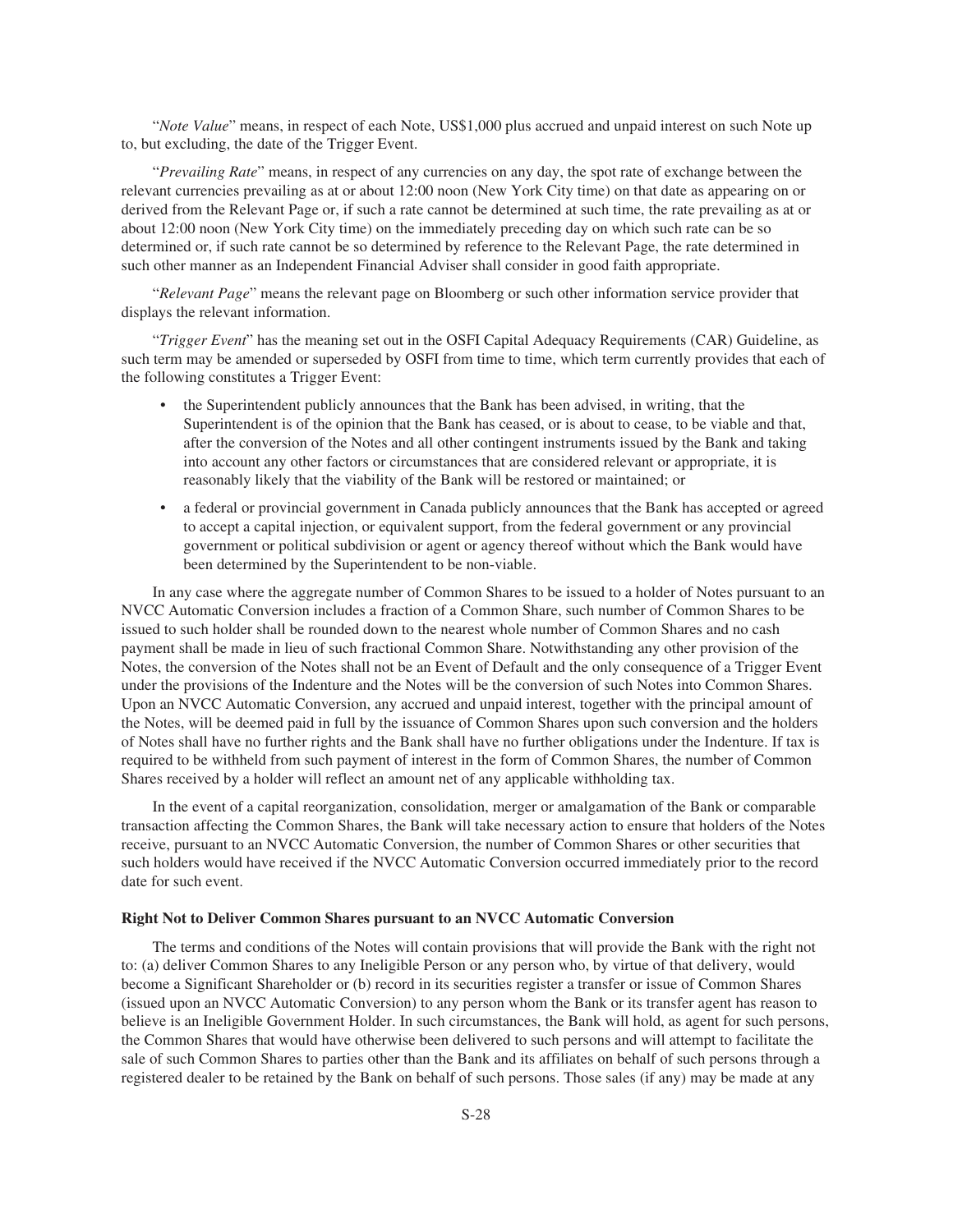time and at any price. The Bank will not be subject to any liability for failure to sell such Common Shares on behalf of such persons or at any particular price on any particular day. The net proceeds received by the Bank from the sale of any such Common Shares will be divided among the applicable persons in proportion to the number of Common Shares that would otherwise have been delivered to them upon the NVCC Automatic Conversion after deducting the costs of sale and any applicable withholding taxes. For the purposes of the foregoing:

"*Ineligible Government Holder*" means any person who is the federal or a provincial government in Canada or agent or agency thereof, or the government of a foreign country or any political subdivision of a foreign country, or any agent or agency of a foreign government, in each case to the extent that the recording in the Bank's securities register of a transfer or issue of any share of the Bank to such person would cause the Bank to contravene the Bank Act.

"*Ineligible Person*" means (i) any person whose address is in, or whom the Bank or its transfer agent has reason to believe is a resident of, any jurisdiction outside of Canada or the United States of America to the extent that the issuance by the Bank of Common Shares or delivery of such shares by its transfer agent to that person, pursuant to an NVCC Automatic Conversion, would require the Bank to take any action to comply with securities, banking or analogous laws of that jurisdiction, and (ii) any person to the extent that the issuance by the Bank of Common Shares, or delivery of such shares by its transfer agent to that person, pursuant to an NVCC Automatic Conversion, would, at the time of the Trigger Event, cause the Bank to be in violation of any law to which the Bank is subject.

"*Significant Shareholder*" means any person who beneficially owns directly, or indirectly through entities controlled by such person or persons associated with or acting jointly or in concert with such person, a percentage of the total number of outstanding shares of a class of the Bank that is in excess of that permitted by the Bank Act.

#### **Mergers and Similar Events**

The Indenture and the Notes will provide that the Bank will be permitted to merge, amalgamate, consolidate or otherwise combine with another entity, or to sell or lease substantially all of its assets to another entity, as long as the following conditions are met:

- When the Bank merges, amalgamates, consolidates or otherwise is combined with another entity, or sells or leases substantially all of its assets, the surviving, resulting or acquiring entity is a duly organized entity and is legally responsible for and assumes, either by agreement, operation of law or otherwise, the Bank's obligations under the Indenture and the Notes.
- The merger, amalgamation, consolidation, other combination, or sale or lease of assets, must not result in an Event of Default under the Indenture.

If the conditions described above are satisfied, the Bank will not need to obtain the consent of the holders of the Notes in order to merge, amalgamate, consolidate or otherwise combine with another entity or to sell or lease substantially all of its assets.

The Bank will not need to satisfy the conditions described above if it enters into other types of transactions, including:

- any transaction in which the Bank acquires the stock or assets of another entity but in which the Bank does not merge, amalgamate, consolidate or otherwise combine;
- any transaction that involves a change of control but in which the Bank does not merge, amalgamate, consolidate or otherwise combine; or
- any transaction in which the Bank sells less than substantially all of its assets.

It is possible that this type of transaction may result in a reduction in the Bank's credit rating, may reduce its operating results or may impair its financial condition. Holders of Notes, however, will have no approval right with respect to any transaction of this type.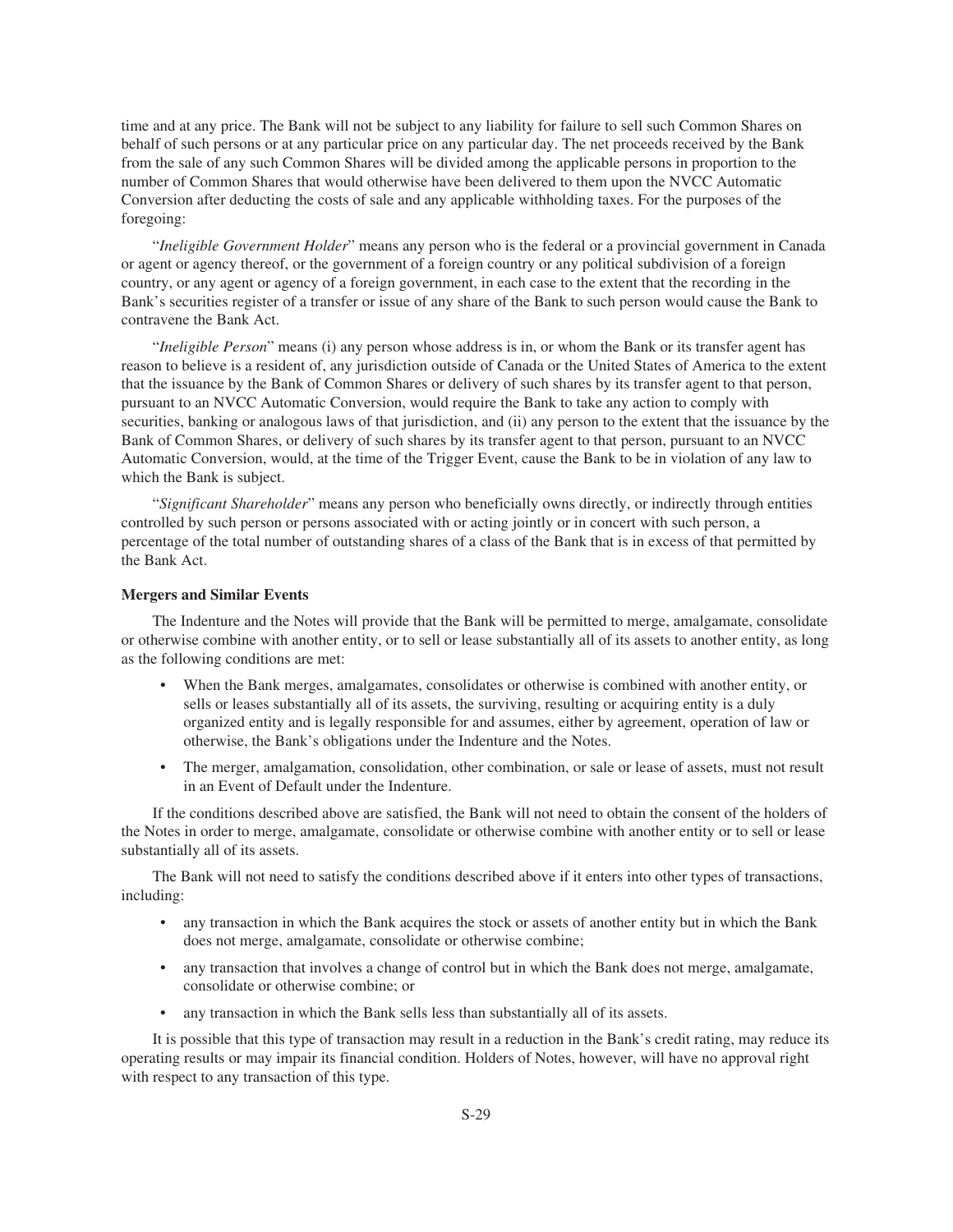### **Events of Default**

The Indenture governing the Notes will provide that an Event of Default in respect of the Notes will occur only if the Bank becomes bankrupt or insolvent or becomes subject to the provisions of the *Winding-up and Restructuring Act* (Canada), consents to the institution of bankruptcy or insolvency proceedings against it, resolves to wind-up, liquidate or dissolve, is ordered wound-up or otherwise acknowledges its insolvency. Neither a failure to make a payment on the Notes when due (including any interest payment) nor an NVCC Automatic Conversion upon the occurrence of a Trigger Event will constitute an Event of Default.

*Remedies if an Event of Default Occurs*. If an Event of Default has occurred, and a Trigger Event has not occurred, the entire principal amount of and any accrued and unpaid interest on all of the Notes will become immediately due and payable without any declaration or other act on the part of the Trustees or any holders of the Notes. If an Event of Default occurs, the Trustees will have special duties. In that situation, the Trustees will be obligated to use those of their rights and powers under the Indenture, and to use the same degree of care and skill in doing so, that a prudent person would use in that situation in conducting his or her own affairs. If any provisions of the Bank Act or any rules, regulations, orders or guidelines passed pursuant thereto or in connection therewith or guidelines issued by the Superintendent in relation thereto limit the payment of such unpaid principal and interest before a specified time, the obligation of the Bank to make such payment will be subject to such limitation.

Except in cases of default in which the Trustees have the special duties described above, the Trustees are not required to take any action under the Indenture at the request of any holders of Notes unless the holders offer the Trustees reasonable protection from expenses and liability, called an indemnity, reasonably satisfactory to the Trustees. If such an indemnity is provided, the holders of a majority in principal amount of the outstanding Notes may direct the time, method and place of conducting any lawsuit or other formal legal action seeking any remedy available to the Trustees. These majority holders may also direct the Trustees in performing any other action under the Indenture.

Before you bypass the Trustees and bring your own lawsuit or other formal legal action or take other steps to enforce your rights or protect your interests relating to the Notes, the following must occur:

- the holder of the Note must give the Trustees written notice that an Event of Default has occurred and remains uncured;
- the holders of not less than 25% in principal amount of all outstanding Notes must make a written request that the Trustees take action because of such Event of Default;
- such holder or holders must offer reasonable indemnity acceptable to the Trustees against the cost and other liabilities of taking that action;
- the Trustees must have not taken action for 90 days after receipt of the above notice and offer of indemnity; and
- the Trustees must not have received any direction from a majority in principal amount of all outstanding Notes that is inconsistent with such written request during such 90-day period.

## **There will be no right of acceleration in the case of a default in the performance of any covenant of the Bank in the Indenture or upon the occurrence of a Trigger Event.**

### **Modification and Waiver of the Notes**

There are three types of changes the Bank can make to the Indenture and the Notes. However, any deletion, addition or variation of the terms and conditions of the Notes which might affect the classification afforded the Notes under the capital adequacy requirements pursuant to the Bank Act and the regulations and guidelines thereunder will require the prior written approval of the Superintendent.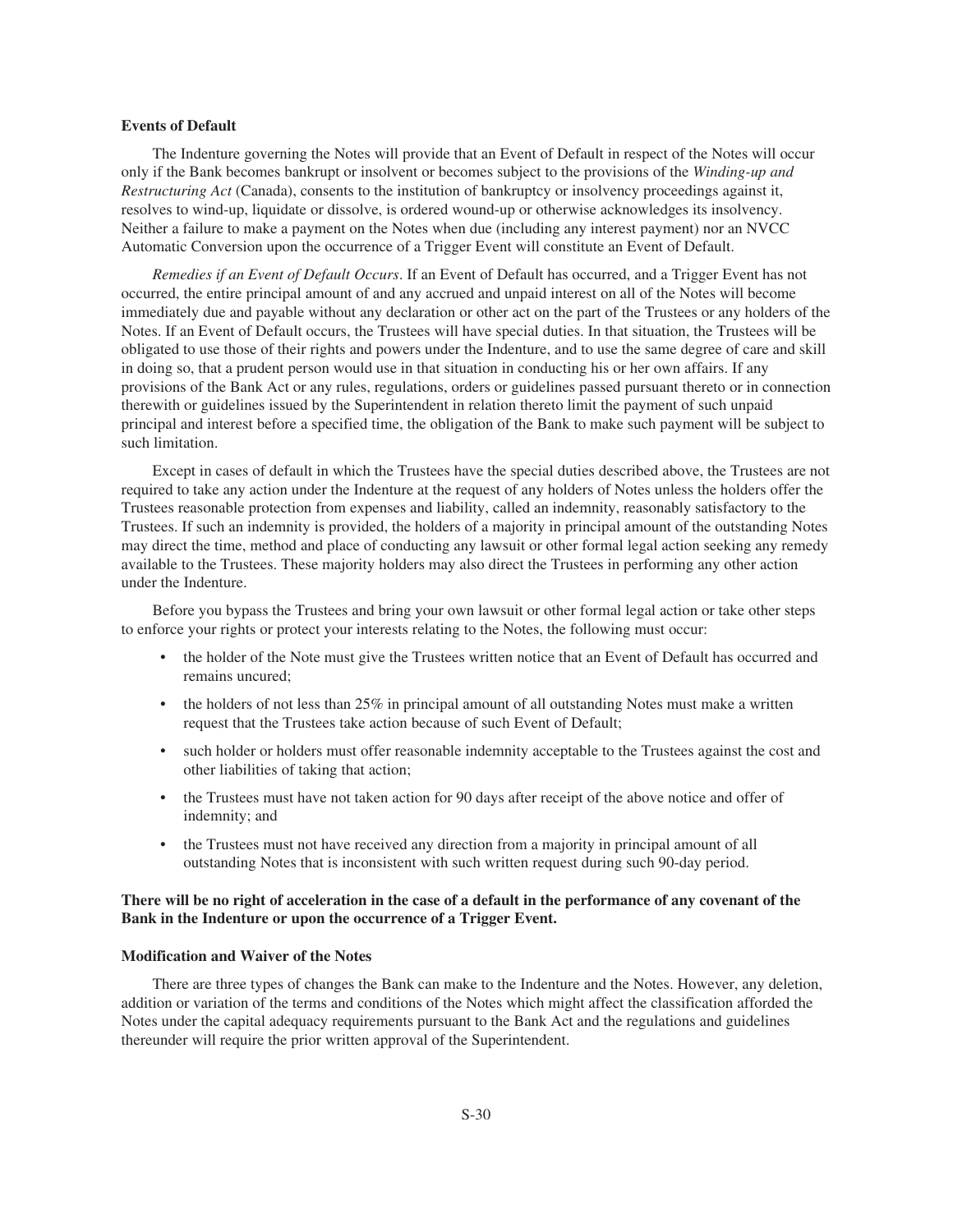*Changes Requiring Consent of All Holders of Notes*. First, there are changes that cannot be made to the Indenture or the Notes without the consent of each holder of the Notes. Following is a list of those types of changes:

- change the stated maturity of the principal of, or any installment of interest on the Notes, or reduce the principal amount thereof or the principal amount that is payable upon acceleration of the Notes following an Event of Default;
- reduce the rate or change the time of payment of interest on the Notes in any manner not permitted pursuant to the terms of the Notes;
- change the coin or currency in which the Notes or interest thereon is payable;
- change the place of payment;
- impair the right of a holder of Notes to sue for payment;
- reduce the percentage of holders of Notes whose consent is needed to modify or amend the Indenture;
- reduce the percentage of holders of Notes whose consent is needed to waive compliance with certain provisions of the Indenture or to waive certain defaults;
- modify the subordination provisions of the Indenture in a manner adverse to holders of the Notes; or
- modify any other aspect of the provisions dealing with modification and waiver of the Indenture.

*Changes Requiring a Majority Consent*. The second type of change to the Indenture and the Notes is the kind that requires the consent of holders of Notes owning not less than a majority of the principal amount of the Notes. Most changes fall into this category, except for clarifying changes and certain other changes that would not adversely affect in any material respect holders of the Notes. The Bank may also obtain a waiver of a past default from the holders of Notes owning a majority of the principal amount of the Notes. However, the Bank cannot obtain a waiver of any aspect of the Indenture or the Notes listed in the first category described above under "—Changes Requiring Consent of All Holders of Notes" unless the Bank obtains the individual consent of each holder of Notes to the waiver.

*Changes Not Requiring Consent*. The third type of change to the Indenture and the Notes does not require consent by holders of the Notes. This type is limited to certain changes that would not adversely affect in any material respect the interests of the holders of the Notes. Following is a list of those types of changes:

- to evidence the succession of another person to the Bank and the assumption by any such successor of the Notes;
- to add to the covenants of the Bank for the benefit of the holders of the Notes;
- to add any additional Events of Default for the benefit of the holders of the Notes;
- to facilitate the issuance of Notes in bearer form;
- to secure the Notes:
- to provide for the issuance of additional Notes;
- to evidence the appointment of a successor trustee;
- to comply with the provisions of the depositary or the Trustees relating to transfers and exchanges of Notes or beneficial interests in Notes; or
- to cure any ambiguity, to correct or supplement any provision in the Indenture which may be defective or inconsistent with any other provision in the Indenture, or to make any other provisions with respect to matters or questions arising under the Indenture, *provided* that such action shall not adversely affect the interests of the holders of Notes in any material respect.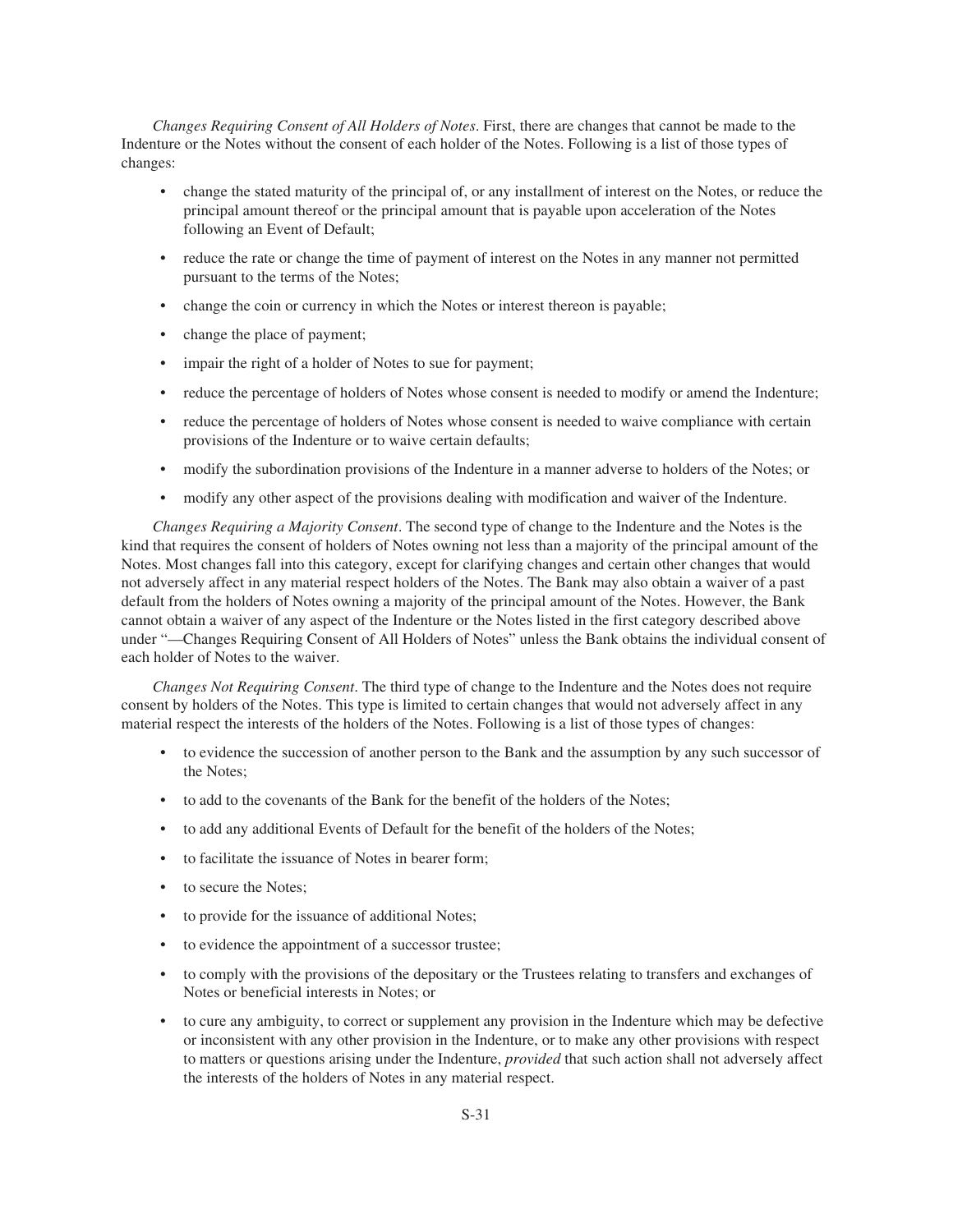*Further Details Concerning Voting*. The Notes will not be considered outstanding, and therefore not eligible to vote or take other action under the Indenture, if the Bank has given a notice of redemption and deposited or set aside in trust for the holders money for the payment or redemption of those Notes. Notes will also not be considered outstanding, and therefore not eligible to vote or take other action under the Indenture, if the Bank or one of its affiliates is the beneficial owner of the Notes.

The Bank will generally be entitled to set any day as a record date for the purpose of determining the holders of outstanding Notes that are entitled to vote or take other action under the Indenture. In certain limited circumstances, the Trustees will be entitled to set a record date for action by holders of Notes. If the Trustees or the Bank sets a record date for a vote or other action to be taken by holders of the Notes, that vote or action may be taken only by persons who are holders of outstanding Notes on the record date.

Book-entry and other indirect holders of Notes should consult their banks, brokers or other financial institutions for information on how approval may be granted or denied if the Bank seeks to change the Indenture or the Notes or requests a waiver.

### **Further Issues**

Subject to regulatory capital requirements applicable to the Bank, there is no limit on the amount of subordinated indebtedness we may issue. The Bank may from time to time, without notice to or the consent of the registered holders of the Notes, create and issue further Notes ranking pari passu with the Notes in all respects (other than issue date, issue price and, if applicable, the first interest payment date and the initial interest accrual date) and so that such further Notes may be consolidated and form a single series with the Notes and have the same terms as to status, redemption or otherwise as the Notes.

## **Governing Law**

The Notes and the Indenture will be governed by the laws of the State of New York, except that the provisions relating to an NVCC Automatic Conversion and the subordination provisions in the Indenture and the Notes will be governed by the laws of the Province of Ontario and the federal laws of Canada applicable therein.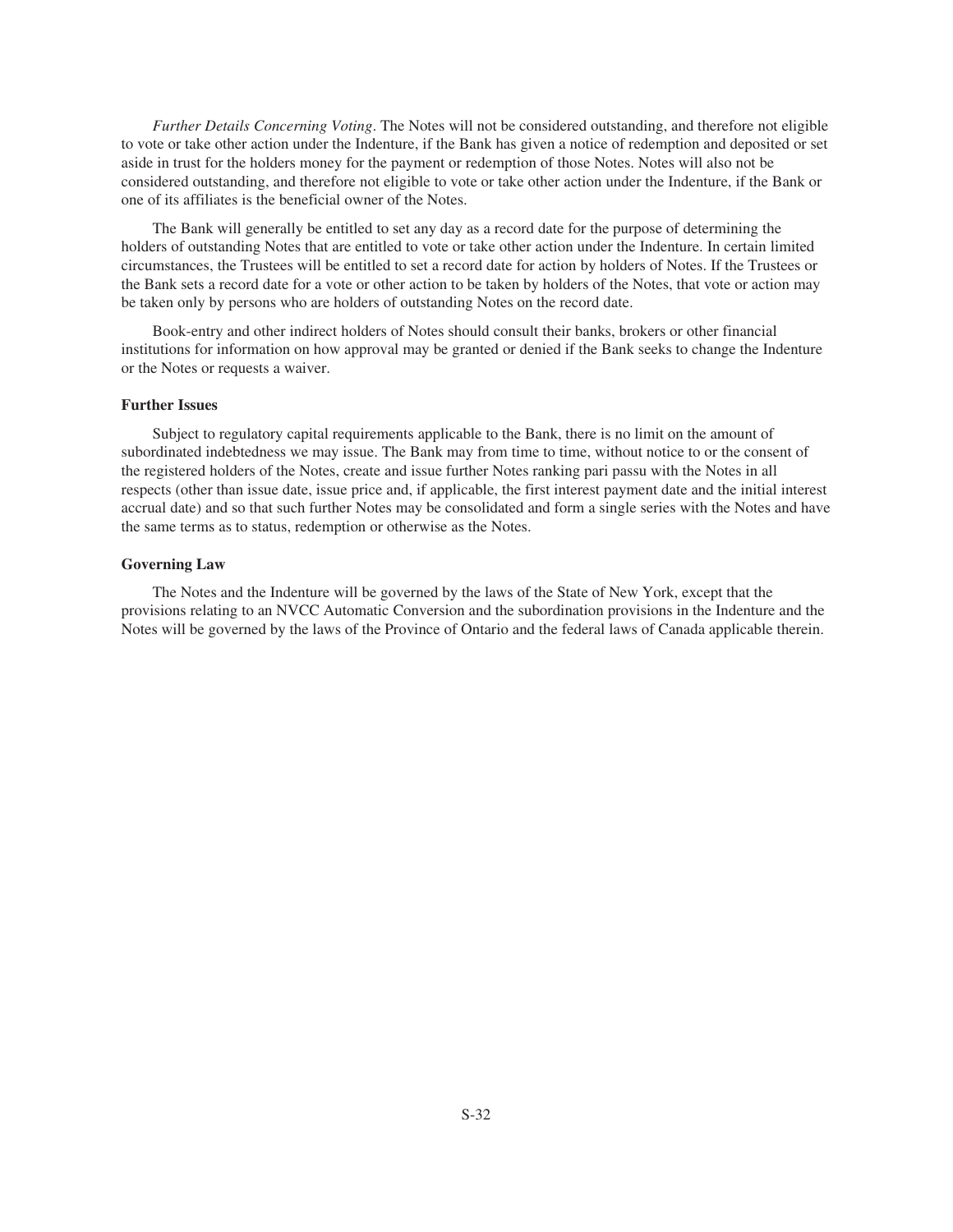### **CERTAIN U.S. FEDERAL INCOME TAX CONSIDERATIONS**

Prospective investors should refer to the section "United States Taxation" in the accompanying Prospectus for a discussion of the material U.S. federal income tax consequences to a U.S. holder (as defined therein).

There is no authority that addresses the U.S. federal income tax treatment of an instrument such as the Notes that is denominated as a subordinated debt instrument but that provides for an NVCC Automatic Conversion upon the occurrence of a Trigger Event. We believe that it is more likely than not that the Notes should be treated as debt for U.S. federal income tax purposes, and that the Notes should be subject to the rules governing "variable" rate debt instruments" for U.S. federal income tax purposes. Based on the Treasury regulations applicable to variable rate debt instruments and the expected pricing terms of the Notes, we also do not expect that the Notes should be treated as issued with original issue discount for U.S. federal income tax purposes. The IRS may take a different position, which could require a U.S. holder to accrue income on its Notes in excess of stated interest, and to treat as ordinary income rather than capital gain any income realized on the taxable disposition of a Note.

It is possible that the Notes could be characterized as equity for U.S. federal income tax purposes. In such case, the U.S. federal income tax consequences to a U.S. holder of the Notes would be as described in "United States Taxation—Tax consequences to holders of our shares" in the accompanying Prospectus. U.S. holders are urged to consult their tax advisors regarding the characterization of the Notes as debt or equity for U.S. federal income tax purposes.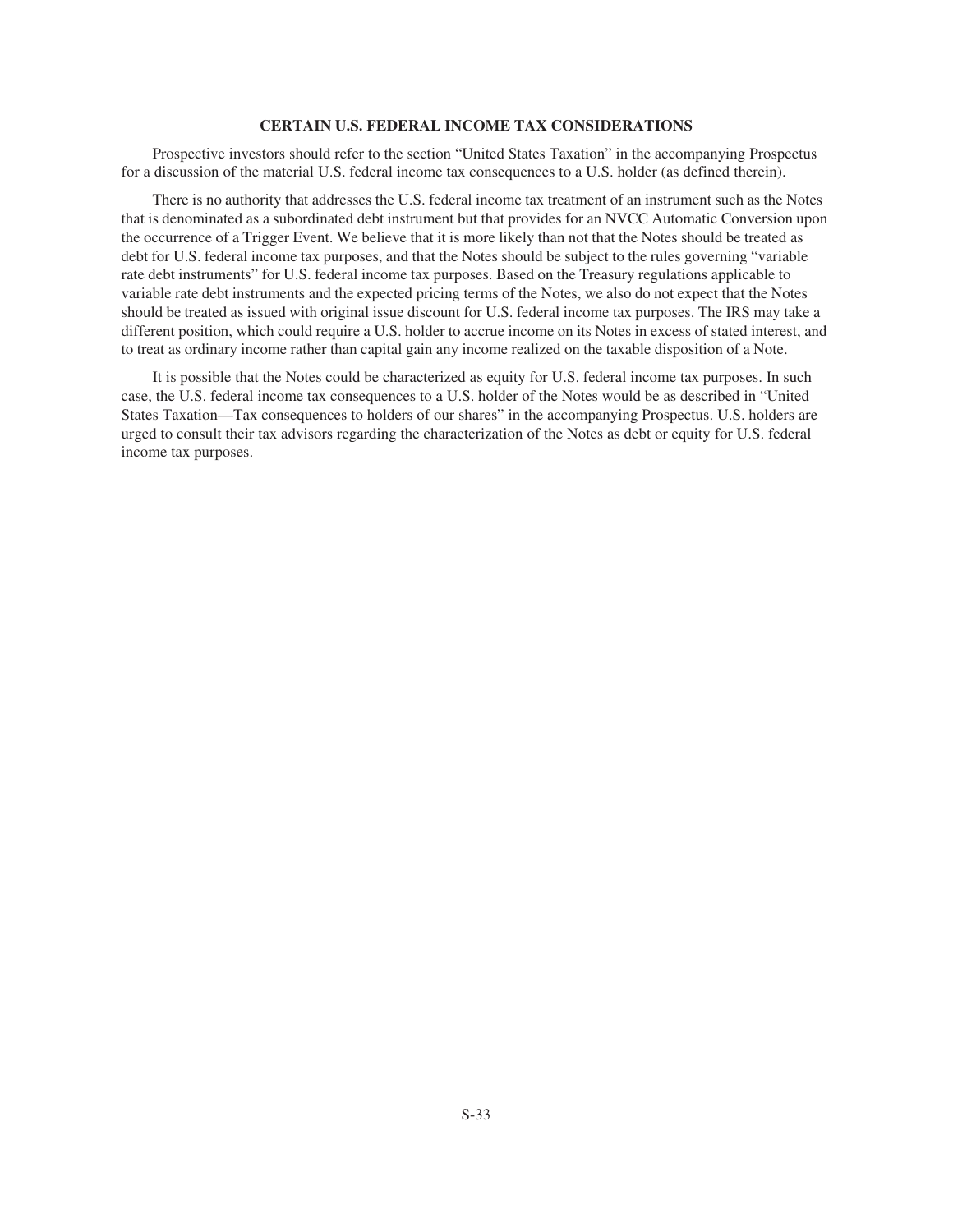### **CERTAIN CANADIAN FEDERAL INCOME TAX CONSIDERATIONS**

The following is a summary of the principal Canadian federal income tax considerations generally applicable to a purchaser who acquires, as beneficial owner, Notes, including entitlements to all payments thereunder, pursuant to this offering and who, at all relevant times, for purposes of the application of the *Income Tax Act* (Canada) and the regulations thereunder (collectively, the "*Act*") is not, and is not deemed to be, resident in Canada, deals at arm's length with the Bank and with any transferee resident (or deemed to be resident) in Canada to whom the purchaser disposes of the Notes, does not use or hold the Notes in a business carried on in Canada, is not a "specified shareholder" and is not a person who does not deal at arm's length with a "specified shareholder" (as defined for purposes of the thin capitalization rules in the Act) of the Bank and does not receive any payment of interest on the Notes in respect of a debt or other obligation to pay an amount to a person with whom the Bank does not deal at arm's length (a "*Non-Resident Holder*"). Special rules, which are not discussed in this summary, may apply to a Non-Resident Holder that is an insurer that carries on an insurance business in Canada and elsewhere.

This summary is based upon the current provisions of the Act and an understanding of the current administrative policies and assessing practices of the Canada Revenue Agency published in writing prior to the date hereof. This summary takes into account all specific proposals to amend the Act publicly announced by or on behalf of the Minister of Finance (Canada) prior to the date hereof (the "*Proposals*") and assumes that all Proposals will be enacted in the form proposed. However, no assurance can be given that the Proposals will be enacted as proposed or at all. This summary does not otherwise take into account any changes in law or in the Canada Revenue Agency's administrative policies or assessing practices, whether by legislative, administrative or judicial action, nor does it take into account any provincial, territorial or foreign income tax considerations, which may differ from those discussed herein.

**This summary is of a general nature only and is not intended to be legal or tax advice to any particular purchaser. This summary is not exhaustive of all Canadian federal income tax considerations. Accordingly, prospective purchasers of Notes should consult their own tax advisors with respect to their particular circumstances.**

No Canadian withholding tax will apply to interest or premium paid or credited on a Note to a Non-Resident Holder by the Bank or to proceeds received by a Non-Resident Holder on the disposition of a Note, including on a redemption, payment on maturity, NVCC Automatic Conversion or purchase for cancellation.

No other tax on income or gains will be payable by a Non-Resident Holder on interest or premium on a Note paid or credited to a Non-Resident Holder by the Bank, or on proceeds received by a Non-Resident Holder on the disposition of a Note, including on a redemption, payment on maturity, NVCC Automatic Conversion or purchase for cancellation.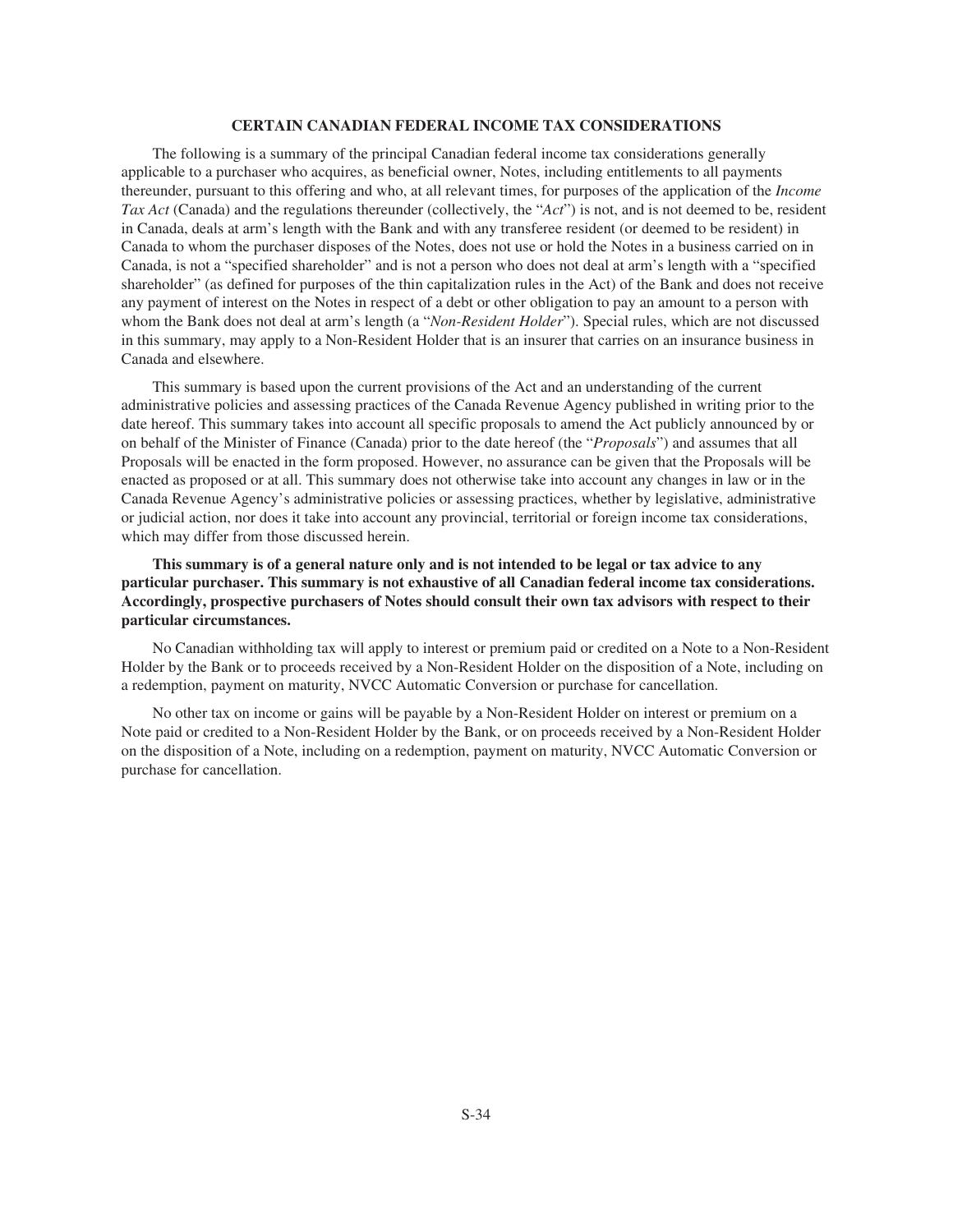### **UNDERWRITING (CONFLICTS OF INTEREST)**

Under the terms and subject to the conditions contained in an underwriting agreement dated the date of this Prospectus Supplement (the "*underwriting agreement*"), the underwriters listed in the table below, for whom Scotia Capital (USA) Inc., Citigroup Global Markets Inc., Goldman Sachs & Co. LLC and J.P. Morgan Securities LLC are acting as representatives, have severally agreed to purchase, and we have agreed to sell to them, the principal amount of the Notes set forth opposite each underwriter's name below.

| Underwriter                     |  | <b>Principal Amount</b><br>of Notes |  |
|---------------------------------|--|-------------------------------------|--|
|                                 |  | US\$ 556,250,000                    |  |
|                                 |  | 225,000,000                         |  |
| Goldman Sachs & Co. LLC         |  | 225,000,000                         |  |
| J.P. Morgan Securities LLC      |  | 225,000,000                         |  |
| BNY Mellon Capital Markets, LLC |  | 9,375,000                           |  |
| Desjardins Securities Inc.      |  | 9,375,000                           |  |
|                                 |  | US\$1,250,000,000                   |  |

The Notes are being offered by the underwriters subject to approval of legal matters by counsel for the underwriters and other conditions. The underwriting agreement provides that the underwriters are obligated to purchase all of the Notes if any are purchased. The underwriting agreement also provides that if an underwriter defaults, the purchase commitments of the non-defaulting underwriters may also be increased or the offering may be terminated.

The underwriters propose initially to offer the Notes to the public at the public offering price on the cover page of this Prospectus Supplement and may offer the Notes to dealers at that price less a concession not in excess of 0.250% of the principal amount per Note. The underwriters may allow, and the dealers may reallow, a discount not in excess of 0.150% of the principal amount of the Notes to other dealers. After the initial public offering of the Notes, the underwriters may change the public offering price and discount to broker-dealers.

The expenses of the offering, not including the underwriting commissions, are estimated to be US\$500,000 and are payable by the Bank.

The Notes are a new issue of securities with no established trading market. The underwriters intend to make a secondary market for the Notes. However, they are not obligated to do so and may discontinue making a secondary market for the Notes at any time without notice. If a trading market develops, no assurance can be given as to how liquid that trading market for the Notes will be.

The Bank has agreed to indemnify each of the underwriters against liabilities under the Securities Act, or contribute to payments that the underwriters may be required to make in that respect.

In connection with this offering, the underwriters may engage in stabilizing transactions, syndicate covering transactions and penalty bids in accordance with Regulation M under the Exchange Act. Stabilizing transactions permit bids to purchase the underlying security so long as the stabilizing bids do not exceed a specified maximum. Syndicate covering transactions involve purchases of the Notes in the open market after the distribution has been completed in order to cover syndicate short positions. A short position is more likely to be created if the underwriters are concerned that there may be downward pressure on the price of the Notes in the open market after pricing that could adversely affect investors who purchase in the offering. Penalty bids permit the underwriters to reclaim a selling concession from a broker-dealer when the Notes originally sold by such broker-dealer are purchased in a stabilizing or covering transaction to cover short positions.

These stabilizing transactions, syndicate covering transactions and penalty bids may have the effect of raising or maintaining the market price of the Notes or preventing or retarding a decline in the market price of the Notes. As a result, the price of the Notes may be higher than the price that might otherwise exist in the open market. These transactions, if commenced, may be discontinued at any time.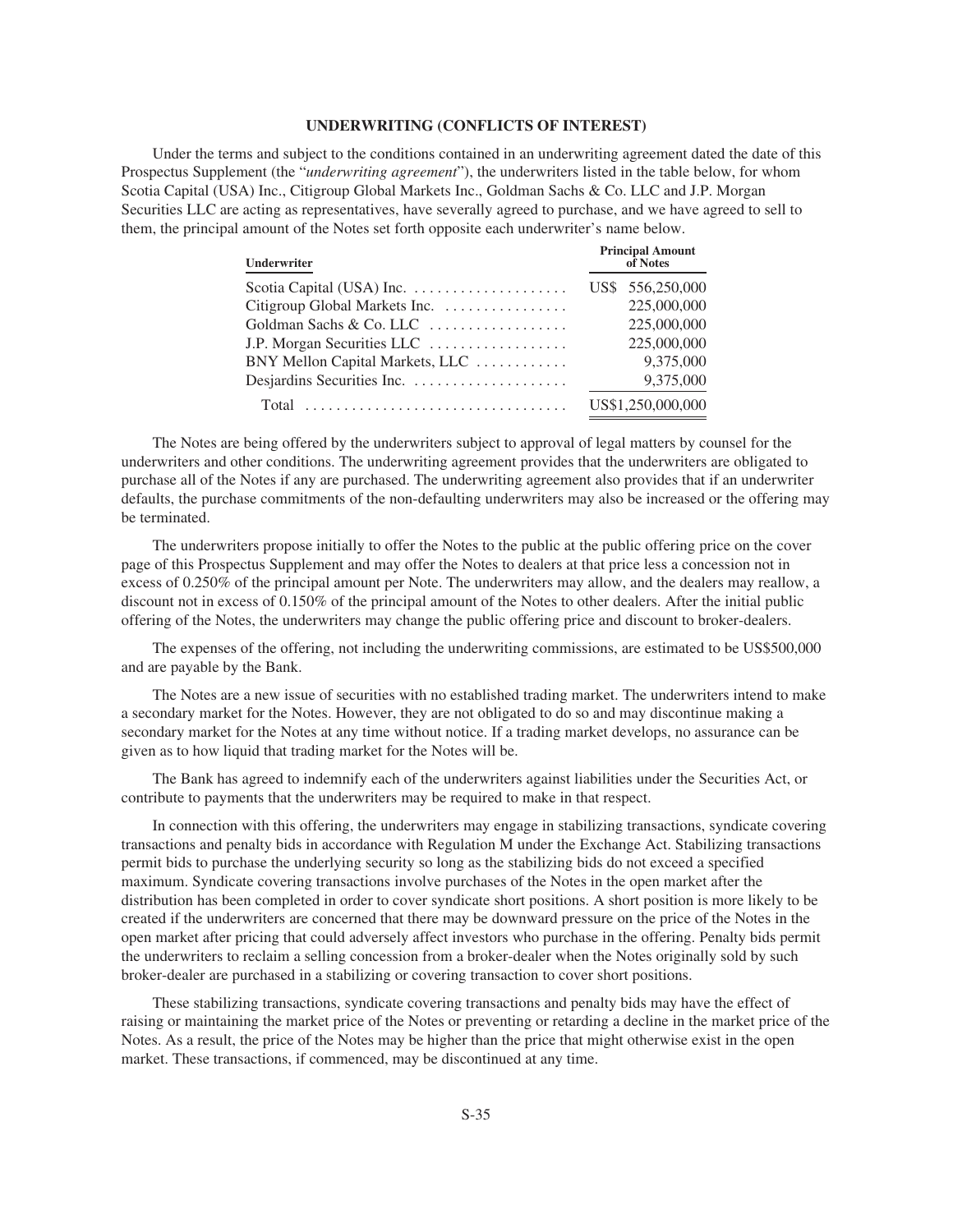We expect that delivery of the Notes will be made against payment therefor on or about the fifth business day following the date of pricing of the Notes (this settlement cycle being referred to as "T+5"). Under Rule 15c6-1 of the Exchange Act, trades in the secondary market generally are required to settle in two business days, unless the parties to any such trade expressly agree otherwise. Accordingly, purchasers who wish to trade their Notes on the date of pricing or the next two succeeding business days will be required, by virtue of the fact that the Notes initially will settle in T+5, to specify an alternate settlement cycle at the time of any such trade to prevent a failed settlement. Purchasers of Notes who wish to trade their Notes on the date of pricing or the next two succeeding business days should consult their own advisor.

We will use this Prospectus Supplement in the initial sale of the Notes. In addition, Scotia Capital (USA) Inc. may use this Prospectus Supplement in market-making transactions in any Notes after their initial sale.

The Bank does not expect to receive any proceeds from market-making transactions. The Bank does not expect that Scotia Capital (USA) Inc. or any other affiliate that engages in these transactions will pay any proceeds from its market-making resales to the Bank. Information about the trade and settlement dates, as well as the purchase price, for a market-making transaction will be provided to the purchaser in a separate confirmation of sale. Unless the Bank or an agent informs you in your confirmation of sale that your Notes are being purchased in its original offering and sale, you may assume that you are purchasing your Notes in a marketmaking transaction. In this Prospectus Supplement, the term "this offering" means the initial offering of Notes made in connection with their original issuance. This term does not refer to any subsequent resales of Notes in market-making transactions.

This Prospectus Supplement also relates to the offering and sale of our Common Shares issuable pursuant to an NVCC Automatic Conversion upon a Trigger Event. The Bank intends to apply to list such Common Shares on the TSX and the NYSE in accordance with their respective rules and requirements.

Certain of the underwriters may not be U.S. registered broker-dealers and accordingly will not effect any sales within the United States except in compliance with applicable U.S. laws and regulations, including the rules of the Financial Industry Regulatory Authority ("FINRA").

### **Conflicts of Interest**

Because Scotia Capital (USA) Inc. is an affiliate of the Bank and is participating in the distribution of the Notes in this offering as an underwriter, Scotia Capital (USA) Inc. has a "conflict of interest" as defined in FINRA Rule 5121. Consequently, this offering is being conducted in compliance with FINRA Rule 5121. Scotia Capital (USA) Inc. is not permitted to sell Notes in this offering to accounts over which discretionary control is exercised without the prior specific written authority of the accountholder.

Some of the underwriters and their affiliates have engaged in, and may in the future engage in, financial advisory, investment banking and other commercial dealings in the ordinary course of business with us or our affiliates. They have received, or may in the future receive, customary fees and commissions for these transactions.

In addition, in the ordinary course of their business activities, the underwriters and their affiliates may make or hold a broad array of investments and actively trade debt and equity securities (or related derivative securities) and financial instruments (including bank loans) for their own account and for the accounts of their customers. Such investments and securities activities may involve securities and/or instruments of ours or our affiliates. Certain of the underwriters or their affiliates that have a lending relationship with us routinely hedge their credit exposure to us consistent with their customary risk management policies. Typically, such underwriters and their affiliates would hedge such exposure by entering into transactions which consist of either the purchase of credit default swaps or the creation of short positions in our securities, including potentially the Notes offered hereby. Any such short positions could adversely affect future trading prices of the Notes offered hereby. The underwriters and their affiliates may also make investment recommendations and/or publish or express independent research views in respect of such securities or financial instruments and may hold, or recommend to clients that they acquire, long and/or short positions in such securities and instruments.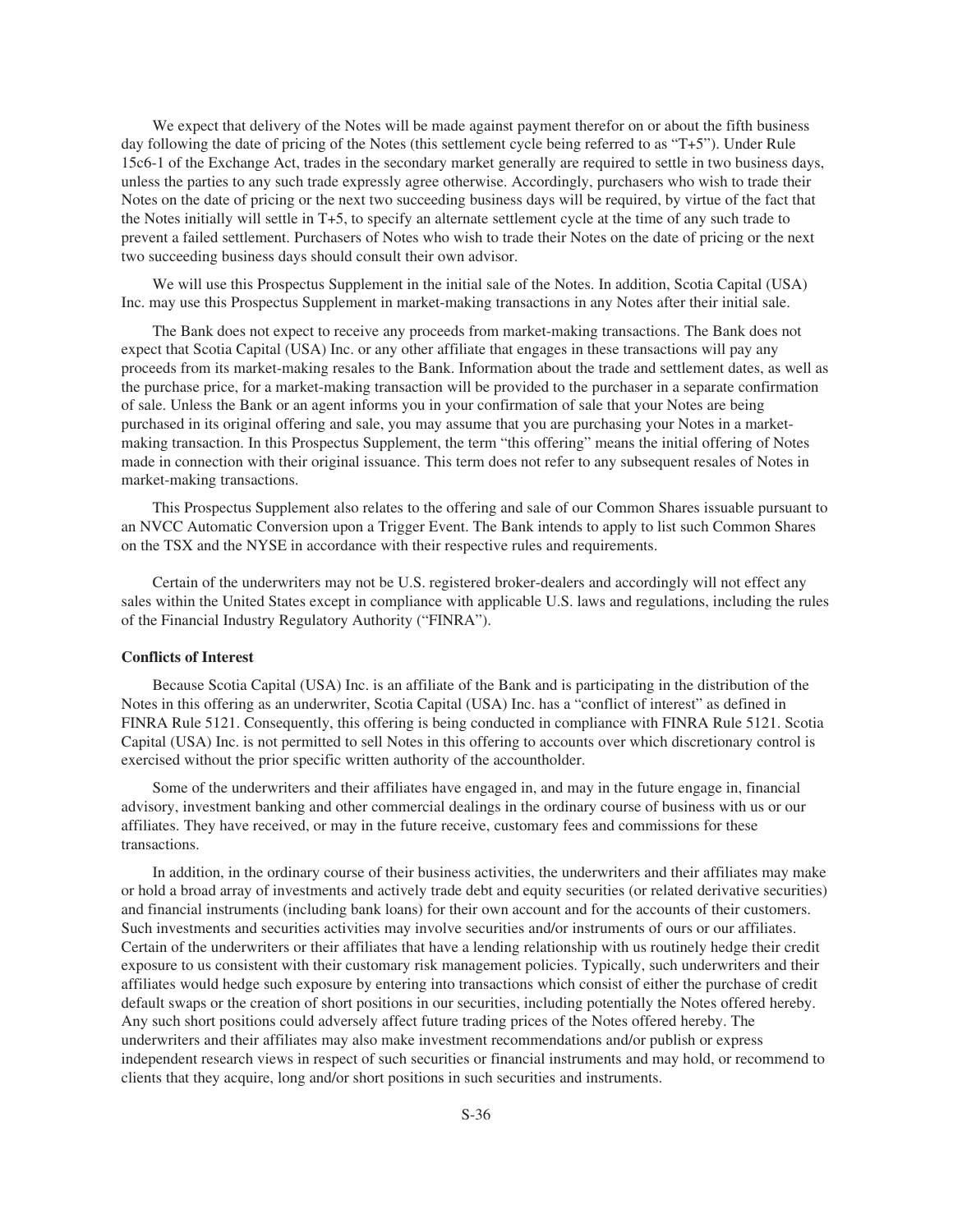### **Offering Restrictions**

With the exception of sales from Scotia Capital (USA) Inc. to Scotia Capital Inc., each underwriter has represented and agreed that it has not offered or sold, directly or indirectly, and that it will not, directly or indirectly, offer, sell or deliver, any of the Notes in or from Canada or to any resident of Canada without the consent of the Bank. Each underwriter has also agreed that it will include a comparable provision in any sub-underwriting, banking group or selling group agreement or similar arrangement with respect to the Notes that may be entered into by such underwriter.

### *European Economic Area*

The Notes are not intended to be offered, sold or otherwise made available and will not be offered, sold or otherwise made available to any retail investor in the EEA. For these purposes, a "retail investor" means a person who is one (or more) of the following: (i) a retail client as defined in point (11) of Article 4(1) of MiFID II; (ii) a customer within the meaning of the Insurance Distribution Directive, where that customer would not qualify as a professional client as defined in point (10) of Article 4(1) of MiFID II; (iii) not a qualified investor as defined in the Prospectus Regulation; and the expression "an offer" includes the communication in any form and by any means of sufficient information on the terms of the offer and the Notes to be offered so as to enable an investor to decide to purchase or subscribe for the Notes.

Each person in a Member State of the EEA who receives any communication in respect of, or who acquires any Notes under, the offers to the public contemplated in this Prospectus Supplement will be deemed to have represented, warranted and agreed to and with each underwriter and the Bank that it and any person on whose behalf it acquires Notes is (1) a "qualified investor" within the meaning of Article 2(e) of the Prospectus Regulation; and (2) not a retail investor (as defined above).

### *United Kingdom*

The Notes are not intended to be offered, sold or otherwise made available and will not be offered, sold or otherwise made available to any retail investor in the UK. For these purposes, a retail investor means a person who is one (or more) of the following: (i) a retail client, as defined in point (8) of Article 2 of Regulation (EU) No 2017/565 as it forms part of domestic law by virtue of the EUWA; (ii) a customer within the meaning of the provisions of the FSMA, and any rules or regulations made under the FSMA to implement the Insurance Distribution Directive, where that customer would not qualify as a professional client, as defined in point (8) of Article 2(1) of Regulation (EU) No 600/2014 as it forms part of domestic law by virtue of the EUWA; or (iii) not a qualified investor as defined in Article 2 of the UK Prospectus Regulation; and the expression "an offer" includes the communication in any form and by any means of sufficient information on the terms of the offer and the Notes to be offered so as to enable an investor to decide to purchase or subscribe for the Notes.

Each person in the UK who receives any communication in respect of, or who acquires any Notes under, the offers to the public contemplated in this Prospectus Supplement will be deemed to have represented, warranted and agreed to and with each underwriter and the Bank that it and any person on whose behalf it acquires Notes is (1) a "qualified investor" within the meaning of Article  $2(e)$  of the UK Prospectus Regulation; and (2) not a retail investor (as defined above).

### *Hong Kong*

The Notes may not be offered or sold in Hong Kong by means of any document other than (i) in circumstances which do not constitute an offer to the public within the meaning of the Companies Ordinance (Cap. 32, Laws of Hong Kong), or (ii) to "professional investors" within the meaning of the Securities and Futures Ordinance (Cap. 571, Laws of Hong Kong) and any rules made thereunder, or (iii) in other circumstances which do not result in the document being a "prospectus" within the meaning of the Companies Ordinance (Cap. 32, Laws of Hong Kong) and no advertisement, invitation or document relating to the Notes may be issued or may be in the possession of any person for the purpose of issue (in each case whether in Hong Kong or elsewhere), which is directed at, or the contents of which are likely to be accessed or read by, the public in Hong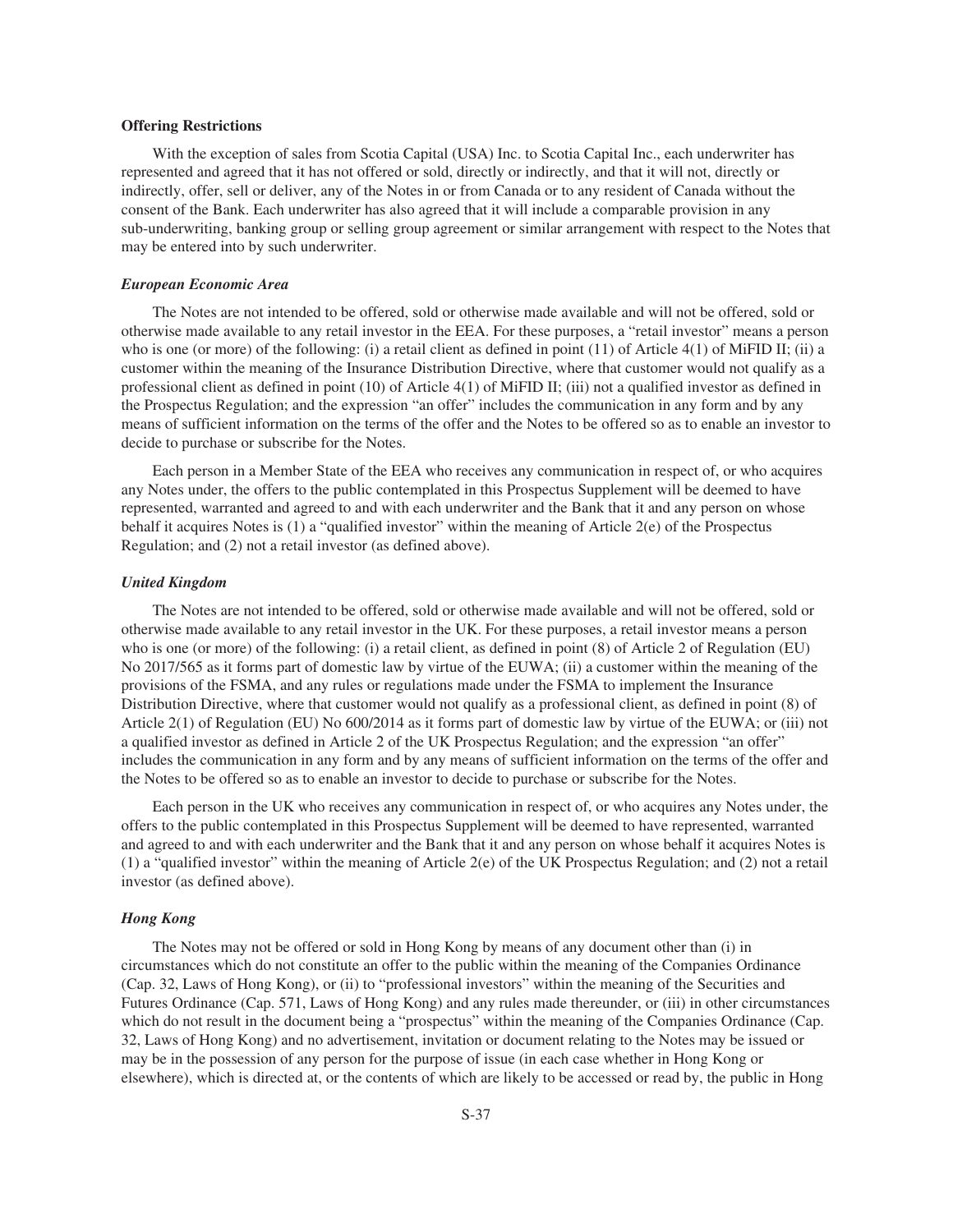Kong (except if permitted to do so under the laws of Hong Kong) other than with respect to Notes which are or are intended to be disposed of only to persons outside Hong Kong or only to "professional investors" within the meaning of the Securities and Futures Ordinance (Cap. 571, Laws of Hong Kong) and any rules made thereunder.

### *Japan*

The Notes offered in this Prospectus Supplement have not been and will not be registered under the Financial Instruments and Exchange Law of Japan (Law No. 25 of 1948, as amended) (the "*Financial Instruments and Exchange Law*"). The Notes have not been offered or sold and will not be offered or sold, directly or indirectly, in Japan or to or for the account of any resident of Japan (which term as used herein means any person resident in Japan, including any corporation or other entity organized under the laws of Japan), or to others for re-offering or resale, directly or indirectly, in Japan or to a resident of Japan, except (i) pursuant to an exemption from the registration requirements of the Financial Instruments and Exchange Law and (ii) in compliance with any other applicable requirements of Japanese law.

### *Singapore*

This Prospectus Supplement and the accompanying Prospectus have not been registered as a Prospectus with the Monetary Authority of Singapore. Accordingly, this Prospectus Supplement, the accompanying Prospectus, and any other document or material in connection with the offer or sale, or invitation for subscription or purchase, of the Notes may not be circulated or distributed, nor may the Notes be offered or sold, or be made the subject of an invitation for subscription or purchase, whether directly or indirectly, to persons in Singapore other than (i) to an institutional investor under Section 274 of the Securities and Futures Act, Chapter 289 of Singapore (the "*SFA*"), (ii) to a relevant person pursuant to Section 275(1), or any person pursuant to Section 275(1A), and in accordance with the conditions specified in Section 275 of the SFA or (iii) otherwise pursuant to, and in accordance with the conditions of, any other applicable provision of the SFA, in each case subject to compliance with conditions set forth in the SFA.

Where the Notes are subscribed or purchased under Section 275 of the SFA by a relevant person which is (a) a corporation (which is not an accredited investor (as defined in Section 4A of the SFA)) the sole business of which is to hold investments and the entire share capital of which is owned by one or more individuals, each of whom is an accredited investor; or (b) a trust (where the trustee is not an accredited investor) whose sole purpose is to hold investments and each beneficiary of the trust is an individual who is an accredited investor, shares, notes and units of shares and notes of that corporation or the beneficiaries' rights and interest (howsoever described) in that trust shall not be transferred within six months after that corporation or that trust has acquired the notes pursuant to an offer made under Section 275 of the SFA except: (1) to an institutional investor under Section 274 of the SFA) or to a relevant person pursuant to Section 275(1A) of the SFA and in accordance with the conditions specified in Section 275 of the SFA; (2) where no consideration is or will be given for the transfer; or (3) where the transfer is by operation of law.

*Singapore Securities and Futures Act Product Classification* — Solely for the purposes of its obligations pursuant to sections  $309B(1)(a)$  and  $309B(1)(c)$  of the SFA, the Bank has determined, and hereby notifies all relevant persons (as defined in Section 309A of the SFA) that the Notes are prescribed capital markets products (as defined in the Securities and Futures (Capital Markets Products) Regulations 2018) and Excluded Investment Products (as defined in MAS Notice SFA 04-N12; Notice on the Sale of Investment Products and MAS Notice FAA-N16; Notice on Recommendations on Investment Products).

### *Switzerland*

The Notes may not be publicly offered, directly or indirectly, in Switzerland within the meaning of the Swiss Financial Services Act (as amended, the "*FinSA*"), no application has or will be made to admit the Notes to trading on any trading venue (exchange or multilateral trading facility) in Switzerland, neither this Prospectus Supplement nor any other offering or marketing material relating to the Notes constitutes a prospectus pursuant to the FinSA, and neither this Prospectus Supplement nor any other offering or marketing material relating to the Notes may be publicly distributed or otherwise made publicly available in Switzerland.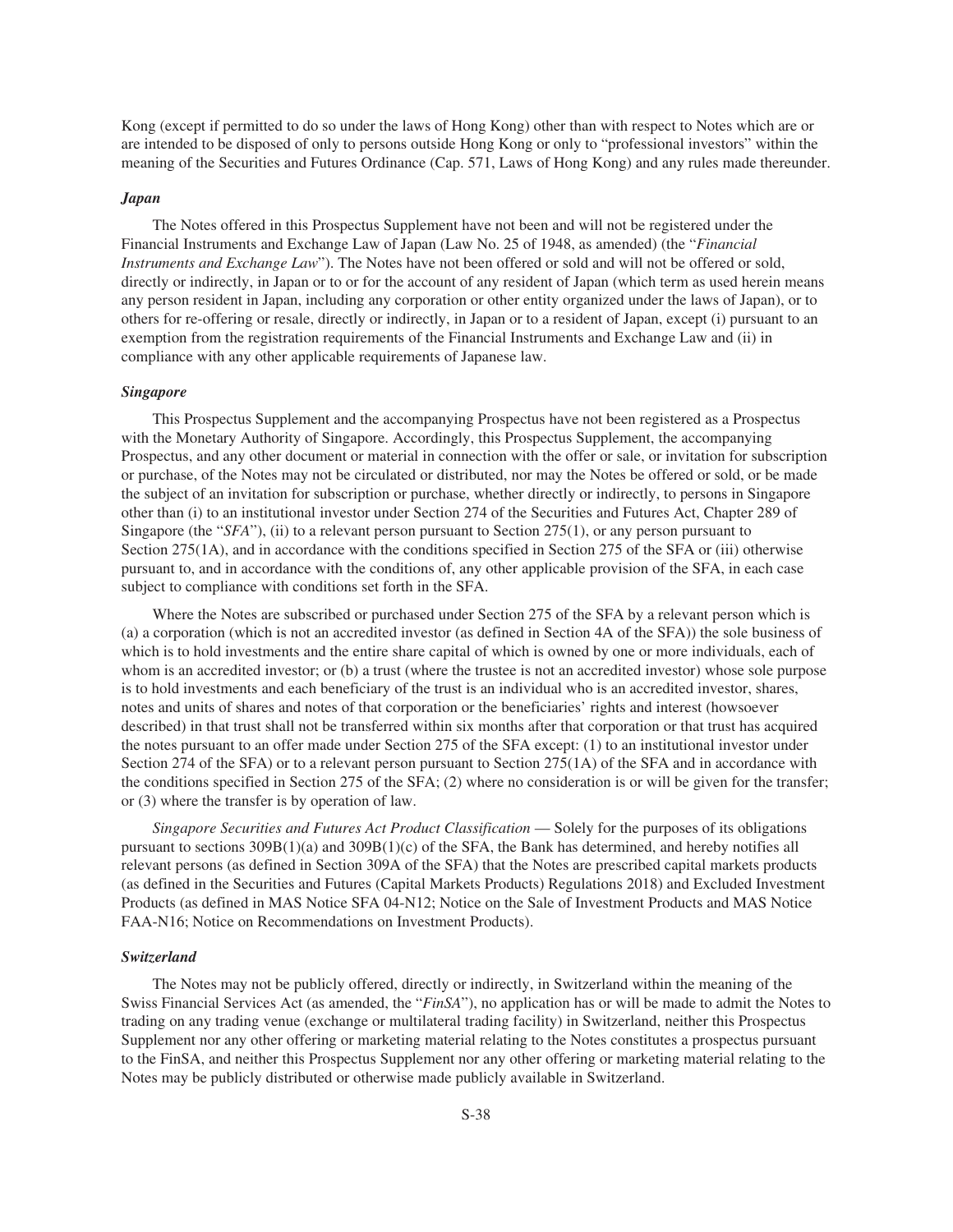### *Taiwan*

The Notes have not been and will not be registered with the Financial Supervisory Commission of Taiwan pursuant to relevant securities laws and regulations and may not be sold, issued or offered within Taiwan through a public offering or in circumstances which constitutes an offer within the meaning of the Securities and Exchange Act of Taiwan that requires a registration or approval of the Financial Supervisory Commission of Taiwan. No person or entity in Taiwan has been authorized to offer, sell, give advice regarding or otherwise intermediate the offering and sale of the Notes in Taiwan.

### *Australia*

No prospectus or other disclosure document (as defined in the Corporations Act 2001 (the "*Corporations Act*")) in relation to the Notes has been, or will be, lodged with the Australian Securities and Investments Commission ("*ASIC*"), the Australian Securities Exchange (the "*ASX*"), or any other stock exchange or trading facility licensed under the Corporations Act. Each underwriter has represented and agreed that it:

(a) has not (directly or indirectly) offered, and will not offer for issue or sale and has not invited, and will not invite, applications for issue, or offers to purchase, the Notes in, to or from Australia (including an offer or invitation which is received by a person in Australia); and

(b) has not distributed or published, and will not distribute or publish, any offering circular or any other offering material or advertisement relating to the Notes in Australia, unless:

(a) the aggregate consideration payable by each offeree or invitee is at least A\$500,000 (or its equivalent in other currencies, in either case, disregarding moneys lent by the offeror or its associates (as defined in the Corporations Act)) or the offer or invitation otherwise does not require disclosure to investors in accordance with Parts 6D.2 or 7.9 of the Corporations Act;

(b) such action complies with all applicable laws, regulations and directives;

(c) such action does not require any document to be lodged with ASIC or the ASX; and

(d) the offer or invitation is not made to a person who is a "retail client" within the meaning of section 761G of the Corporations Act.

### *United Arab Emirates*

This Prospectus Supplement and the accompanying Prospectus is strictly private and confidential and is being issued to a limited number of investors who are exempt from the requirements of the Securities and Commodities Authority ("*SCA*") Board of Directors' Chairman Decision No.(3/R.M.) of 2017 on the Regulation of Promotion and Introduction ("*PIRs*").

No Notes have been or are being publicly offered, sold, promoted or advertised in the United Arab Emirates ("*UAE*") in accordance with the PIRs. The Notes will be sold outside the UAE and are not part of a public offering in the UAE. This Prospectus Supplement and the accompanying Prospectus and the relevant documents have not been reviewed, approved or licensed by the UAE Central Bank, SCA or any other relevant licensing authorities or governmental agencies in the UAE. This Prospectus Supplement is strictly private and confidential and has not been reviewed, deposited or registered with any licensing authority or governmental agency in the UAE.

This Prospectus Supplement and the accompanying Prospectus must not be shown, made available or provided to any person other than the original recipient and may not be reproduced or used for any other purpose. The Notes may not be offered or sold directly or indirectly to the public in the UAE. If you do not understand the contents of this Prospectus Supplement you should consult an authorized financial adviser.

Each underwriter has represented and agreed that the Notes have not been and will not be offered, sold or publicly promoted or advertised by it in the UAE other than in compliance with any laws applicable in the UAE governing the issue, offering and sale of Notes.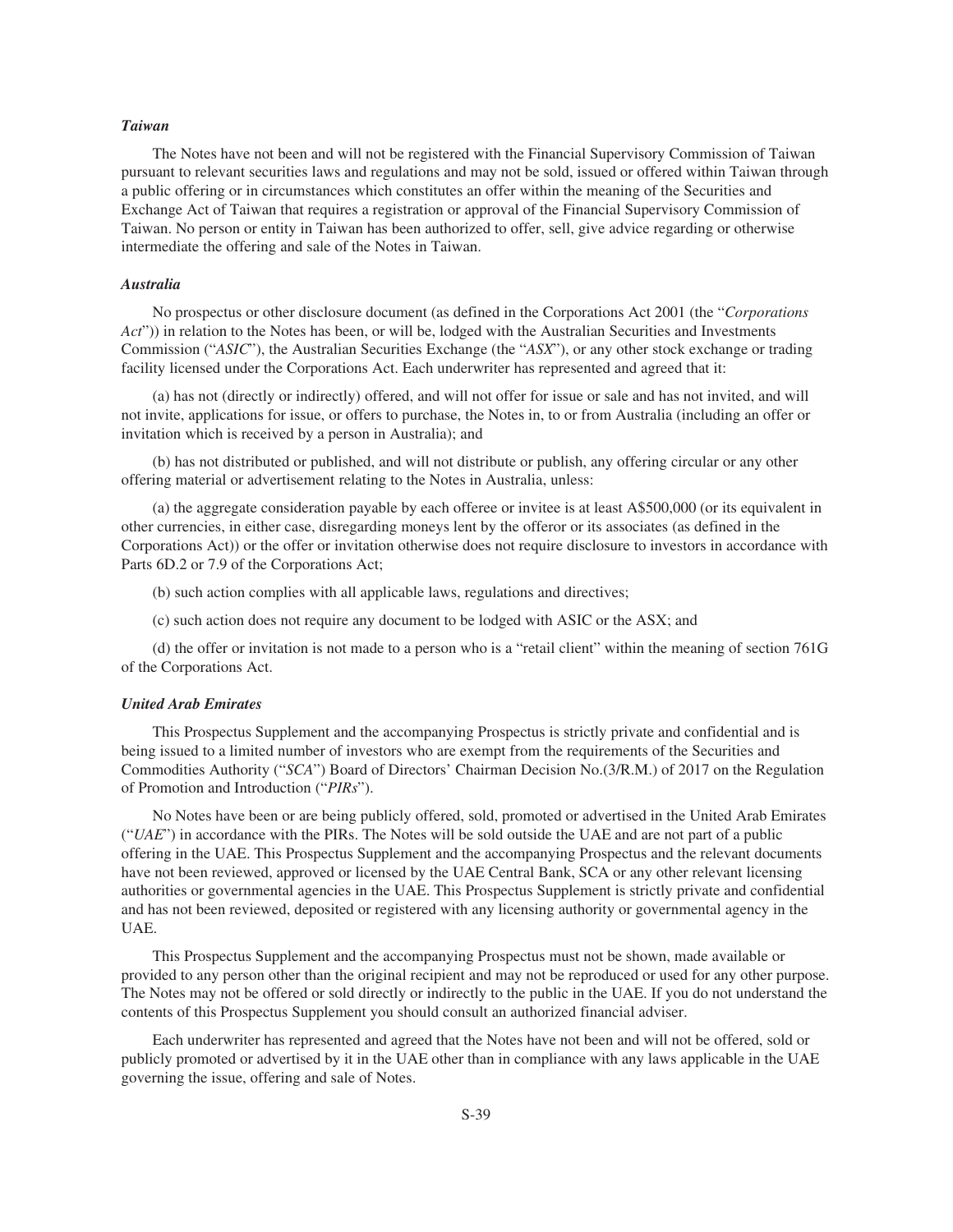### *Dubai International Financial Centre*

This Prospectus Supplement is for distribution only to persons who (a) are outside the Dubai International Financial Centre, (b) are persons who meet the Professional Client criteria set out in Rule 2.3.4 of the Dubai Financial Services Authority ("DFSA") Conduct of Business Module or (c) are persons to whom an invitation or inducement in connection with the issue or sale of any securities may otherwise lawfully be communicated or caused to be communicated (all such persons together being referred to as "relevant persons" for the purposes of this paragraph). This Prospectus Supplement is directed only at relevant persons and must not be acted on or relied on by persons who are not relevant persons. Any investment or investment activity to which this Prospectus Supplement relates is available only to relevant persons and will be engaged in only with relevant persons.

This Prospectus Supplement relates to an Exempt Offer in accordance with the Market Rules of the DFSA. This Prospectus Supplement is intended for distribution only to persons of a type specified in the Market Rules of the DFSA. It must not be delivered to, or relied on by, any other person. The DFSA has no responsibility for reviewing or verifying any documents in connection with Exempt Offers. The DFSA has not approved this Prospectus Supplement nor taken steps to verify the information set forth herein and has no responsibility for the Prospectus Supplement. The Notes to which this Prospectus Supplement relates may be illiquid and/or subject to restrictions on their resale. Prospective purchasers of the Notes offered should conduct their own due diligence on the Notes. If you do not understand the contents of this Prospectus Supplement you should consult an authorized financial advisor.

### *Abu Dhabi Global Market*

This Prospectus Supplement is for distribution only to persons who (a) are outside the Abu Dhabi Global Market, or (b) are Authorised Persons or Recognised Bodies (as such terms are defined in the Financial Services and Markets Regulations 2015 ("FSMR")), or (c) are persons to whom an invitation or inducement to engage in investment activity (within the meaning of section 18 of FSMR) in connection with the issue or sale of any securities may otherwise lawfully be communicated or caused to be communicated (all such persons together being referred to as "relevant persons" for the purposes of this paragraph). This Prospectus Supplement is directed only at relevant persons and must not be acted on or relied on by persons who are not relevant persons.

This offer document is an Exempt Offer in accordance with the Market Rules of the ADGM Financial Services Regulatory Authority. This Exempt Offer document is intended for distribution only to Persons of a type specified in the Market Rules. It must not be delivered to, or relied on by, any other Person. The ADGM Financial Services Regulatory Authority has no responsibility for reviewing or verifying any documents in connection with Exempt Offers. The ADGM Financial Services Regulatory Authority has not approved this Exempt Offer document nor taken steps to verify the information set out in it, and has no responsibility for it. The Notes to which this Exempt Offer relates may be illiquid and/or subject to restrictions on their resale. Prospective purchasers of the Notes offered should conduct their own due diligence on the Notes. If you do not understand the contents of this Exempt Offer document you should consult an authorized financial advisor.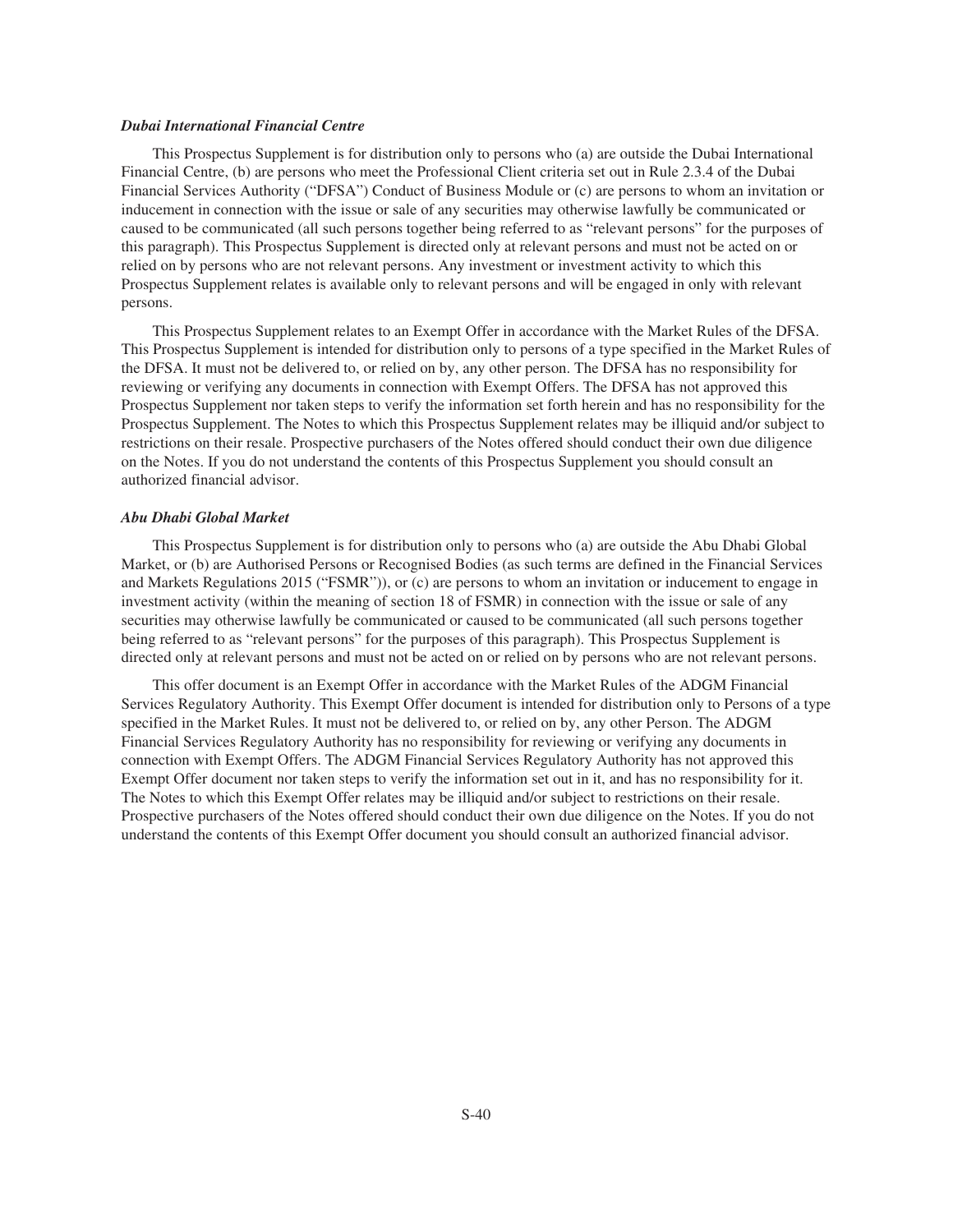### **LEGAL MATTERS**

The validity of the Notes offered hereby will be passed upon for us by Osler, Hoskin & Harcourt LLP, Toronto, Ontario, as to matters of Canadian law and applicable matters of Ontario law, and by Shearman & Sterling LLP, Toronto, Ontario, as to matters of New York law. The underwriters have been represented by Mayer Brown LLP, New York, New York as to matters of New York law.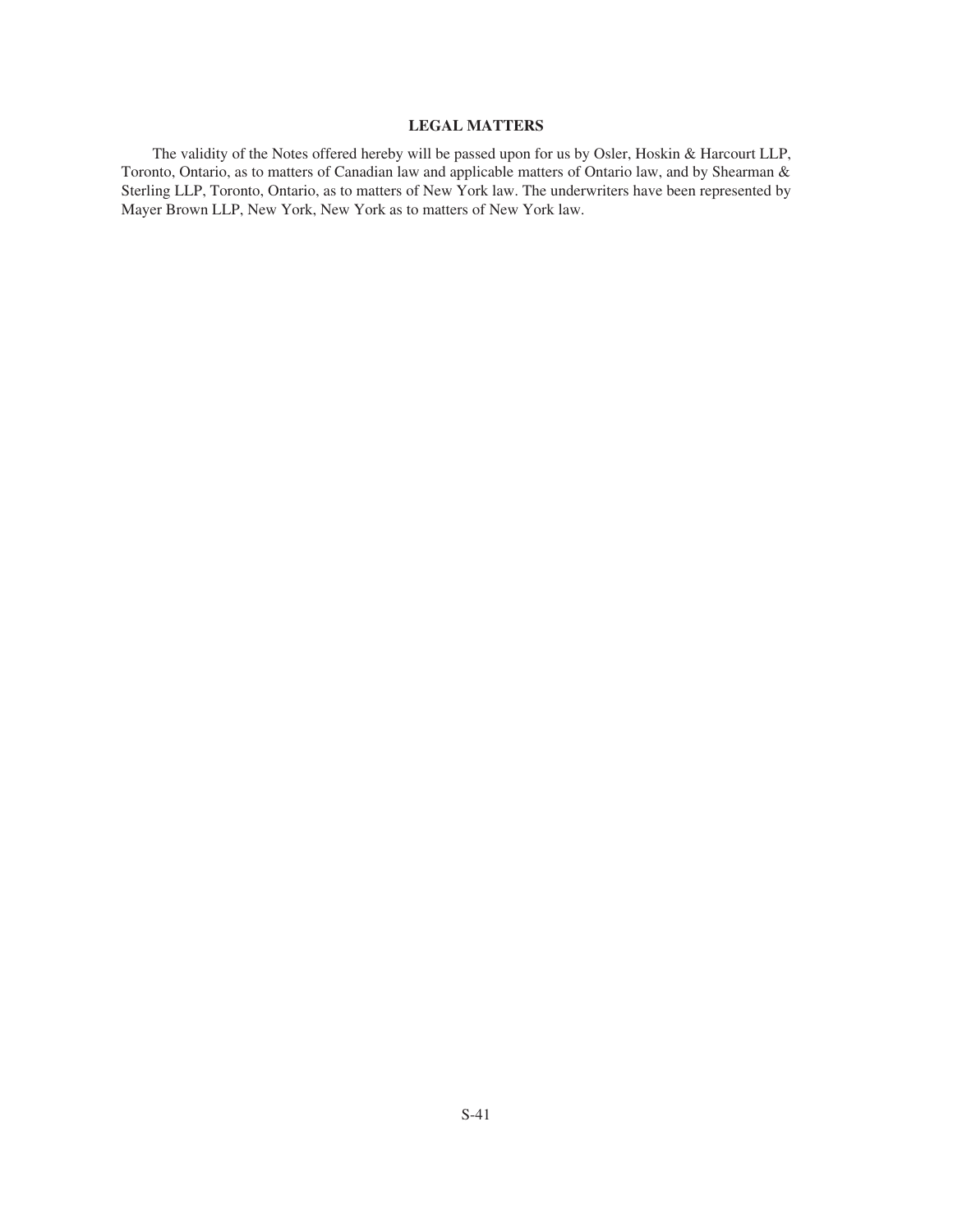### **EXPERTS**

KPMG LLP, Chartered Professional Accountants, Licensed Public Accountants, Toronto, Ontario, is the external auditor who prepared the Report of Independent Registered Public Accounting Firm with respect to the consolidated statements of financial position of the Bank as at October 31, 2021 and 2020, the related consolidated statements of income, comprehensive income, changes in equity and cash flows for each of the years in the three-year period ended October 31, 2021 and the related notes, and who prepared the Report of Independent Registered Public Accounting Firm on the Bank's internal control over financial reporting as of October 31, 2021. These financial statements and management's assessment of the effectiveness of the internal control over financial reporting as of October 31, 2021 have been so incorporated by reference herein in reliance on their reports given on their authority as experts in auditing and accounting. KPMG LLP is independent with respect to the Bank within the meaning of the relevant rules and related interpretations prescribed by the relevant professional bodies in Canada and any applicable legislation or regulation. Further, KPMG LLP is an independent accountant with respect to the Bank under all relevant U.S. professional and regulatory standards.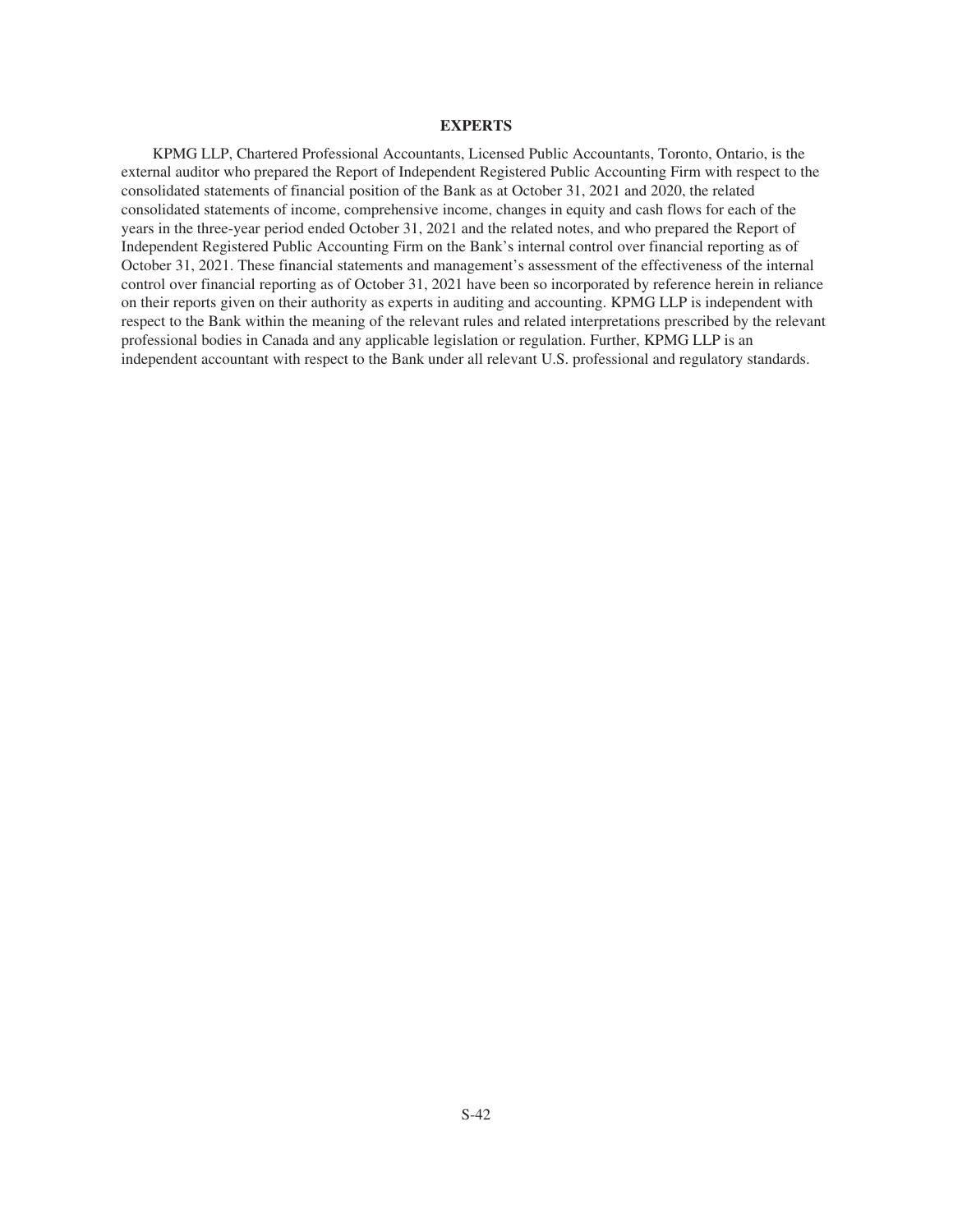**Prospectus**



# **Common Shares Preferred Shares Senior Debt Securities Subordinated Debt Securities**

*up to an aggregate initial offering price of US\$50,000,000,000 or the equivalent thereof in other currencies.*

The Bank of Nova Scotia (the "Bank") may from time to time offer and issue common shares, preferred shares, senior debt securities or subordinated debt securities. This prospectus provides information about the Bank and describes some of the general terms that may apply to these securities. The specific terms of any securities to be offered, and any other information relating to a specific offering, will be set forth in one or more supplements to this prospectus. We may offer and sell these securities to or through one or more underwriters, dealers or agents, or directly to purchasers, on a continuous or delayed basis. The names of the underwriters, dealers or agents will be set forth in supplements to this prospectus. You should read this prospectus and any applicable prospectus supplement carefully before you invest in any of the securities of the Bank.

The common shares of the Bank are listed on the New York Stock Exchange and the Toronto Stock Exchange under the symbol "BNS."

**Investing in the securities described herein involves a number of risks. See ["Risk](#page-54-0) [Factors"](#page-54-0) on page 7 of this prospectus.**

# **NEITHER THE SECURITIES AND EXCHANGE COMMISSION NOR ANY STATE SECURITIES COMMISSION HAS APPROVED OR DISAPPROVED OF THESE SECURITIES OR PASSED UPON THE ADEQUACY OR ACCURACY OF THIS PROSPECTUS. ANY REPRESENTATION TO THE CONTRARY IS A CRIMINAL OFFENSE.**

Prospective investors should be aware that the acquisition of the securities described herein may have tax consequences both in the United States and in Canada. Such consequences for investors who are resident in, or citizens of, Canada or the United States may not be described fully herein or in any applicable prospectus supplement.

The enforcement by investors of civil liabilities under the United States federal securities laws may be affected adversely by the fact that the Bank is a Canadian bank, that many of its officers and directors, and some or all of the underwriters or experts named in this prospectus, may be residents of Canada and that all or a substantial portion of the assets of the Bank and such persons may be located outside the United States.

The securities will not constitute deposits that are insured under the *Canada Deposit Insurance Corporation Act* (the "CDIC Act") or by the United States Federal Deposit Insurance Corporation or any other Canadian or U.S. government agency or instrumentality.

Securities that are bail-inable debt securities (as defined herein) are subject to conversion in whole or in part—by means of a transaction or series of transactions and in one or more steps—into common shares of the Bank or any of its affiliates under subsection 39.2(2.3) of the CDIC Act and to variation or extinguishment in consequence, and subject to the application of the laws of the Province of Ontario and the federal laws of Canada applicable therein in respect of the operation of the CDIC Act with respect to the bail-inable debt securities.

The Bank may use this prospectus in the initial sale of any securities. In addition, the Bank or any of its affiliates, may use this prospectus in a market-making or other transaction in any security after its initial sale. *Unless the Bank or its agent informs the purchaser otherwise in the confirmation of sale, this prospectus is being used in a market-making transaction.*

**This prospectus is dated December 29, 2021.**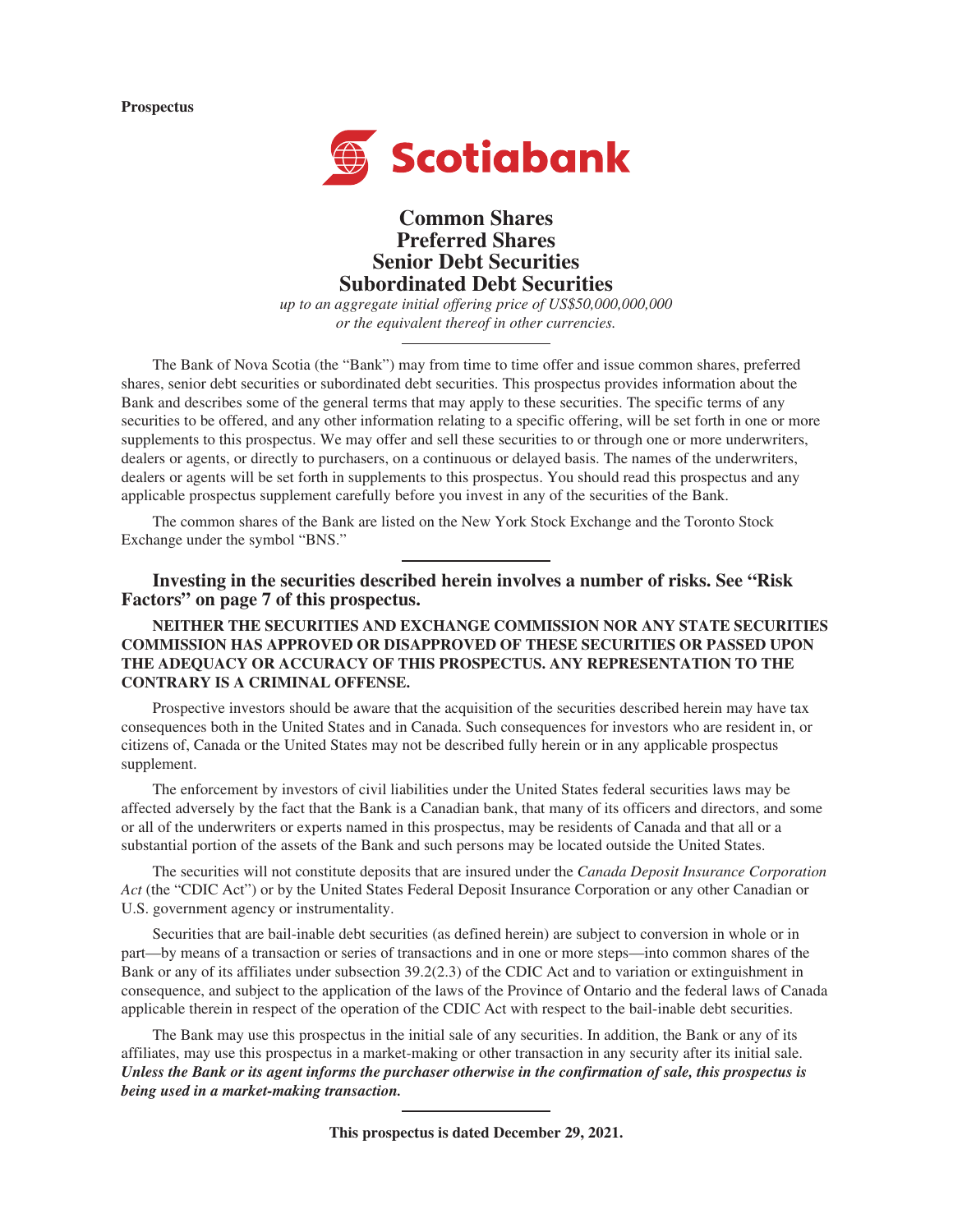# **TABLE OF CONTENTS**

|                                                                          | Page                     |
|--------------------------------------------------------------------------|--------------------------|
|                                                                          | $\overline{1}$           |
|                                                                          | $\overline{2}$           |
| CAUTION REGARDING FORWARD-LOOKING STATEMENTS                             | 3                        |
|                                                                          | $\overline{\mathcal{L}}$ |
| INCORPORATION OF CERTAIN INFORMATION BY REFERENCE                        | 6                        |
| RISK FACTORS                                                             | $\overline{7}$           |
|                                                                          | 13                       |
|                                                                          | 15                       |
| USE OF PROCEEDS                                                          | 16                       |
| DESCRIPTION OF COMMON SHARES AND PREFERRED SHARES                        | 17                       |
| DESCRIPTION OF THE DEBT SECURITIES WE MAY OFFER                          | 23                       |
| DESCRIPTION OF CERTAIN PROVISIONS RELATING TO THE DEBT SECURITIES WE MAY |                          |
| <b>OFFER</b>                                                             | 43                       |
|                                                                          | 44                       |
|                                                                          | 51                       |
|                                                                          | 65                       |
| CERTAIN CONSIDERATIONS FOR ERISA AND OTHER EMPLOYEE BENEFIT PLANS        | 67                       |
|                                                                          | 69                       |
|                                                                          | 72                       |
|                                                                          | 72                       |
| <b>EXPERTS</b>                                                           | 72                       |
|                                                                          | 73                       |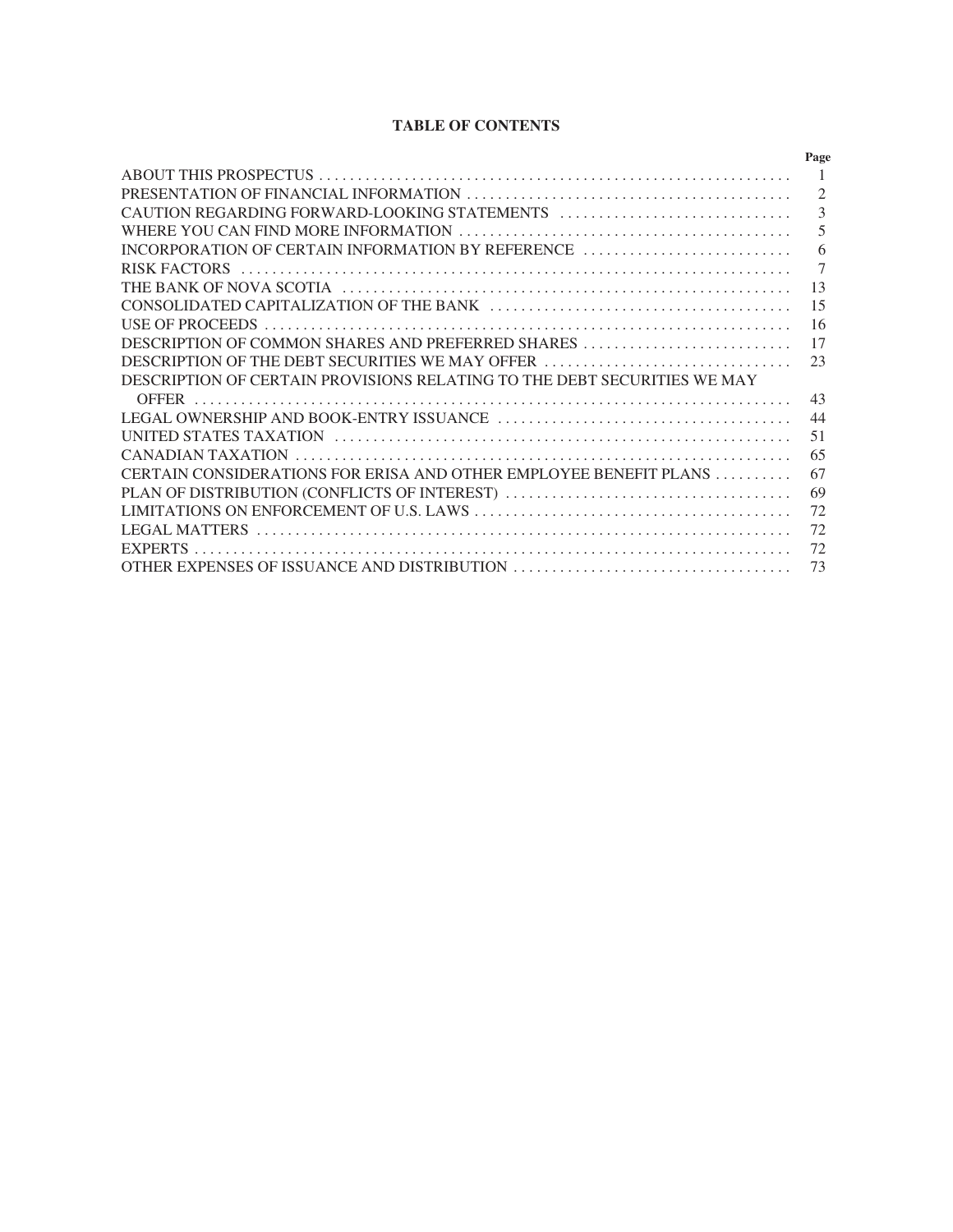### **ABOUT THIS PROSPECTUS**

### <span id="page-48-0"></span>**General**

This document is called a prospectus and is part of a registration statement that we filed with the U.S. Securities and Exchange Commission (the "SEC") using a "shelf" registration or continuous offering process. Under this shelf registration, we may from time to time sell any combination of the common shares, preferred shares, senior debt securities or subordinated debt securities described in this prospectus in one or more offerings, and which we collectively refer to herein as the "securities." The registration statement containing this prospectus, including exhibits to the registration statement, provides additional information about us and the securities offered under this prospectus. The registration statement can be read at the SEC website mentioned under the heading "Where You Can Find More Information."

This prospectus provides you with a general description of the securities we may offer. Each time we sell securities under this shelf registration statement we will provide one or more supplements to this prospectus containing specific information about the terms of the securities being offered. Any such supplements, which we refer to in this prospectus as the "applicable prospectus supplements," may include a discussion of any additional risk factors or other special considerations that apply to those securities and may also add to, update or change the information in this prospectus. The applicable prospectus supplements relating to each series of securities will be attached to the front of this prospectus. If there is any inconsistency between the information in this prospectus and any applicable prospectus supplement, you should rely on the information in the most recent applicable prospectus supplement. We urge you to read carefully both this prospectus and any applicable prospectus supplement accompanying this prospectus, together with the information incorporated herein and in any applicable prospectus supplement by reference under the heading "Where You Can Find More Information," before deciding whether to invest in any of the securities being offered.

We are responsible for the information provided in this prospectus and the applicable prospectus supplements, including the information incorporated by reference herein and therein. We have not authorized anyone to give you any other information or to make any representation different from or in addition to that contained or incorporated by reference in this prospectus and any applicable prospectus supplement. We take no responsibility for and can make no assurance as to the reliability of any other information that others may give you. If you are in a jurisdiction where offers to sell, or solicitations of offers to purchase, the securities offered by this prospectus are unlawful, or if you are a person to whom it is unlawful to direct these types of activities, then the offer presented in this prospectus does not extend to you. The information contained in this prospectus speaks only as of the date of this prospectus unless the information specifically indicates that another date applies. Therefore, you should not assume that the information contained in this prospectus or any applicable prospectus supplement is accurate on any date subsequent to the date set forth on the front of the document or that any information we have incorporated by reference is correct on any date subsequent to the date of the document incorporated by reference, even though this prospectus and any applicable prospectus supplement is delivered or securities are sold on a later date.

We may sell securities to underwriters who will sell the securities to the public on terms fixed at the time of sale. In addition, the securities may be sold by us directly or through dealers or agents designated from time to time, some of which may be our affiliates. If we, directly or through dealers or agents, solicit offers to purchase the securities, we reserve the sole right to accept and, together with the applicable dealers or agents, to reject, in whole or in part, any of those offers. An applicable prospectus supplement will contain the names of the underwriters, dealers or agents, if any, together with the terms of the offering, the compensation of those persons and the net proceeds to us. Any underwriters, dealers or agents participating in the offering may be deemed "underwriters" within the meaning of the Securities Act of 1933, as amended (the "Securities Act").

In this prospectus, unless the context otherwise indicates, the "Bank," "we," "us" or "our" means The Bank of Nova Scotia and its subsidiaries.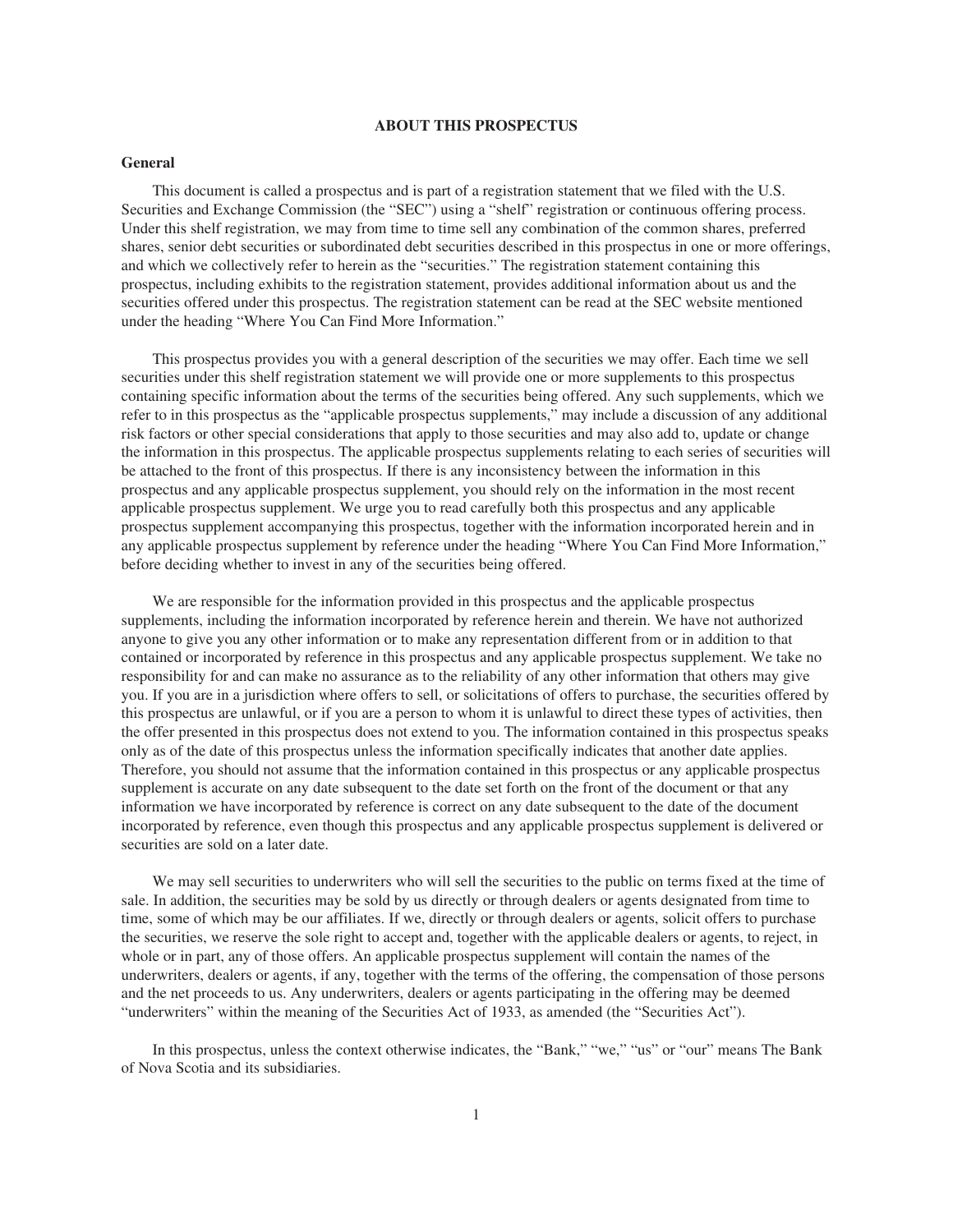### **PRESENTATION OF FINANCIAL INFORMATION**

<span id="page-49-0"></span>The Bank prepares its consolidated financial statements in accordance with International Financial Reporting Standards ("IFRS") as issued by the International Accounting Standards Board. Additionally, the Bank publishes its consolidated financial statements in Canadian dollars. In this prospectus and any applicable prospectus supplement, currency amounts are stated in Canadian dollars, unless specified otherwise. References to "\$," "Cdn\$" and "dollars" are to Canadian dollars, and references to "US\$" are to U.S. dollars.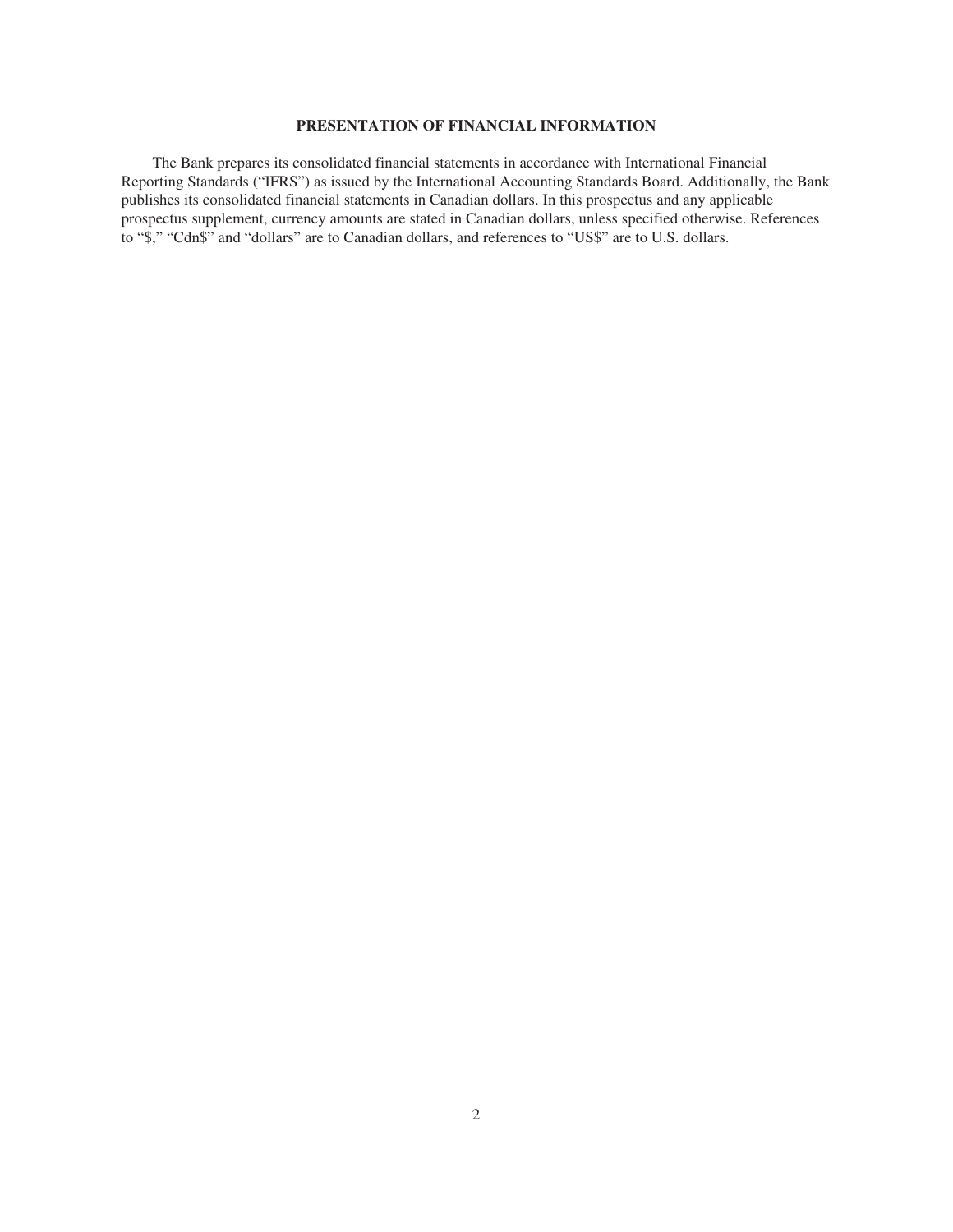### **CAUTION REGARDING FORWARD-LOOKING STATEMENTS**

<span id="page-50-0"></span>This prospectus and any applicable prospectus supplement, including documents incorporated by reference herein and therein, may contain forward-looking information or forward-looking statements (collectively, "forward-looking statements"). All such statements are made pursuant to the "safe harbor" provisions of the U.S. Private Securities Litigation Reform Act of 1995 and any applicable Canadian securities legislation. Forwardlooking statements may include, but are not limited to, statements made in this prospectus, any applicable prospectus supplement, the "Management's Discussion and Analysis" in the Bank's Annual Report on Form 40-F for the fiscal year ended October 31, 2021 under the headings "Outlook", as updated by the Bank's quarterly reports and in other statements regarding the Bank's objectives, strategies to achieve those objectives, the regulatory environment in which the Bank operates, anticipated financial results (including those in the area of risk management), and the outlook for the Bank's businesses and for the Canadian, U.S. and global economies. Such statements are typically identified by words or phrases such as "believe," "expect," "foresee," "forecast," "anticipate," "intend," "estimate," "plan," "goal," "project," and similar expressions of future or conditional verbs, such as "will," "may," "should," "would" and "could."

By their very nature, forward-looking statements require us to make assumptions and are subject to inherent risks and uncertainties, both general and specific, which give rise to the possibility that our predictions, forecasts, projections, expectations or conclusions will not prove to be accurate, that our assumptions may not be correct and that our financial performance objectives, vision and strategic goals will not be achieved. We caution readers not to place undue reliance on forward-looking statements, as a number of important factors, many of which are beyond the Bank's control and the effects of which can be difficult to predict, could cause actual results to differ materially from the estimates and intentions expressed in such forward-looking statements. These factors include, but are not limited to: general economic and market conditions in the countries in which the Bank operates; changes in currency and interest rates; increased funding costs and market volatility due to market illiquidity and competition for funding; the failure of third parties to comply with their obligations to the Bank and its affiliates; changes in monetary, fiscal, or economic policy and tax legislation and interpretation; changes in laws and regulations or in supervisory expectations or requirements, including capital, interest rate and liquidity requirements and guidance, and the effect of such changes on funding costs; changes to the Bank's credit ratings; operational and infrastructure risks; reputational risks; the accuracy and completeness of information the Bank receives on customers and counterparties; the timely development and introduction of new products and services, and to the extent to which products or services previously sold by the Bank require the Bank to incur liabilities or absorb losses not contemplated at their origination; the Bank's ability to execute its strategic plans, including the successful completion of acquisitions and dispositions and obtaining regulatory approvals; critical accounting estimates and the effect of changes to accounting standards, rules and interpretations on these estimates; global capital markets activity; the Bank's ability to attract, develop and retain key executives; the evolution of various types of fraud or other criminal behaviour to which the Bank is exposed; disruptions in or attacks (including cyberattacks) on the Bank's information technology, internet, network access, or other voice or data communications systems or services; increased competition in the geographic and business areas in which the Bank operates, including through internet and mobile banking and non-traditional competitors; exposure related to significant litigation and regulatory matters; climate change and other environmental and social risks, including sustainability that may arise, including from the Bank's business activities; the occurrence of natural and unnatural catastrophic events and claims resulting from such events; the emergence of widespread health emergencies or pandemics, including the magnitude and duration of the COVID-19 pandemic and its impact on the global economy and financial market conditions and the Bank's business, results of operations, financial condition and prospects; and the Bank's anticipation of and success in managing the risks implied by the foregoing. A substantial amount of the Bank's business involves making loans or otherwise committing resources to specific companies, industries or countries. Unforeseen events affecting such borrowers, industries or countries could have a material adverse effect on the Bank's financial results, businesses, financial condition or liquidity. These and other factors may cause the Bank's actual performance to differ materially from that contemplated by forward-looking statements. For more information, see the "Risk Management" section of the Bank's Annual Report on Form 40-F for the fiscal year ended October 31, 2021, as may be updated by the Bank's quarterly reports.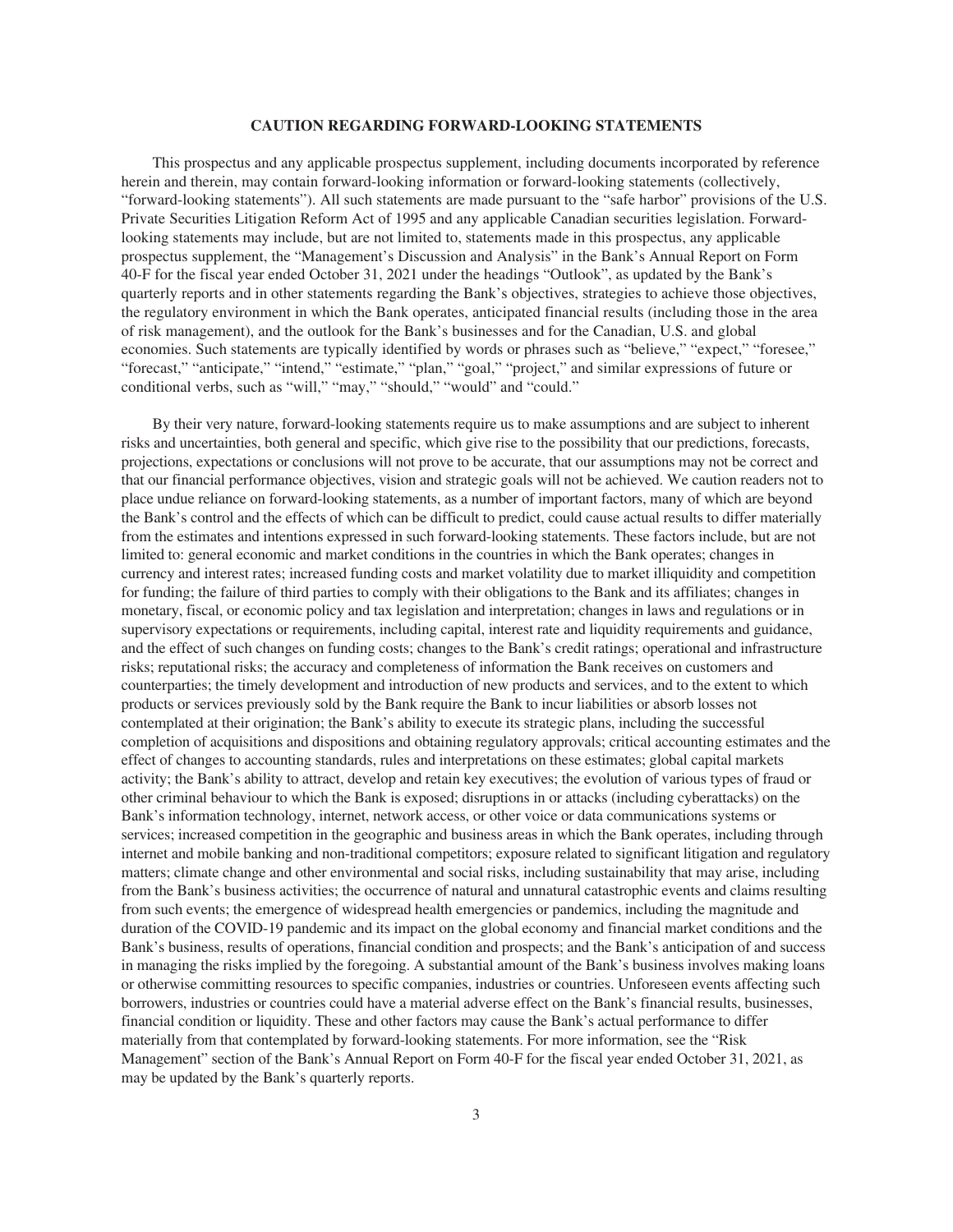Material economic assumptions underlying the forward-looking statements contained in this prospectus are set out in the Bank's Annual Report on Form 40-F for the fiscal year ended October 31, 2021 under the headings "Outlook", as updated by quarterly reports. The "Outlook" sections are based on the Bank's views and the actual outcome is uncertain. Readers should consider the above-noted factors when reviewing these sections.

The preceding list of factors is not exhaustive of all possible risk factors and other factors could also adversely affect the Bank's results. When relying on forward-looking statements to make decisions with respect to the Bank and its securities, investors and others should carefully consider the preceding factors, other uncertainties and potential events. The forward-looking statements contained in this prospectus and any accompanying prospectus supplement are presented for the purpose of assisting the holders of the Bank's securities and financial analysts in understanding the Bank's financial position and results of operations as at and for the periods ended on the dates presented, as well as the Bank's financial performance objectives, vision and strategic goals, and may not be appropriate for other purposes. Except as required by law, the Bank does not undertake to update any forward-looking statements, whether written or oral, that may be made from time to time by or on its behalf.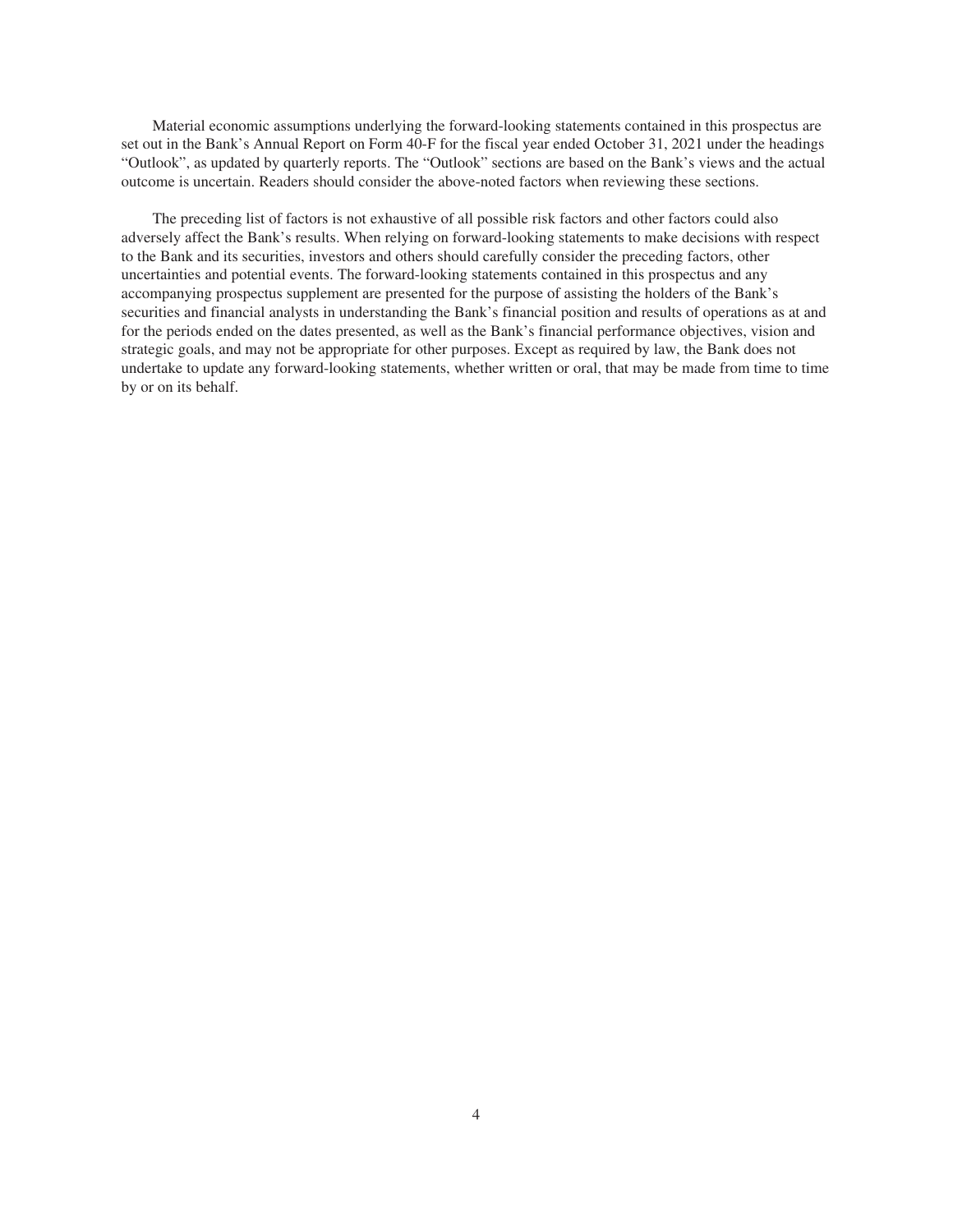### **WHERE YOU CAN FIND MORE INFORMATION**

<span id="page-52-0"></span>In addition to the continuous disclosure obligations under the securities laws of the provinces and territories of Canada, the Bank is subject to the informational reporting requirements of the U.S. Securities Exchange Act of 1934, as amended (the "Exchange Act"), and in accordance therewith files or furnishes reports and other information with the SEC. Under the multijurisdictional disclosure system adopted by the United States and Canada, such reports and other information may be prepared in accordance with the disclosure requirements of the provincial and territorial securities regulatory authorities of Canada, which requirements are different from those of the United States. As a foreign private issuer, the Bank is exempt from the rules under the Exchange Act prescribing the furnishing and content of proxy statements, and the Bank's officers and directors are exempt from the reporting and short swing profit recovery provisions contained in Section 16 of the Exchange Act. The Bank's reports and other information filed with or furnished to the SEC are available, and reports and other information filed or furnished in the future with or to the SEC will be available, from the SEC's Electronic Document Gathering and Retrieval System (http://www.sec.gov), which is commonly known by the acronym "EDGAR," as well as from commercial document retrieval services. The Bank's website address is *www.scotiabank.com*. The information contained on, or accessible through, the website does not constitute a part of this prospectus. The Bank has included the website address in this prospectus solely as an inactive textual reference. The Bank's common shares are listed on the New York Stock Exchange and the Toronto Stock Exchange.

The Bank has filed with the SEC, under the Securities Act, a registration statement on [Form F-3](https://www.sec.gov/Archives/edgar/data/9631/000119312521347374/d212907df3.htm) with respect to the securities and of which this prospectus forms a part. This prospectus does not contain all of the information that is set forth in the registration statement, certain parts of which are omitted in accordance with the rules and regulations of the SEC. Statements made in this prospectus as to the contents of any contract, agreement or other document referred to are not necessarily complete, and in each instance, reference is made to an exhibit, if applicable, for a more complete description of the matter, each such statement being qualified in its entirety by such reference. For further information with respect to the Bank and the securities, reference is made to the registration statement and the exhibits thereto, which are publicly available as described in the preceding paragraph.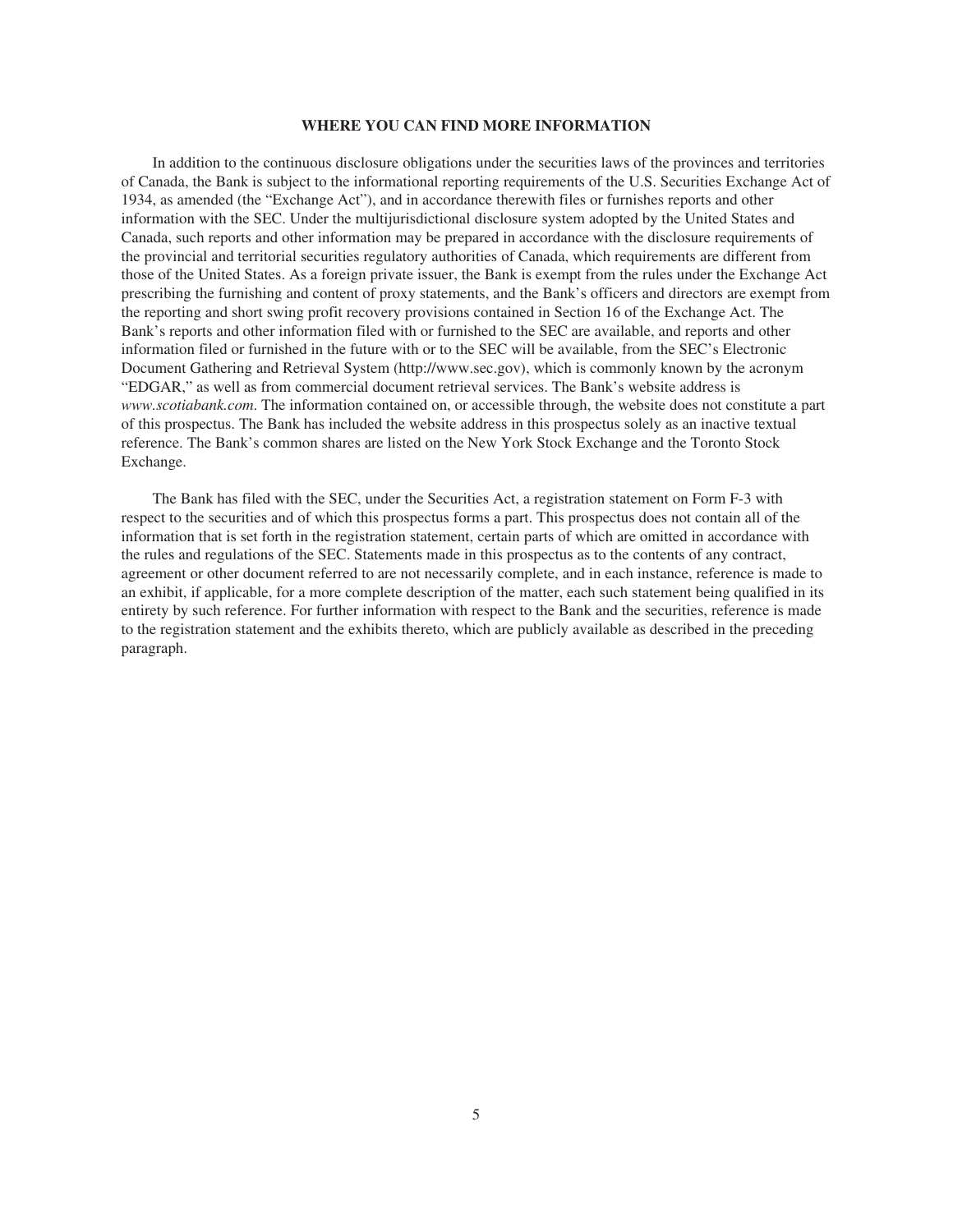### **INCORPORATION OF CERTAIN INFORMATION BY REFERENCE**

<span id="page-53-0"></span>The SEC allows us to "incorporate by reference" into this prospectus the information in certain documents we file with it. This means that we can disclose important information to you by referring you to those documents. The information incorporated by reference is considered to be a part of this prospectus and should be read with the same care. When we update the information contained in documents that have been incorporated by reference by making future filings with the SEC the information incorporated by reference in this prospectus is considered to be automatically updated and superseded. The modifying or superseding statement need not state that it has modified or superseded a prior statement or include any other information set forth in the document that it modifies or supersedes. In other words, in the case of a conflict or inconsistency between information contained in this prospectus and information incorporated by reference into this prospectus, you should rely on the information contained in the document that was filed later. The making of a modifying or superseding statement shall not be deemed an admission for any purposes that the modified or superseded statement, when made, constituted a misrepresentation, an untrue statement of a material fact or an omission to state a material fact that is required to be stated or that is necessary to make a statement not misleading in light of the circumstances in which it was made. Any statement so modified or superseded shall not be deemed, except as so modified or superseded to constitute a part of this prospectus.

We incorporate by reference the documents listed below and all documents which we subsequently file with the SEC (other than, in each case, documents or information deemed to have been furnished and not filed in accordance with the SEC rules) pursuant to Section 13(a), 13(c), 14, or 15(d) of the Exchange Act until the termination of the offering of the securities under this prospectus:

- Registration Statement on [Form 40-FR12B](https://www.sec.gov/Archives/edgar/data/1041839/999999999702026510/9999999997-02-026510.txt) filed on May 3, 2002;
- Report on [Form 6-K](https://www.sec.gov/Archives/edgar/data/9631/000119312515124428/d905224d6k.htm) filed on April 9, 2015 (Acc-no: 0001193125-15-124428);
- Annual Report on [Form 40-F](https://www.sec.gov/ix?doc=/Archives/edgar/data/9631/000119312521343582/d164371d40f.htm) for the fiscal year ended October 31, 2021, filed on November 30, 2021;
- Reports on Form 6-K filed on November 30, 2021 (eight filings) (Acc-nos: [0001193125-21-343026](https://www.sec.gov/Archives/edgar/data/9631/000119312521343026/d205983d6k.htm); [0001193125-21-343049;](https://www.sec.gov/Archives/edgar/data/9631/000119312521343049/d209885d6k.htm) [0001193125-21-343062;](https://www.sec.gov/Archives/edgar/data/9631/000119312521343062/d164471d6k.htm) [0001193125-21-343137;](https://www.sec.gov/Archives/edgar/data/9631/000119312521343137/d210383d6k.htm) [0001193125-21-343203;](https://www.sec.gov/Archives/edgar/data/9631/000119312521343203/d212699d6k.htm) [0001279569-21-001715;](https://www.sec.gov/Archives/edgar/data/9631/000127956921001715/scotiabank6k.htm) [0001193125-21-343515;](https://www.sec.gov/Archives/edgar/data/9631/000119312521343515/d206334d6k.htm) and [0001193125-21-343527\)](https://www.sec.gov/Archives/edgar/data/9631/000119312521343527/d206532d6k.htm);
- • [Report on Form 6-K filed on December 3, 2021 \(Acc-no: 0001279569-21-001733\); and](https://www.sec.gov/Archives/edgar/data/9631/000127956921001733/scotiabank6k.htm)
- • [Report on Form 6-K filed on December 6, 2021 \(Acc-no: 0001279569-21-001745\).](https://www.sec.gov/Archives/edgar/data/9631/000127956921001745/scotiabank6k.htm)

We may also incorporate any other Form 6-K that we furnish to the SEC on or after the date of this prospectus and prior to the termination of this offering if the Form 6-K filing specifically states that it is incorporated by reference into the registration statement of which this prospectus forms a part.

You may request a copy of these filings, other than an exhibit to a filing unless that exhibit is specifically incorporated by reference into that filing, at no cost, by writing to or telephoning us at the following address:

The Bank of Nova Scotia Scotia Plaza 44 King Street West Toronto, Ontario Canada M5H 1H1 Attention: Secretary Telephone: (416) 866-3672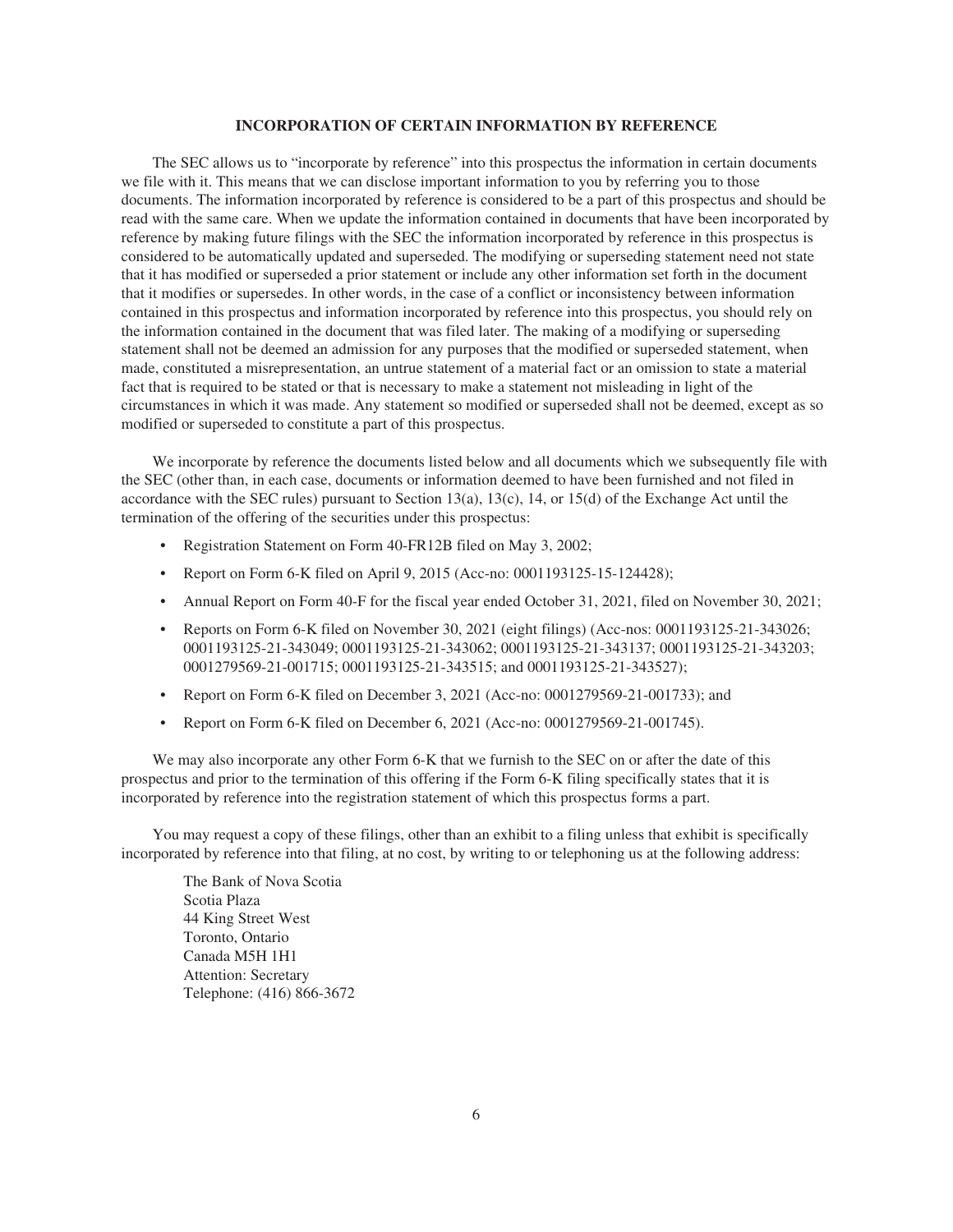### **RISK FACTORS**

<span id="page-54-0"></span>Investment in these securities is subject to various risks including those risks inherent in conducting the business of a diversified financial institution. Before deciding whether to invest in any securities, you should consider carefully the risks set out herein and incorporated by reference in this prospectus (including subsequently filed documents incorporated by reference) and, if applicable, those described in the applicable prospectus supplements relating to a specific offering of securities. For a discussion of the recent COVID-19 pandemic and its impact on our business, see our Annual Report on Form 40-F for the year ended October 31, 2021 under the heading "Management's Discussion and Analysis—Overview of Performance—Impact of COVID-19". You should also consider the categories of risks identified and discussed in the Bank's Annual Report on Form 40-F for the fiscal year ended October 31, 2021, as amended by the Bank's quarterly reports, which are incorporated herein by reference, including credit risk, market risk, liquidity risk, operational risk, reputational risk, environmental risk, insurance risk and strategic risk, those summarized under "Caution Regarding Forward-Looking Statements" above, as well as the following:

### **It may be difficult to enforce U.S. civil liability claims against the Bank.**

The Bank is incorporated under the federal laws of Canada under the *Bank Act* (Canada) (the "Bank Act"). Substantially all of our directors and executive officers, and all or a substantial portion of our assets and the assets of such persons are located outside the United States. As a result, it may be difficult for you to effect service of process within the United States upon such persons, or to realize upon judgments rendered against us or such persons by the courts of the United States predicated upon, among other things, the civil liability provisions of the federal securities laws of the United States. In addition, it may be difficult for you to enforce, in original actions brought in courts in jurisdictions located outside the United States, among other things, civil liabilities predicated upon such securities laws. Based on the foregoing, it may not be possible for U.S. investors to enforce against us any judgments obtained in U.S. courts in civil and commercial matters, including judgments under the U.S. federal securities laws.

### **Holders may not be entitled to receive U.S. dollars in a winding-up.**

If you are entitled to any recovery with respect to your securities in any winding-up, you might not be entitled in those proceedings to a recovery in U.S. dollars and might be entitled only to a recovery in Canadian dollars.

#### **Foreign Account Tax Compliance Act Withholding may affect payments on the securities.**

Sections 1471 through 1474 of the United States Internal Revenue Code of 1986, as amended, or similar law implementing an intergovernmental approach thereto ("FATCA") may affect payments on the securities. See "United States Taxation—Foreign Account Tax Compliance Act Withholding" for a discussion of the effects of FATCA on the ownership of the securities.

### **Risks Related to the Bank's Debt Securities**

*The Bank's debt securities will be subject to risks, including non-payment in full or, in the case of bail-inable debt securities, conversion in whole or in part—by means of a transaction or series of transactions and in one or more steps—into common shares of the Bank or any of its affiliates, under Canadian bank resolution powers.*

Under Canadian bank resolution powers, the Canada Deposit Insurance Corporation ("CDIC") may, in circumstances where the Bank has ceased, or is about to cease, to be viable, assume temporary control or ownership of the Bank and may be granted broad powers by one or more orders of the Governor in Council (*Canada*), each of which we refer to as an "Order," including the power to sell or dispose of all or a part of the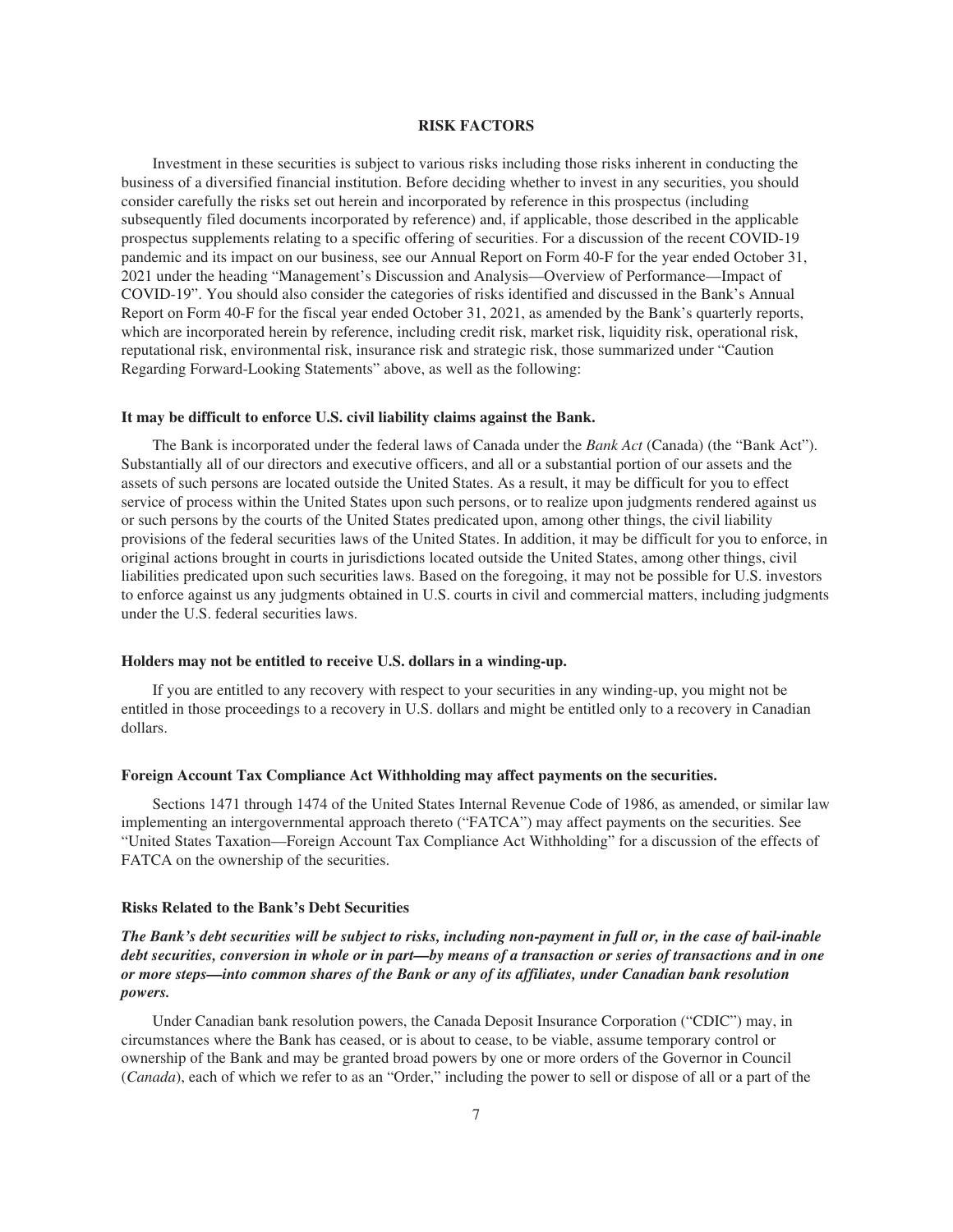assets of the Bank, and the power to carry out or cause the Bank to carry out a transaction or a series of transactions the purpose of which is to restructure the business of the Bank. As part of the Canadian bank resolution powers, certain provisions of, and regulations under, the Bank Act, the CDIC Act and certain other Canadian federal statutes pertaining to banks, which we refer to collectively as the "bail-in regime," provide for a bank recapitalization regime for banks designated by the Superintendent of Financial Institutions (*Canada*) (the "Superintendent") as domestic systemically important banks, which include the Bank. We refer to those domestic systemically important banks as "D-SIBs." See "Description of the Debt Securities We May Offer—Canadian Bank Resolution Powers" for a description of the Canadian bank resolution powers, including the bail-in regime.

If the CDIC were to take action under the Canadian bank resolution powers with respect to the Bank, this could result in holders or beneficial owners of the debt securities being exposed to losses and, in the case of bailinable debt securities, conversion of such bail-inable debt securities in whole or in part—by means of a transaction or series of transactions and in one or more steps—into common shares of the Bank or any of its affiliates, which we refer to as a "bail-in conversion." Subject to certain exceptions discussed under "Description of the Debt Securities We May Offer—Canadian Bank Resolution Powers," including for certain structured notes, senior debt securities issued on or after September 23, 2018, with an initial or amended term to maturity (including explicit or embedded options) greater than 400 days, that are unsecured or partially secured and that have been assigned a CUSIP or ISIN or similar identification number, are subject to bail-in conversion. Shares, other than common shares, and subordinated debt securities of the Bank are also subject to a bail-in conversion, unless they are non-viability contingent capital. We refer to senior debt securities that are subject to bail-in conversion as "bail-inable debt securities."

Upon a bail-in conversion, if your bail-inable debt securities or any portion thereof are converted into common shares of the Bank or any of its affiliates, you will be obligated to accept those common shares, even if you do not at the time consider the common shares to be an appropriate investment for you, and despite any change in the Bank or any of its affiliates, or the fact that the common shares may be issued by an affiliate of the Bank, or any disruption to or lack of a market for the common shares or disruption to capital markets generally.

As a result, you should consider the risk that you may lose all of your investment, including the principal amount plus any accrued interest, if the CDIC were to take action under the Canadian bank resolution powers, including the bail-in regime, and that any remaining outstanding debt securities, or common shares of the Bank or any of its affiliates into which bail-inable debt securities are converted, may be of little value at the time of a bail-in conversion and thereafter. Such losses may not be offset by compensation, if any, received as part of the compensation process.

# *The senior debt securities indenture will provide only limited acceleration and enforcement rights for bailinable debt securities issued thereunder and includes other provisions intended to qualify bail-inable debt securities as TLAC.*

In connection with the bail-in regime, the Office of the Superintendent of Financial Institutions' ("OSFI") guideline (the "TLAC Guideline") on Total Loss Absorbing Capacity ("TLAC") applies to and establishes standards for D-SIBs, including the Bank. Under the TLAC Guideline, beginning November 1, 2021, the Bank is required to maintain a minimum capacity to absorb losses composed of unsecured external long-term debt that meets the prescribed criteria or regulatory capital instruments to support recapitalization in the event of a failure. Bail-inable debt securities and regulatory capital instruments that meet certain prescribed criteria, which are discussed under "Description of the Debt Securities We May Offer—Canadian Bank Resolution Powers," will constitute TLAC of the Bank.

In order to comply with the TLAC Guideline, where the bail-inable debt securities contain events of default, the indenture under which bail-inable debt securities may be issued provides that, for any bail-inable debt securities, acceleration will only be permitted (i) if we default in the payment of the principal of, or interest on, any debt security of that series and, in each case, the default continues for a period of 30 business days, or (ii) certain bankruptcy, insolvency or reorganization events occur.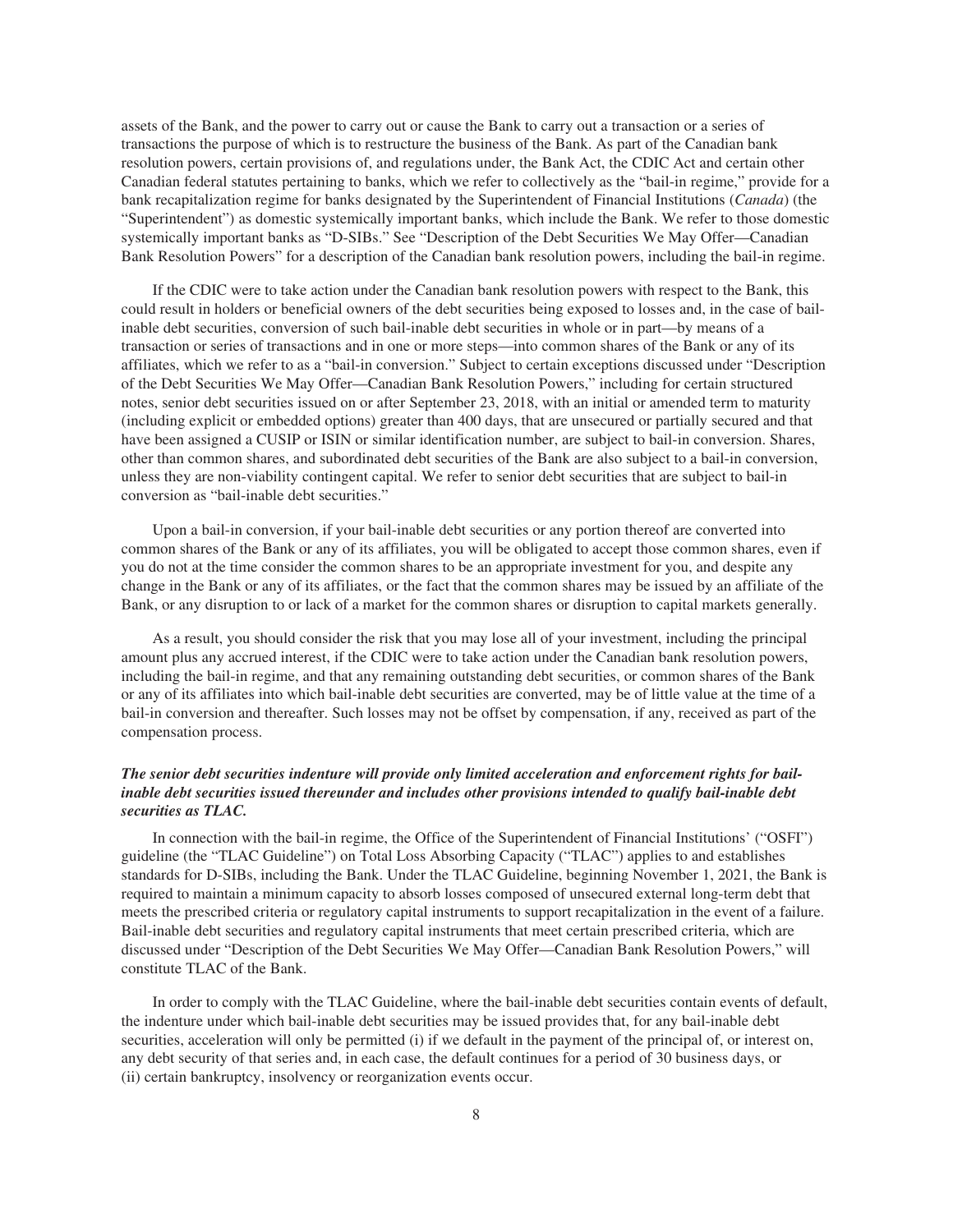Holders or beneficial owners of bail-inable debt securities may only exercise, or direct the exercise of, the rights described under "Description of the Debt Securities We May Offer—Events of Default—Remedies If an Event of Default Occurs" where an Order has not been made under Canadian bank resolution powers pursuant to subsection 39.13(1) of the CDIC Act in respect of the Bank. Notwithstanding the exercise of those rights, bailinable debt securities will continue to be subject to bail-in conversion until repaid in full.

The senior debt securities indenture also provides that holders or beneficial owners of bail-inable debt securities will not be entitled to exercise, or direct the exercise of, any set-off or netting rights with respect to bail-inable debt securities. In addition, where an amendment, modification or other variance that can be made to the senior debt securities indenture or the bail-inable debt securities as described under "Description of the Debt Securities We May Offer—Modification and Waiver of the Debt Securities" would affect the recognition of those bail-inable debt securities by the Superintendent as TLAC, that amendment, modification or variance will require the prior approval of the Superintendent.

### *The circumstances surrounding a bail-in conversion are unpredictable and can be expected to have an adverse effect on the market price of bail-inable debt securities.*

The decision as to whether the Bank has ceased, or is about to cease, to be viable is a subjective determination by the Superintendent that is outside the control of the Bank. Upon a bail-in conversion, the interests of depositors and holders of liabilities and securities of the Bank that are not converted will effectively all rank in priority to the portion of bail-inable debt securities that are converted. In addition, except as provided for under the compensation process, the rights of holders in respect of the bail-inable debt securities that have been converted will rank on parity with other holders of common shares of the Bank (or, as applicable, common shares of the affiliate whose common shares are issued on the bail-in conversion).

There is no limitation on the type of Order that may be made where it has been determined that the Bank has ceased, or is about to cease, to be viable. As a result, you may be exposed to losses through the use of Canadian bank resolution powers other than bail-in conversion or in liquidation. See "—*The Bank's debt securities will be subject to risks, including non-payment in full or, in the case of bail-inable debt securities, conversion in whole or in part—by means of a transaction or series of transactions and in one or more steps—into common shares of the Bank or any of its affiliates, under Canadian bank resolution powers.*" above.

Because of the uncertainty regarding when and whether an Order will be made and the type of Order that may be made, it will be difficult to predict when, if at all, bail-inable debt securities could be converted into common shares of the Bank or any of its affiliates, and there is not likely to be any advance notice of an Order. As a result of this uncertainty, trading behavior in respect of bail-inable debt securities may not follow trading behavior associated with convertible or exchangeable securities or, in circumstances where the Bank is trending towards ceasing to be viable, other senior debt securities. Any indication, whether real or perceived, that the Bank is trending towards ceasing to be viable can be expected to have an adverse effect on the market price of bail-inable debt securities, whether or not the Bank has ceased, or is about to cease, to be viable. Therefore, in those circumstances, holders of bail-inable debt securities may not be able to sell such bail-inable debt securities easily or at prices comparable to those of debt securities not subject to bail-in conversion.

# *The number of common shares to be issued in connection with, and the number of common shares that will be outstanding following, a bail-in conversion are unknown. It is also unknown whether the shares to be issued will be those of the Bank or one of its affiliates.*

Under the bail-in regime, there is no fixed and pre-determined contractual conversion ratio for the conversion of bail-inable debt securities, or other shares or liabilities of the Bank that are subject to a bail-in conversion, into common shares of the Bank or any of its affiliates, nor are there specific requirements regarding whether liabilities subject to a bail-in conversion are converted into common shares of the Bank or any of its affiliates. CDIC determines the timing of the bail-in conversion, the portion of bail-inable shares and liabilities to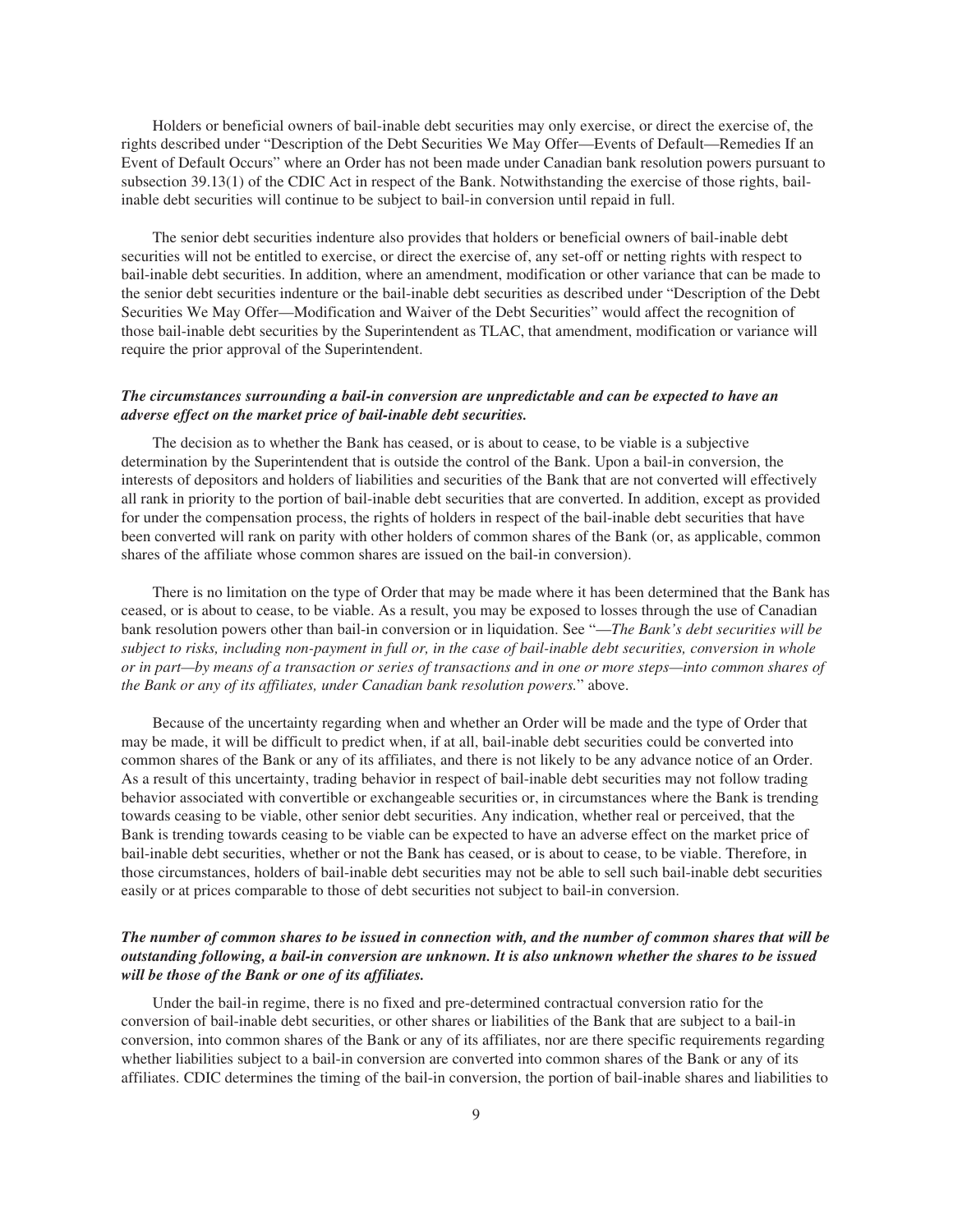be converted and the terms and conditions of the conversion, subject to parameters set out in the bail-in regime, which are discussed under "Description of the Debt Securities We May Offer—Canadian Bank Resolution Powers."

As a result, it is not possible to anticipate the potential number of common shares of the Bank or its affiliates that would be issued in respect of any bail-inable debt security converted in a bail-in conversion, the aggregate number of such common shares that will be outstanding following the bail-in conversion, the effect of dilution on the common shares received from other issuances under or in connection with an Order or related actions in respect of the Bank or its affiliates or the value of any common shares you may receive for your converted bail-inable debt securities, which could be significantly less than the principal amount of those bailinable debt securities. It is also not possible to anticipate whether shares of the Bank or shares of its affiliates would be issued in a bail-in conversion. There may be an illiquid market, or no market at all, in the common shares issued upon a bail-in conversion and you may not be able to sell those common shares at a price equal to the value of your converted bail-inable debt securities and as a result may suffer significant losses that may not be offset by compensation, if any, received as part of the compensation process. Fluctuations in exchange rates may exacerbate those losses.

# *By acquiring bail-inable debt securities, you are deemed to agree to be bound by a bail-in conversion and so will have no further rights in respect of your bail-inable debt securities to the extent those bail-inable debt securities are converted in a bail-in conversion, other than those provided under the bail-in regime. Any potential compensation to be provided through the compensation process under the CDIC Act is unknown.*

The CDIC Act provides for a compensation process for holders of bail-inable debt securities who, immediately prior to the making of an Order, directly or through an intermediary, own bail-inable debt securities that are converted in a bail-in conversion. Given the considerations involved in determining the amount of compensation, if any, that a holder that held bail-inable debt securities may be entitled to following an Order, it is not possible to anticipate what, if any, compensation would be payable in such circumstances. By acquiring an interest in any bail-inable debt security, you are deemed to agree to be bound by a bail-in conversion and so will have no further rights in respect of your bail-inable debt securities to the extent those bail-inable debt securities are converted in a bail-in conversion, other than those provided under the bail-in regime. See "Description of the Debt Securities We May Offer—Canadian Bank Resolution Powers" in this prospectus for a description of the compensation process under the CDIC Act.

### *Following a bail-in conversion, holders or beneficial owners that held bail-inable debt securities that have been converted will no longer have rights against the Bank as creditors.*

Upon a bail-in conversion, the rights, terms and conditions of the portion of bail-inable debt securities that are converted, including with respect to priority and rights on liquidation, will no longer apply as the portion of converted bail-inable debt securities will have been converted on a full and permanent basis into common shares of the Bank or any of its affiliates ranking on parity with all other outstanding common shares of that entity. If a bail-in conversion occurs, then the interest of the depositors, other creditors and holders of liabilities of the Bank not bailed in as a result of the bail-in conversion will all rank in priority to those common shares.

Given the nature of the bail-in conversion, holders or beneficial owners of bail-inable debt securities that are converted will become holders or beneficial owners of common shares at a time when the Bank's and potentially its affiliates' financial condition has deteriorated. They may also become holders or beneficial owners of common shares at a time when the relevant entity may have received or may receive a capital injection or equivalent support with terms that may rank in priority to the common shares issued in a bail-in conversion with respect to payment of dividends, rights on liquidation or other terms although there is no certainty that any such capital injection or support will be forthcoming.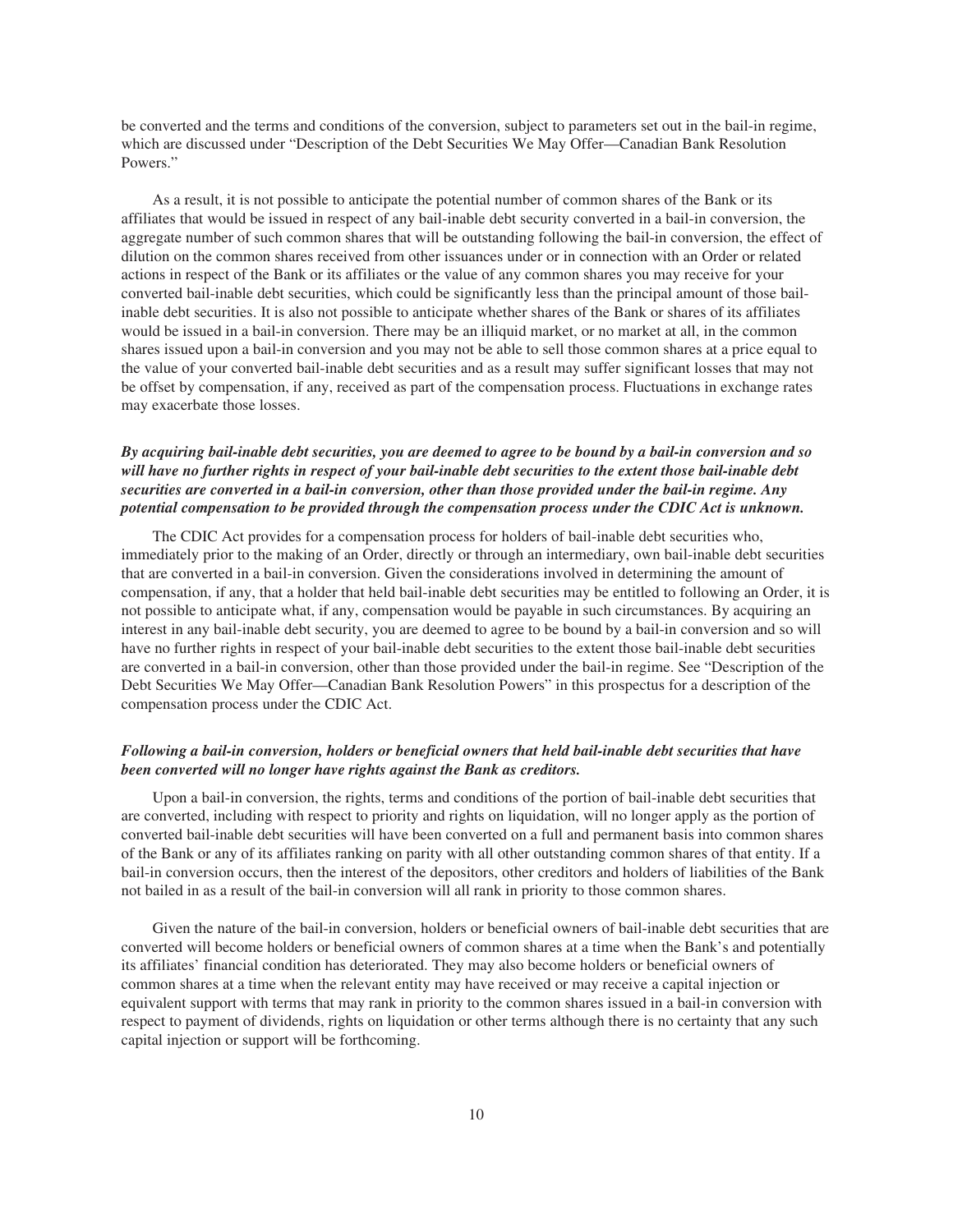#### *We may redeem bail-inable debt securities after the occurrence of a TLAC Disqualification Event.*

If a TLAC Disqualification Event (as defined herein) is specified in the applicable prospectus supplement, we may, at our option, with the prior approval of the Superintendent, redeem all but not less than all of the particular bail-inable debt securities prior to their stated maturity date after the occurrence of the TLAC Disqualification Event, at the time or times and at the redemption price or prices specified in that prospectus supplement, together with unpaid interest accrued thereon to, but excluding, the date fixed for redemption. If we redeem bail-inable debt securities, you may not be able to reinvest the redemption proceeds in securities offering a comparable anticipated rate of return. Additionally, although the terms of the bail-inable debt securities are anticipated to be established to satisfy the TLAC criteria within the meaning of the TLAC Guideline to which the Bank is subject, it is possible that any bail-inable debt securities may not satisfy the criteria in future rulemakings or interpretations.

### *Although the indentures and our debt securities are primarily governed by New York law, certain provisions are governed by the laws of the Province of Ontario and the federal laws of Canada applicable therein.*

The indentures and our debt securities will be governed by, and construed in accordance with, the laws of the State of New York, except for the provisions relating to the bail-in acknowledgment of holders and beneficial owners of bail-inable debt securities in the senior debt securities indenture, the subordination provisions in the subordinated debt securities indentures, the non-viability contingent capital ("NVCC") provisions in the NVCC subordinated debt securities indenture (or in the subordinated debt securities indenture pursuant to any amendment or supplement thereto) and certain provisions relating to the status of the senior debt securities, which will be governed by the laws of the Province of Ontario and the federal laws of Canada applicable therein.

Generally, in an action commenced in a Canadian court for the enforcement of an indenture or any debt securities, a plaintiff will be required to prove those non-Canadian laws as a matter of fact by the evidence of persons who are experts in those laws.

### **Risks Relating to Debt Securities Denominated or Payable in or Linked to a Non-U.S. Dollar Currency**

If you intend to invest in a non-U.S. dollar debt security—e.g., a debt security whose principal and/or interest is payable in a currency other than U.S. dollars or that may be settled by delivery of or reference to a non-U.S. dollar currency or property denominated in or otherwise linked to a non-U.S. dollar currency—you should consult your own financial and legal advisors as to the currency risks entailed by your investment. Debt securities of this kind may not be an appropriate investment for investors who are unsophisticated with respect to non-U.S. dollar currency transactions. The information in this prospectus is directed primarily at investors who are U.S. residents. Investors who are not U.S. residents should consult their own financial and legal advisors about currency-related risks particular to their investments.

#### *An investment in a non-U.S. dollar debt security involves currency-related risks.*

An investment in a non-U.S. dollar debt security entails significant risks that are not associated with a similar investment in a debt security that is payable solely in U.S. dollars and where settlement value is not otherwise based on a non-U.S. dollar currency. These risks include the possibility of significant changes in rates of exchange between the U.S. dollar and the various non-U.S. dollar currencies or composite currencies and the possibility of the imposition or modification of foreign exchange controls or other conditions by either the United States or non-U.S. governments. These risks generally depend on factors over which the Bank has no control, such as economic and political events and the supply of and demand for the relevant currencies in the global markets.

#### *Changes in currency exchange rates can be volatile and unpredictable.*

Rates of exchange between the U.S. dollar and many other currencies have been highly volatile, and this volatility may continue and perhaps spread to other currencies in the future. Fluctuations in currency exchange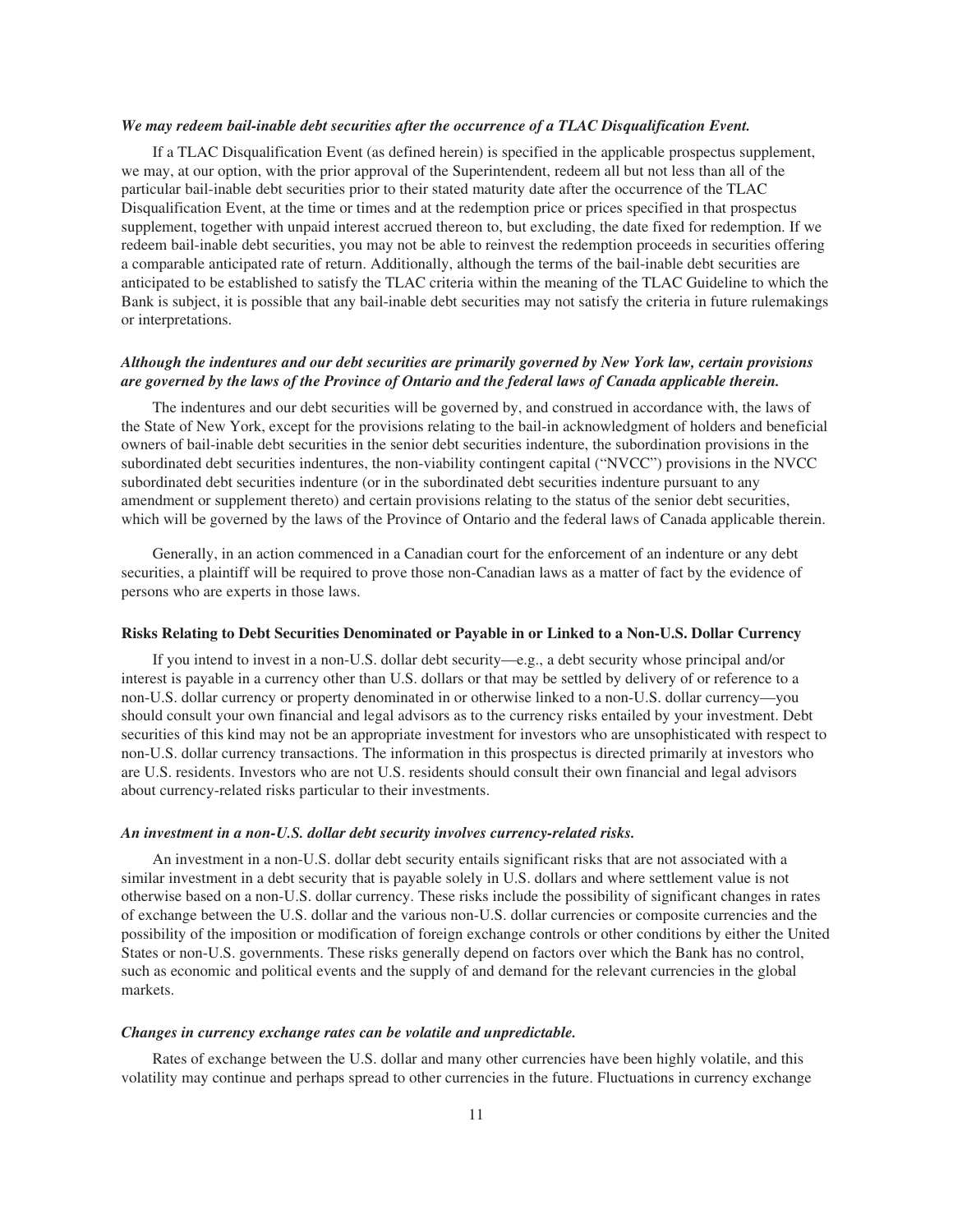rates could adversely affect an investment in a debt security denominated in, or where value is otherwise linked to, a specified currency other than U.S. dollars. Depreciation of the specified currency against the U.S. dollar could result in a decrease in the U.S. dollar-equivalent value of payments on the debt security, including the principal payable at maturity. That in turn could cause the market value of the debt security to fall. Depreciation of the specified currency against the U.S. dollar could result in a loss to the investor on a U.S. dollar basis.

In courts outside of New York, investors may not be able to obtain judgment in a specified currency other than U.S. dollars. For example, a judgment for money in an action based on a non-U.S. dollar debt security in many other U.S. federal or state courts ordinarily would be enforced in the United States only in U.S. dollars. The date used to determine the rate of conversion of the currency in which any particular debt security is denominated into U.S. dollars will depend upon various factors, including which court renders the judgment.

### *Government policy can adversely affect foreign currency exchange rates and an investment in a non-U.S. dollar debt security.*

Foreign currency exchange rates can either float or be fixed by sovereign governments. From time to time, governments use a variety of techniques, such as intervention by a country's central bank or imposition of regulatory controls or taxes, to affect the exchange rate of their currencies. Governments may also issue a new currency to replace an existing currency or alter the exchange rate or exchange characteristics by devaluation or revaluation of a currency. Thus, a special risk in purchasing non-U.S. dollar debt securities is that their yields or payouts could be significantly and unpredictably affected by governmental actions. Even in the absence of governmental action directly affecting currency exchange rates, political or economic developments in the country issuing the specified currency for a non-U.S. dollar debt security or elsewhere could lead to significant and sudden changes in the exchange rate between the U.S. dollar and the specified currency. These changes could affect the value of the debt security as participants in the global currency markets move to buy or sell the specified currency or U.S. dollars in reaction to these developments.

Governments have imposed from time to time and may in the future impose exchange controls or other conditions, including taxes, with respect to the exchange or transfer of a specified currency that could affect exchange rates as well as the availability of a specified currency for a debt security at its maturity or on any other payment date. In addition, the ability of a holder to move currency freely out of the country in which payment in the currency is received or to convert the currency at a freely determined market rate could be limited by governmental actions.

### *Information about exchange rates will not be indicative of future performance.*

If the Bank issues a non-U.S. dollar debt security, it may include in the relevant pricing supplement a currency supplement that provides information about historical exchange rates for the relevant non-U.S. dollar currency or currencies. Any information about exchange rates that the Bank may provide will be furnished as a matter of information only, and you should not regard the information as indicative of the range of, or trends in, fluctuations in currency exchange rates that may occur in the future. That rate will likely differ from the exchange rate used under the terms that apply to a particular debt security.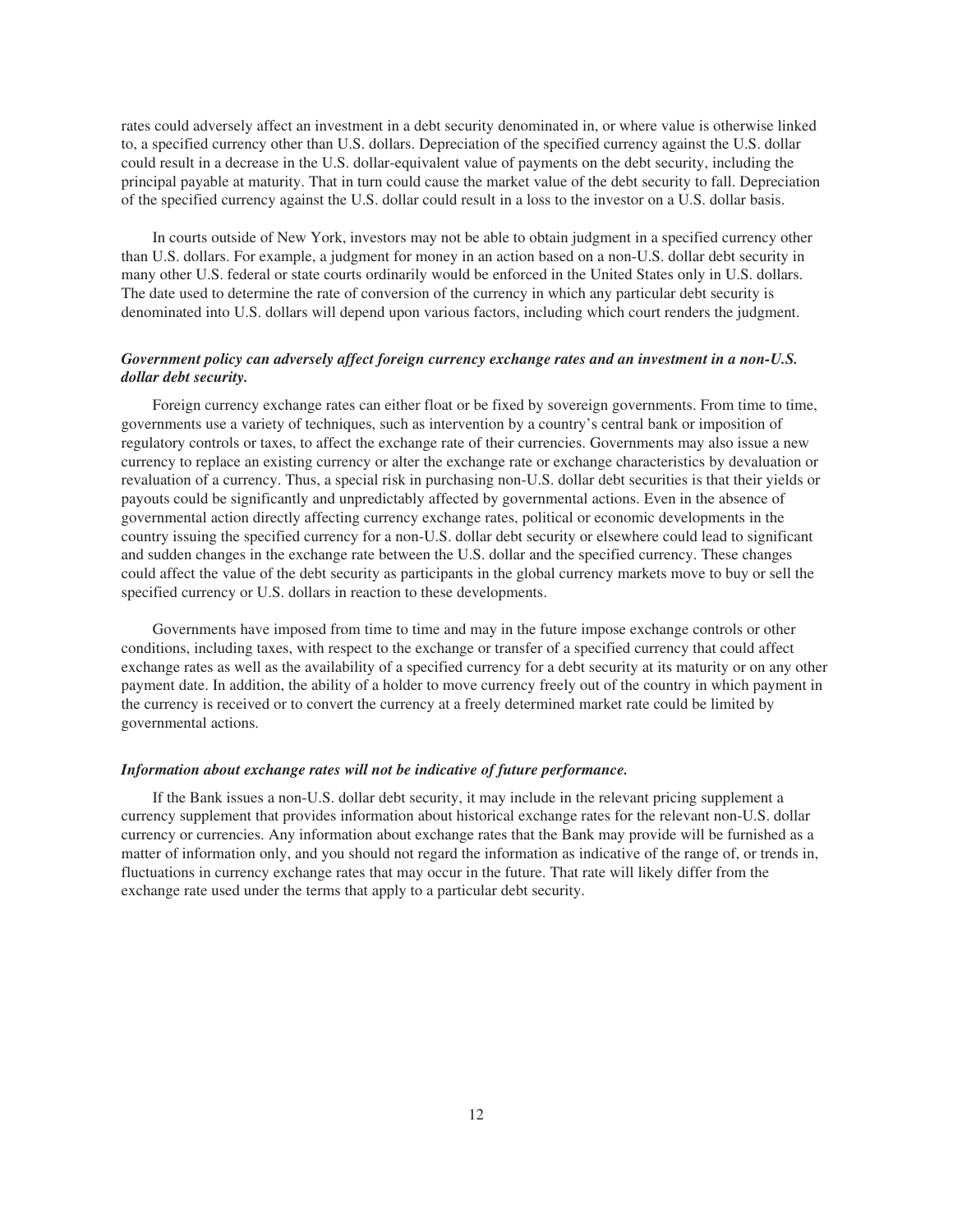### **THE BANK OF NOVA SCOTIA**

<span id="page-60-0"></span>The Bank is a Canadian chartered bank under the Bank Act. The Bank Act is the charter of the Bank and governs its operations.

The Bank is Canada's international bank and a leading financial services provider in the Americas. Through its team of more than 89,000 employees and assets of \$1.185 billion (as at October 31, 2021), the Bank and its affiliates offer a broad range of advice, products and services, including personal and commercial banking, wealth management and private banking, corporate and investment banking, and capital markets to its 25 million customers. The Bank's common shares trade on the Toronto Stock Exchange (TSX:BNS) and New York Stock Exchange (NYSE: BNS).

A list of the principal subsidiaries directly or indirectly owned or controlled by the Bank as at October 31, 2021 is incorporated by reference from the Bank's Annual Report on Form 40-F for the fiscal year ended October 31, 2021.

The registered and head office of the Bank is located at 1709 Hollis Street, Halifax, Nova Scotia, B3J 1W1 and its executive offices are located at Scotia Plaza, 44 King Street West, Toronto, Ontario, M5H 1H1 and its telephone number is (416) 866-3672.

#### **Certain Matters Relating to the Bank's Board of Directors**

Under the Bank Act, the Bank's board of directors must have at least seven members and the Bank's board of directors may establish by by-law a minimum and maximum number of directors. Under the Bank's by-laws, the minimum number of directors is the minimum required by the Bank Act and the maximum number of directors is 35. The Bank's by-laws also provide that the number of directors to be elected at any annual meeting of shareholders of the Bank will be fixed by the board of directors before the meeting. The Bank currently has 15 directors. The Bank Act requires that no more than two-thirds of the directors may be affiliated with the Bank, and no more than 15% of the directors may be employees of the Bank or a subsidiary of the Bank, except that up to four employees may be directors if they constitute not more than 50% of the directors. Under the Bank Act, a majority of the directors of the Bank must be resident Canadians and, except in limited circumstances, directors may not transact business at a meeting of directors or a committee of directors at which a majority of the directors present are not resident Canadians. Under the Bank Act, the directors may not transact business at a meeting of the directors unless at least one of the directors who is not affiliated with the Bank is present unless an unaffiliated director subsequently approves the business transacted at the meeting. Subject to the Bank Act, a quorum for the transaction of business at any meeting of the board of directors shall consist of a majority of directors. The Bank Act also requires the directors of a bank to appoint from their members a chief executive officer who must ordinarily be resident in Canada.

Under the Bank Act, any director or the entire board of directors may be removed, with or without cause, with the approval of a majority of the votes cast at a special meeting of shareholders. A vacancy created by such removal may be filled at the meeting or by a quorum of the directors. In accordance with the Bank's governance policy, directors appointed or elected before December 3, 2010 must retire on the earlier of (1) April 1, 2021, or (2) when they turn 70. However, if at age 70 a director appointed before December 3, 2010 has not served 10 years, their term is extended and they must retire by the end of a 10 year term. Directors appointed or elected between December 3, 2010 and July 1, 2015 must retire on the earlier of (1) the completion of a 15 year term, or (2) when they turn 70. However, if at age 70 a director elected between December 3, 2010 and July 1, 2015 has not served 10 years, their term is extended and they must retire by the end of a 10 year term. Directors appointed or elected after July 1, 2015 may serve on the board for a twelve year term.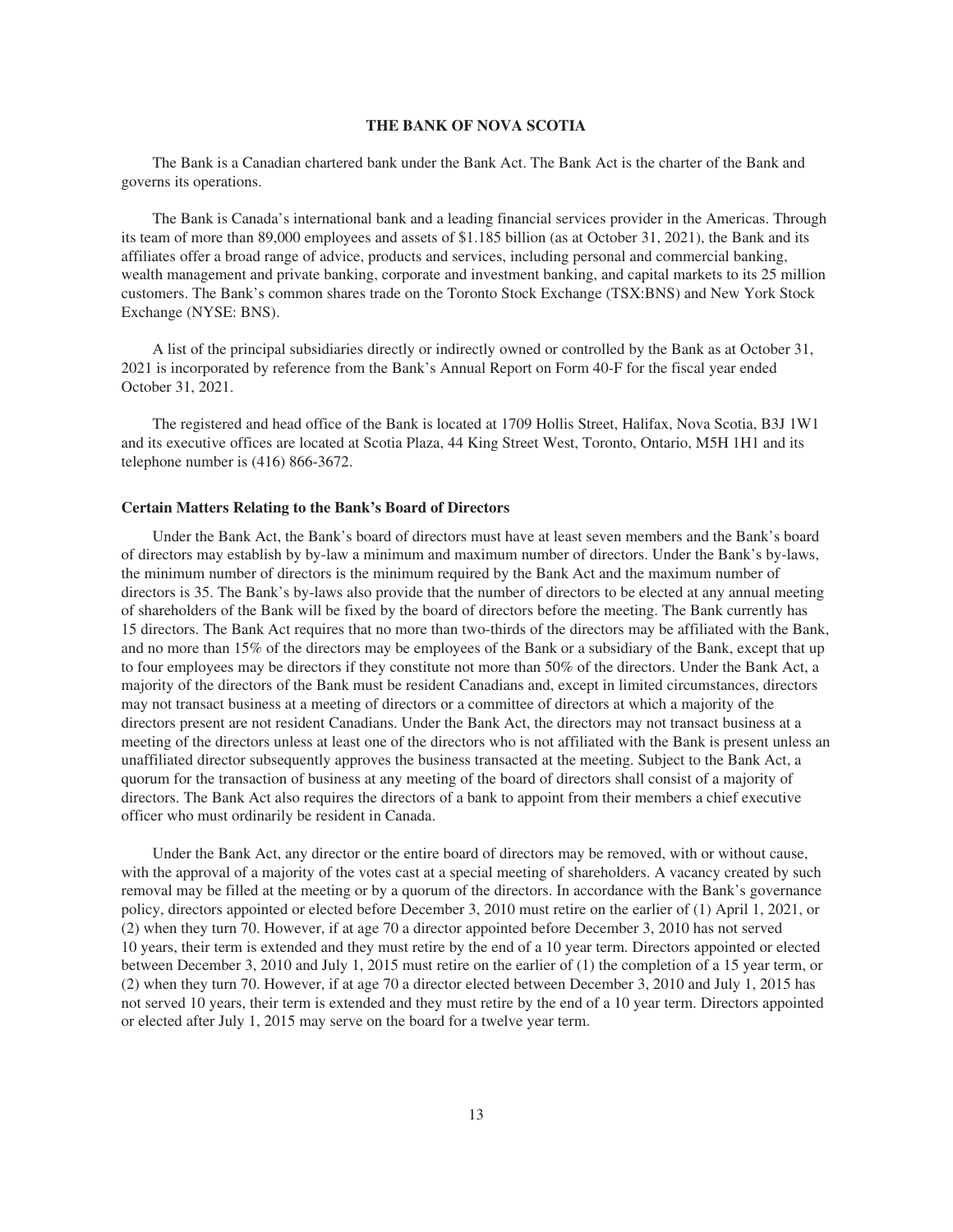### *Conflicts of Interest*

The Bank Act contains detailed provisions with regard to a director's power to vote on a material contract or material transaction in which the director is interested. These provisions include procedures for: disclosure of the conflict of interest and the timing for such disclosure; the presence of directors at board meetings where the contract or transaction giving rise to the conflict of interest is being considered, and voting with respect to the contract or transaction giving rise to the conflict of interest; and other provisions for dealing with such conflicts of interest. The Bank Act also contains detailed provisions regarding transactions with persons who are related parties of the Bank, including directors of the Bank. See "—Borrowing Powers."

### *Compensation*

The by-laws of the Bank have provisions with regard to remuneration of directors. The board of directors may, from time to time, by resolution determine their remuneration that may be paid, but such remuneration may not exceed in each year an aggregate cap set out in the by-laws, and individually may be in such amounts as the board may determine by resolution. The directors may also be paid their reasonable out-of-pocket expenses incurred in attending meetings of the board, shareholders or committees of the board.

Directors are required to hold common shares and/or directors' deferred stock units ("DDSU") with a value of not less than five times the equity portion of their remuneration (\$725,000 for directors and \$850,000 for the Chairman) and directors have five years to meet this requirement. The redemption value of a DDSU is equal to the market value of a common share at the time of redemption. The value of DDSUs is tied to the future value of the common shares. However, DDSUs do not entitle the holder to voting or other shareholder rights.

### *Borrowing Powers*

The directors of the Bank may, without authorization of the shareholders, authorize the Bank to borrow money. The Bank Act, however, prohibits the Bank from entering into transactions with persons who are deemed to be related parties of the Bank, subject to certain exceptions. Related party transactions may include loans made on the credit of the Bank.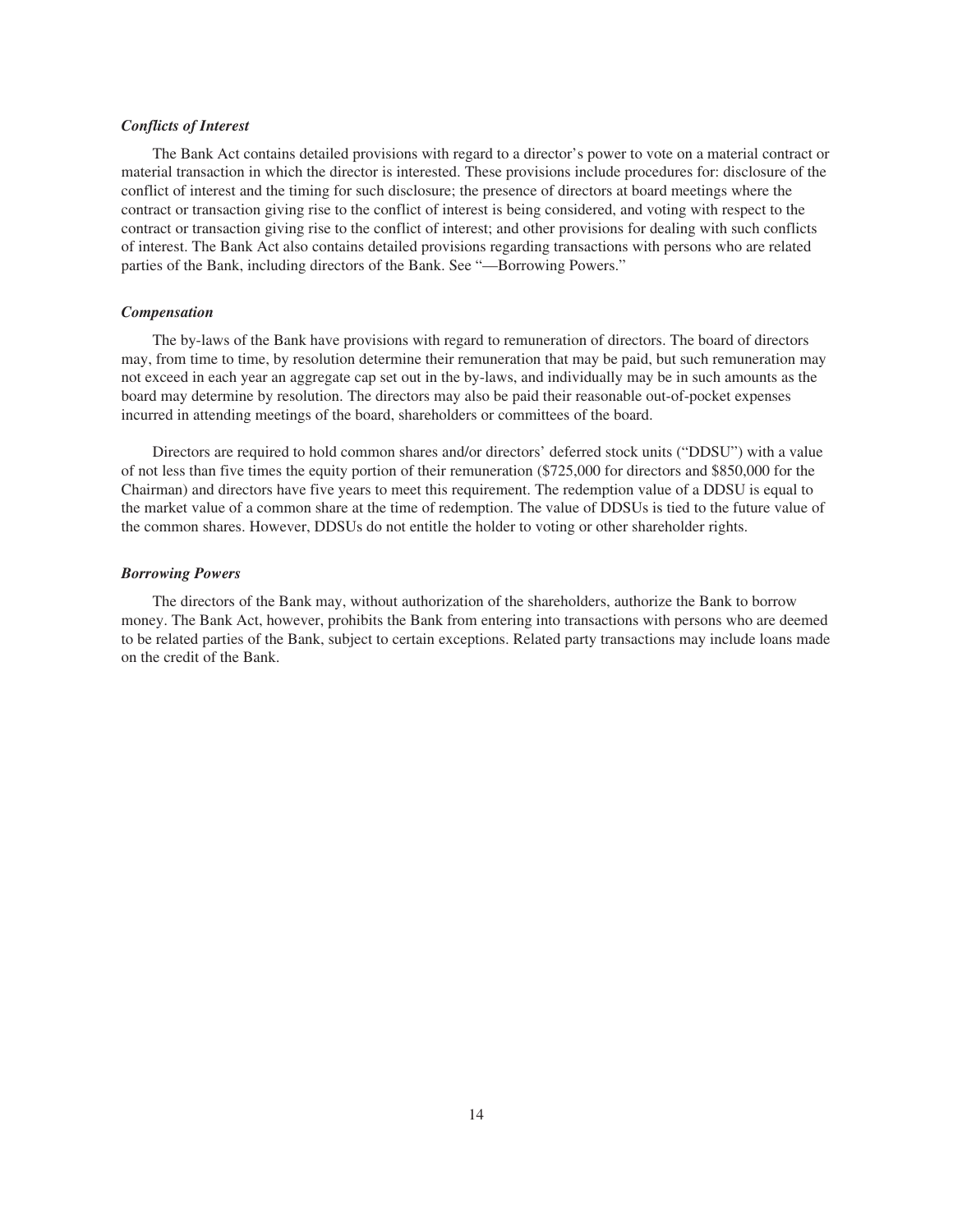# **CONSOLIDATED CAPITALIZATION OF THE BANK**

<span id="page-62-0"></span>The following table sets forth the consolidated capitalization of the Bank at October 31, 2021. This table should be read in conjunction with the Bank's audited consolidated financial statements and the management's discussion and analysis for the year ended October 31, 2021, furnished as an exhibit to the Bank's Annual Report on Form 40-F filed on November 30, 2021 and which is incorporated by reference in this prospectus.

|                                                                                                    | \$6,334  |
|----------------------------------------------------------------------------------------------------|----------|
| <b>Equity</b>                                                                                      |          |
| Common equity                                                                                      |          |
|                                                                                                    | 18,507   |
|                                                                                                    | 51,354   |
| Accumulated other comprehensive income (loss)                                                      | (5,333)  |
|                                                                                                    | 222      |
|                                                                                                    | 64,750   |
| Preferred shares and other equity instruments                                                      | 6,052    |
| Total equity attributable to equity holders of the Bank $\dots \dots$<br>Non-controlling interests | 70,802   |
| Non-controlling interests in subsidiaries $\dots \dots \dots \dots \dots$                          | 2,090    |
|                                                                                                    | 72,892   |
|                                                                                                    | \$79,226 |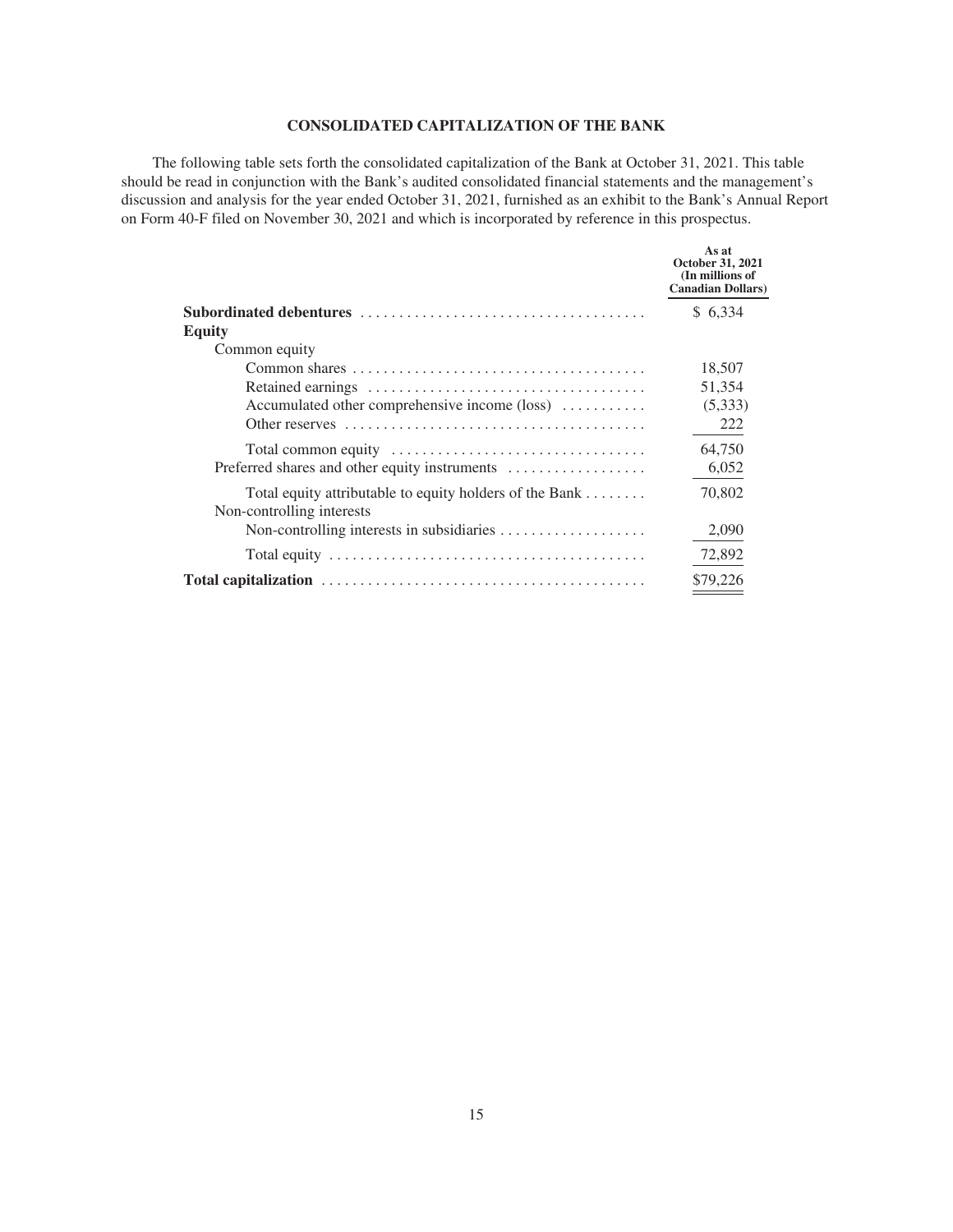# **USE OF PROCEEDS**

<span id="page-63-0"></span>Unless otherwise specified in an applicable prospectus supplement, the net proceeds to the Bank from the sale of securities will be added to the general funds of the Bank and utilized for general banking purposes.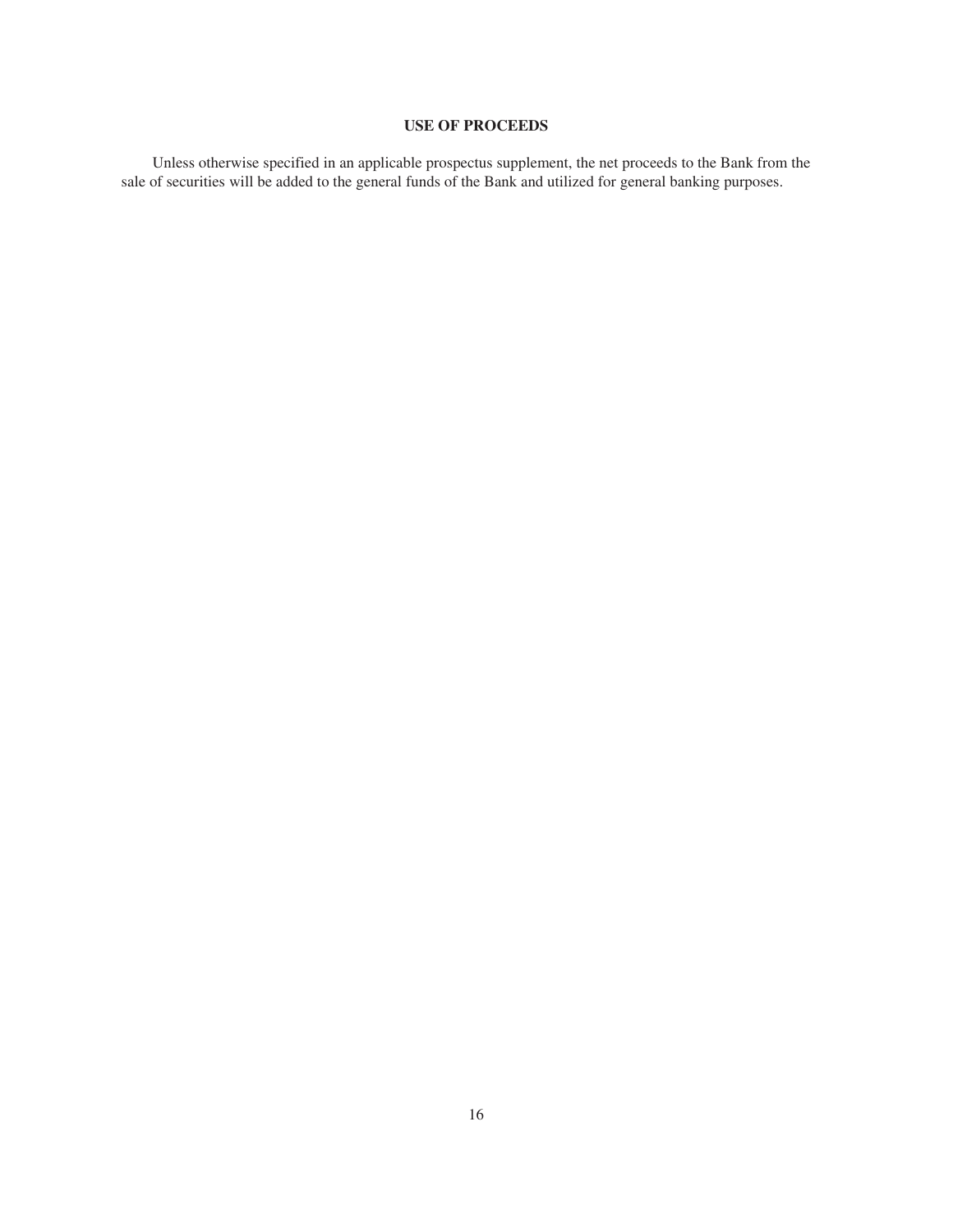### **DESCRIPTION OF COMMON SHARES AND PREFERRED SHARES**

<span id="page-64-0"></span>*Set forth below is a summary of the material terms of the Bank's share capital and certain provisions of the Bank Act and the Bank's amended and restated by-laws as they relate to the Bank's share capital. The following summary is not complete and is qualified in its entirety by the Bank Act, the Bank's amended and restated by-laws and the actual terms and conditions of such shares.*

### **Capital Stock**

The authorized capital of the Bank consists of an unlimited number of common shares, without nominal or par value, and an unlimited number of preferred shares, without nominal or par value, issuable in series, in each case the aggregate consideration for which is also unlimited.

### **Common Shares**

*Voting.* Holders of the Bank's common shares are entitled to vote at all meetings of the Shareholders of the Bank, except meetings at which only the holders of preferred shares of the Bank are entitled to vote. Holders of common shares are entitled to one vote per share on all matters to be voted on by holders of common shares. Unless otherwise required by the Bank Act, any matter to be voted on by holders of common shares shall be decided by a majority of the votes cast on the matter.

*Liquidation Rights.* Upon the liquidation, dissolution or winding up of the Bank, whether voluntary or involuntary, the holders of common shares are entitled to receive the remaining property of the Bank available after the payment of all debts and other liabilities and subject to the prior rights of holders of any outstanding preferred shares.

*Preemptive, Subscription, Redemption and Conversion Rights*. Holders of common shares, as such, have no preemptive, subscription, redemption or conversion rights.

*Dividends.* Holders of common shares are entitled to receive dividends as and when declared by the board of directors of the Bank, subject to the preference of the holders of the preferred shares of the Bank. The Bank's dividends have historically been declared on a quarterly basis in Canadian dollars. As a matter of practice, at the request of a shareholder to the transfer agent or broker, the Bank will pay dividends to a U.S. holder of common shares, if and when a dividend is declared, in U.S. dollars. The declaration and payment of dividends and the amount of the dividends is subject to the discretion of the board of directors, and will be dependent upon the results of operations, financial condition, cash requirements and future regulatory restrictions on the payment of dividends by the Bank and other factors deemed relevant by the board of directors.

### **Preferred Shares**

This section describes the general terms and provisions of our preferred shares. The applicable prospectus supplement will describe the specific terms of the preferred shares offered through that prospectus supplement, as well as any general terms described in this section that will not apply to those preferred shares.

*General.* The board of directors is authorized, subject to the provisions of the Bank Act, without shareholder approval, to divide any unissued preferred shares into series and fix the number of shares in each series and the rights, privileges, restrictions and conditions of each such series, and to change the rights, privileges, restrictions and conditions attached to unissued preferred shares of any series.

*NVCC Provisions*. Effective January 1, 2013, in accordance with capital adequacy requirements adopted by the Office of the Superintendent of Financial Institutions (*Canada*) ("OSFI"), non-common capital instruments issued after January 1, 2013, including preferred shares, must include terms providing for the full and permanent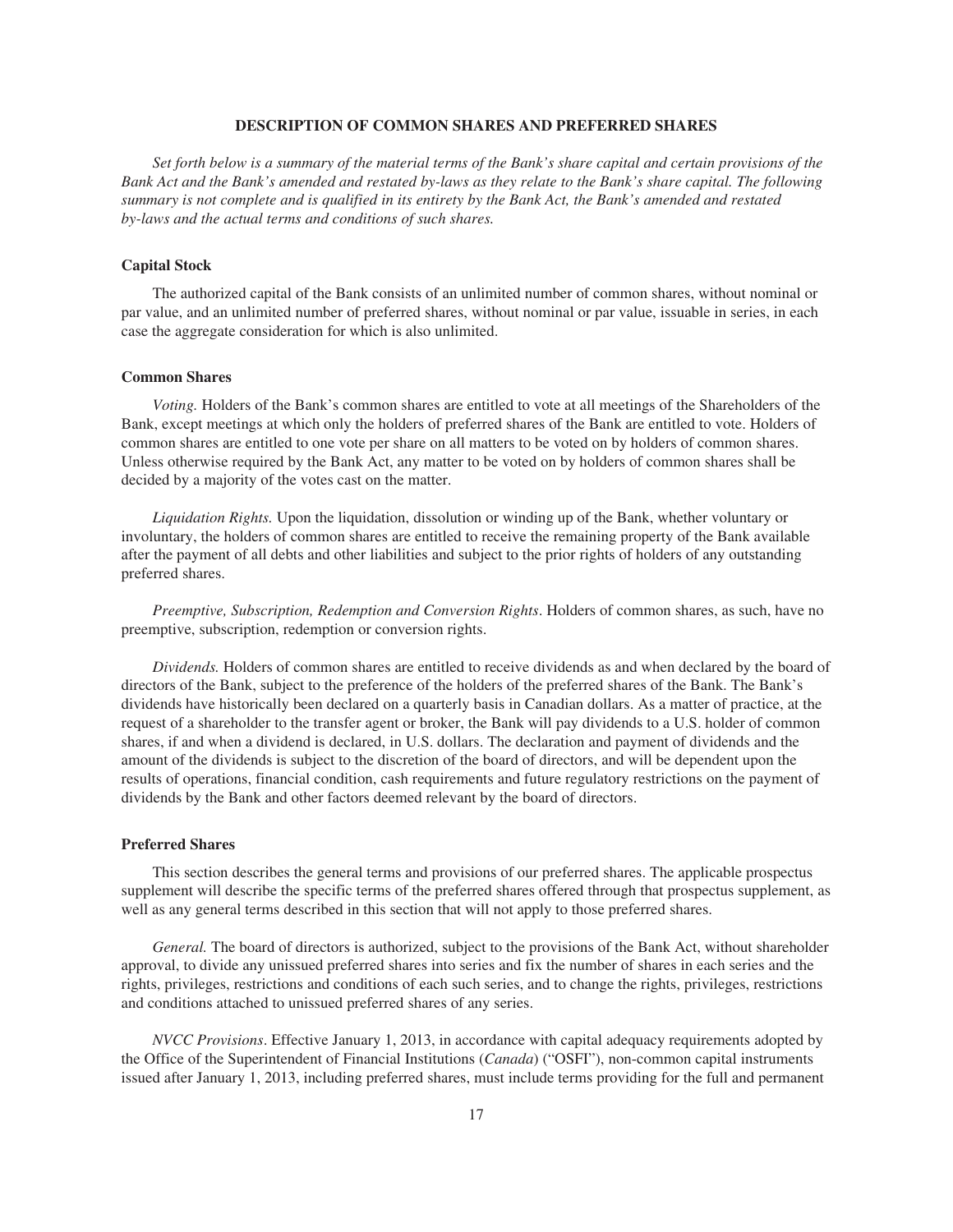conversion of such securities into common shares upon the occurrence of certain trigger events relating to financial viability (see "Description of The Debt Securities We May Offer—Non-Viability Contingent Capital Provisions") in order to qualify as regulatory capital. As of January 1, 2013, all outstanding capital instruments that do not meet the NVCC requirement will be considered non-qualifying capital instruments and will be phased out beginning January 1, 2013.

*Priority.* The preferred shares, as a class, are entitled to preference over common shares and over any other shares ranking junior to the preferred shares with respect to the payment of dividends and distribution of assets in the event of the liquidation, dissolution or winding-up of the Bank, or any other distribution of the assets among shareholders for the purpose of winding-up the affairs of the Bank, provided that a trigger event has not occurred as contemplated under the specific NVCC Provisions (as described above) applicable to such preferred shares. The preferred shares of each series rank on a parity with the preferred shares of every other series with respect to priority in payment of dividends and in the distribution of assets in the event of liquidation, dissolution or winding-up of the Bank, or any other distribution of the assets among shareholders for the purpose of winding-up the affairs of the Bank. However, in the event of the occurrence of a trigger event under the NVCC Provisions, the priority of the preferred shares will not be relevant since all preferred shares will be converted into our common shares which will rank on a parity with all other common shares issued by us.

*Restriction.* Under the terms of the Bank Act, the approval of the holders of the preferred shares is required for the creation of any class of shares ranking prior to or on a parity with the preferred shares.

*Voting.* Except as required under the Bank Act or in the rights, privileges, restrictions or conditions attached to any series before the issue thereof, the holders of preferred shares are not entitled to receive notice, to attend or to vote at any meeting of the shareholders of the Bank. Any approval to be given by the holders of preferred shares may be given by a resolution carried by the affirmative vote of not less than  $66\frac{2}{3}\%$  of the votes cast at a meeting of holders of preferred shares at which a majority of the outstanding preferred shares is represented or, if no quorum is present at such meeting, at any adjourned meeting at which no quorum requirements would apply.

### **Limitations Affecting Holders of Common and Preferred Shares**

### *Restraints on Bank Shares Under the Bank Act*

In accordance with the Bank Act, no person or group of associated persons may own more than 10% of any class of shares of the Bank without the approval of the Minister of Finance (*Canada*) (the "Minister"). No person may be a major shareholder of a bank if the bank has equity of \$12 billion or more (which would include the Bank). A person is a major shareholder of a bank if: (a) the aggregate number of shares of any class of voting shares beneficially owned by that person and that are beneficially owned by any entities controlled by that person is more than 20% of that class of voting shares; or (b) the aggregate number of shares of any class of non-voting shares beneficially owned by that person and that are beneficially owned by any entities controlled by that person is more than 30% of that class of non-voting shares. Ownership of the Bank's shares by Canadian or foreign governments is prohibited under the Bank Act. However, in 2009 certain amendments were made to the Bank Act that would permit the Canadian federal government to acquire shares of a bank, including the Bank, if the Minister and Governor in Council were to conclude that to do so was necessary to promote stability of the financial system in Canada. While the government holds any shares of a bank, including the Bank, the Minister may impose certain terms and conditions, including conditions on the payment by the Bank of dividends on any of its shares.

The Minister may only approve the acquisition of up to 30% of the shares of any class of non-voting shares and up to 20% of the shares of a class of voting shares of the Bank, provided, in each case, that the person acquiring those shares does not have direct or indirect influence over the Bank that, if exercised, would result in that person having control in fact of the Bank. No person may have a "significant interest" in any class of shares of a bank, including the Bank, unless the person first receives the approval of the Minister. In addition, the Bank is not permitted to record any transfer or issue of any shares of the Bank if the transfer or issue would cause the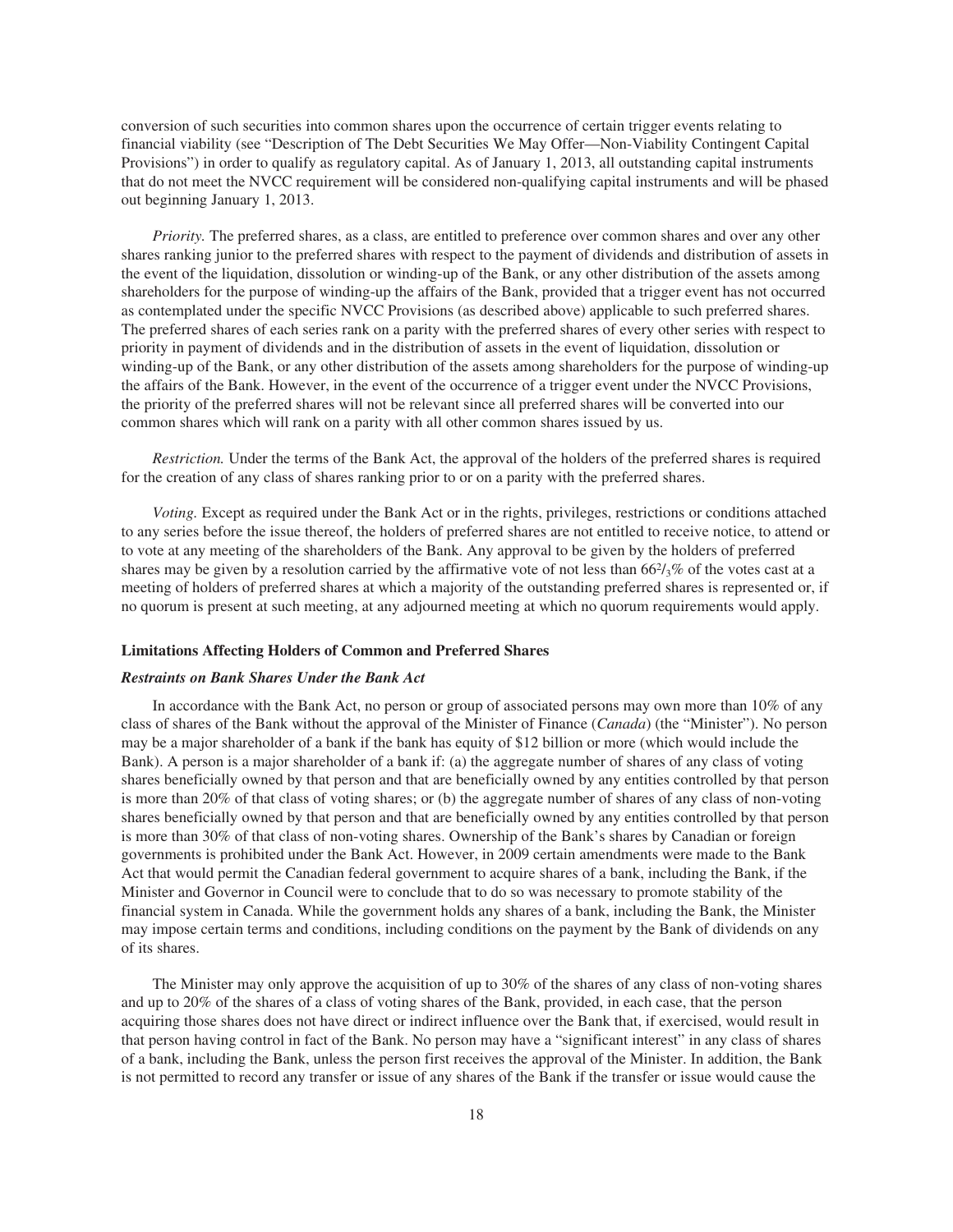person to have a significant interest in a class of shares, unless the prior approval of the Minister is obtained. No person who has a significant interest in the Bank may exercise any voting rights attached to the shares held by that person, unless the prior approval of the Minister for the acquisition of the significant interest is obtained. For purposes of the Bank Act, a person has a significant interest in a class of shares of a bank where the aggregate of any shares of the class beneficially owned by that person, by entities controlled by that person and by any person associated or acting jointly or in concert with that person exceeds 10% of all of the outstanding shares of that class of shares of such bank. If a person contravenes any of these restrictions, the Minister may, by order, direct that person to dispose of all or any portion of those shares. Holders of securities of the Bank may be required to furnish declarations relating to ownership in a form prescribed by the Bank.

### *Bank Act and Government Restrictions and Approvals*

Under the Bank Act, the Bank cannot redeem or purchase any of its shares, including its common shares, unless the consent of OSFI has been obtained. In addition, the Bank Act prohibits a payment to purchase or redeem any shares or the declaration and payment of a dividend if there are reasonable grounds for believing that the Bank is, or the payment would cause the Bank to be, in contravention of the capital adequacy and liquidity regulations of the Bank Act or any capital or liquidity directions of OSFI. The Bank is prohibited from declaring dividends on its preferred or common shares when it would be, as a result of paying such a dividend, in contravention of the capital adequacy and liquidity regulations of the Bank Act or any capital or liquidity directions of OSFI.

The government of Canada placed a moratorium on mergers among Canada's largest financial institutions in 2003, including the Bank and its peers, pending a further review of Canada's bank merger policy. A review of the government's bank merger policy is not currently a priority and as a result, it is unlikely that the Minister would grant an approval for a merger between any large Canadian financial institutions at this time.

The restrictions contained in the Bank Act and the Canadian government's policies may deter, delay or prevent a future amalgamation involving the Bank and will prevent the acquisition of control of the Bank, including transactions that could be perceived as advantageous to the Bank's shareholders.

#### **Amendments to the Rights, Privileges, Restrictions and Conditions of the Bank's Share Capital**

Under the Bank Act, the rights of holders of the Bank's shares can be changed by the board of directors of the Bank by making, amending or repealing the by-laws of the Bank. The board of directors of the Bank must submit such a by-law, or amendment to or repeal of a by-law, to the shareholders of the Bank in accordance with the procedures of the Bank Act and the Bank's by-laws, and the shareholders must approve the by-law, amendment to or repeal of the by-law by special resolution to be effective. Under the Bank Act, a special resolution is a resolution passed by not less than two-thirds of the votes cast by or on behalf of the shareholders who voted in respect of that resolution or signed by all the shareholders entitled to vote on that resolution. In some circumstances, the Bank Act mandates that holders of shares of a class or a series are entitled to vote separately as a class or series on a proposal to amend the by-laws of the Bank.

### **Meetings of the Shareholders**

### *Quorum*

The Bank Act permits a bank to establish by by-law the quorum requirement for meetings of shareholders. The Bank's by-laws provide that a quorum at any meeting of shareholders will be any shareholders present in person or represented by proxy of at least 25% of the outstanding shares of the Bank entitled to vote at the meeting.

#### *Annual Meetings; Shareholder Proposals*

The Bank is required to hold an annual meeting of shareholders not later than six months after the end of each financial year on such day and at such time as its directors shall determine.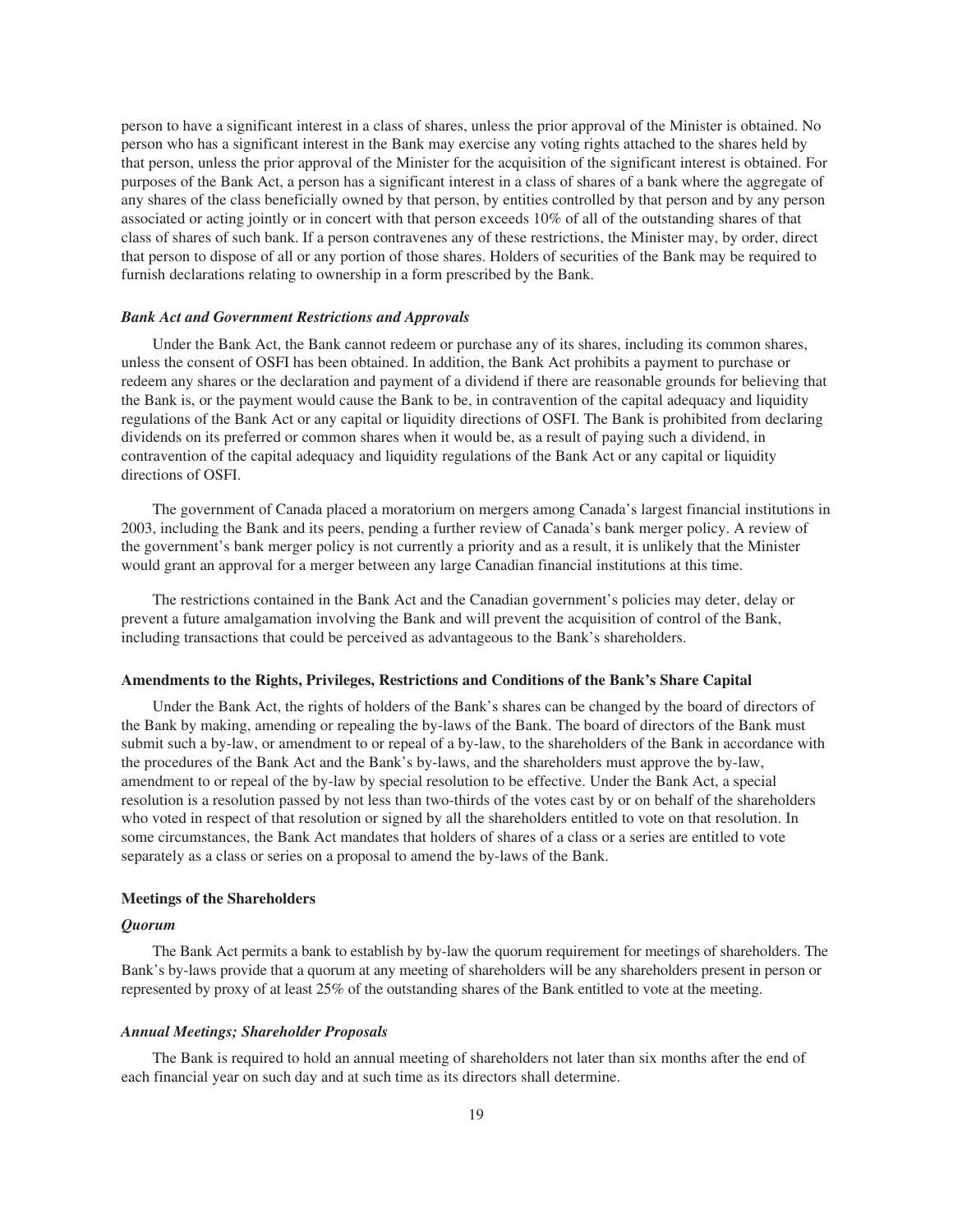Proposals by shareholders of a bank may be made by certain registered or beneficial holders of shares that are entitled to vote at an annual meeting of shareholders. To be eligible to submit any shareholder proposal, a shareholder must satisfy certain eligibility criteria set forth in the Bank Act. Under the Bank Act, shareholder proposals may only be submitted at annual meetings of shareholders. A shareholder eligible to submit a proposal and entitled to vote at an annual meeting of shareholders may submit to the Bank notice of any matter that the shareholder proposes to raise at the meeting provided that, among other things, the proposal is submitted to the Bank at least 90 days before the anniversary date of the notice of meeting that was sent to shareholders in respect of the Bank's previous annual meeting of shareholders.

If the Bank solicits proxies for such annual meeting, it is required to set out in the management proxy a proposal submitted by a shareholder for consideration at such meeting. If so requested by a shareholder who submits a proposal to the Bank, the Bank is required to include in the management proxy circular, or attach thereto, a statement by the shareholder in support of the proposal and the name and address of the shareholder. The proposal and the statement together are not to exceed 500 words. Under the Bank Act, a proposal may include nominations for the election of directors if it is signed by one or more holders of shares representing in the aggregate not less than 5% of the issued and outstanding shares of the Bank or 5% of the issued and outstanding shares of a class of shares of the Bank entitled to vote at the meeting at which the proposal is to be presented.

The Bank is not required to comply with the obligations to include the proposal, or a statement of the shareholder submitting a proposal, in its management proxy circular, if

- the proposal is not submitted to the Bank at least 90 days before the anniversary date of the notice of meeting that was sent to shareholders in respect of the previous annual meeting of shareholders;
- it clearly appears that the primary purpose of the proposal is to enforce a personal claim or redress a personal grievance against the Bank or its directors, officers or security holders;
- it clearly appears that the proposal does not relate in a significant way to the business or affairs of the Bank;
- the person submitting the proposal failed within the prescribed period before the Bank receives their proposal to present, in person or by proxy, at a meeting of shareholders a proposal that at their request had been set out in or attached to a management proxy circular;
- substantially the same proposal was set out in or attached to a management proxy circular or dissident's proxy circular relating to, and presented to shareholders at, a meeting of shareholders of the Bank held within the prescribed period before the receipt of the proposal and did not receive the prescribed minimum amount of support at the meeting; or
- the rights to submit a proposal as described above are being abused to secure publicity.

If the Bank refuses to include a proposal in a management proxy circular, it is obligated to notify the shareholder in writing of such refusal and its reasons for such refusal. The shareholder may apply to a court if such shareholder claims it has been aggrieved by such refusal, and the court may restrain the holding of the meeting at which the proposal is sought to be presented and may make such further order it thinks fit. In addition, if the Bank claims to be aggrieved by the proposal, it may apply to a court for an order permitting the Bank to omit the proposal from the management proxy circular.

### *Special Meetings*

Under the Bank Act, special meetings of shareholders may be called at any time by the board of directors. In addition, subject to certain provisions of the Bank Act, the holders of not less than 5% of the issued and outstanding shares of the Bank that carry the right to vote at a meeting may requisition that the directors call a meeting of shareholders for the purpose stated in the requisition and may call the special meeting if the directors do not do so within 21 days after receiving the request.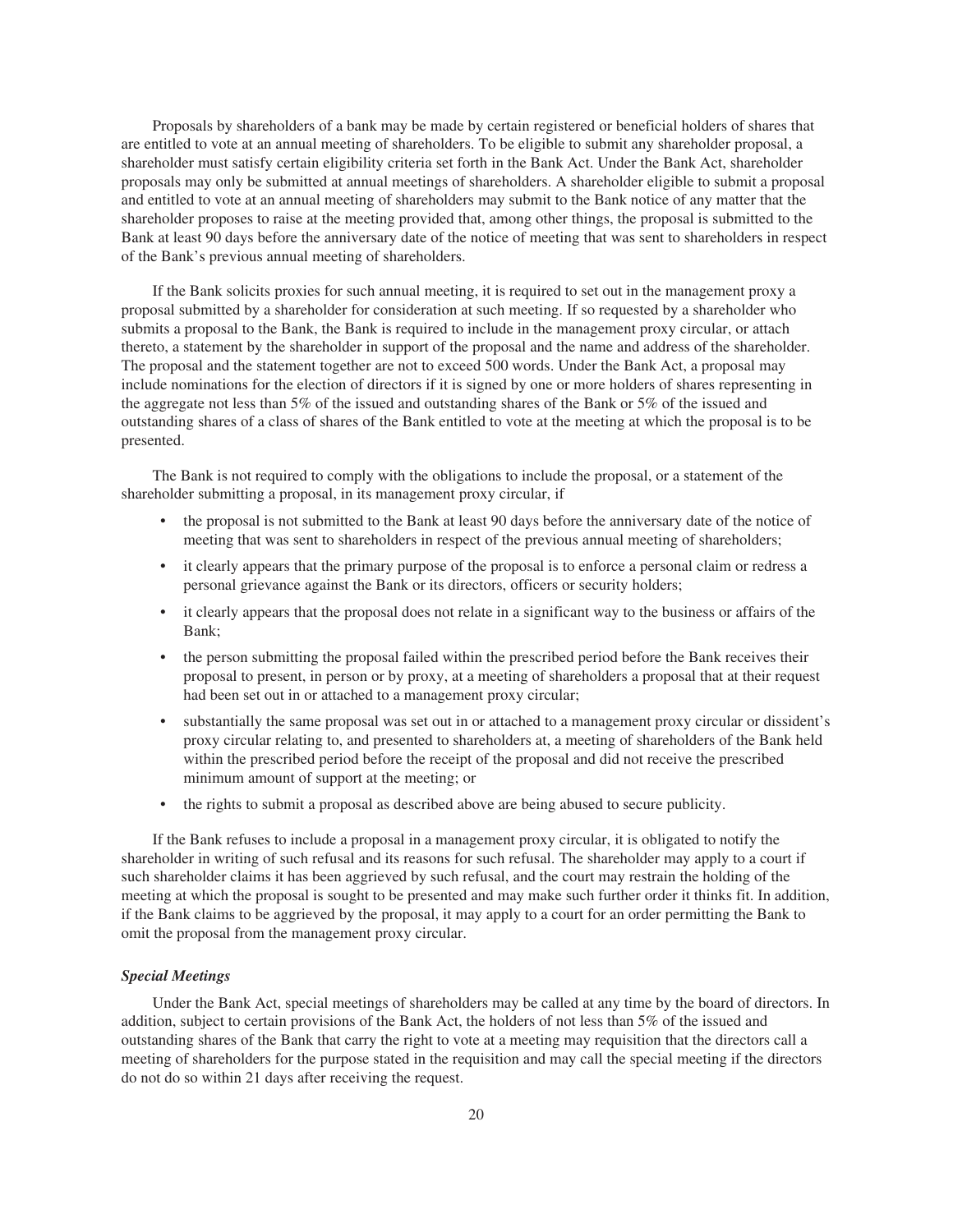### **Size of Board of Directors**

The Bank Act requires that the number of directors on the Bank's board of directors be at least seven. All directors of the Bank are elected annually. The Bank Act also requires that at least a majority of the directors must be, at the time of each director's election or appointment, resident Canadians.

### **Anti-Takeover Provisions and Ownership Provisions**

Rules and policies of certain Canadian securities regulatory authorities, including Multilateral Instrument 61-101—Protection of Minority Security Holders in Special Transactions, contain requirements in connection with "related party transactions." A related party transaction means, among other things, any transaction in which an issuer directly or indirectly engages in the following with a related party: acquires, sells, leases or transfers an asset, acquires the related party, acquires or issues securities, amends the terms of a security if the security is owned by the related party or assumes or becomes subject to a liability or takes certain other actions with respect to debt.

"Related party" includes directors, senior officers and holders of more than 10% of the voting rights attached to all outstanding voting securities of the issuer or holders of a sufficient number of any securities of the issuer to materially affect control of the issuer.

If a transaction is determined to be a related party transaction, Multilateral Instrument 61-101 requires, subject to certain exceptions, the preparation of a formal valuation relating to certain aspects of the transaction and more detailed disclosure in the proxy material sent to security holders in connection with the related party transaction, including disclosure related to the valuation.

Multilateral Instrument 61-101 also requires, subject to certain exceptions, that an issuer not engage in a related party transaction unless the shareholders of the issuer, other than the related parties, approve the transaction by a simple majority of the votes cast.

In addition, under the Bank Act, a sale of all or substantially all of the Bank's assets to another financial institution or an amalgamation must also be approved by the shareholders by a vote of not less than two-thirds of the votes cast by shareholders who voted in respect of the special resolution, with each share carrying the right to vote whether or not it otherwise carries the right to vote. The holders of each class or series of shares which is affected differently by the sale from the shares of any other class or series are entitled to vote separately as a class or series. The Minister must also approve any such sale or amalgamation involving the Bank.

These restrictions, in addition to those imposed by the Bank Act relating to the purchase or other acquisition, issue, transfer and voting of shares of the Bank's common shares may deter, delay or prevent a future amalgamation involving the Bank and will prevent the acquisition of control of the Bank, including transactions that could be perceived as advantageous to the Bank's shareholders. See "—Limitations Affecting Holders of Common and Preferred Shares."

#### **Rights of Inspection**

Any person is entitled to a basic list of the Bank's shareholders and may request the Bank to furnish such list within 10 days after receipt by the Bank of an affidavit, swearing that the list will not be used except in accordance with a permitted purpose, and payment of a reasonable fee. Further, shareholders and creditors of the Bank and their personal representatives may examine certain limited records of the Bank during its usual business hours and may take extracts therefrom, free of charge, or have copies made thereof on payment of a reasonable fee.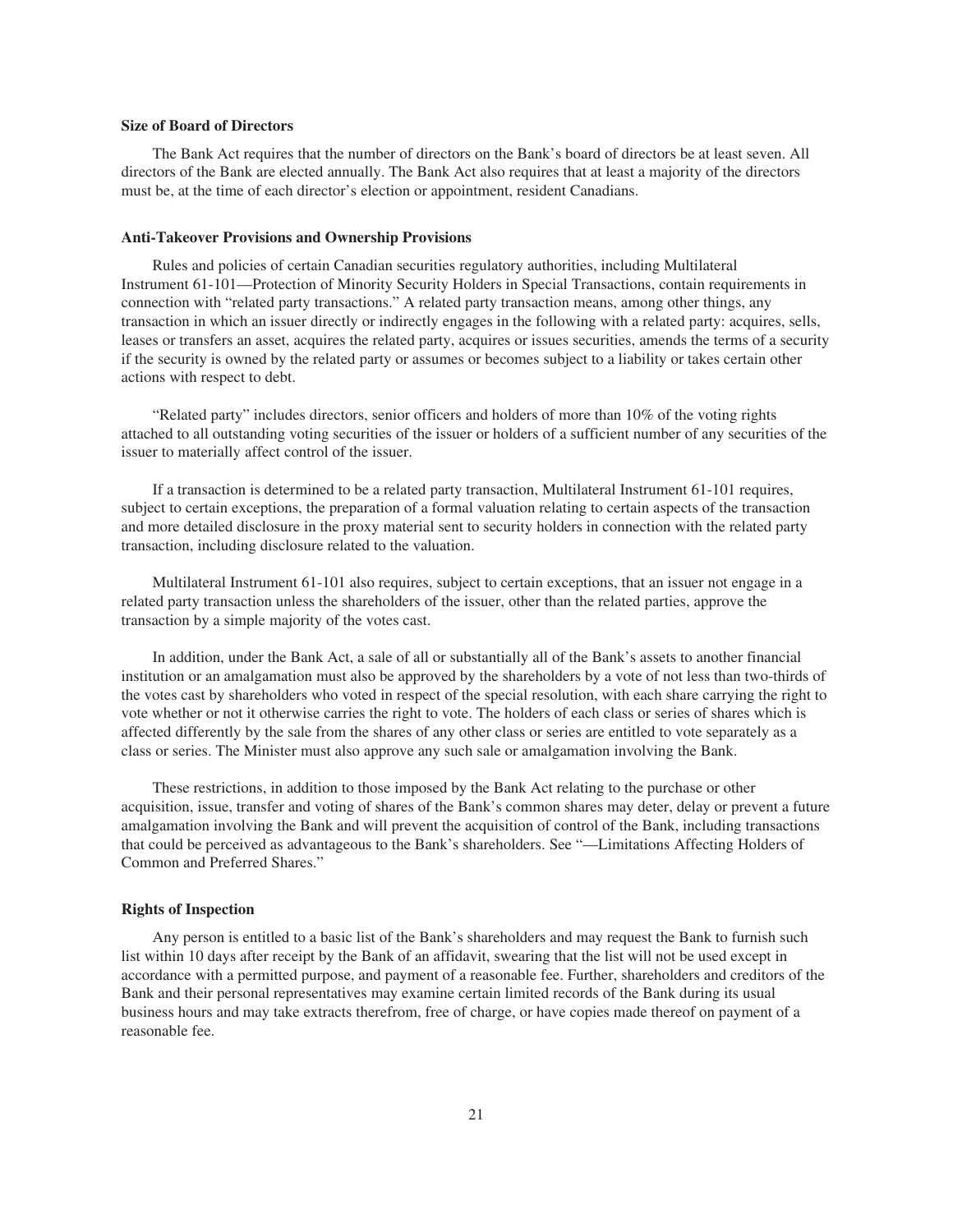### **Transfer Agent and Registrar**

The registrar and transfer agent for the Bank's common and preferred shares is Computershare Trust Company of Canada at the following addresses: Computershare Trust Company of Canada, 100 University Ave., 8th Floor, Toronto, Ontario, M5J 2Y1 and Computershare Trust Company, National Association, 250 Royall Street, Canton, Massachusetts, 02021.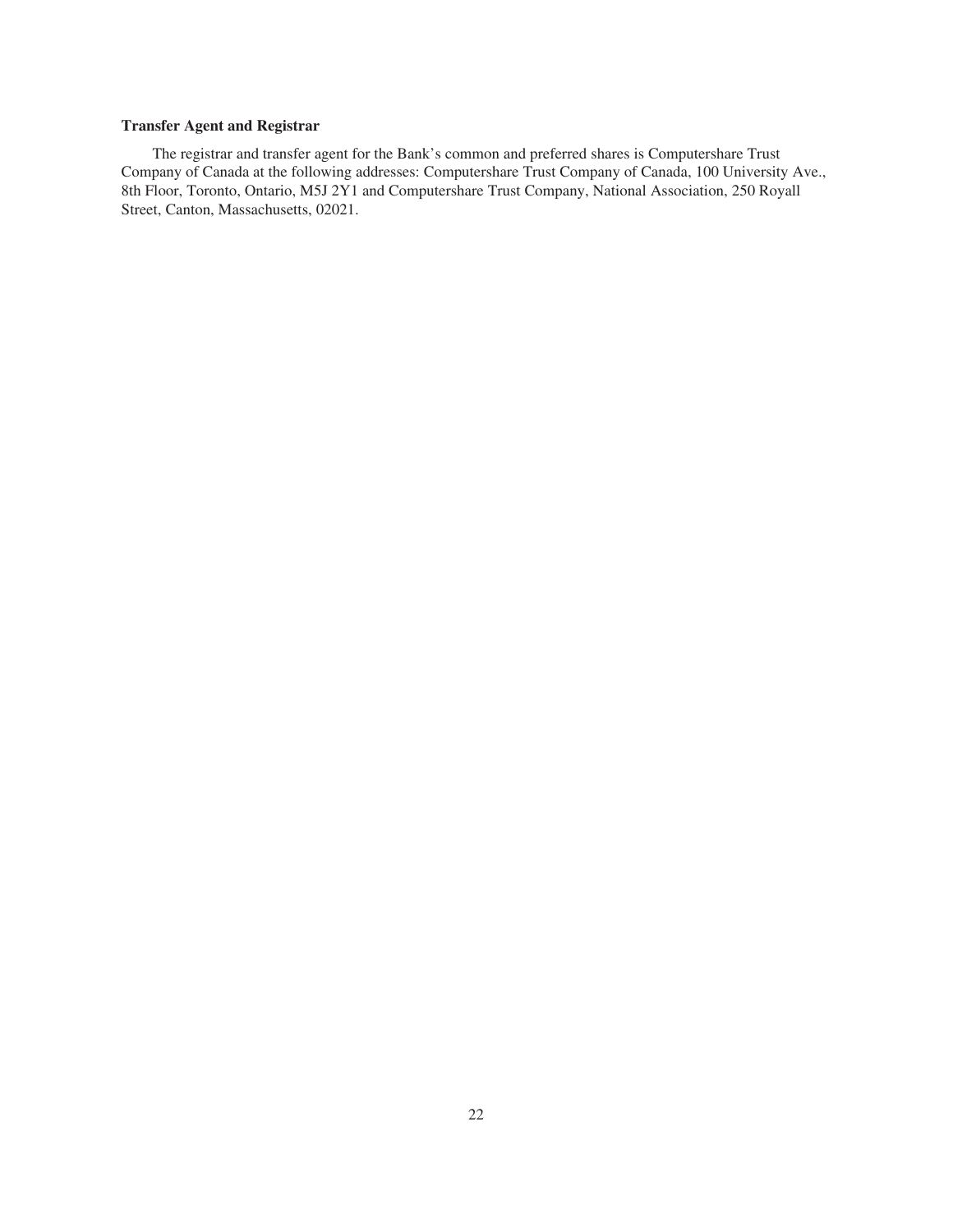### **DESCRIPTION OF THE DEBT SECURITIES WE MAY OFFER**

<span id="page-70-0"></span>References to "the Bank," "us," "we" or "our" in this section mean The Bank of Nova Scotia, and do not include the subsidiaries of The Bank of Nova Scotia. Also, in this section, references to "holders" mean those who own debt securities registered in their own names, on the books that we or the applicable trustees maintain for this purpose, and not those who own beneficial interests in debt securities registered in street name or in debt securities issued in book-entry form through one or more depositaries. When we refer to "you" in this prospectus, we mean all purchasers of the debt securities being offered by this prospectus, whether they are the holders or only indirect owners of those debt securities. Owners of beneficial interests in the debt securities should read the section below entitled "Legal Ownership and Book-Entry Issuance."

The following description sets forth certain general terms and provisions of the debt securities. We will provide particular terms and provisions of a series of debt securities and a description of how the general terms and provisions described below may apply to that series in a prospectus supplement. Prospective investors should rely on information in the applicable prospectus supplement if it is different from the following information.

#### **Debt Securities May Be Senior or Subordinated**

We may issue debt securities which may be senior or subordinated in right of payment. Neither the senior debt securities nor the subordinated debt securities will be secured by any of our property or assets or the property or assets of our subsidiaries. Thus, by owning a debt security, you are one of our unsecured creditors.

The senior debt securities will be issued under our senior debt securities indenture described below and will be unsubordinated obligations that rank equally with all of our other unsecured and unsubordinated debt, including deposit liabilities, other than certain governmental claims in accordance with applicable law.

The subordinated debt securities will be issued under one of our subordinated debt securities indentures described below and will be subordinate in right of payment to all of our senior indebtedness, as set forth in the applicable subordinated debt securities indenture. None of the indentures limit our ability to incur additional indebtedness.

The Bank's debt securities issued on or after September 23, 2018 may, depending on their terms, be subject to the bail-in regime (as defined below under "—Canadian Bank Resolution Powers") and bail-in conversion (as defined below under "—Special Provisions Related to Bail-inable Debt Securities").

In the event we become insolvent, our governing legislation provides that priorities among payments of our deposit liabilities (including payments in respect of the senior debt securities) and payments of all of our other liabilities (including payments in respect of the subordinated debt securities) are to be determined in accordance with the laws governing priorities and, where applicable, by the terms of the indebtedness and liabilities. In addition, our right to participate in any distribution of the assets of our banking or non-banking subsidiaries, upon a subsidiary's dissolution, winding-up, liquidation or reorganization or otherwise, and thus your ability to benefit indirectly from such distribution, is subject to the prior claims of creditors of that subsidiary, except to the extent that we may be a creditor of that subsidiary and our claims are recognized. There are legal limitations on the extent to which some of our subsidiaries may extend credit, pay dividends or otherwise supply funds to, or engage in transactions with, us or some of our other subsidiaries. Accordingly, the debt securities will be structurally subordinated to all existing and future liabilities of our subsidiaries, and holders of debt securities should look only to our assets for payments on the debt securities.

**Neither the senior debt securities nor the subordinated debt securities will constitute deposits insured under the** *Canada Deposit Insurance Corporation Act* **(Canada) or by the United States Federal Deposit Insurance Corporation or any other Canadian or United States governmental agency or instrumentality.**

When we refer to "debt securities" or "debt security" in this section, we mean both the senior debt securities and the subordinated debt securities.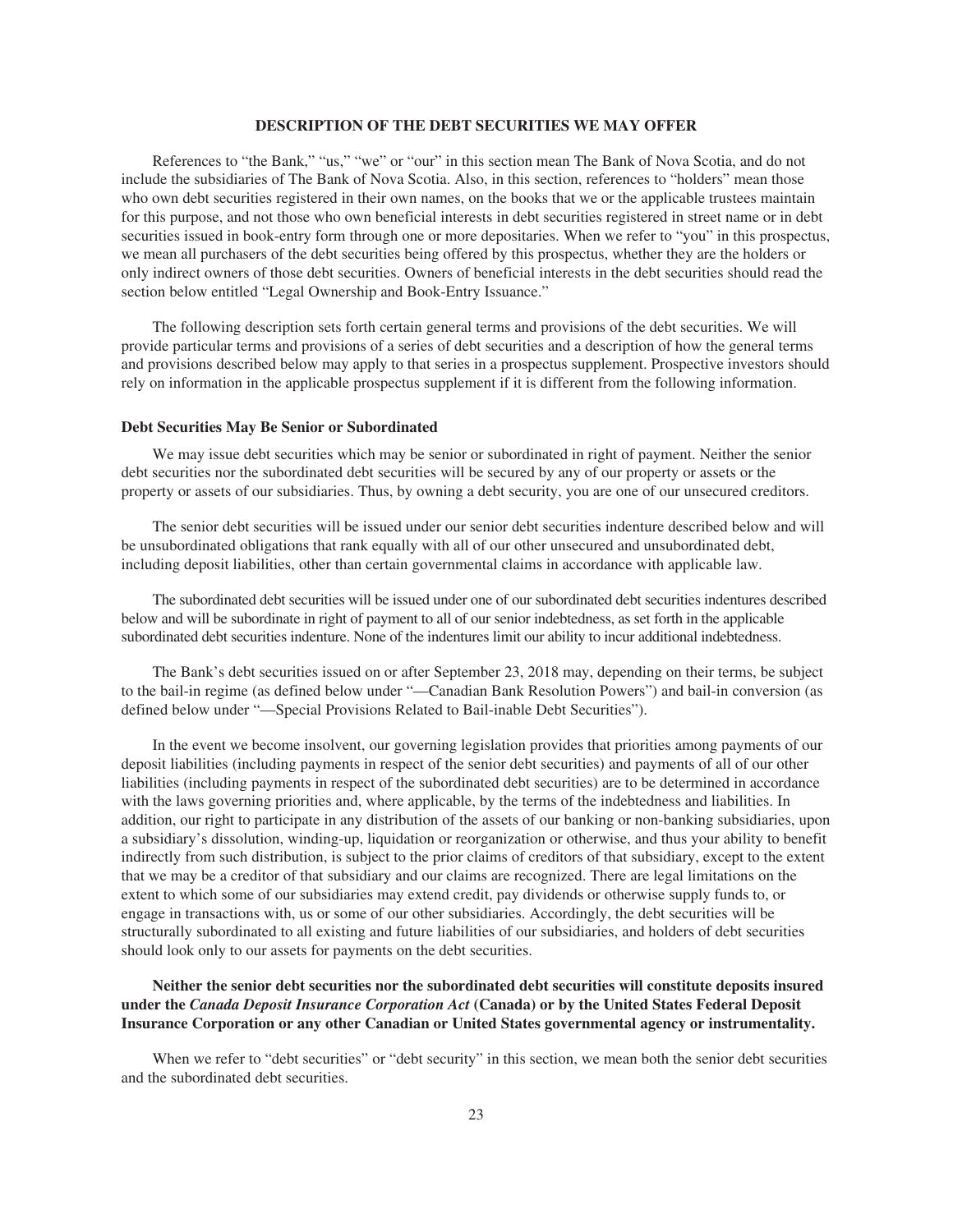### **The Senior and Subordinated Debt Securities Indentures**

The senior debt securities and the subordinated debt securities are each governed by indentures—the senior debt securities indenture, as amended and supplemented by the first supplemental indenture thereto, in the case of the senior debt securities, and either the subordinated debt securities indenture or the subordinated debt securities indenture (Non-Viability Contingent Capital)(NVCC) (the "NVCC subordinated debt securities indenture"), in the case of the subordinated debt securities. When we refer to the "indentures," we mean the senior debt securities indenture, the subordinated debt securities indenture and the NVCC subordinated debt securities indenture, collectively, when we refer to the "indenture," we mean the senior debt securities indenture, the subordinated debt securities indenture or the NVCC subordinated debt securities indenture, as applicable, and when we refer to the "subordinated debt securities indentures," we mean the subordinated debt securities indenture and the NVCC subordinated debt securities indenture. Each indenture is a contract between us, Computershare Trust Company, National Association, as U.S. trustee, and Computershare Trust Company of Canada, as Canadian trustee, which act as trustees. When we refer to the "trustees," we mean both the U.S. trustee and the Canadian trustee, and when we refer to the "trustee," we mean either the U.S. trustee or the Canadian trustee, as applicable. The indentures are subject to and governed by the U.S. Trust Indenture Act of 1939, as amended (the "Trust Indenture Act"), and applicable Canadian trust indenture legislation. The indentures are substantially identical, except for:

- the events of default, which are more limited in the subordinated debt securities indentures;
- the subordination provisions, which are included only in the subordinated debt securities indentures;
- the bail-inable debt securities provisions, which are included only in the senior debt securities indenture; and
- the non-viability contingent capital provisions, which are included only in the NVCC subordinated debt securities indenture, unless otherwise included in the subordinated debt securities indenture by way of supplemental indenture.

Reference to the indenture or the trustees, with respect to any debt securities, means the indenture under which those debt securities are issued and the trustees under that indenture.

The trustees have two main roles:

- The trustees can enforce the rights of holders against us if we default on our obligations under the terms of the indenture or the debt securities. There are some limitations on the extent to which the trustees act on behalf of holders, described below under "—Events of Default—Remedies If an Event of Default Occurs."
- The trustees perform administrative duties for us, such as sending interest payments and notices to holders and transferring a holder's debt securities to a new buyer if a holder sells.

The indentures and their associated documents contain the full legal text of the matters described in this section. The indentures and the debt securities will be governed by New York law, except for the provisions relating to the bail-in acknowledgment of holders and beneficial owners of bail-inable debt securities in the senior debt securities indenture, the subordination provisions in the subordinated debt securities indentures, the non-viability contingent capital provisions in the NVCC subordinated debt securities indenture (or in the subordinated debt securities indenture pursuant to any amendment or supplement thereto) and certain provisions relating to the status of the senior debt securities, which will be governed by the laws of the Province of Ontario and the federal laws of Canada applicable therein. A copy of each of the senior debt securities indenture and the first supplemental indenture thereto, the subordinated debt securities indenture and the NVCC subordinated debt securities indenture is an exhibit to the registration statement of which this prospectus forms a part. See "Where You Can Find More Information" above for information on how to obtain a copy.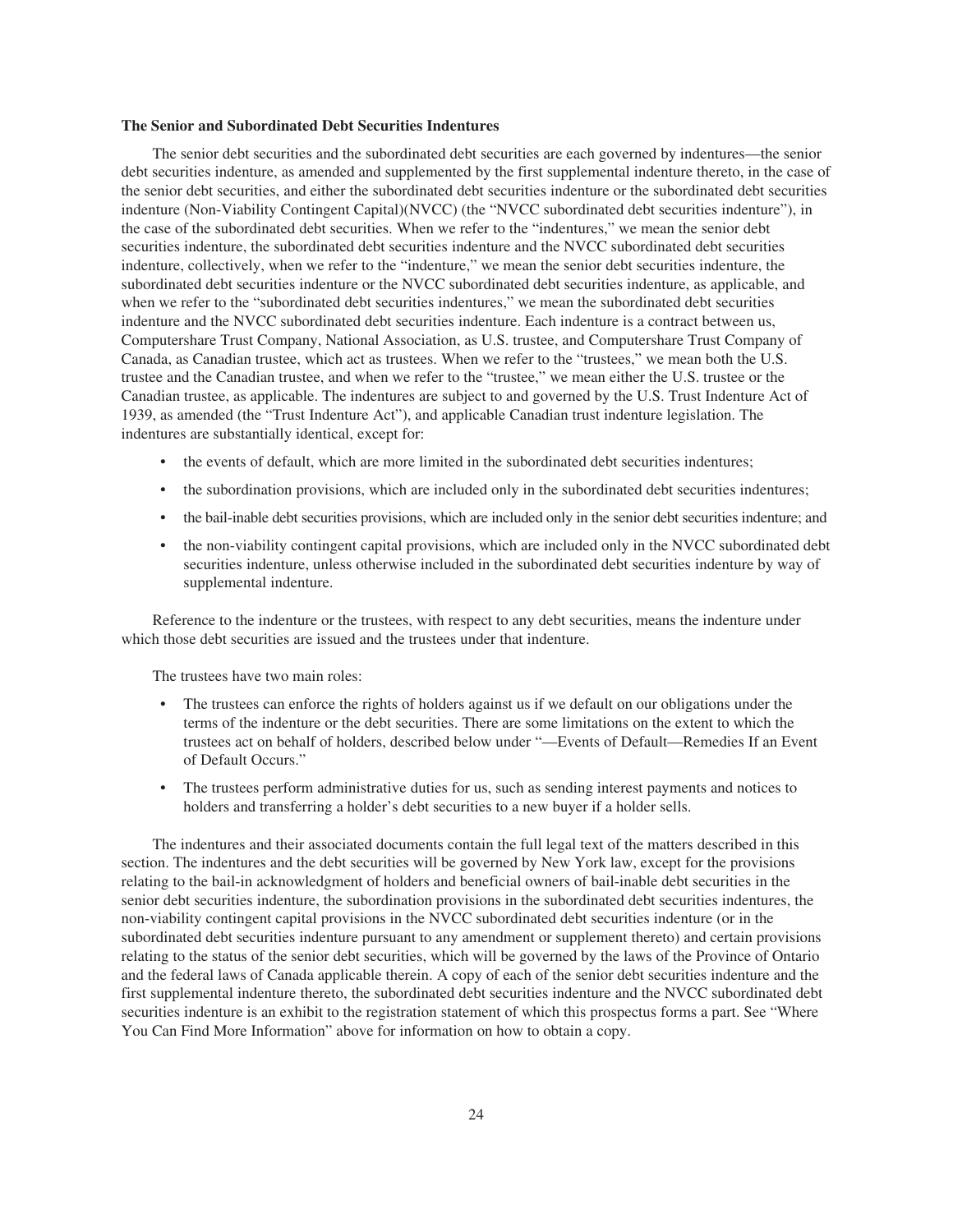# **General**

We may issue as many distinct series of debt securities as we wish under each indenture. The provisions of the senior debt securities indenture and the subordinated debt securities indentures allow us not only to issue debt securities with terms different from those previously issued under the applicable indenture, but also to "re-open" a previous issue of a series of debt securities and issue additional debt securities of that series. The Bank does not intend to re-open a previous issue of a series of debt securities where such re-opening would have the effect of making the debt securities of such series subject to bail-in conversion. We may issue debt securities in amounts that exceed the total amount specified on the cover of your applicable prospectus supplement at any time without your consent and without notifying you. In addition, we may issue additional debt securities of any series at any time without your consent and without notifying you. We may also issue other securities at any time without your consent and without notifying you. The indentures do not limit our ability to incur other indebtedness or to issue other securities, and we are not subject to financial or similar restrictions under the indentures.

This section summarizes the material terms of the debt securities that are common to all series, subject to any modifications contained in an applicable prospectus supplement. Most of the specific terms of your series will be described in the applicable prospectus supplements accompanying this prospectus. As you read this section, please remember that the specific terms of your debt security as described in the applicable prospectus supplements will supplement and, if applicable, may modify or replace the general terms described in this section. If there are any differences between the information in the applicable prospectus supplements and this prospectus, the information in the most recent applicable prospectus supplement will control. Accordingly, the statements we make in this section may not apply to your debt securities. Because this section is a summary, it does not describe every aspect of the debt securities. This summary is subject to and qualified in its entirety by reference to all the provisions of the indentures and the applicable series of debt securities, including definitions of certain terms used in the indentures and the applicable series of debt securities. In this summary, we describe the meaning of only some of the more important terms. You must look to the indentures or the applicable series of debt securities for the most complete description of what we describe in summary form in this prospectus.

We may issue the debt securities as original issue discount securities, which will be offered and sold at a substantial discount below their stated principal amount. An applicable prospectus supplement relating to the original issue discount securities will describe U.S. federal income tax consequences and other special considerations applicable to them. The debt securities may also be issued as indexed debt securities or debt securities denominated in foreign currencies or currency units, as described in more detail in an applicable prospectus supplement relating to any of the particular debt securities. An applicable prospectus supplement relating to specific debt securities will also describe any special considerations and any additional material tax considerations applicable to such debt securities.

When we refer to a series of debt securities, we mean a series issued under the indenture pursuant to which the debt securities will be issued. Each series is a single distinct series under the indenture pursuant to which they will be issued and we may issue debt securities of each series in such amounts, at such times and on such terms as we wish. The debt securities of each series will differ from one another, and from any other series, in their terms, but all debt securities of a series together will constitute a single series for all purposes under the indenture pursuant to which they will be issued.

We may issue debt securities up to an aggregate principal amount as we may authorize from time to time. The applicable prospectus supplements will describe the terms of any debt securities being offered, including:

- the title of the series of debt securities;
- whether it is a series of senior debt securities or a series of subordinated debt securities;
- whether the debt securities are bail-inable debt securities (as defined below under "—Special Provisions Related to Bail-inable Debt Securities") and, if so, the specific terms of any bail-inable debt securities;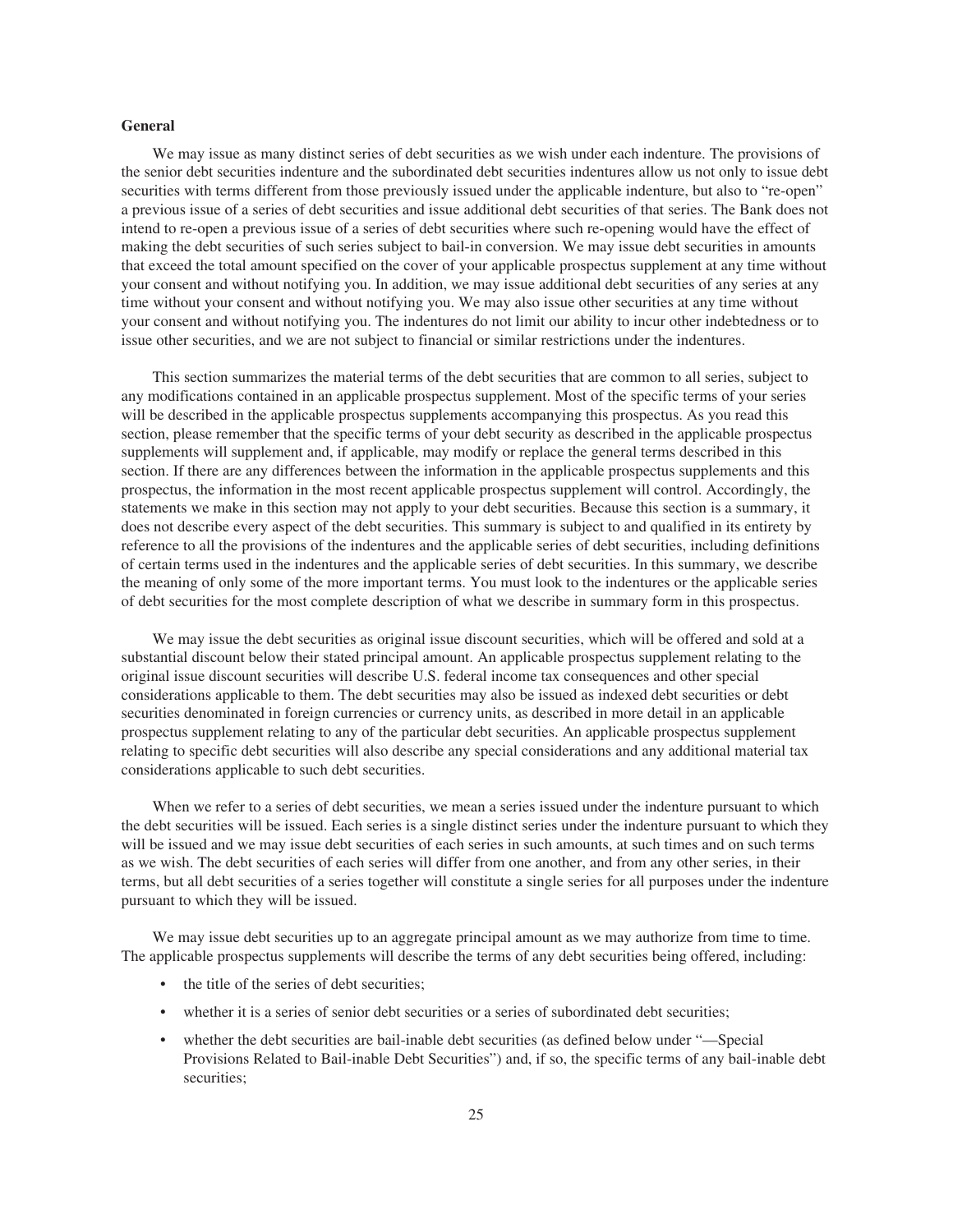- the specific terms of any NVCC Provisions (as defined below under "—Special Provisions Related to the Subordinated Debt Securities—Non-Viability Contingent Capital Provisions");
- the specific terms of any limited recourse provisions;
- any limit on the aggregate principal amount of the series of debt securities;
- the person to whom interest, if any, on a debt security is payable, if other than the holder on the regular record date;
- the date or dates, if any, on which the series of debt securities will mature;
- the rate or rates (which may be fixed or variable) per annum, at which the series of debt securities will bear interest, if any, how to calculate the interest rate or rates and the date or dates from which that interest, if any, will accrue;
- the dates on which such interest, if any, will be payable and the regular record dates for such interest payment dates;
- provisions, if any, for the cancellation of any interest payment at our discretion or under other circumstances;
- the place or places where the principal of, premium, if any, and interest on the debt securities is payable;
- any mandatory or optional sinking funds or similar provisions or provisions for redemption at our option or the option of the holder;
- if applicable, the date after which, the price at which, the periods within which and the terms and conditions upon which the debt securities may, pursuant to any optional or mandatory redemption provisions, be redeemed and other detailed terms and provisions of those optional or mandatory redemption provisions, if any;
- if applicable, the terms and conditions upon which the debt securities may be repayable prior to final maturity at the option of the holder thereof (which option may be conditional);
- the portion of the principal amount of the debt securities, if other than the entire principal amount thereof, payable upon acceleration of maturity thereof;
- if the debt securities may be converted into or exercised or exchanged for other of our securities, the terms on which conversion, exercise or exchange may occur, including whether conversion, exercise or exchange is mandatory, at the option of the holder or at our option, the period during which conversion, exercise or exchange may occur, the initial conversion, exercise or exchange price or rate and the circumstances or manner in which the amount of our securities issuable upon conversion, exercise or exchange may be adjusted;
- if other than denominations of US\$2,000 and integral multiples of US\$1,000 in excess thereof, the denominations in which the series of debt securities will be issuable;
- the currency of payment of principal, premium, if any, and interest on the series of debt securities;
- if the currency of payment for principal, premium, if any, and interest on the series of debt securities is subject to our election or that of a holder, the currency or currencies in which payment can be made and the period within which, and the terms and conditions upon which, the election can be made;
- any index, formula or other method used to determine the amount of payment of principal or premium, if any, and/or interest on the series of debt securities;
- the applicability of the provisions described under "—Defeasance" below;
- any event of default under the series of debt securities if different from those described under "—Events of Default" below;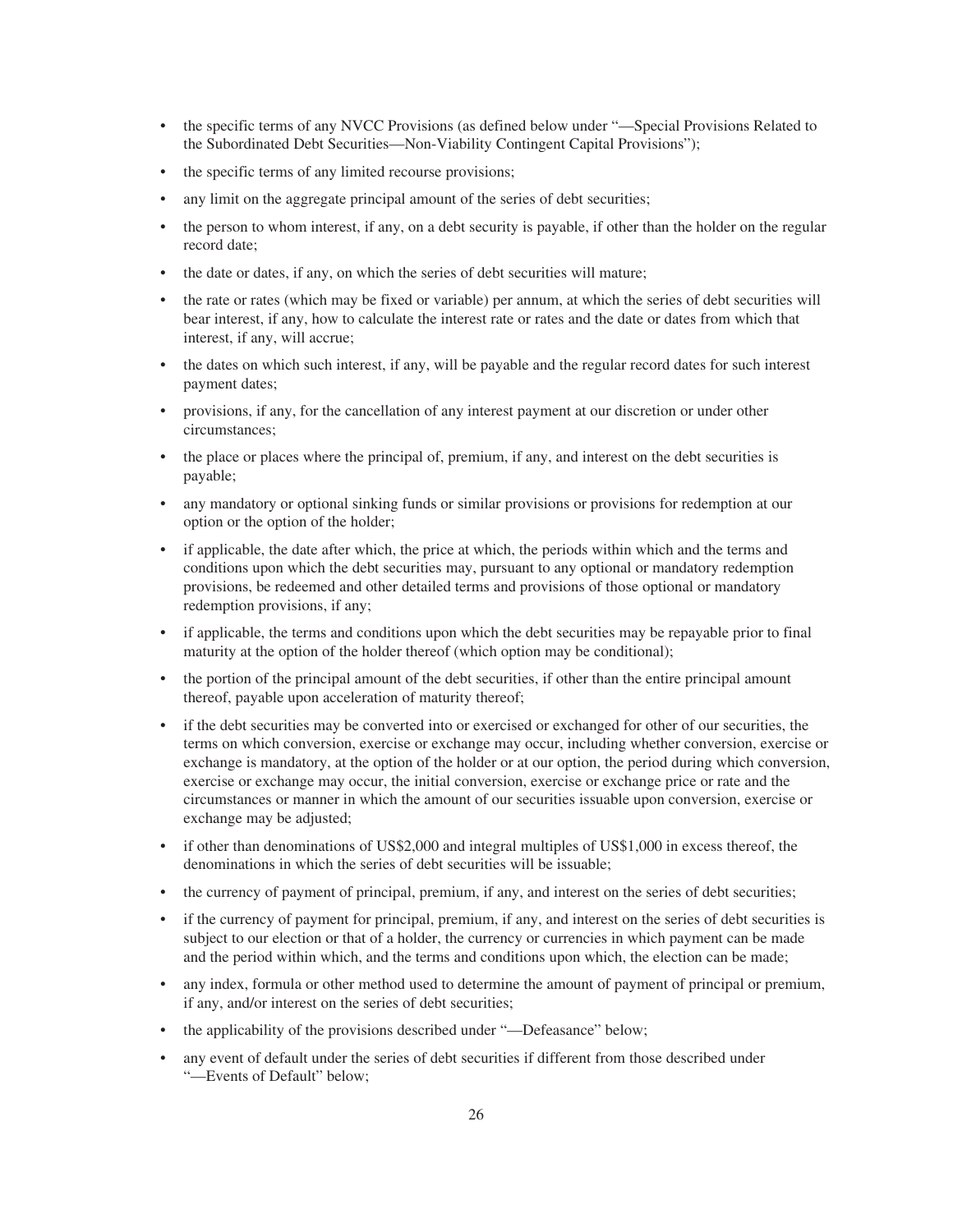- if the series of debt securities will be issuable only in the form of a global debt security, the depositary or its nominee with respect to the series of debt securities and the circumstances under which the global debt security may be registered for transfer or exchange in the name of a person other than the depositary or the nominee; and
- any other special feature of the series of debt securities.

# **Market-Making Transactions**

One or more of our subsidiaries may purchase and resell debt securities in market-making transactions after their initial issuance. If you purchase debt securities issued before September 23, 2018 in a market making transaction, those debt securities will not be bail-inable debt securities, even though the applicable prospectus supplement may not specify that your debt security is not a bail-inable debt security.

We may also, subject to applicable law and any required regulatory approval, purchase debt securities in the open market or in private transactions to be held by us or cancelled.

### **Covenants**

Except as described in this sub-section or as otherwise provided in an applicable prospectus supplement with respect to any series of debt securities, we are not restricted by the indentures from incurring, assuming or becoming liable for any type of debt or other obligations, from paying dividends or making distributions on our capital stock or purchasing or redeeming our capital stock. The indentures do not require the maintenance of any financial ratios or specified levels of net worth or liquidity, nor do they contain any covenants or other provisions that would limit our or our subsidiaries' right to incur additional indebtedness, enter into any sale and leaseback transaction or grant liens on our or our subsidiaries' assets. The indentures do not contain any provisions that would require us to repurchase or redeem or otherwise modify the terms of any of the debt securities upon a change in control or other events that may adversely affect the creditworthiness of the debt securities, for example, a highly leveraged transaction, except as otherwise specified in this prospectus or any applicable prospectus supplement.

# **Mergers and Similar Events**

Each of the indentures provide that we are permitted to merge, amalgamate, consolidate or otherwise combine with another entity, or to sell or lease substantially all of our assets to another entity, as long as the following conditions are met:

- When we merge, amalgamate, consolidate or otherwise are combined with another entity, or sell or lease substantially all of our assets, the surviving, resulting or acquiring entity is a duly organized entity and is legally responsible for and assumes, either by agreement, operation of law or otherwise, our obligations under such indenture and the debt securities issued thereunder.
- The merger, amalgamation, consolidation, other combination, or sale or lease of assets, must not result in an event of default under such indenture. A default for this purpose would include any event that would be an event of default if the requirements for giving us default notice or our default having to exist for a specified period of time were disregarded.

If the conditions described above are satisfied, we will not need to obtain the consent of the holders of the debt securities in order to merge, amalgamate, consolidate or otherwise combine with another entity or to sell or lease substantially all of our assets.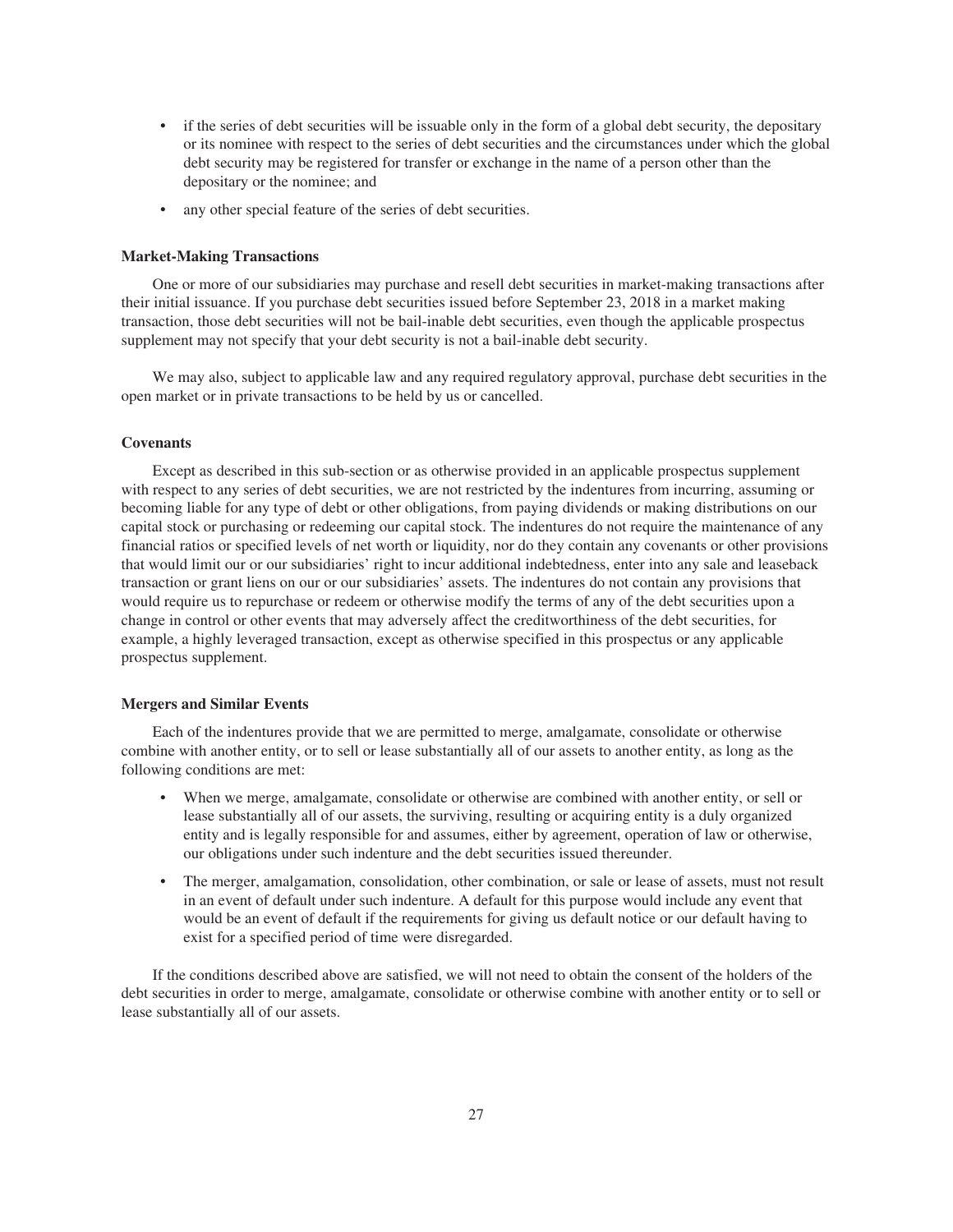We will not need to satisfy the conditions described above if we enter into other types of transactions, including:

- any transaction in which we acquire the stock or assets of another entity but in which we do not merge, amalgamate, consolidate or otherwise combine;
- any transaction that involves a change of control but in which we do not merge, amalgamate, consolidate or otherwise combine; or
- any transaction in which we sell less than substantially all of our assets.

It is possible that this type of transaction may result in a reduction in our credit rating, may reduce our operating results or may impair our financial condition. Holders of debt securities, however, will have no approval right with respect to any transaction of this type.

# **Modification and Waiver of the Debt Securities**

There are four types of changes we can make to the indenture and the debt securities issued under that indenture.

*Changes Requiring Consent of All Holders*. First, there are changes that cannot be made to the indenture or the debt securities without the consent of each holder of a series of debt securities affected in any material respect by the change under a particular indenture. The following is a list of those types of changes:

- change the stated maturity, if any, of the principal of a debt security;
- reduce the interest on a debt security, except as may be permitted by the indenture;
- reduce any amounts due on a debt security;
- reduce the amount of principal payable upon acceleration of the maturity of a debt security (including the amount payable on an original issue discount security) following a default;
- change the currency of payment on a debt security;
- change the place of payment for a debt security;
- impair a holder's right to sue for payment;
- impair a holder's right to require repurchase on the original terms of those debt securities that provide a right of repurchase;
- reduce the percentage of holders of debt securities whose consent is needed to modify or amend the indenture;
- reduce the percentage of holders of debt securities whose consent is needed to waive compliance with certain provisions of the indenture or to waive certain defaults; or
- modify any other aspect of the provisions dealing with modification and waiver of the indenture.

*Changes Requiring a Majority Consent*. The second type of change to the indenture and the debt securities is the kind that requires the consent of holders of debt securities owning not less than a majority of the principal amount of the particular series affected. Most changes fall into this category, except for clarifying changes and certain other changes that would not adversely affect in any material respect holders of the debt securities. We may also obtain a waiver of a past default from the holders of debt securities owning a majority of the principal amount of the particular series affected. However, we cannot obtain a waiver of a payment default or any other aspect of the indenture or the debt securities listed in the first category described above under "—Changes Requiring Consent of All Holders" unless we obtain the individual consent of each holder to the waiver.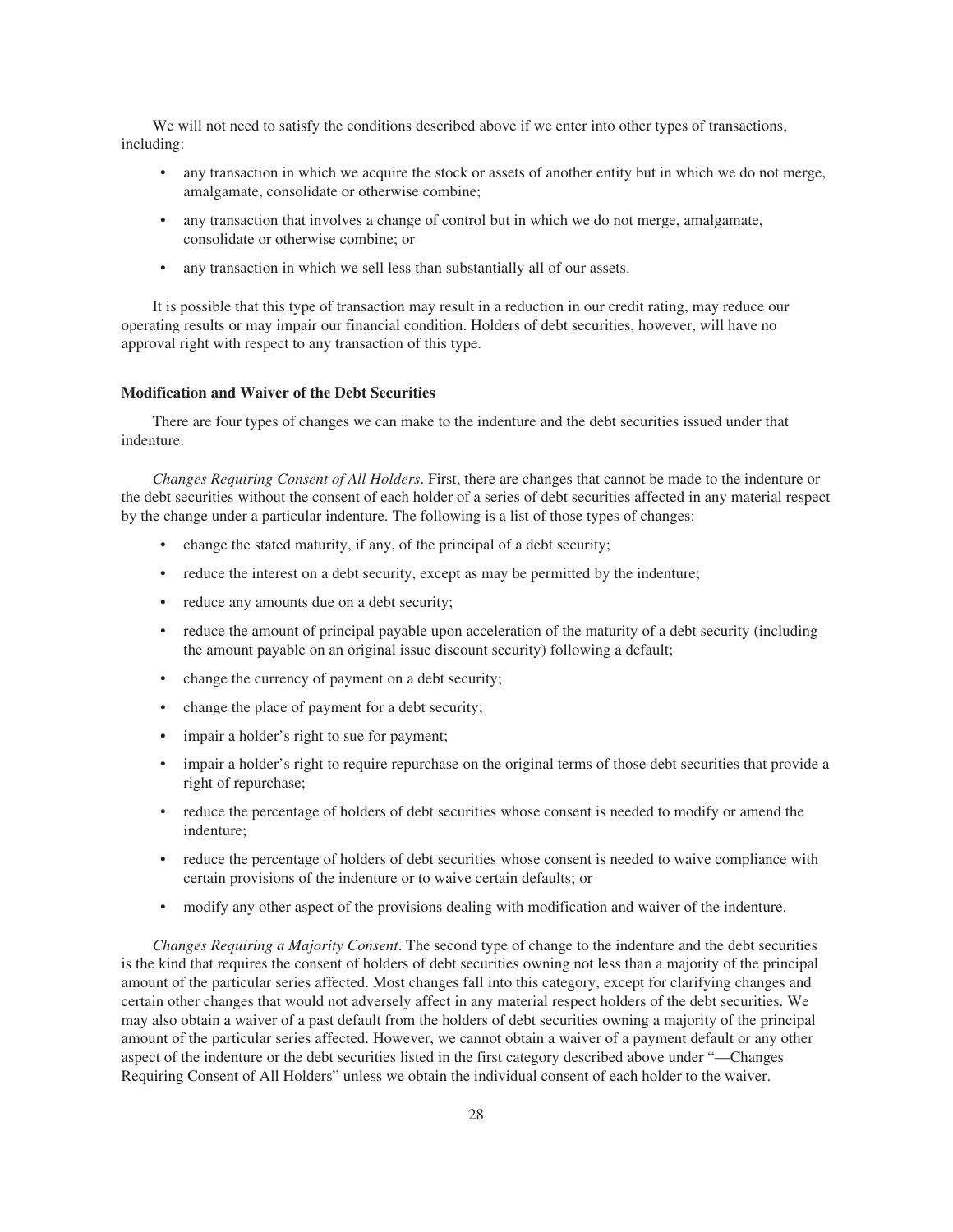*Changes Not Requiring Consent*. The third type of change to the indenture and the debt securities does not require the consent by holders of debt securities. This type is limited to the issuance of new series of debt securities under the indenture, clarifications and certain other changes that would not adversely affect in any material respect the interests of the holders of the debt securities of any series.

We may also make changes or obtain waivers that do not adversely affect in any material respect a particular debt security, even if they affect other debt securities. In those cases, we do not need to obtain the consent of the holder of the unaffected debt security; we need only obtain any required approvals from the holders of the affected debt securities.

*Modification of Subordination Provisions*. The fourth type of change to the indenture and the debt securities is the kind that requires the consent of the holders of a majority of the principal amount of all affected series of subordinated debt securities, voting together as one class. We may not modify the subordination provisions of the subordinated debt securities indentures in a manner that would adversely affect in any material respect the outstanding subordinated debt securities of any one or more series without the consent of the holders of a majority of the principal amount of all affected series of subordinated debt securities, voting together as one class. Additionally, any modification to the terms and conditions of the subordinated debt securities which might affect the classification afforded the subordinated debt securities under the capital adequacy requirements pursuant to the Bank Act and the regulations and guidelines thereunder will require the prior written approval of the Superintendent.

*Modification of Bail-inable Debt Securities.* Where an amendment, modification or other variance that can be made to the senior debt securities indenture or the bail-inable debt securities would affect the recognition of those bail-inable debt securities by the Superintendent as TLAC (as defined below under "—Canadian Bank Resolution Powers"), that amendment, modification or variance will require the prior approval of the Superintendent.

*Further Details Concerning Voting*. When seeking consent, we will use the following rules to decide how much principal amount to attribute to a debt security:

- For original issue discount securities, we will use the principal amount that would be due and payable on the voting date if the maturity of the debt securities were accelerated to that date because of a default.
- For debt securities whose principal amount is not known, we will use a special rule for that debt security described in the applicable prospectus supplement.
- For debt securities denominated in one or more non-U.S. currencies or currency units, we will use the U.S. dollar equivalent.

Debt securities will not be considered outstanding, and therefore not eligible to vote or take other action under the applicable indenture, if we have given a notice of redemption and deposited or set aside in trust for the holders money for the payment or redemption of those debt securities. Debt securities will also not be considered outstanding, and therefore not eligible to vote or take other action under the applicable indenture, if they have been fully defeased as described below under "—Defeasance—Full Defeasance" or if we or one of our affiliates is the beneficial owner of the debt securities.

We will generally be entitled to set any day as a record date for the purpose of determining the holders of outstanding debt securities that are entitled to vote or take other action under the applicable indenture. In certain limited circumstances, the trustees will be entitled to set a record date for action by holders. If the trustees or we set a record date for a vote or other action to be taken by holders of a particular series, that vote or action may be taken only by persons who are holders of outstanding debt securities of that series on the record date. We or the trustees, as applicable, may shorten or lengthen this period from time to time. This period, however, may not extend beyond the 180th day after the record date for the action.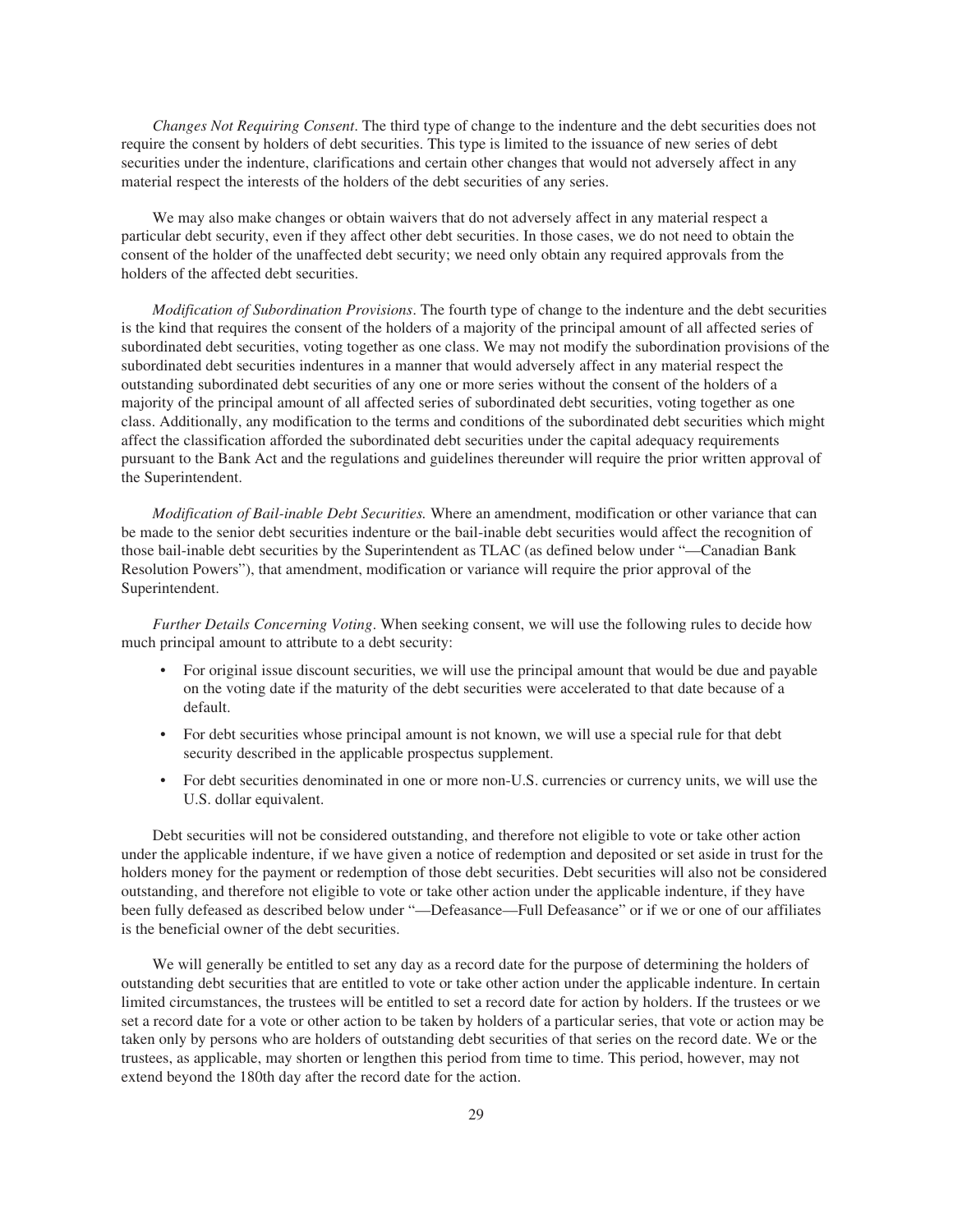Book-entry and other indirect holders should consult their banks, brokers or other financial institutions for information on how approval may be granted or denied if we seek to change the indenture or the debt securities or request a waiver.

### **Special Provisions Related to Bail-inable Debt Securities**

The senior debt securities indenture provides for certain provisions applicable to bail-inable debt securities. The prospectus supplement will describe the specific terms of bail-inable debt securities we may issue and specify whether or not your debt security is a bail-inable debt security.

Subject to certain exceptions discussed under "—Canadian Bank Resolution Powers," including for certain structured notes, senior debt securities issued on or after September 23, 2018, with an initial or amended term to maturity (including explicit or embedded options) greater than 400 days, that are unsecured or partially secured and that have been assigned a CUSIP or ISIN or similar identification number, are subject to conversion in whole or in part—by means of a transaction or series of transactions and in one or more steps—into common shares of the Bank or any of its affiliates under the bail-in regime, which we refer to as a "bail-in conversion." Shares, other than common shares, and subordinated debt securities of the Bank are also subject to a bail-in conversion, unless they are non-viability contingent capital. We refer to senior debt securities that are subject to bail-in conversion as "bail-inable debt securities."

#### *Agreement with Respect to the Exercise of Canadian Bail-in Powers*

By its acquisition of an interest in any bail-inable debt security, each holder or beneficial owner of that debt security is deemed to (i) agree to be bound, in respect of the bail-inable debt securities, by the CDIC Act, including the conversion of the bail-inable debt securities, in whole or in part—by means of a transaction or series of transactions and in one or more steps—into common shares of the Bank or any of its affiliates under subsection 39.2(2.3) of the CDIC Act and the variation or extinguishment of the bail-inable debt securities in consequence, and by the application of the laws of the Province of Ontario and the federal laws of Canada applicable therein in respect of the operation of the CDIC Act with respect to the bail-inable debt securities; (ii) attorn and submit to the jurisdiction of the courts in the Province of Ontario with respect to the CDIC Act and those laws; and (iii) acknowledge and agree that the terms referred to in clauses (i) and (ii) above, are binding on that holder or beneficial owner despite any provisions in the senior debt securities indenture or the bail-inable debt securities, any other law that governs the bail-inable debt securities and any other agreement, arrangement or understanding between that holder or beneficial owner and the Bank with respect to the bail-inable debt securities.

Holders and beneficial owners of bail-inable debt securities will have no further rights in respect of their bail-inable debt securities to the extent those bail-inable debt securities are converted in a bail-in conversion, other than those provided under the bail-in regime, and by its acquisition of an interest in any bail-inable debt security, each holder or beneficial owner of that bail-inable debt security is deemed to irrevocably consent to the converted portion of the principal amount of that bail-inable debt security and any accrued and unpaid interest thereon being deemed paid in full by the Bank by the issuance of common shares of the Bank (or, if applicable, any of its affiliates) upon the occurrence of a bail-in conversion, which bail-in conversion will occur without any further action on the part of that holder or beneficial owner or the trustees; provided that, for the avoidance of doubt, this consent will not limit or otherwise affect any rights that holders or beneficial owners may have under the bail-in regime.

### *TLAC Disqualification Event Redemption*

If a TLAC Disqualification Event (as defined herein) is specified in the applicable prospectus supplement, we may, at our option, with the prior approval of the Superintendent, redeem all but not less than all of the particular bail-inable debt securities prior to their stated maturity date after the occurrence of the TLAC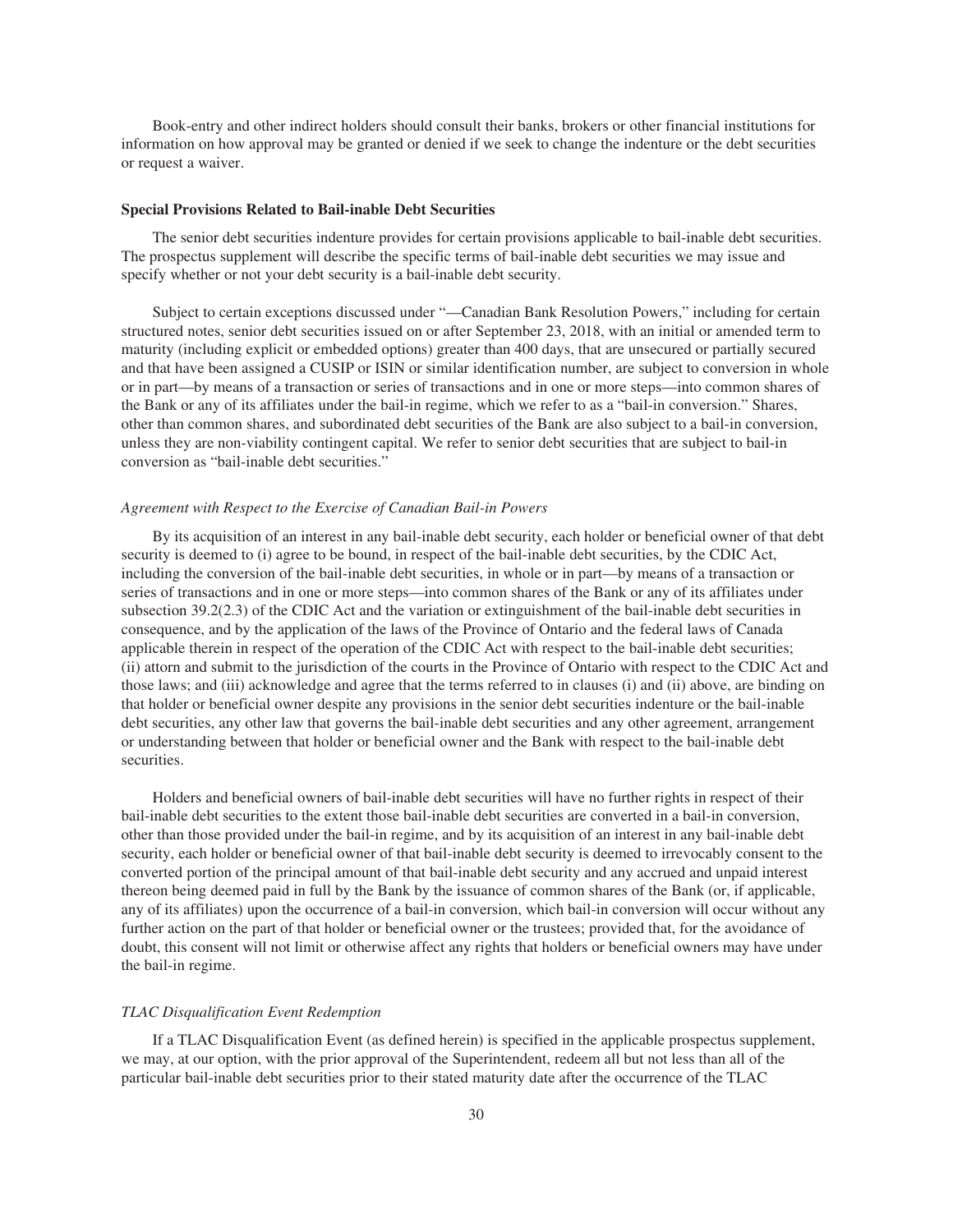Disqualification Event, at the time or times and at the redemption price or prices specified in that prospectus supplement, together with unpaid interest accrued thereon to, but excluding, the date fixed for redemption.

A "*TLAC Disqualification Event*" means OSFI has advised the Bank in writing that the bail-inable debt securities issued under the applicable prospectus supplement will no longer be recognized in full as TLAC under the TLAC Guideline as interpreted by the Superintendent, provided that a TLAC Disqualification Event will not occur where the exclusion of those bail-inable debt securities from the Bank's TLAC requirements is due to the remaining maturity of those bail-inable debt securities being less than any period prescribed by any relevant eligibility criteria applicable as of the issue date of those bail-inable debt securities.

# *No Set-Off or Netting Rights*

Holders and beneficial owners of bail-inable debt securities will not be entitled to exercise, or direct the exercise of, any set-off or netting rights with respect to their bail-inable debt securities.

# *Approval of Redemption, Repurchases and Defeasance*

Where the redemption, repurchase or any full defeasance or covenant defeasance with respect to bail-inable debt securities would result in the Bank not meeting the TLAC requirements applicable to it pursuant to the TLAC Guideline, that redemption, repurchase, defeasance or covenant defeasance will be subject to the prior approval of the Superintendent.

# *Trustee and Trustee's Duties*

The trustees will undertake certain procedures and seek certain remedies in the event of an event of default or a default. See "—*Events of Default*." However, by its acquisition of an interest in any bail-inable debt security, each holder or beneficial owner of that debt security is deemed to acknowledge and agree that the bail-in conversion will not give rise to a default or event of default for purposes of Section 315(b) (Notice of Defaults) and Section 315(c) (Duties of the Trustee in Case of Default) of the Trust Indenture Act.

By its acquisition of an interest in any bail-inable debt security, each holder or beneficial owner of that debt security, to the extent permitted by the Trust Indenture Act, is deemed to waive any and all claims, in law and/or in equity, against the trustees, for, agrees not to initiate a suit against the trustees in respect of, and agrees that the trustees will not be liable for, any action that the trustees take, or abstain from taking, in either case in accordance with the bail-in regime.

Additionally, by its acquisition of an interest in any bail-inable debt security, each holder or beneficial owner of that debt security is deemed to acknowledge and agree that, upon a bail-in conversion or other action pursuant to the bail-in regime with respect to bail-inable debt securities,

- the trustees will not be required to take any further directions from holders of those bail-inable debt securities under Section 512 of the senior debt securities indenture, which section authorizes holders of a majority in aggregate outstanding principal amount of the debt securities to direct certain actions relating to the debt securities; and
- the senior debt securities indenture will not impose any duties upon the trustees whatsoever with respect to a bail-in conversion or such other action pursuant to the bail-in regime.

Notwithstanding the foregoing, if, following the completion of a bail-in conversion, the relevant bail-inable debt securities remain outstanding (for example, if not all bail-inable debt securities are converted), then the trustees' duties under the senior debt securities indenture will remain applicable with respect to those bail-inable debt securities following such completion to the extent that the Bank and the trustees will agree pursuant to a supplemental indenture or an amendment to the senior debt securities indenture; *provided, however*, that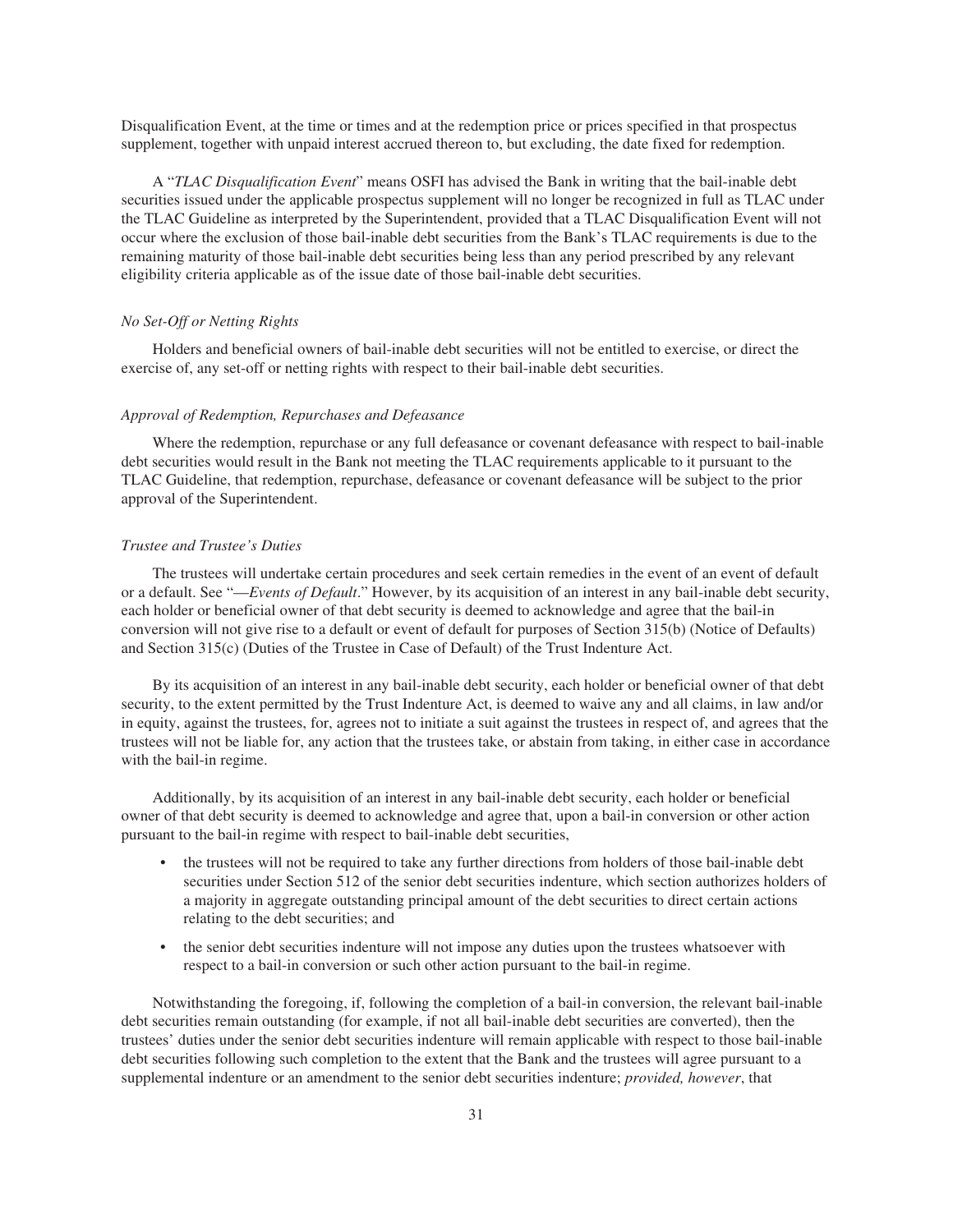notwithstanding the bail-in conversion, there will at all times be a trustee for the bail-inable debt securities in accordance with the senior debt securities indenture, and the resignation and/or removal of either of the trustees, the appointment of a successor trustee and the rights of the trustees or any successor trustee will continue to be governed by the senior debt securities indenture, including to the extent no additional supplemental indenture or amendment to the senior debt securities indenture is agreed upon in the event the relevant bail-inable debt securities remain outstanding following the completion of the bail-in conversion.

## *DTC—Bail-in Conversion*

Upon a bail-in conversion, we will provide a written notice to The Depository Trust Company ("DTC") and the holders of bail-inable debt securities through DTC as soon as practicable regarding such bail-in conversion. We will also deliver a copy of such notice to the trustees for information purposes.

By its acquisition of an interest in any bail-inable debt security, each holder or beneficial owner of that debt security is deemed to have authorized, directed and requested DTC and any direct participant in DTC or other intermediary through which it holds such bail-inable debt security to take any and all necessary action, if required, to implement the bail-in conversion or other action pursuant to the bail-in regime with respect to the bail-inable debt security, as it may be imposed on it, without any further action or direction on the part of that holder or beneficial owner, the trustees or the paying agent.

#### *Clearing Systems*

By its acquisition of an interest in any bail-inable debt security, each holder or beneficial owner of an interest in that bail-inable debt security is deemed to have authorized, directed and requested any clearing system and any direct participant in such clearing system or other intermediary through which it holds such bail-inable debt security to take any and all necessary action, if required, to implement the bail-in conversion or any other action pursuant to the bail-in regime with respect to such bail-inable debt security, as may be imposed on it, without any further action or direction on the part of that holder or beneficial owner, the trustees or the paying agent.

# *Subsequent Holders' Agreement*

Each holder or beneficial owner of a bail-inable debt security that acquires an interest in the bail-inable debt security in the secondary market and any successors, assigns, heirs, executors, administrators, trustees in bankruptcy and legal representatives of any holder or beneficial owner is deemed to acknowledge, accept, agree to be bound by and consent to the same provisions specified herein to the same extent as the holders or beneficial owners that acquired an interest in the bail-inable debt securities upon their initial issuance, including, without limitation, with respect to the acknowledgement and agreement to be bound by and consent to the terms of the bail-inable debt securities related to the bail-in regime.

# *Submission to Jurisdiction*

By its acquisition of an interest in any bail-inable debt security, each holder or beneficial owner of that bailinable debt security is deemed to attorn and submit to the jurisdiction of the courts in the Province of Ontario with respect to actions, suits and proceedings arising out of or relating to the operation of the CDIC Act and the laws of the Province of Ontario and the federal laws of Canada applicable therein in respect of the senior debt securities indenture and the bail-inable debt securities.

# **Special Provisions Related to the Subordinated Debt Securities**

The subordinated debt securities issued under the subordinated debt securities indentures will be our direct unsecured obligations constituting subordinated indebtedness for the purpose of the Bank Act and will therefore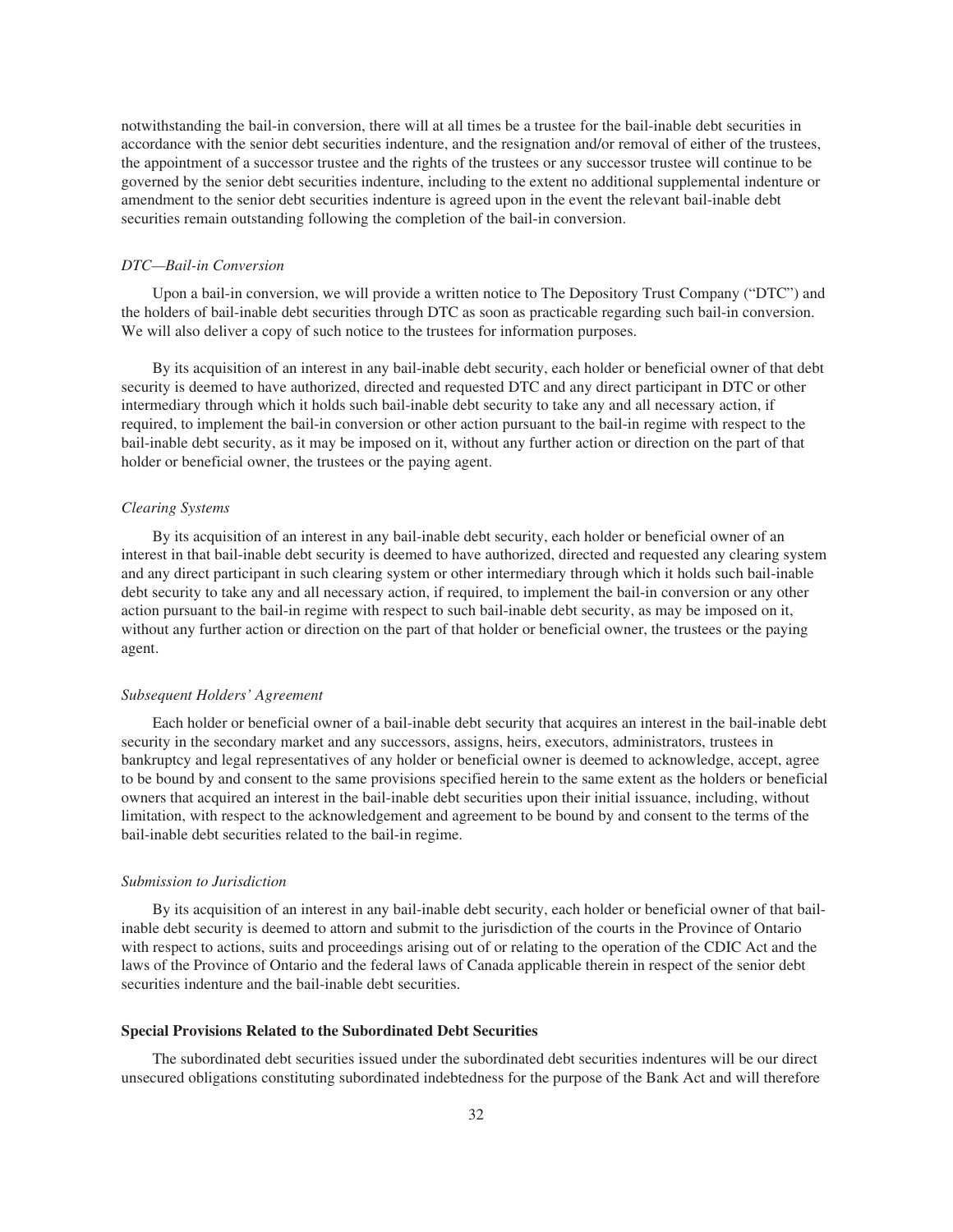rank subordinate to our deposits. Holders of subordinated debt securities should recognize that contractual provisions in the subordinated debt securities indentures may prohibit us from making payments on these debt securities.

If we become insolvent or are wound-up, the subordinated debt securities will rank subordinate in right of payment to the prior payment in full of all indebtedness of the Bank then outstanding, other than liabilities which, by their terms, rank in right of payment equally with or subordinate to the subordinated indebtedness, and in accordance with the terms of such liabilities or such other indebtedness under certain circumstances and, except as otherwise provided in an applicable prospectus supplement with respect to any series of subordinated debt securities, will rank equally with, but not prior to, all other Subordinated indebtedness.

For these purposes, "indebtedness" at any time means:

- (1) all deposit liabilities of the Bank; and
- (2) all other liabilities and obligations of the Bank which in accordance with the accounting rules established for Canadian chartered banks issued under the authority of the Superintendent appointed pursuant to OSFI pursuant to the Bank Act or with IFRS, as the case may be, would be included in determining the total liabilities of the Bank at such time, other than liabilities for paid-up capital, contributed surplus, retained earnings and general reserves of the Bank.

"Subordinated indebtedness" at any time means:

- (1) the liability of the Bank in respect of the principal of and premium, if any, and interest on its outstanding subordinated indebtedness;
- (2) any indebtedness which ranks equally with and not prior to the outstanding subordinated indebtedness, in right of payment in the event of the insolvency or winding up of the Bank and which, pursuant to the terms of the instrument evidencing or creating the same, is expressed to be subordinate in right of payment to all indebtedness to which the outstanding subordinated indebtedness is subordinate in right of payment to at least the same extent as the outstanding subordinated indebtedness is subordinated thereto pursuant to the terms of the instrument evidencing or creating the same; and
- (3) any indebtedness which ranks subordinate to and not equally with or prior to the outstanding subordinated indebtedness, in right of payment in the event of the insolvency or winding-up of the Bank and which, pursuant to the terms of the instrument evidencing or creating the same, is expressed to be subordinate in right of payment to all indebtedness to which the outstanding subordinated indebtedness is subordinate in right of payment to at least the same extent as the outstanding subordinated indebtedness is subordinate pursuant to the terms of the instrument evidencing or creating the same.

The subordination provisions of the subordinated debt securities indentures are governed by the laws of the Province of Ontario and the federal laws of Canada applicable therein.

### *Non-Viability Contingent Capital Provisions*

In accordance with capital adequacy requirements adopted by the OSFI, in order to qualify as regulatory capital, non-common capital instruments issued after January 1, 2013, including subordinated debt securities, must include terms providing for the full and permanent conversion of such securities into common shares of the Bank upon the occurrence of a Trigger Event (the "NVCC Provisions").

"Trigger Event" has the meaning set out in the OSFI Guideline for Capital Adequacy Requirements (CAR), Chapter 2—Definition of Capital, dated November 2018, as such term may be amended or superseded by OSFI from time to time, which term currently provides that each of the following constitutes a Trigger Event:

• the Superintendent publicly announces that the Bank has been advised, in writing, that the Superintendent is of the opinion that the Bank has ceased, or is about to cease, to be viable and that,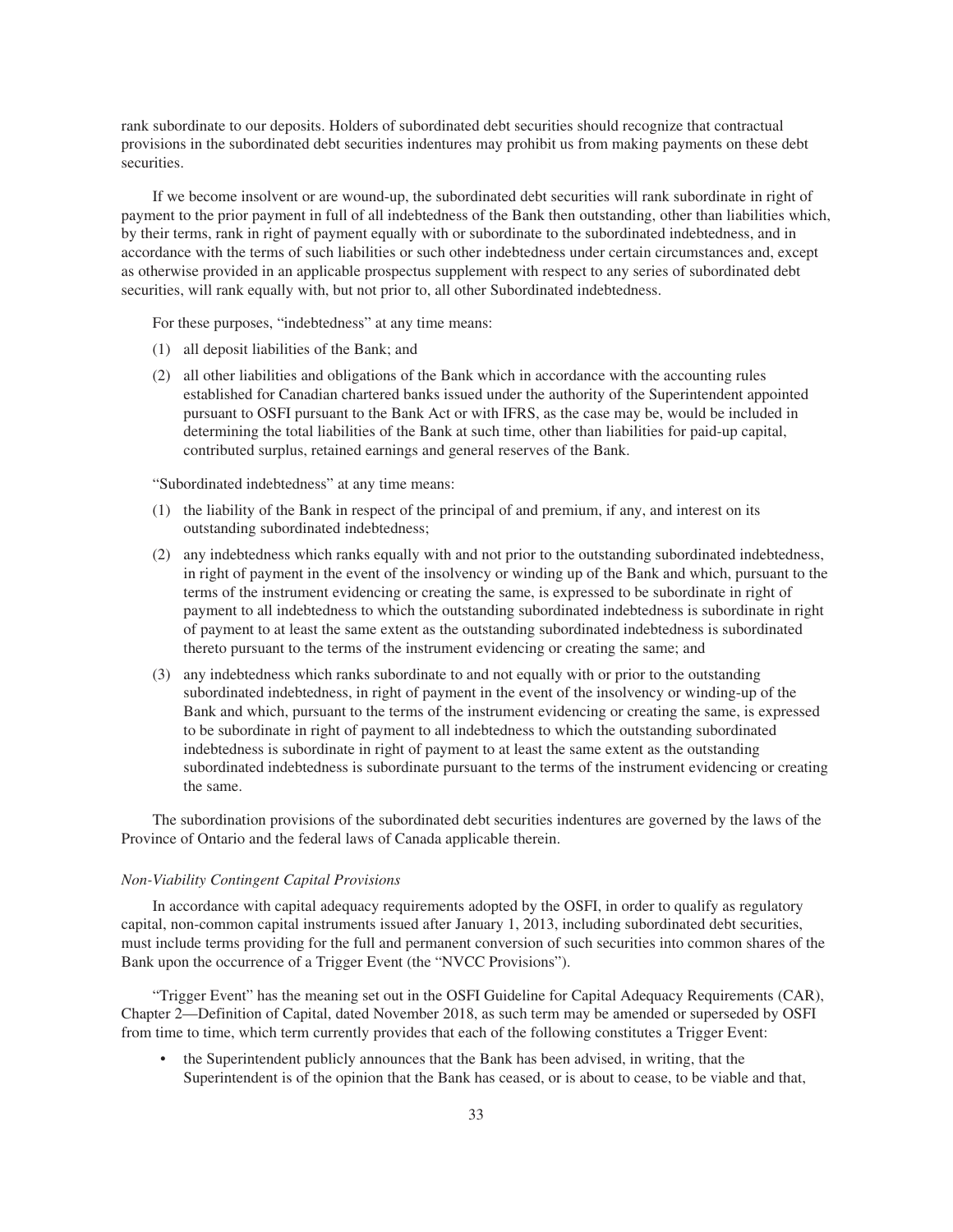after the conversion or write-off, as applicable, of all contingent instruments and taking into account any other factors or circumstances that are considered relevant or appropriate, it is reasonably likely that the viability of the Bank will be restored or maintained; or

• a federal or provincial government in Canada publicly announces that the Bank has accepted or agreed to accept a capital injection, or equivalent support, from the federal government or any provincial government or political subdivision or agent or agency thereof without which the Bank would have been determined by the Superintendent to be non-viable.

The specific terms of any NVCC Provisions for any subordinated debt securities that we issue under this prospectus will be described in one or more prospectus supplements relating to such subordinated debt securities.

If subordinated debt securities issued under the subordinated debt securities indentures are converted into common shares in accordance with NVCC Provisions, the rights, terms and conditions of such securities, including with respect to priority and rights on liquidation, will no longer be relevant (except under limited circumstances) as all such securities will have been converted on a full and permanent basis into common shares ranking on parity with all other outstanding common shares of the Bank.

The NVCC Provisions of the NVCC subordinated debt securities indenture (or in the subordinated debt securities indenture pursuant to any amendment or supplement thereto) will be governed by the laws of the Province of Ontario and the federal laws of Canada applicable therein.

The NVCC Provisions do not apply to senior debt securities offered under this prospectus.

# **Conversion or Exchange of Debt Securities**

If and to the extent mentioned in the applicable prospectus supplements, any debt securities may be optionally or mandatorily convertible or exchangeable for other securities of the Bank, into the cash value therefor or into any combination of the above. The specific terms on which any debt securities may be so converted or exchanged will be described in the applicable prospectus supplements. These terms may include provisions for conversion or exchange, either mandatory, at the holder's option or at our option, in which case the amount or number of securities the holders of the debt securities would receive would be calculated at the time and manner described in the applicable prospectus supplements.

# **Defeasance**

The following discussion of full defeasance and covenant defeasance will be applicable to each series of debt securities that is denominated in U.S. dollars and has a fixed rate of interest and will apply to other series of debt securities if we so specify in the applicable prospectus supplements. The following discussion of full defeasance and covenant defeasance will not be applicable to subordinated debt securities that are subject to the NVCC Provisions. Any full defeasance or covenant defeasance with respect to bail-inable debt securities that would result in the Bank not meeting the TLAC requirements applicable to it pursuant to the TLAC Guideline will be subject to the prior approval of the Superintendent.

*Full Defeasance*. If there is a change in U.S. federal income tax law, as described below, we can legally release ourselves from any payment or other obligations on the debt securities of a series, called full defeasance, if we put in place the following other arrangements for holders to be repaid:

We must deposit in trust for the benefit of all holders of the debt securities of that series a combination of money and notes or bonds of (i) the U.S. government or (ii) a U.S. government agency or U.S. government-sponsored entity, the obligations of which, in each case, are backed by the full faith and credit of the U.S. government, that will generate enough cash to make interest, principal and any other payments on the debt securities of that series on their various due dates.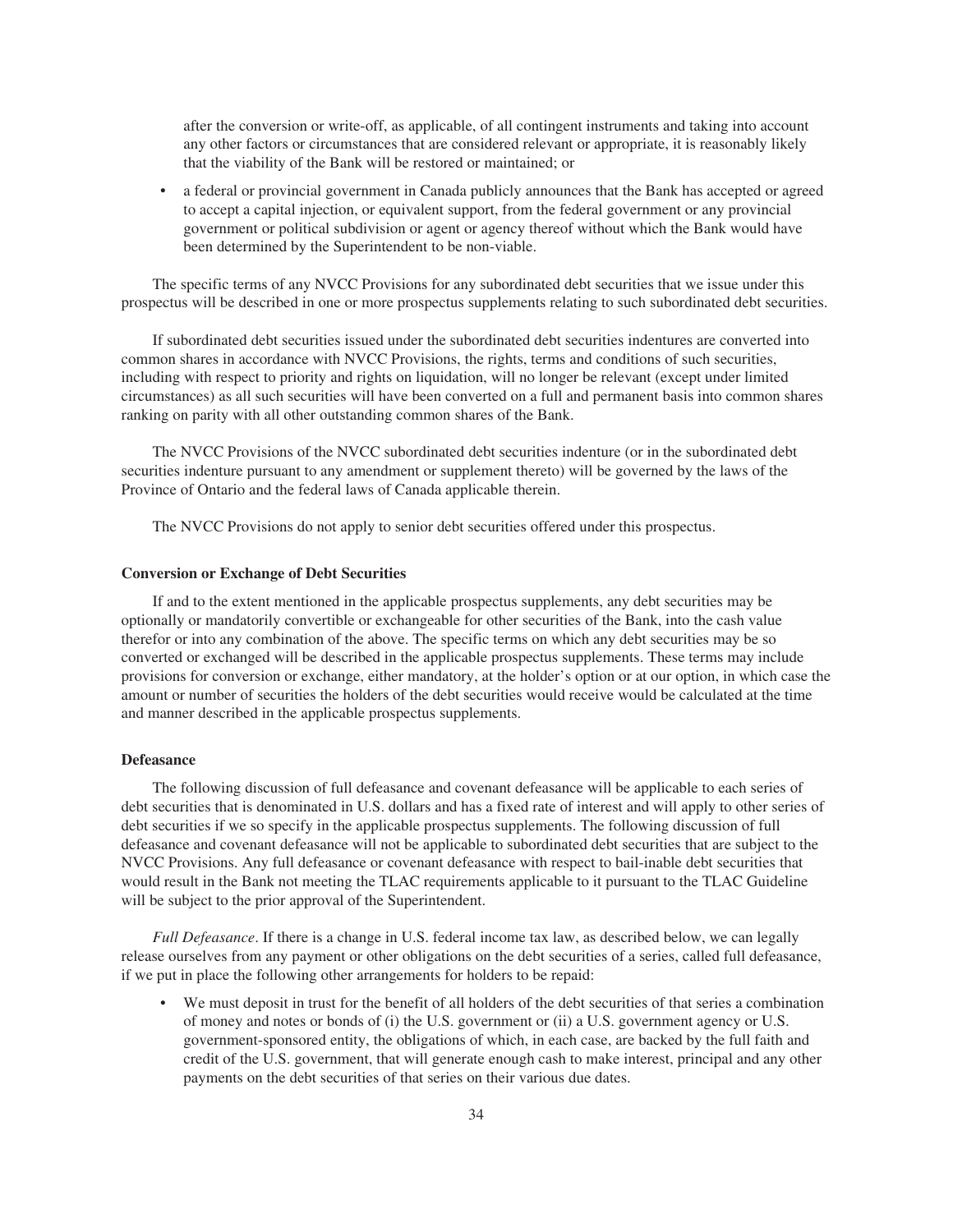- There must be a change in current U.S. federal income tax law or a ruling by the U.S. Internal Revenue Service that lets us make the above deposit without causing the holders to be taxed on the debt securities of that series any differently than if we did not make the deposit and just repaid the debt securities of that series ourselves. (Under current U.S. federal income tax law, the deposit and our legal release from the obligations pursuant to the debt securities would be treated as though we took back your debt securities and gave you your share of the cash and notes or bonds deposited in trust. In that event, you could recognize gain or loss on the debt securities you give back to us.)
- We must deliver to the trustees a legal opinion of our counsel confirming the tax-law change described above and that the holders of the debt securities of that series will not recognize income, gain or loss for U.S. federal income tax purposes as a result of such deposit, defeasance and discharge and will be subject to U.S. federal income tax on the same amounts and in the same manner and at the same times as would be the case if such deposit, defeasance and discharge had not occurred.

If we ever did accomplish full defeasance, as described above, you would have to rely solely on the trust deposit for repayment on the debt securities. You could not look to us for repayment in the event of any shortfall.

*Covenant Defeasance*. Even without a change in current U.S. federal income tax law, we can make the same type of deposit as described above, and we will be released from the restrictive covenants under the debt securities of a series that may be described in the applicable prospectus supplements. This is called covenant defeasance. In that event, you would lose the protection of these covenants but would gain the protection of having money and U.S. government, U.S. government agency or U.S. government-sponsored entity notes or bonds set aside in trust to repay the debt securities. In order to achieve covenant defeasance, we must do the following:

- Deposit in trust for the benefit of all holders of the debt securities of that series a combination of money and notes or bonds of (i) the U.S. government or (ii) a U.S. government agency or U.S. government-sponsored entity, the obligations of which, in each case, are backed by the full faith and credit of the U.S. government, that will generate enough cash to make interest, principal and any other payments on the debt securities of that series on their various due dates
- Deliver to the trustees a legal opinion of our counsel confirming that the holders of the debt securities of that series will not recognize income, gain or loss for U.S. federal income tax purposes as a result of such deposit and covenant defeasance and will be subject to U.S. federal income tax on the same amounts and in the same manner and at the same times as would be the case if such deposit and covenant defeasance had not occurred.

If we accomplish covenant defeasance, certain provisions of the indentures and the debt securities would no longer apply:

- Covenants applicable to the series of debt securities and described in the applicable prospectus supplements.
- Any events of default relating to breach of those covenants.

If we accomplish covenant defeasance, you can still look to us for repayment of the debt securities if there were a shortfall in the trust deposit. In fact, if one of the remaining events of default occurs (such as a bankruptcy) and the debt securities become immediately due and payable, there may be such a shortfall.

# **Events of Default**

You will have special rights if an "event of default" occurs and is not cured, as described later in this subsection.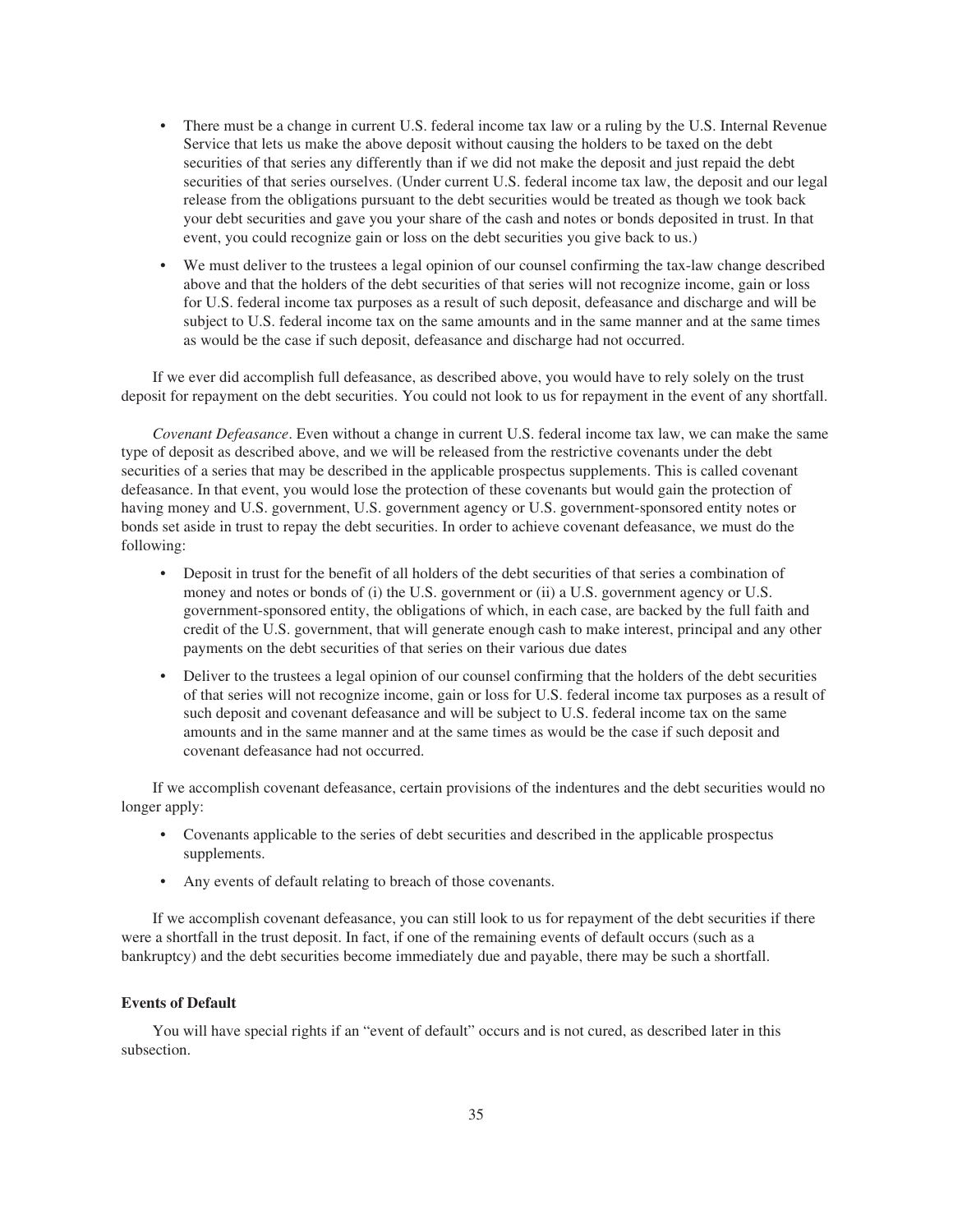## *What is an Event of Default?*

Under the senior debt securities indenture, for bail-inable debt securities of a series issued on or after September 23, 2018, "event of default" means any of the following:

- We default in the payment of the principal of, or interest on, any debt security of that series and, in each case, the default continues for a period of 30 business days.
- We file for bankruptcy or certain other events of bankruptcy, insolvency or reorganization occur.
- Any other event of default described in an applicable prospectus supplement occurs.

Notwithstanding the foregoing, if you purchase senior debt securities that are part of a series created before September 23, 2018 or if your senior debt security is not otherwise a bail-inable debt security, "event of default" means any of the following:

- We do not pay the principal of or any premium on a debt security of that series within five days of its due date.
- We do not pay interest on a debt security of that series for more than 30 days after its due date.
- We file for bankruptcy or certain other events of bankruptcy, insolvency or reorganization occur.
- Any other event of default described in an applicable prospectus supplement occurs.

Neither a bail-in conversion nor a conversion of subordinated debt securities into common shares in accordance with NVCC Provisions will constitute a default or an event of default under the senior debt securities indenture. An event of default regarding one series of debt securities will not cause an event of default regarding any other series of debt securities.

Under the subordinated debt securities indenture, the term "event of default" in respect of any series of debt securities means any of the following:

- We file for bankruptcy or certain other events of bankruptcy, insolvency or reorganization occur.
- Any other event of default described in an applicable prospectus supplement occurs.

Under the NVCC subordinated debt securities indenture, the term "event of default" in respect of any series of debt securities means we file for bankruptcy or certain other events of bankruptcy, insolvency or reorganization occur. Neither the conversion of subordinated debt securities into common shares in accordance with NVCC Provisions, nor a default in the performance in any covenant of the Bank under such indenture, nor a bail-in conversion will constitute an event of default under the NVCC subordinated debt securities indenture or under the subordinated debt securities indenture (if the NVCC Provisions are included in the subordinated debt securities indenture pursuant to any amendment or supplement thereto).

*Remedies if an Event of Default Occurs*. If an event of default occurs, the trustees will have special duties. In that situation, the trustees will be obligated to use those of their rights and powers under the applicable indenture, and to use the same degree of care and skill in doing so, that a prudent person would use in that situation in conducting his or her own affairs.

Holders or beneficial owners of bail-inable debt securities may only exercise, or direct the exercise of, the rights described in this section if the Governor in Council (*Canada*) has not made an order under Canadian bank resolution powers pursuant to subsection 39.13(1) of the CDIC Act in respect of the Bank. Notwithstanding the exercise of those rights, bail-inable debt securities will continue to be subject to bail-in conversion until repaid in full.

With respect to the senior debt securities indenture and the subordinated debt securities indenture, if an event of default has occurred and has not been cured, the trustees or the holders of at least 25% in principal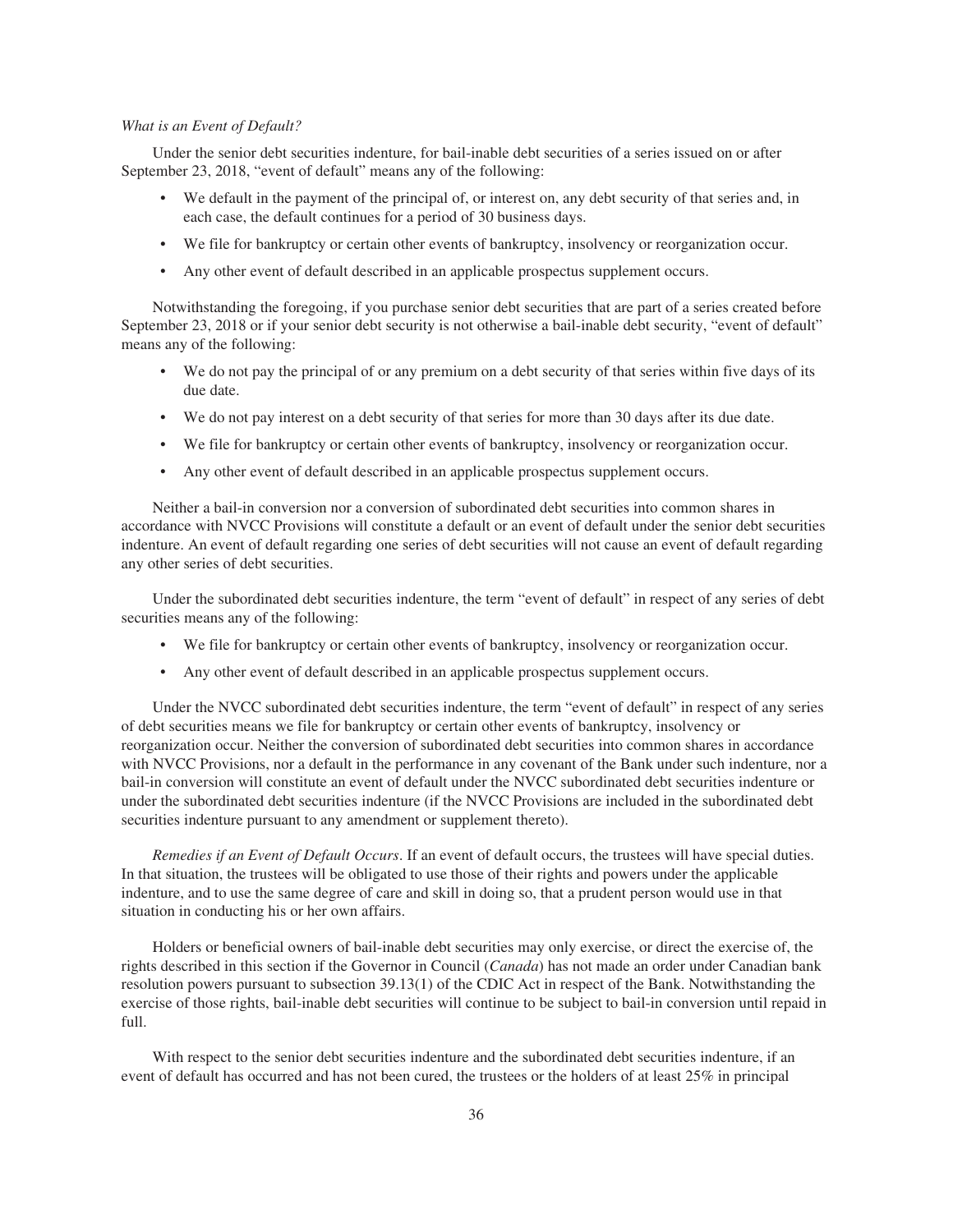amount of the debt securities of the affected series may declare the entire principal amount of (or, in the case of original issue discount securities, the portion of the principal amount that is specified in the terms of the affected debt security) and accrued and unpaid interest on all of the debt securities of that series to be due and immediately payable. This is called a declaration of acceleration of maturity. The declaration of acceleration of maturity is not, however, an automatic right upon the occurrence of an event of default, and for such acceleration to be effective, the trustees must take the aforementioned action or the holders must direct the trustees to act as described in this section below. Furthermore, a declaration of acceleration of maturity may be cancelled, but only before a judgment or decree based on the acceleration has been obtained, by the holders of at least a majority in principal amount of the debt securities of the affected series.

With respect to the NVCC subordinated debt securities indenture, if an event of default has occurred, and a Trigger Event has not occurred, the entire principal amount of and accrued and unpaid interest on all of the subordinated debt securities will become immediately due and payable without any declaration or other act on the part of the trustees or any holders of the subordinated debt securities.

If you are the holder of a subordinated debt security, the principal amount of the subordinated debt security will not be paid and may not be required to be paid at any time prior to the relevant maturity date, except in the event of our insolvency or winding-up.

If any provisions of the Bank Act or any rules, regulations, orders or guidelines passed pursuant thereto or in connection therewith or guidelines issued by the Superintendent in relation thereto limit the payment of such unpaid principal and interest under the debt securities before a specified time, our obligation to make such payment will be subject to such limitation.

You should read carefully the applicable prospectus supplements relating to any series of debt securities which are original issue discount securities for the particular provisions relating to acceleration of the maturity of a portion of the principal amount of original issue discount securities upon the occurrence of an event of default and its continuation.

Except in cases of default in which the trustees have the special duties described above, the trustees are not required to take any action under the indenture at the request of any holders unless the holders offer the trustees reasonable protection from expenses and liability, called an indemnity, reasonably satisfactory to the trustees. If such an indemnity is provided, the holders of a majority in principal amount of the outstanding debt securities of the relevant series may direct the time, method and place of conducting any lawsuit or other formal legal action seeking any remedy available to the trustees. These majority holders may also direct the trustees in performing any other action under the applicable indenture with respect to the debt securities of that series.

Before you bypass the trustees and bring your own lawsuit or other formal legal action or take other steps to enforce your rights or protect your interests relating to the debt securities the following must occur:

- the holder of the debt security must give the trustees written notice that an event of default has occurred and remains uncured;
- the holders of not less than 25% in principal amount of all outstanding debt securities of the relevant series, treated as one class, must make a written request that the trustees take action because of such event of default;
- such holder or holders must offer reasonable indemnity to the trustees against the cost and other liabilities of taking that action;
- the trustees must have not taken action for 90 days after receipt of the above notice and offer of indemnity; and
- the trustees have not received any direction from a majority in principal amount of all outstanding debt securities that is inconsistent with such written request during such 90-day period.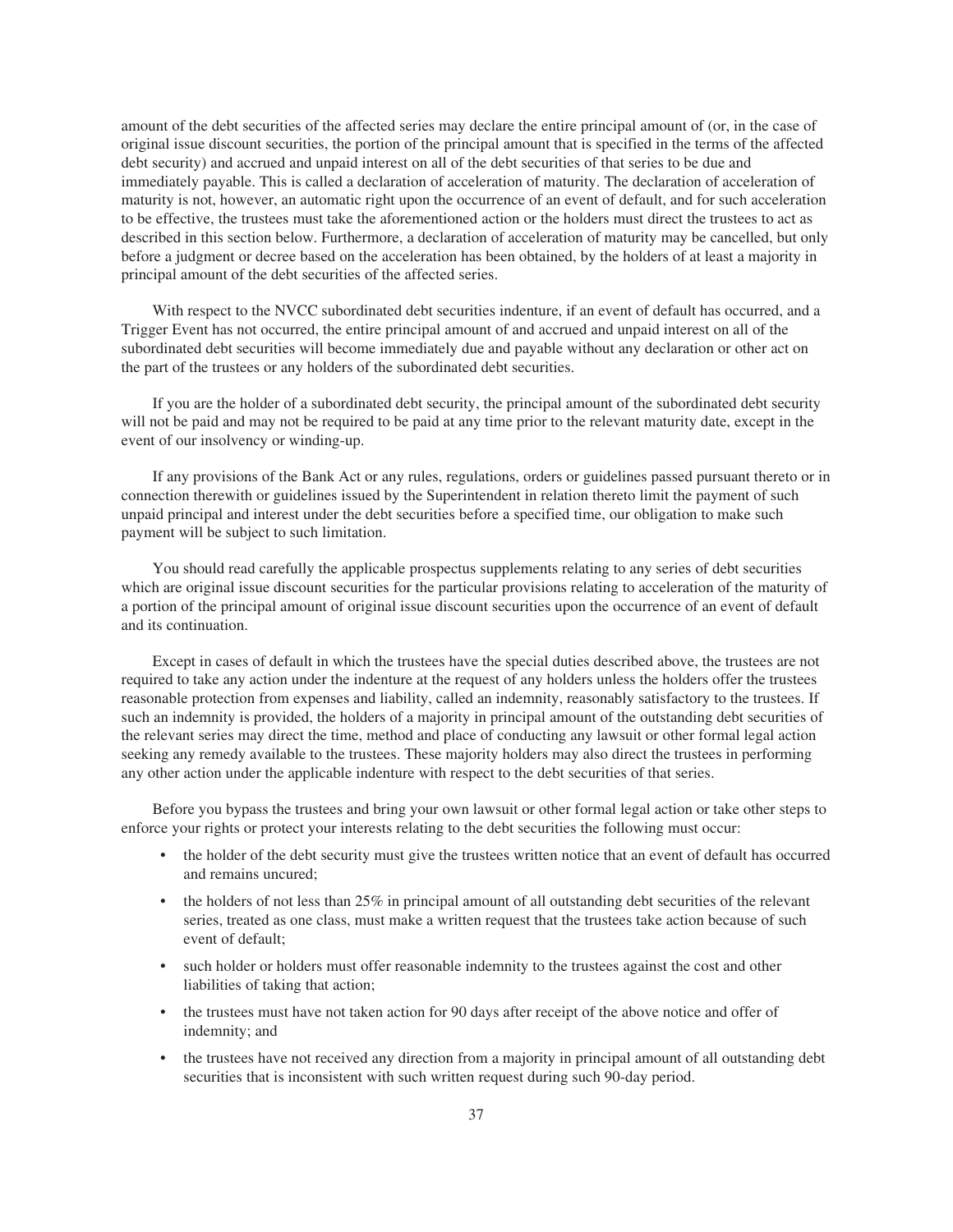However, you are entitled at any time to bring a lawsuit for the payment of money due on your debt security on or after its due date.

# **BOOK-ENTRY AND OTHER INDIRECT HOLDERS SHOULD CONSULT THEIR BANKS, BROKERS OR OTHER FINANCIAL INSTITUTIONS FOR INFORMATION ON HOW TO GIVE NOTICE OR DIRECTION TO OR MAKE A REQUEST OF THE TRUSTEES AND TO MAKE OR CANCEL A DECLARATION OF ACCELERATION**

We will give to the trustees every year a written statement of certain of our officers certifying that to their knowledge we are in compliance with the applicable indenture and the debt securities issued under it, or else specifying any default.

### **Canadian Bank Resolution Powers**

## *General*

Under Canadian bank resolution powers, the CDIC may, in circumstances where the Bank has ceased, or is about to cease, to be viable, assume temporary control or ownership of the Bank and may be granted broad powers by one or more Orders, including the power to sell or dispose of all or a part of the assets of the Bank, and the power to carry out or cause the Bank to carry out a transaction or a series of transactions the purpose of which is to restructure the business of the Bank. As part of the Canadian bank resolution powers, certain provisions of, and regulations under, the Bank Act, the CDIC Act and certain other Canadian federal statutes pertaining to banks, which we refer to collectively as the "bail-in regime," provide for a bank recapitalization regime for banks designated by the Superintendent as D-SIBs, which include the Bank.

The expressed objectives of the bail-in regime include reducing government and taxpayer exposure in the unlikely event of a failure of a D-SIB, reducing the likelihood of such a failure by increasing market discipline by reinforcing that bank shareholders and creditors are responsible for the D-SIBs' risks and not taxpayers, and preserving financial stability by empowering the CDIC to quickly restore a failed D-SIB to viability and allow it to remain open and operating, even where the D-SIB has experienced severe losses.

Under the CDIC Act, in circumstances where the Superintendent is of the opinion that the Bank has ceased, or is about to cease, to be viable and viability cannot be restored or preserved by exercise of the Superintendent's powers under the Bank Act, the Superintendent, after providing the Bank with a reasonable opportunity to make representations, is required to provide a report to CDIC. Following receipt of the Superintendent's report, CDIC may request the Minister to recommend that the Governor in Council (*Canada*) make an Order and, if the Minister is of the opinion that it is in the public interest to do so, the Minister may recommend that the Governor in Council (*Canada*) make, and on that recommendation, the Governor in Council (*Canada*) may make, one or more of the following Orders:

- vesting in CDIC, the shares and subordinated debt of the Bank specified in the Order, which we refer to as a "vesting order";
- appointing CDIC as receiver in respect of the Bank, which we refer to as a "receivership order";
- if a receivership order has been made, directing the Minister to incorporate a federal institution designated in the Order as a bridge institution wholly-owned by CDIC and specifying the date and time as of which the Bank's deposit liabilities are assumed, which we refer to as a "bridge bank order"; or
- if a vesting order or receivership order has been made, directing CDIC to carry out a conversion, by converting or causing the Bank to convert, in whole or in part – by means of a transaction or series of transactions and in one or more steps – the shares and liabilities of the Bank that are subject to the bail-in regime into common shares of the Bank or any of its affiliates, which we refer to as a "conversion order".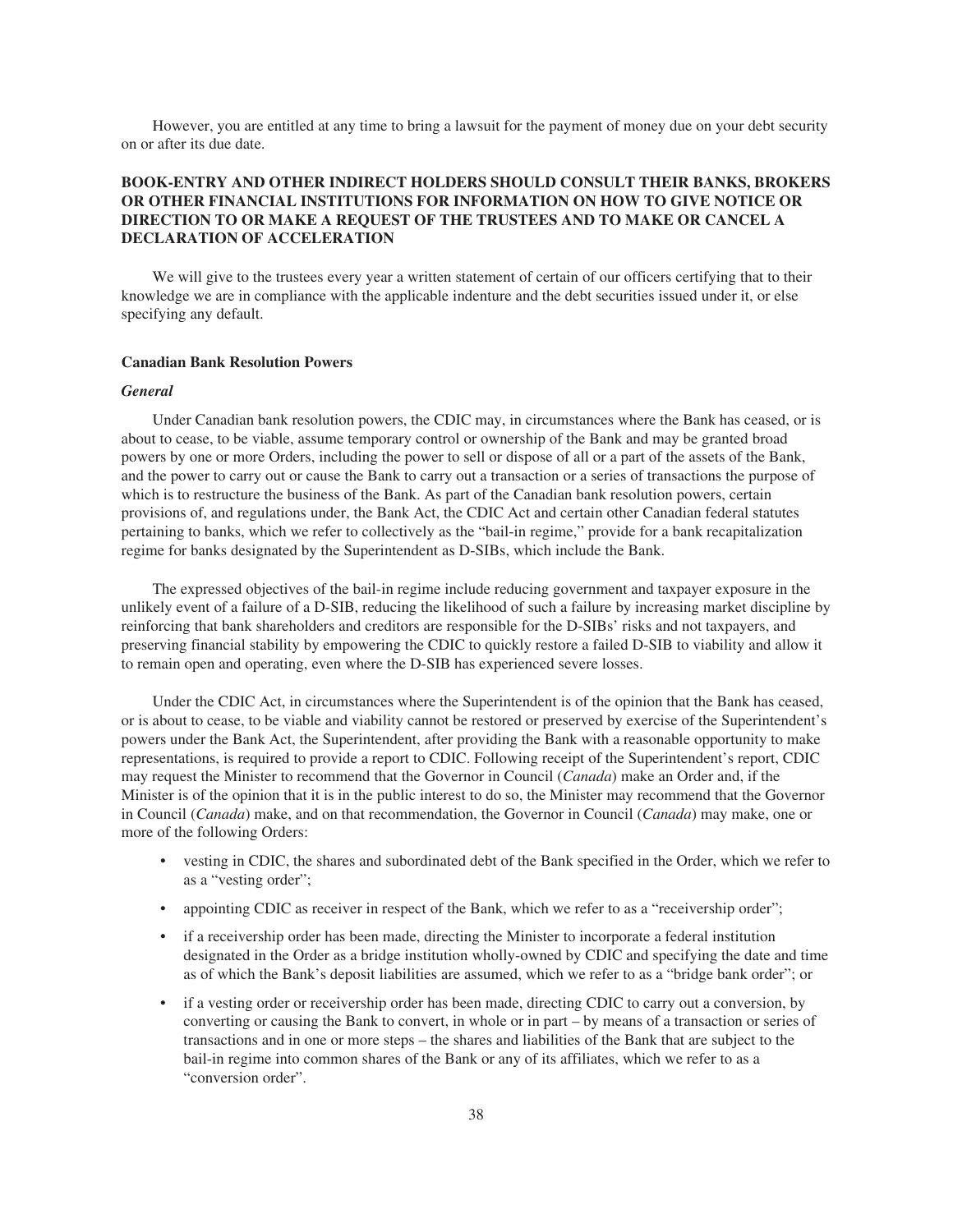Following a vesting order or a receivership order, CDIC will assume temporary control or ownership of the Bank and will be granted broad powers under that Order, including the power to sell or dispose of all or a part of the assets of the Bank, and the power to carry out or cause the Bank to carry out a transaction or a series of transactions the purpose of which is to restructure the business of the Bank.

Under a bridge bank order, CDIC has the power to transfer the Bank's insured deposit liabilities and certain assets and other liabilities of the Bank to a bridge institution. Upon the exercise of that power, any assets and liabilities of the Bank that are not transferred to the bridge institution would remain with the Bank, which would then be wound up. In such a scenario, any liabilities of the Bank, including any outstanding debt securities (whether or not such debt securities are bail-inable debt securities), that are not assumed by the bridge institution could receive only partial or no repayment in the ensuing wind-up of the Bank.

Upon the making of a conversion order, prescribed shares and liabilities under the bail-in regime that are subject to that conversion order will, to the extent converted, be converted into common shares of the Bank or any of its affiliates, as determined by CDIC. Subject to certain exceptions discussed below, senior debt securities issued on or after September 23, 2018, with an initial or amended term to maturity (including explicit or embedded options) greater than 400 days, that are unsecured or partially secured and that have been assigned a CUSIP or ISIN or similar identification number are subject to a bail-in conversion. Shares, other than common shares, and subordinated debt securities of the Bank are also subject to a bail-in conversion, unless they are non-viability contingent capital.

Shares and liabilities which would otherwise be bail-inable but were issued before September 23, 2018 are not subject to a bail-in conversion unless, in the case of any such liability, including any debt securities, the terms of that liability are amended to increase the principal amount or to extend the term to maturity on or after September 23, 2018, and that liability, as amended, meets the requirements to be subject to a bail-in conversion. Covered bonds, certain derivatives and certain structured notes (as such term is used under the bail-in regime) are expressly excluded from a bail-in conversion. To the extent that any debt securities constitute structured notes (as such term is used under the bail-in regime) they will not be bail-inable debt securities. As a result, claims of some creditors whose claims would otherwise rank equally with those of the holders holding bail-inable debt securities would be excluded from a bail-in conversion and thus the holders and beneficial owners of bail-inable debt securities will have to absorb losses ahead of these other creditors as a result of the bail-in conversion. The terms and conditions of the bail-in conversion will be determined by CDIC in accordance with and subject to certain requirements discussed below.

# *Bail-in Conversion*

Under the bail-in regime there is no fixed and pre-determined contractual conversion ratio for the conversion of the bail-inable debt securities, or other shares or liabilities of the Bank that are subject to a bail-in conversion, into common shares of the Bank or any of its affiliates nor are there specific requirements regarding whether liabilities subject to a bail-in conversion are converted into common shares of the Bank or any of its affiliates. CDIC determines the timing of the bail-in conversion, the portion of bail-inable shares and liabilities to be converted and the terms and conditions of the conversion, subject to parameters set out in the bail-in regime. Those parameters include that:

- in carrying out a bail-in conversion, CDIC must take into consideration the requirement under the Bank Act for banks to maintain adequate capital;
- CDIC must use its best efforts to ensure that shares and liabilities subject to a bail-in conversion are only converted after all subordinate ranking shares and liabilities that are subject to a bail-in conversion and any subordinate non-viability contingent capital instruments have been previously converted or are converted at the same time;
- CDIC must use its best efforts to ensure that the converted part of the liquidation entitlement of a share subject to a bail-in conversion, or the converted part of the principal amount and accrued and unpaid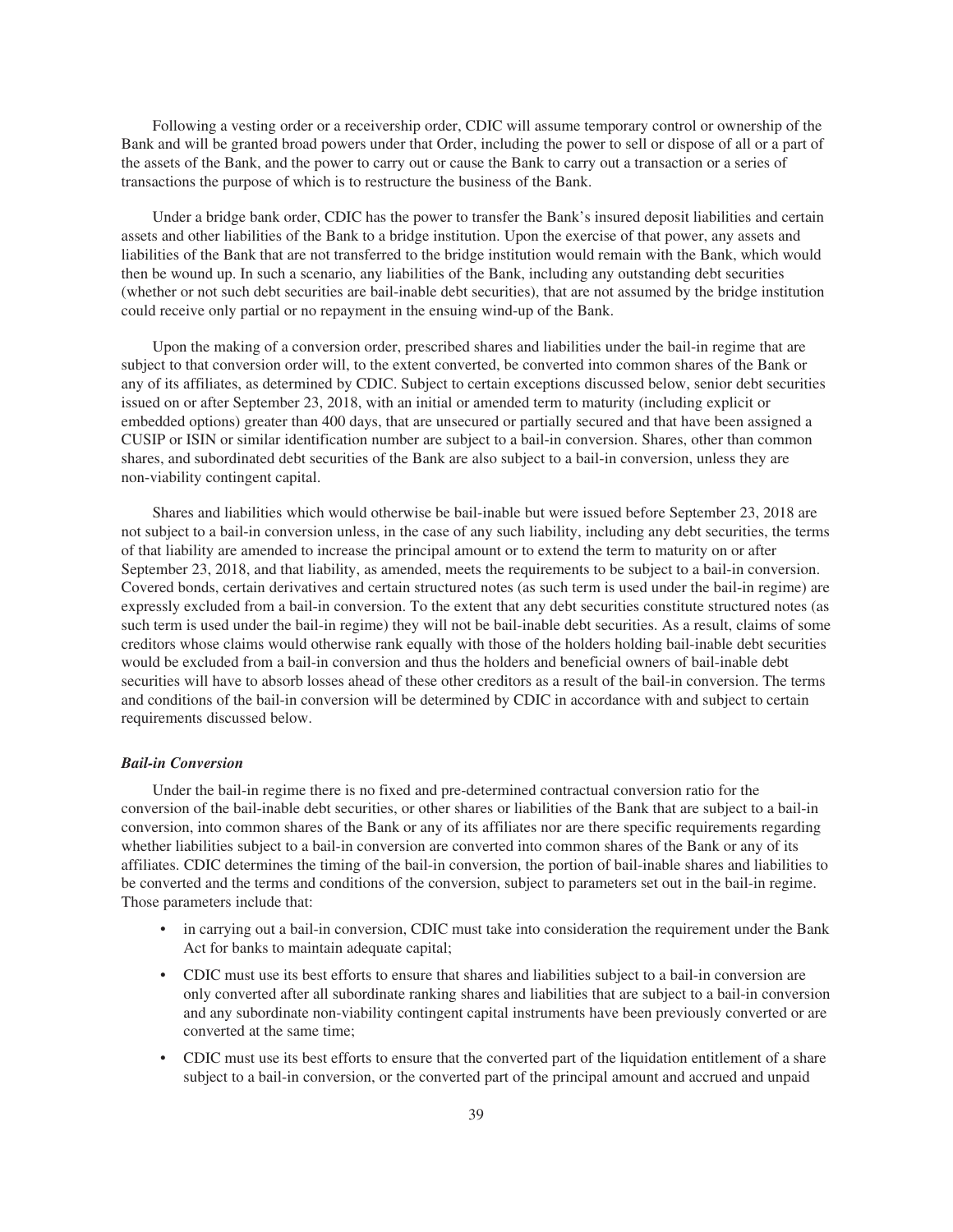interest of a liability subject to a bail-in conversion, is converted on a pro rata basis for all shares or liabilities subject to a bail-in conversion of equal rank that are converted during the same restructuring period;

- holders of shares and liabilities that are subject to a bail-in conversion must receive a greater number of common shares per dollar of the converted part of the liquidation entitlement of their shares, or the converted part of the principal amount and accrued and unpaid interest of their liabilities, than holders of any subordinate shares or liabilities subject to a bail-in conversion that are converted during the same restructuring period or of any subordinate non-viability contingent capital that is converted during the same restructuring period;
- holders of shares or liabilities subject to a bail-in conversion of equal rank that are converted during the same restructuring period must receive the same number of common shares per dollar of the converted part of the liquidation entitlement of their shares or the converted part of the principal amount and accrued and unpaid interest of their liabilities; and
- holders of shares or liabilities subject to a bail-in conversion must receive, if any non-viability contingent capital of equal rank to the shares or liabilities is converted during the same restructuring period, a number of common shares per dollar of the converted part of the liquidation entitlement of their shares, or the converted part of the principal amount and accrued and unpaid interest of their liabilities, that is equal to the largest number of common shares received by any holder of the non-viability contingent capital per dollar of that capital.

### *Compensation Regime*

The CDIC Act provides for a compensation process for holders of bail-inable debt securities who immediately prior to the making of an Order, directly or through an intermediary, own bail-inable debt securities that are converted in a bail-in conversion. While this process applies to successors of those holders it does not apply to assignees or transferees of the holder following the making of the Order and does not apply if the amounts owing under the relevant bail-inable debt securities are paid in full.

Under the compensation process, the compensation to which such holders are entitled is the difference, to the extent it is positive, between the estimated liquidation value and the estimated resolution value of the relevant bail-inable debt securities. The liquidation value is the estimated value the holders of bail-inable debt securities would have received if an order under the *Winding-up and Restructuring Act* (Canada) had been made in respect of the Bank, as if no Order had been made and without taking into consideration any assistance, financial or otherwise, that is or may be provided to the Bank, directly or indirectly, by CDIC, the Bank of Canada, the Government of Canada or a province of Canada, after any order to wind up the Bank has been made.

The resolution value in respect of relevant bail-inable debt securities is the aggregate estimated value of the following: (a) the relevant bail-inable debt securities, if they are not held by CDIC and they are not converted, after the making of an Order, into common shares under a bail-in conversion; (b) common shares that are the result of a bail-in conversion after the making of an Order; (c) any dividend or interest payments made, after the making of the Order, with respect to the relevant bail-inable debt securities to any person other than CDIC; and (d) any other cash, securities or other rights or interests that are received or to be received with respect to the relevant bail-inable debt securities as a direct or indirect result of the making of the Order and any actions taken in furtherance of the Order, including from CDIC, the Bank, the liquidator of the Bank, if the Bank is wound up, the liquidator of a CDIC subsidiary incorporated or acquired by order of the Governor in Council for the purposes of facilitating the acquisition, management or disposal of real property or other assets of the Bank that CDIC may acquire as the result of its operations that is liquidated or the liquidator of a bridge institution if the bridge institution is wound up.

In connection with the compensation process, CDIC is required to estimate the liquidation value and the resolution value in respect of the portion of converted bail-inable debt securities and is required to consider the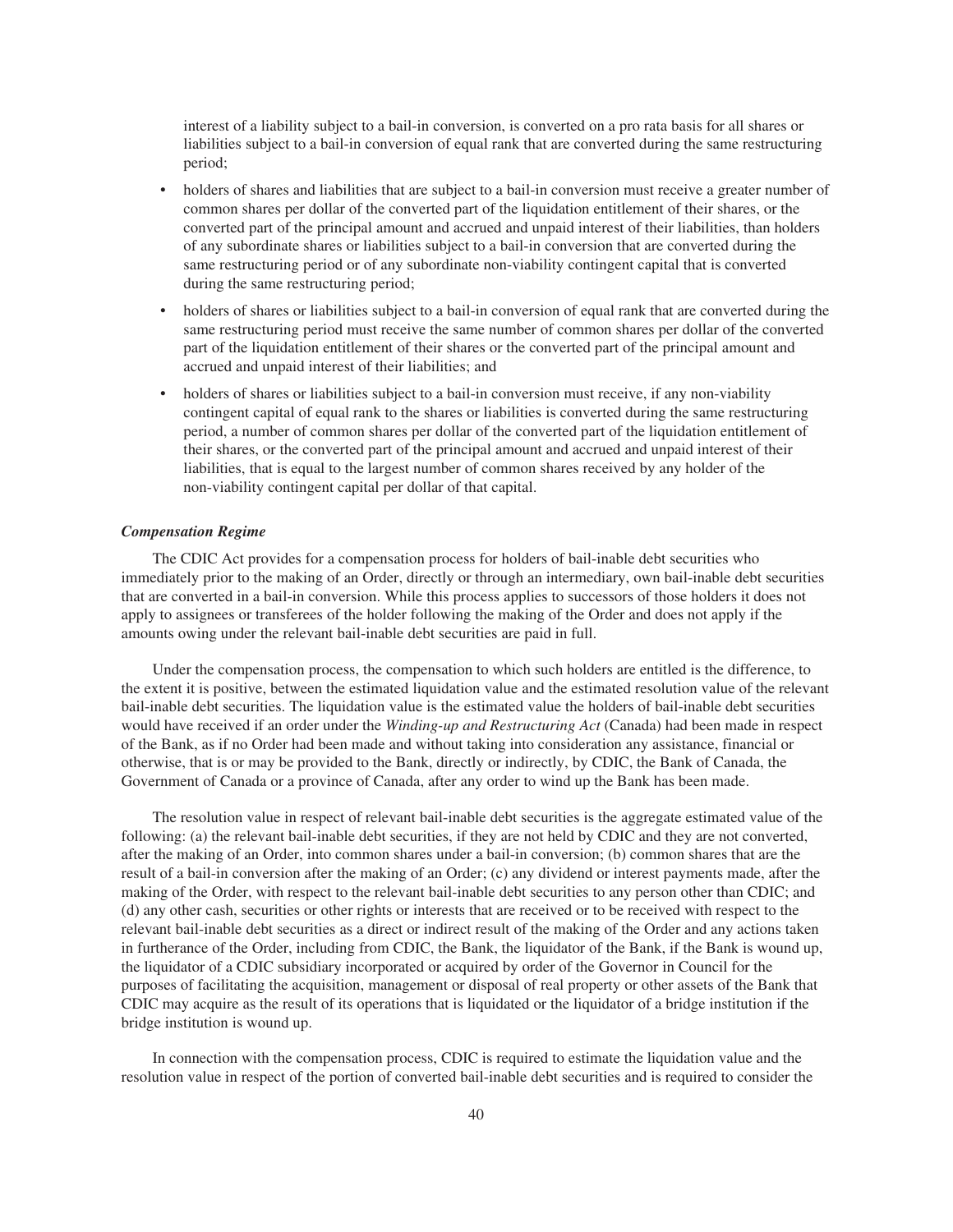difference between the estimated day on which the liquidation value would be received and the estimated day on which the resolution value is, or would be, received.

CDIC must, within a reasonable period following a bail-in conversion, make an offer of compensation by notice to the relevant holders that held bail-inable debt securities equal to, or in value estimated to be equal to, the amount of compensation to which such holders are entitled or provide a notice stating that such holders are not entitled to any compensation. In either case such offer or notice is required to include certain prescribed information, including important information regarding the rights of such holders to seek to object and have the compensation to which they are entitled determined by an assessor (a Canadian Federal Court judge) where holders of liabilities representing at least 10% of the principal amount and accrued and unpaid interest of the liabilities of the same class object to the offer or absence of compensation. The period for objecting is limited (45 days following the day on which a summary of the notice is published in the *Canada Gazette*) and failure by holders holding a sufficient principal amount plus accrued and unpaid interest of affected bail-inable debt securities to object within the prescribed period will result in the loss of any ability to object to the offered compensation or absence of compensation, as applicable. CDIC will pay the relevant holders the offered compensation within 135 days after the date on which a summary of the notice is published in the *Canada Gazette* if the offer of compensation is accepted, the holder does not notify CDIC of acceptance or objection to the offer or if the holder objects to the offer but the 10% threshold described above is not met within the aforementioned 45-day period.

Where an assessor is appointed, the assessor could determine a different amount of compensation payable, which could either be higher or lower than the original amount. The assessor is required to provide holders, whose compensation it determines, notice of its determination. The assessor's determination is final and there are no further opportunities for review or appeal. CDIC will pay the relevant holders the compensation amount determined by the assessor within 90 days of the assessor's notice.

By its acquisition of an interest in any bail-inable debt security, each holder or beneficial owner of that debt security is deemed to be bound by a bail-in conversion and so will have no further rights in respect of its bailinable debt securities to the extent that those bail-inable debt securities are converted in a bail-in conversion, other than those provided under the bail-in regime.

### *TLAC Guideline*

In connection with the bail-in regime, the TLAC Guideline applies to and establishes standards for D-SIBs, including the Bank. Under the TLAC Guideline, beginning November 1, 2021, the Bank is required to maintain a minimum capacity to absorb losses composed of unsecured external long-term debt that meets the prescribed criteria or regulatory capital instruments to support recapitalization in the event of a failure. Bail-inable debt securities and regulatory capital instruments that meet the prescribed criteria will constitute TLAC of the Bank.

In order to comply with the TLAC Guideline, our senior debt securities indenture provides for terms and conditions for the bail-inable debt securities necessary to meet the prescribed criteria and qualify at their issuance as TLAC instruments of the Bank under the TLAC Guideline. Those criteria include the following:

- the Bank cannot directly or indirectly have provided financing to any person for the express purpose of investing in the bail-inable debt securities;
- the bail-inable debt security is not subject to set-off or netting rights;
- the bail-inable debt security must not provide rights to accelerate repayment of principal or interest payments outside of bankruptcy, insolvency, wind-up or liquidation, except that events of default relating to the non-payment of scheduled principal and/or interest payments will be permitted where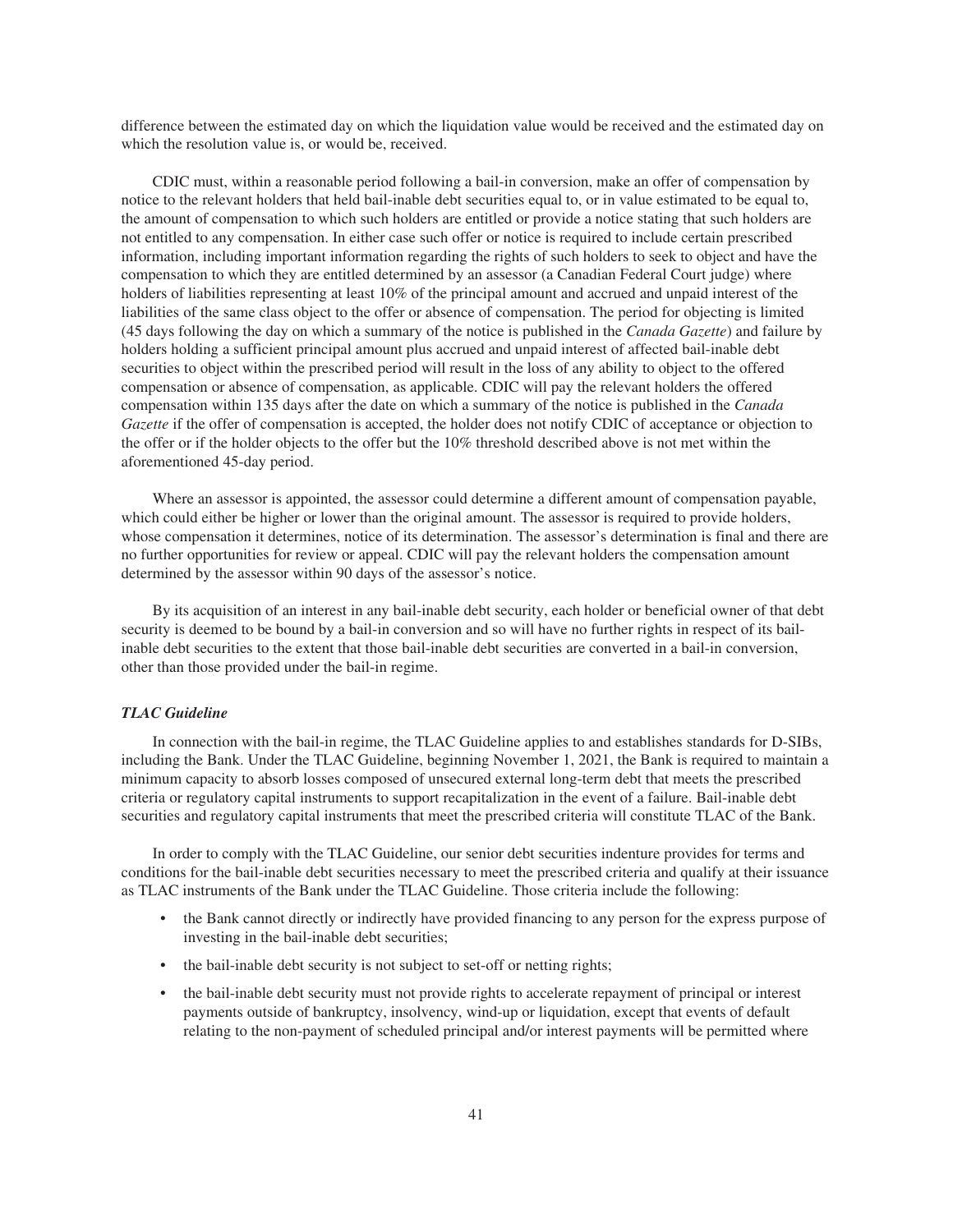they are subject to a cure period of no less than 30 business days and clearly disclose to investors that: (i) acceleration is only permitted where an Order has not been made in respect of the Bank; and (ii) notwithstanding any acceleration, the instrument continues to be subject to a bail-in conversion prior to its repayment;

- the bail-inable debt security may be redeemed or purchased for cancellation only at the initiative of the Bank and, where the redemption or purchase would lead to a breach of the Bank's minimum TLAC requirements, that redemption or purchase would be subject to the prior approval of the Superintendent;
- the bail-inable debt security does not have credit-sensitive dividend or coupon features that are reset periodically based in whole or in part on the Bank's credit standing; and
- where an amendment or variance of the bail-inable debt security's terms and conditions would affect its recognition as TLAC, that amendment or variance will only be permitted with the prior approval of the Superintendent.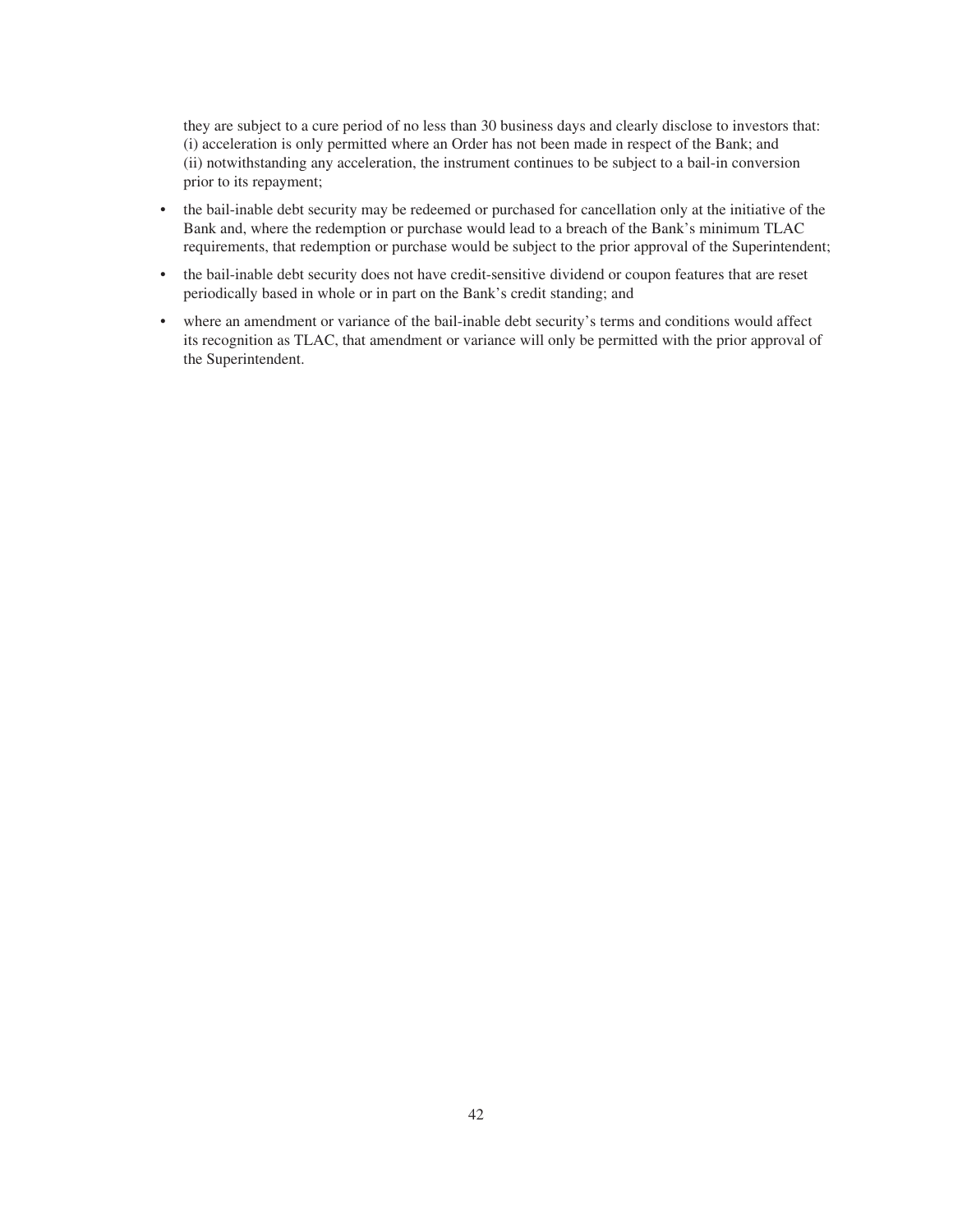# **DESCRIPTION OF CERTAIN PROVISIONS RELATING TO THE DEBT SECURITIES WE MAY OFFER**

## **Form, Exchange and Transfer**

Unless we specify otherwise in an applicable prospectus supplement, the debt securities will be issued:

- only in fully-registered form;
- without interest coupons; and
- in denominations of US\$2,000 and integral multiples of US\$1,000 in excess thereof.

If a debt security is issued as a registered global debt security, as the case may be, only the depositary—such as DTC, Euroclear and Clearstream, each as defined below under "Legal Ownership and Book-Entry Issuance"—will be entitled to transfer and exchange the debt security, as described in this subsection because the depositary will be the sole registered holder of such debt security and is referred to below as the "holder." Those who own beneficial interests in a global debt security do so through participants in the depositary's securities clearance system, and the rights of these indirect owners will be governed by the applicable procedures of the depositary and its participants. We describe book-entry procedures below under "Legal Ownership and Book-Entry Issuance."

Holders of debt securities issued in fully-registered form may have their debt securities broken into more debt securities of smaller authorized denominations or combined into fewer debt securities of larger authorized denominations, as long as the total principal amount is not changed. This is called an exchange.

Holders may exchange or register the transfer of debt securities at the office of the applicable trustee. Debt securities may be transferred by endorsement. Holders may also replace lost, stolen or mutilated debt securities at that office. The trustees act as our agents for registering debt securities in the names of holders and registering the transfer of debt securities. We may change this appointment to another entity or perform it ourselves. The entity performing the role of maintaining the list of registered holders is called the security registrar. It will also record transfers. The applicable trustee may require an indemnity before replacing any debt securities.

Holders will not be required to pay a service charge to register the transfer or exchange of debt securities, but holders may be required to pay for any tax or other governmental charge associated with the exchange or transfer. The registration of a transfer or exchange will only be made if the security registrar is satisfied with your proof of ownership.

If we designate additional agents, they will be named in the applicable prospectus supplements. We may cancel the designation of any particular agent. We may also approve a change in the office through which any agent acts.

If the debt securities are redeemable and we redeem less than all of the debt securities of a particular series, we may block the registration of transfer or exchange of debt securities during the period beginning 15 days before the day we mail the notice of redemption and ending on the day of that mailing, in order to freeze the list of holders entitled to receive the mailing. We may also refuse to register transfers or exchanges of debt securities selected for redemption, except that we will continue to permit registration of transfers and exchanges of the unredeemed portion of any debt security being partially redeemed.

# **The Trustees**

Computershare Trust Company, National Association and Computershare Trust Company of Canada serve as the trustees for our senior debt securities.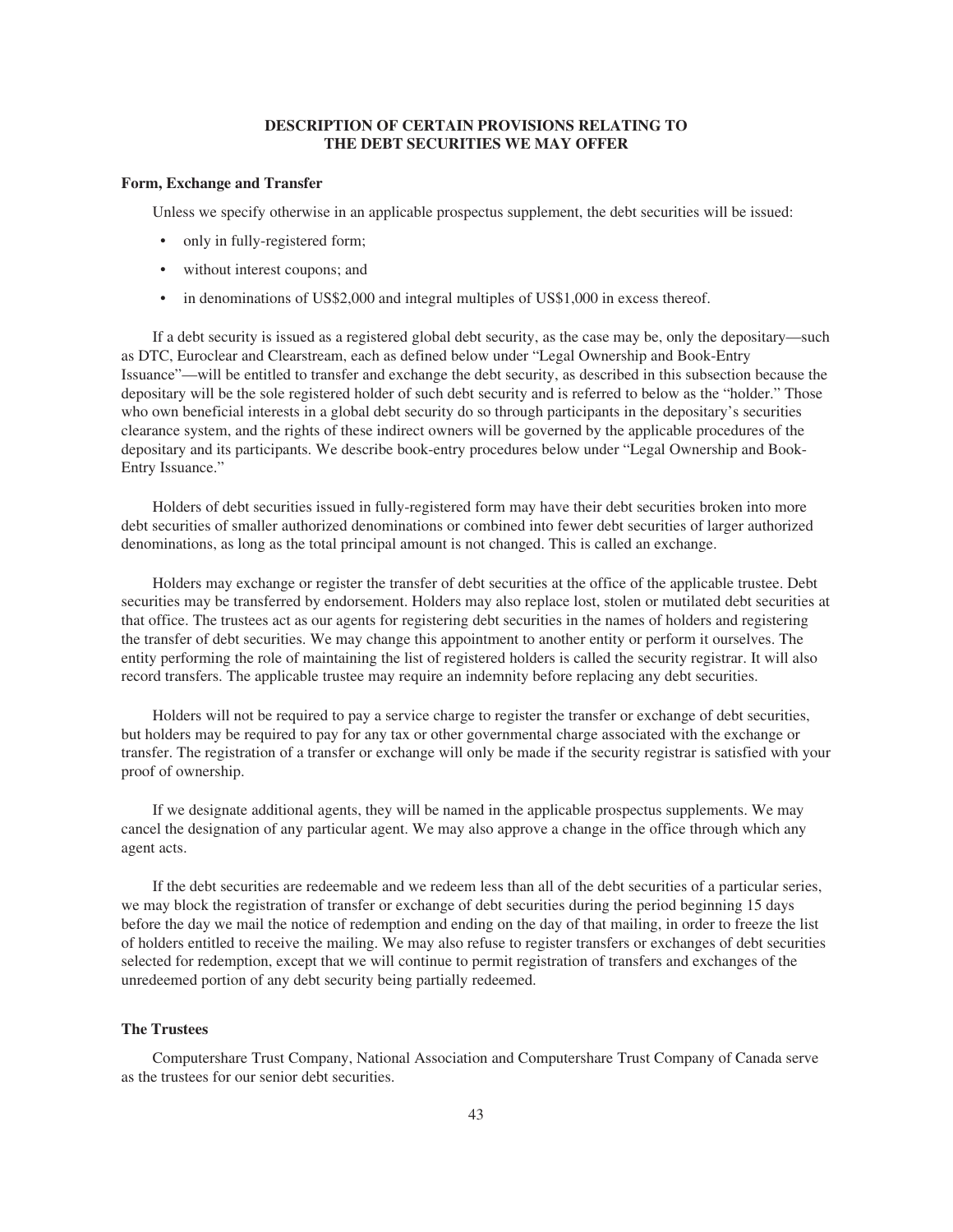Computershare Trust Company, National Association and Computershare Trust Company of Canada also serve as the trustees for the subordinated debt securities.

The trustees make no representation or warranty, whether express or implied, with respect to the Bank, the debt securities and other matters described in this prospectus. The trustees have not prepared or reviewed any of the information included in this prospectus, except the trustees have consented to the use of their names. Such approval does not constitute a representation or approval by the trustees of the accuracy or sufficiency of any information contained in this prospectus.

### **Payment and Paying Agents**

In accordance with and subject to the specific terms of any debt securities, we will pay interest to the person listed in the trustees' records at the close of business on a particular day in advance of each due date for interest, even if that person no longer owns the debt security on the interest due date. That particular day, usually about two weeks in advance of the interest due date, is called the regular record date and will be stated in an applicable prospectus supplement. Holders buying and selling debt securities must work out between them how to compensate for the fact that we will pay all the interest for an interest period to the one who is the registered holder on the regular record date. The most common manner is to adjust the sale price of the debt securities to prorate interest fairly between buyer and seller. This prorated interest amount is called accrued interest.

We will pay interest, principal and any other money due on the debt securities at the corporate trust office of Computershare Trust Company, National Association or such other office as may be agreed upon. Holders must make arrangements to have their payments picked up at or wired from that office or such other office as may be agreed upon. We may also choose to pay interest by mailing checks.

# **BOOK-ENTRY AND OTHER INDIRECT HOLDERS SHOULD CONSULT THEIR BANKS, BROKERS OR OTHER FINANCIAL INSTITUTIONS FOR INFORMATION ON HOW THEY WILL RECEIVE PAYMENTS.**

We may also arrange for additional payment offices and may cancel or change these offices, including our use of the trustees' corporate trust offices. These offices are called paying agents. We may also choose to act as our own paying agent or choose one of our subsidiaries to do so. We must notify holders of changes in the paying agents for any particular series of debt securities.

## **Notices**

We and the trustees will send notices regarding the debt securities only to registered holders, using their addresses as listed in the trustees' records. With respect to who is a registered "holder" for this purpose, see "Legal Ownership and Book-Entry Issuance."

Regardless of who acts as paying agent, all money paid by us to a paying agent that remains unclaimed at the end of two years after the amount is due to holders will be repaid to us. After that two-year period, holders may look to us for payment and not to the trustees or any other paying agent.

# **LEGAL OWNERSHIP AND BOOK-ENTRY ISSUANCE**

In this section, we describe special considerations that will apply to registered debt securities issued in global i.e., book-entry, form. First we describe the difference between registered ownership and indirect ownership of registered debt securities. Then we describe special provisions that apply to global debt securities.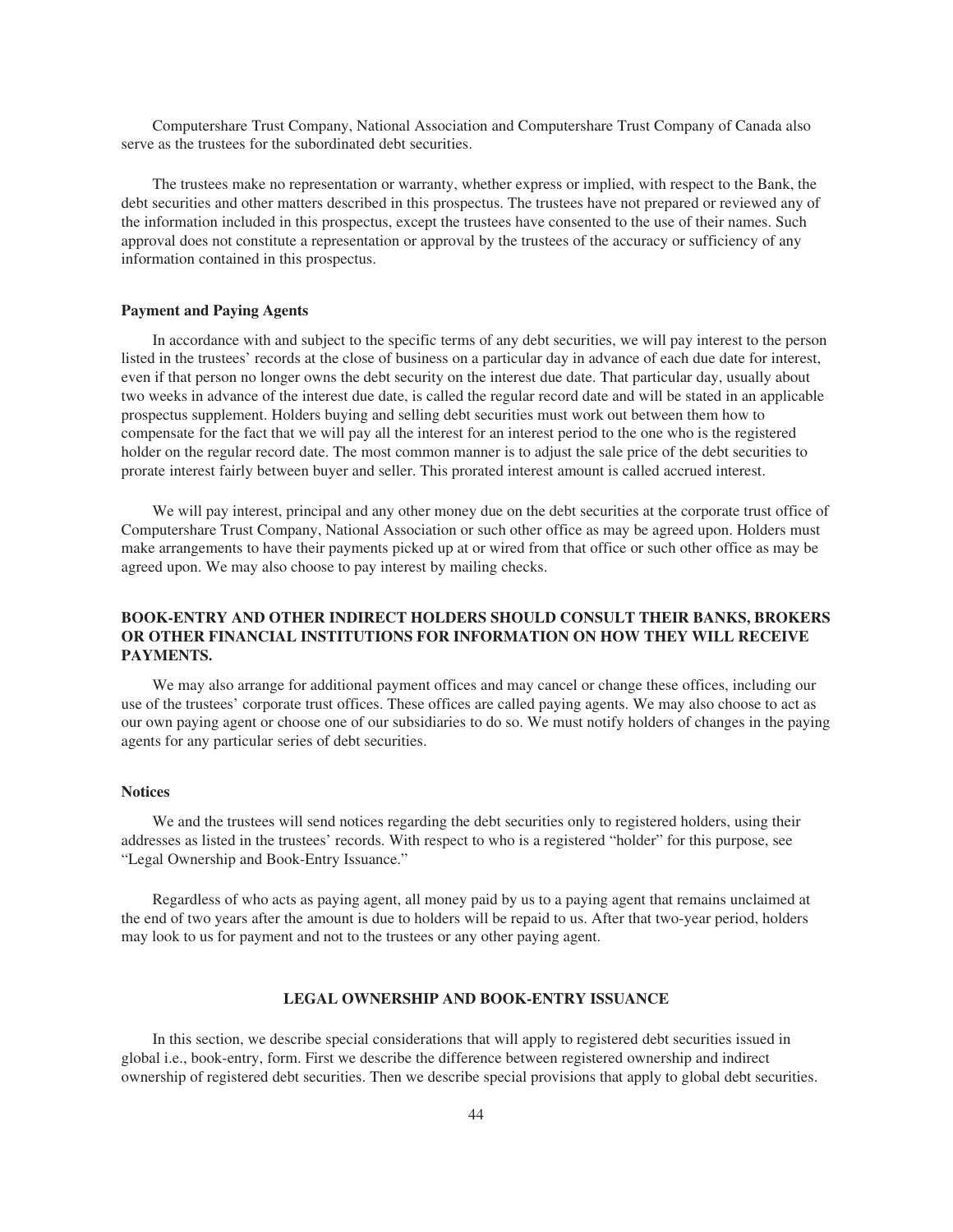# **Who is the Legal Owner of a Registered Security?**

Each debt security will be represented either by a certificate issued in definitive form to a particular investor or by one or more global debt securities representing debt securities. We refer to those who have debt securities registered in their own names, on the books that we or the trustees maintain for this purpose, as the "registered holders" of those debt securities. Subject to limited exceptions, we and the trustees are entitled to treat the registered holder of a debt security as the person exclusively entitled to vote, to receive notices, to receive any interest or other payment in respect of the debt security and to exercise all the rights and power as an owner of the debt security. We refer to those who own beneficial interests in debt securities that are not registered in their own names as indirect owners of those debt securities. As we discuss below, indirect owners are not registered holders, and investors in debt securities issued in book-entry form or in street name will be indirect owners.

*Book-Entry Owners*. Unless otherwise noted in an applicable prospectus supplement, we will issue each debt security in book-entry form only. This means debt securities will be represented by one or more global debt securities registered in the name of a financial institution that holds them as depositary on behalf of other financial institutions that participate in the depositary's book-entry system. These participating institutions, in turn, hold beneficial interests in the debt securities on behalf of themselves or their customers.

Under each indenture (and the Bank Act in the case of subordinated indebtedness), subject to limited exceptions and applicable law, only the person in whose name a debt security is registered is recognized as the holder of that debt security. Consequently, for debt securities issued in global form, we will recognize only the depositary as the holder of the debt securities and we will make all payments on the debt securities, including deliveries of any property other than cash, to the depositary. The depositary passes along the payments it receives to its participants, which in turn pass the payments along to their customers who are the beneficial owners. The depositary and its participants do so under agreements they have made with one another or with their customers; they are not obligated to do so under the terms of the debt securities.

As a result, investors will not own debt securities directly. Instead, they will own beneficial interests in a global debt security, through a bank, broker or other financial institution that participates in the depositary's book-entry system or holds an interest through a participant. As long as the debt securities are issued in global form, investors will be indirect owners, and not registered holders, of the debt securities.

*Street Name Owners*. We may issue debt securities initially in non-global form or we may terminate an existing global debt security, as described below under "—What is a Global Debt Security?—Holder's Option to Obtain a Non-Global Debt Security; Special Situations When a Global Debt Security Will Be Terminated." In these cases, investors may choose to hold their debt securities in their own names or in street name. Debt securities held by an investor in street name would be registered in the name of a bank, broker or other financial institution that the investor chooses, and the investor would hold only a beneficial interest in those debt securities through an account he or she maintains at that institution.

For debt securities held in street name, we will, subject to limited exceptions and applicable law, recognize only the intermediary banks, brokers and other financial institutions in whose names the debt securities are registered as the holders of those debt securities, and we will make all payments on those debt securities, including deliveries of any property other than cash, to them. These institutions pass along the payments they receive to their customers who are the beneficial owners, but only because they agree to do so in their customer agreements or because they are legally required to do so. Investors who hold debt securities in street name will be indirect owners, not registered holders, of those debt securities.

*Registered Holders*. Subject to limited exceptions, our obligations, as well as the obligations of the trustees under any indenture and the obligations, if any, of any other third parties employed by us, run only to the registered holders of the debt securities. We do not have obligations to investors who hold beneficial interests in global debt securities, in street name or by any other indirect means. This will be the case whether an investor chooses to be an indirect owner of a debt security or has no choice because we are issuing the debt securities only in global form.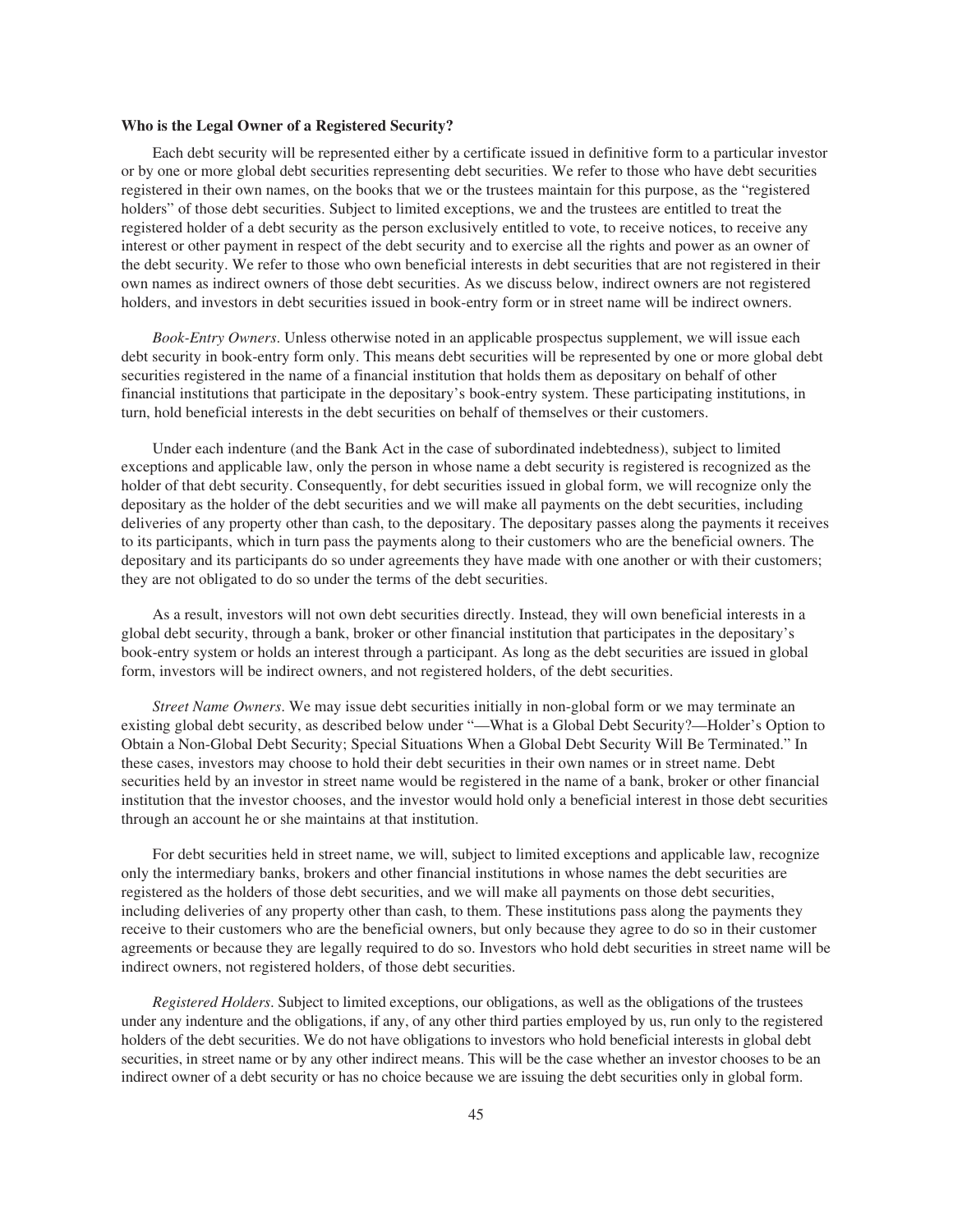For example, once we make a payment or give a notice to the registered holder, we have no further responsibility for that payment or notice even if that holder is required, under agreements with depositary participants or customers or by law, to pass it along to the indirect owners but does not do so. Similarly, if we want to obtain the approval of the holders for any purpose—for example, to amend the indenture for a series of debt securities or to relieve us of the consequences of a default or of our obligation to comply with a particular provision of an indenture—we would seek the approval only from the registered holders, and not the indirect owners, of the relevant debt securities. Whether and how the registered holders contact the indirect owners is up to the registered holders.

When we refer to "you" in this prospectus, we mean all purchasers of the debt securities being offered by this prospectus and the applicable prospectus supplements, whether they are the registered holders or only indirect owners of those debt securities. When we refer to "your debt securities" in this prospectus, we mean the debt securities in which you will hold a direct or indirect interest.

*Special Considerations for Indirect Owners*. If you hold debt securities through a bank, broker or other financial institution, either in book-entry form or in street name, you should check with your own institution to find out:

- how it handles securities payments and notices;
- whether it imposes fees or charges;
- how it would handle a request for the holders' consent, if ever required;
- how it would exercise rights under the debt securities if there were a default or other event triggering the need for holders to act to protect their interests; and
- if the debt securities are in book-entry form, how the depositary's rules and procedures will affect these matters.

### **What is a Global Debt Security?**

Unless otherwise noted in the applicable prospectus supplement, we will issue each debt security in bookentry form only. Each debt security issued in book-entry form will be represented by a global debt security that we deposit with and register in the name of one or more financial institutions or clearing systems, or their nominees, which we select. A financial institution or clearing system that we select for any debt security for this purpose is called the "depositary" for that debt security. A debt security will usually have only one depositary but it may have more. Each series of debt securities will have one or more of the following as the depositaries:

- The Depository Trust Company, New York, New York, which is known as "DTC";
- Euroclear Bank S.A./N.V., as operator of the Euroclear System, which is known as "Euroclear";
- Clearstream Banking, *société anonyme*, which is known as "Clearstream"; or
- any other clearing system or financial institution named in the applicable prospectus supplements.

The depositaries named above may also be participants in one another's systems. Thus, for example, if DTC is the depositary for a global debt security, investors may hold beneficial interests in that debt security through Euroclear or Clearstream, as DTC participants. The depositary or depositaries for your debt securities will be named in the applicable prospectus supplements; if none is named, the depositary will be DTC.

A global debt security may represent one or any other number of individual debt securities. Generally, all debt securities represented by the same global debt security will have the same terms. We may, however, issue a global debt security that represents multiple debt securities of the same kind, such as debt securities that have different terms and are issued at different times. We call this kind of global debt security a master global debt security. The applicable prospectus supplements will not indicate whether your debt securities are represented by a master global debt security.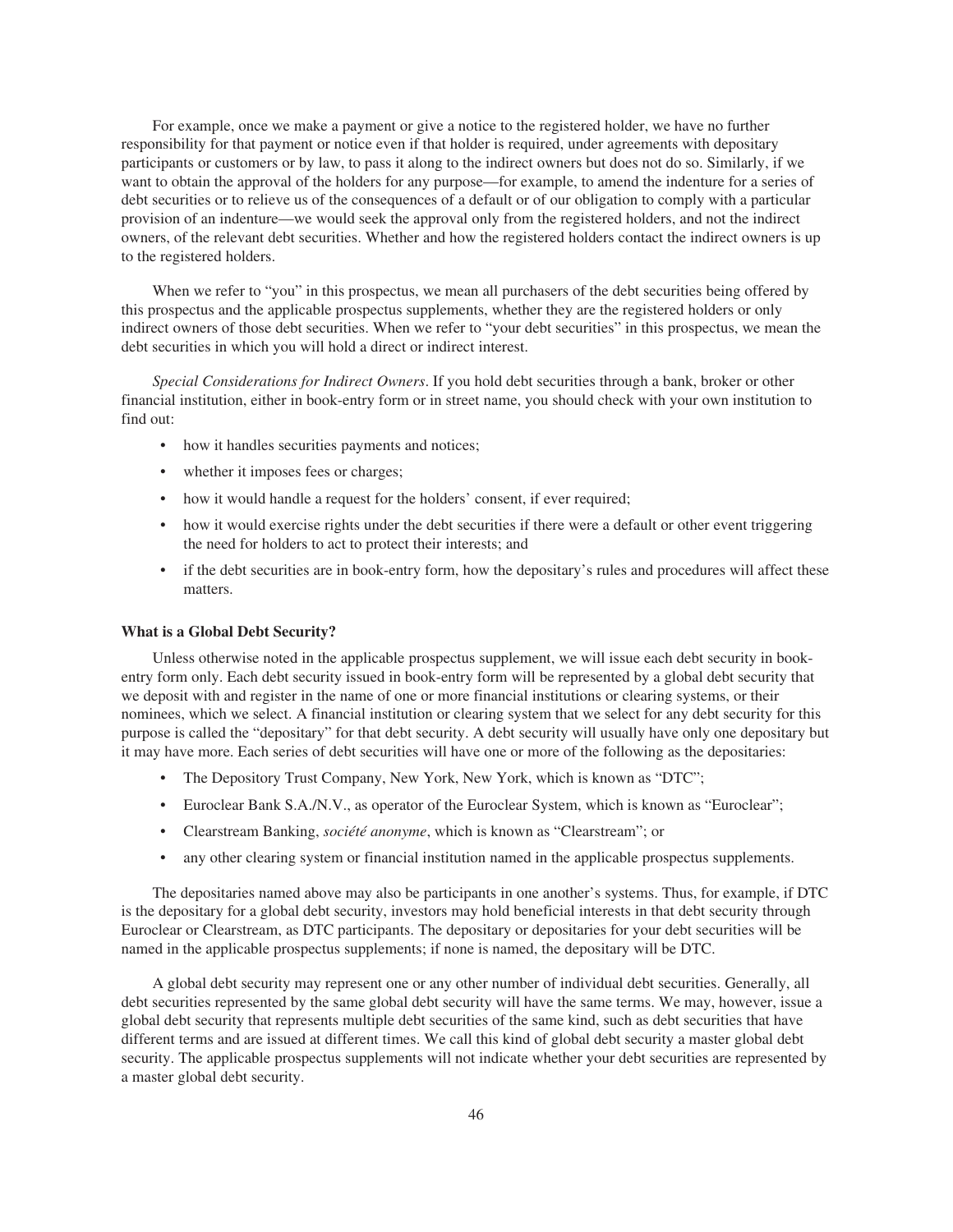A global debt security may not be transferred to or registered in the name of anyone other than the depositary or its nominee, unless special termination situations arise. We describe those situations below under "—Holder's Option to Obtain a Non-Global Debt Security; Special Situations When a Global Debt Security Will Be Terminated." As a result of these arrangements, the depositary, or its nominee, will be the sole registered owner and holder of all debt securities represented by a global debt security, and investors will be permitted to own only indirect interests in a global debt security. Indirect interests must be held by means of an account with a broker, bank or other financial institution that in turn has an account with the depositary or with another institution that does. Thus, an investor whose debt security is represented by a global debt security will not be a holder of the debt security, but only an indirect owner of an interest in the global debt security.

If an applicable prospectus supplement for a particular debt security indicates that the debt security will be issued in global form only, then the debt security will be represented by a global debt security at all times unless and until the global debt security is terminated. We describe the situations in which this can occur below under "—Holder's Option to Obtain a Non-Global Debt Security; Special Situations When a Global Debt Security Will Be Terminated." If termination occurs, we may issue the debt securities through another book-entry clearing system or decide that the debt securities may no longer be held through any book-entry clearing system.

*Special Considerations for Global Debt Securities*. As an indirect owner, an investor's rights relating to a global debt security will be governed by the account rules of the depositary and those of the investor's bank, broker, financial institution or other intermediary through which it holds its interest (such as Euroclear or Clearstream, if DTC is the depositary), as well as general laws relating to securities transfers. We do not recognize this type of investor or any intermediary as a holder of debt securities and instead deal only with the depositary that holds the global debt security.

If debt securities are issued only in the form of a global debt security, an investor should be aware of the following:

- an investor cannot cause the debt securities to be registered in his or her own name, and cannot obtain non-global certificates for his or her interest in the debt securities, except in the special situations we describe below;
- an investor will be an indirect holder and must look to his or her own bank, broker or other financial institution for payments on the debt securities and protection of his or her legal rights relating to the debt securities, as we describe above under "—Who is the Legal Owner of a Registered Security?";
- an investor may not be able to sell interests in the debt securities to some insurance companies and other institutions that are required by law to own their debt securities in non-book-entry form;
- an investor may not be able to pledge his or her interest in a global debt security in circumstances in which certificates representing the debt securities must be delivered to the lender or other beneficiary of the pledge in order for the pledge to be effective;
- the depositary's policies will govern payments, deliveries, transfers, exchanges, notices and other matters relating to an investor's interest in a global debt security, and those policies may change from time to time. We and the trustees will have no responsibility for any aspect of the depositary's policies, actions or records of ownership interests in a global debt security. We and the trustees also do not supervise the depositary in any way;
- the depositary may require that those who purchase and sell interests in a global debt security within its book-entry system use immediately available funds and your bank, broker or other financial institution may require you to do so as well; and
- financial institutions that participate in the depositary's book-entry system and through which an investor holds its interest in the global debt securities, directly or indirectly, may also have their own policies affecting payments, deliveries, transfers, exchanges, notices and other matters relating to the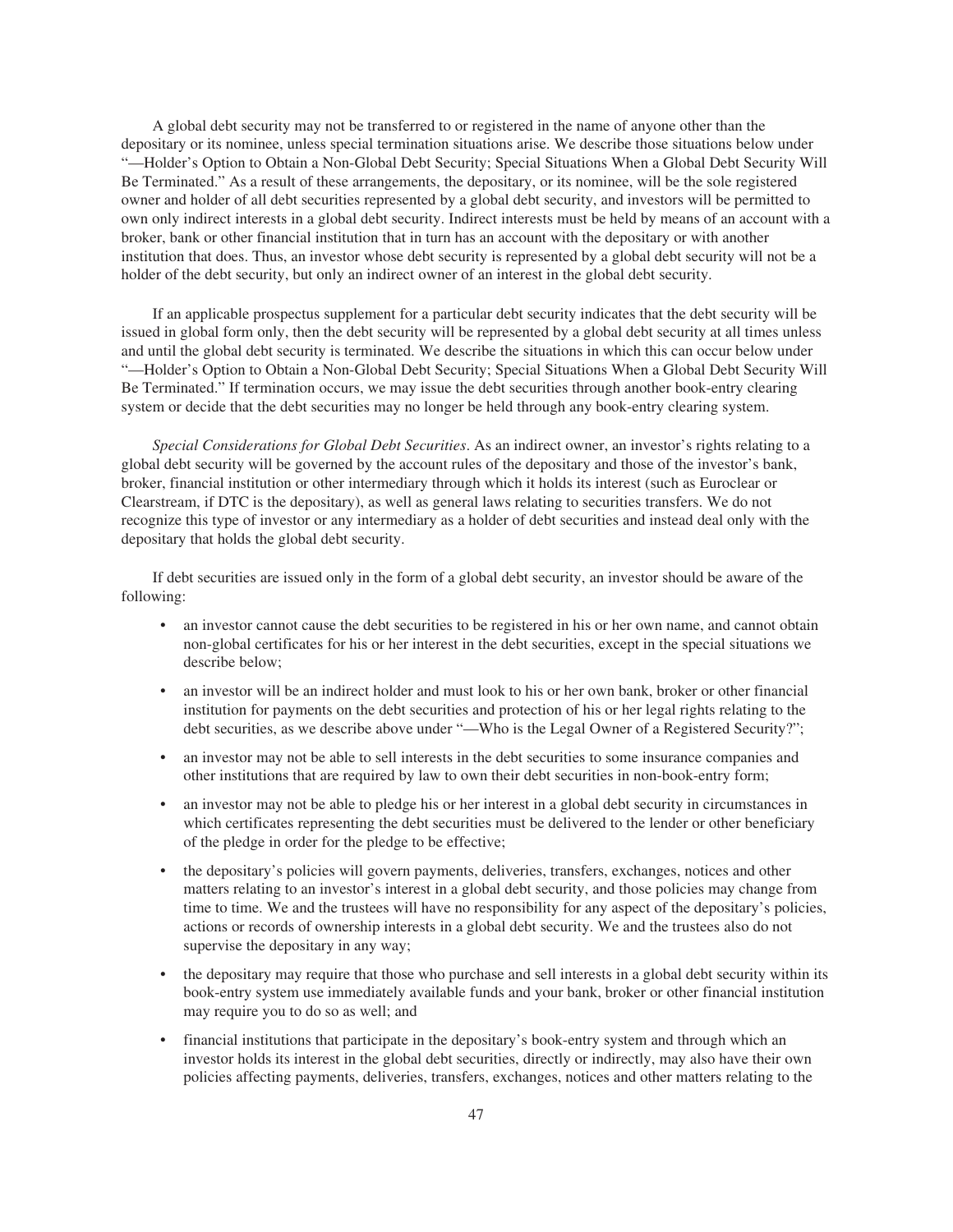debt securities, and those policies may change from time to time. For example, if you hold an interest in a global debt security through Euroclear or Clearstream, when DTC is the depositary, Euroclear or Clearstream, as applicable, may require those who purchase and sell interests in that debt security through them to use immediately available funds and comply with other policies and procedures, including deadlines for giving instructions as to transactions that are to be effected on a particular day. There may be more than one financial intermediary in the chain of ownership for an investor. We and the trustees do not monitor and are not responsible for the policies or actions or records of ownership interests of any of those intermediaries.

*Holder's Option to Obtain a Non-Global Debt Security; Special Situations When a Global Debt Security Will Be Terminated*. If we issue any series of debt securities in book-entry form but we choose to give the beneficial owners of that series the right to obtain non-global debt securities, any beneficial owner entitled to obtain non-global debt securities may do so by following the applicable procedures of the depositary, any transfer agent or registrar for that series and that owner's bank, broker or other financial institution through which that owner holds its beneficial interest in the debt securities. If you are entitled to request a non-global certificate and wish to do so, you will need to allow sufficient lead time to enable us or our agent to prepare the requested certificate.

In addition, in a few special situations described below, a global debt security will be terminated and interests in it will be exchanged for certificates in non-global form representing the debt securities it represented. After that exchange, the choice of whether to hold the debt securities directly or in street name will be up to the investor. Investors must consult their own banks, brokers or other financial institutions, to find out how to have their interests in a global debt security transferred on termination to their own names, so that they will be holders. We have described the rights of holders and street name investors above under "—Who is the Legal Owner of a Registered Security?"

The special situations for termination of a global debt security are as follows:

- if the depositary notifies us that it is unwilling, unable or no longer qualified to continue as depositary for that global debt security and we do not appoint another institution to act as depositary within 60 days;
- if we notify the trustees that we wish to terminate that global debt security; or
- if an event of default has occurred with regard to these debt securities and has not been cured or waived.

If a global debt security is terminated, only the depositary, and neither we nor the trustees for any debt securities, is responsible for deciding the names of the institutions in whose names the debt securities represented by the global debt security will be registered and, therefore, who will be the registered holders of those debt securities.

# **Considerations Relating to DTC**

DTC has informed us that it is a limited-purpose trust company organized under the New York Banking Law, a "banking organization" within the meaning of the New York Banking Law, a member of the Federal Reserve System, a "clearing corporation" within the meaning of the New York Uniform Commercial Code, and a "clearing agency" registered pursuant to the provisions of Section 17A of the Exchange Act. DTC holds securities that DTC participants deposit with DTC. DTC also facilitates the settlement among DTC participants of securities transactions, such as transfers and pledges, in deposited securities through electronic computerized book-entry changes in DTC participants' accounts, thereby eliminating the need for physical movement of certificates. DTC participants include securities brokers and dealers, banks, trust companies and clearing corporations, and may include other organizations. DTC is owned by a number of its direct participants and by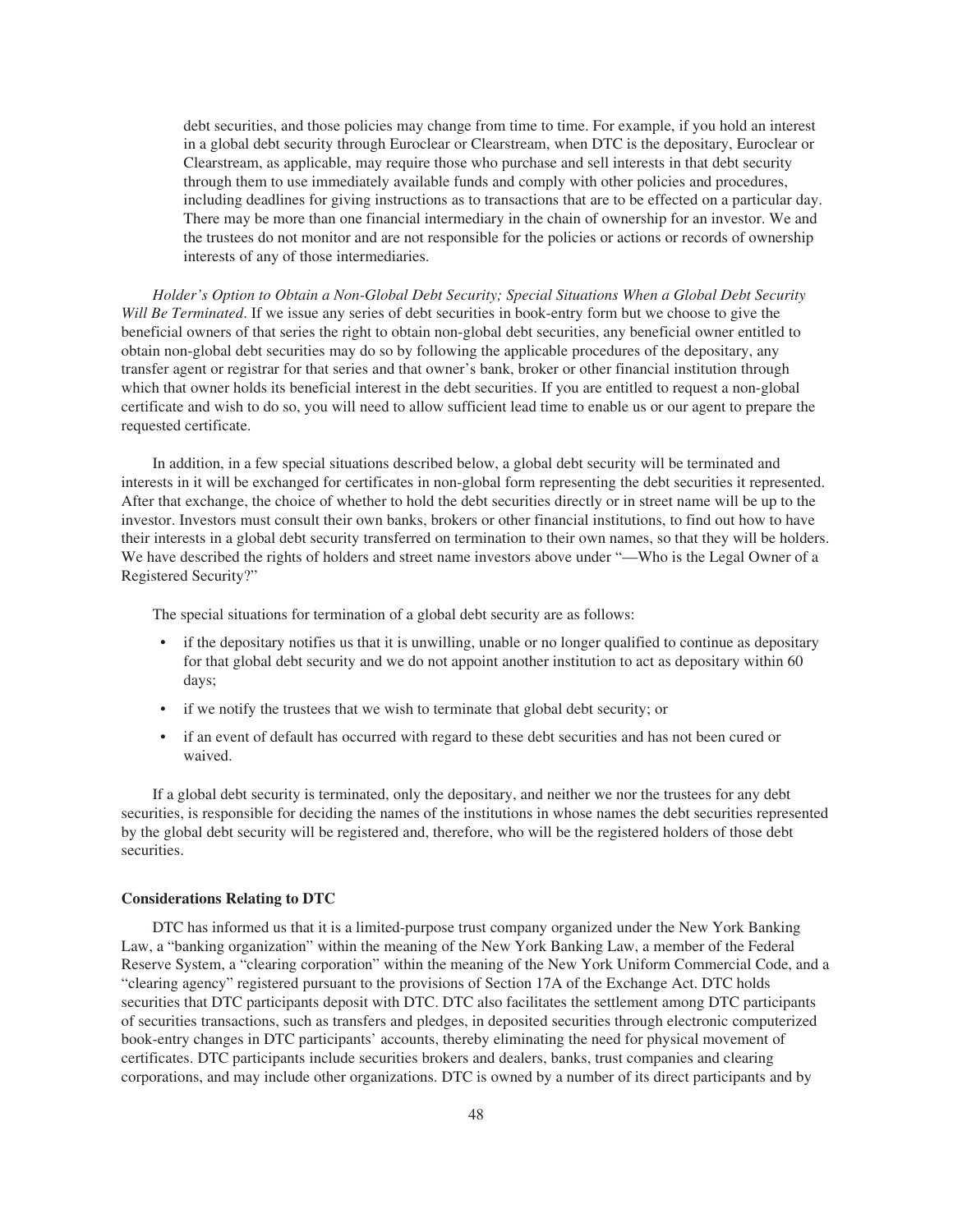the New York Stock Exchange, Inc. and the Financial Industry Regulatory Authority, Inc. Indirect access to the DTC system also is available to others such as banks, brokers, dealers and trust companies that clear through or maintain a custodial relationship with a participant, either directly or indirectly. The rules applicable to DTC and DTC participants are on file with the SEC.

Purchases of debt securities within the DTC system must be made by or through DTC participants, who will receive a credit for the debt securities on DTC's records. Transfers of ownership interests in the debt securities are accomplished by entries made on the books of participants acting on behalf of beneficial owners.

Redemption notices will be sent to DTC's nominee, Cede & Co., as the registered holder of the debt securities. If less than all of the debt securities are being redeemed, DTC will determine the amount of the interest of each direct participant to be redeemed in accordance with its then-current procedures.

In instances in which a vote is required, neither DTC nor Cede & Co. will itself consent or vote with respect to the debt securities. Under its usual procedures, DTC would mail an omnibus proxy to the relevant trustee as soon as possible after the record date. The omnibus proxy assigns Cede & Co.'s consenting or voting rights to those direct participants to whose accounts such debt securities are credited on the record date (identified in a listing attached to the omnibus proxy).

Distribution payments on the debt securities will be made by the relevant trustee to DTC. DTC's usual practice is to credit direct participants' accounts on the relevant payment date in accordance with their respective holdings shown on DTC's records unless DTC has reason to believe that it will not receive payments on such payment date. Payments by participants to beneficial owners will be governed by standing instructions and customary practices and will be the responsibility of such participants and not of DTC, the relevant trustee or us, subject to any statutory or regulatory requirements as may be in effect from time to time. Payment of distributions to DTC is the responsibility of the relevant trustee, and disbursements of such payments to the beneficial owners are the responsibility of direct and indirect participants.

The information in this section concerning DTC and DTC's book-entry system has been obtained from sources that we believe to be accurate, but we assume no responsibility for the accuracy thereof. We do not have any responsibility for the performance by DTC or its participants of their respective obligations as described herein or under the rules and procedures governing their respective operations.

## **Considerations Relating to Clearstream and Euroclear**

Clearstream and Euroclear are securities clearance systems in Europe. Clearstream and Euroclear have respectively informed us that Clearstream and Euroclear each hold securities for their customers and facilitate the clearance and settlement of securities transactions by electronic book-entry transfer between their respective account holders. Clearstream and Euroclear provide various services including safekeeping, administration, clearance and settlement of internationally traded securities and securities lending and borrowing. Clearstream and Euroclear also deal with domestic securities markets in several countries through established depositary and custodial relationships. Clearstream and Euroclear have established an electronic bridge between their two systems across which their respective participants may settle trades with each other. Clearstream and Euroclear customers are world-wide financial institutions including underwriters, securities brokers and dealers, banks, trust companies and clearing corporations. Indirect access to Clearstream and Euroclear is available to other institutions that clear through or maintain a custodial relationship with an account holder of either system.

Euroclear and Clearstream may be depositaries for a global debt security. In addition, if DTC is the depositary for a global debt security, Euroclear and Clearstream may hold interests in the global debt security as participants in DTC.

As long as any global debt security is held by Euroclear or Clearstream, as depositary, you may hold an interest in the global debt security only through an organization that participates, directly or indirectly, in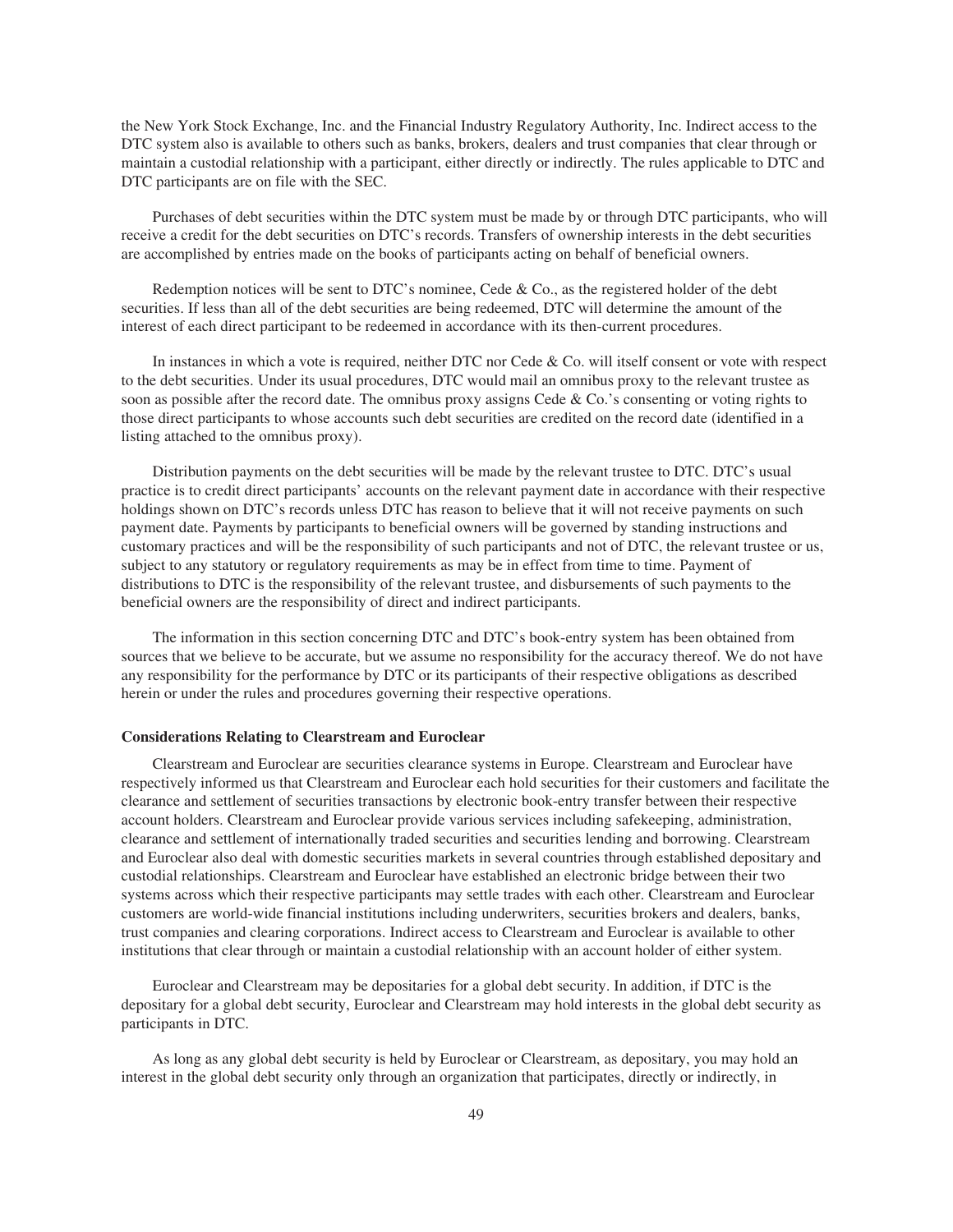Euroclear or Clearstream. If Euroclear or Clearstream is the depositary for a global debt security and there is no depositary in the United States, you will not be able to hold interests in that global debt security through any securities clearance system in the United States.

Payments, deliveries, transfers, exchanges, notices and other matters relating to the debt securities made through Euroclear or Clearstream must comply with the rules and procedures of those systems. Those systems could change their rules and procedures at any time. We have no control over those systems or their participants and we take no responsibility for their activities. Transactions between participants in Euroclear or Clearstream, on one hand, and participants in DTC, on the other hand, when DTC is the depositary, would also be subject to DTC's rules and procedures.

*Special Timing Considerations Relating to Transactions in Euroclear and Clearstream*. Investors will be able to make and receive through Euroclear and Clearstream payments, deliveries, transfers, exchanges, notices and other transactions involving any debt securities held through those systems only on days when those systems are open for business. Those systems may not be open for business on days when banks, brokers and other financial institutions are open for business in the United States.

In addition, because of time-zone differences, U.S. investors who hold their interests in the debt securities through these systems and wish to transfer their interests, or to receive or make a payment or delivery or exercise any other right with respect to their interests, on a particular day may find that the transaction will not be effected until the next business day in Luxembourg or Brussels, as applicable. Thus, investors who wish to exercise rights that expire on a particular day may need to act before the expiration date. In addition, investors who hold their interests through both DTC and Euroclear or Clearstream may need to make special arrangements to finance any purchases or sales of their interests between the U.S. and European clearing systems, and those transactions may settle later than would be the case for transactions within one clearing system.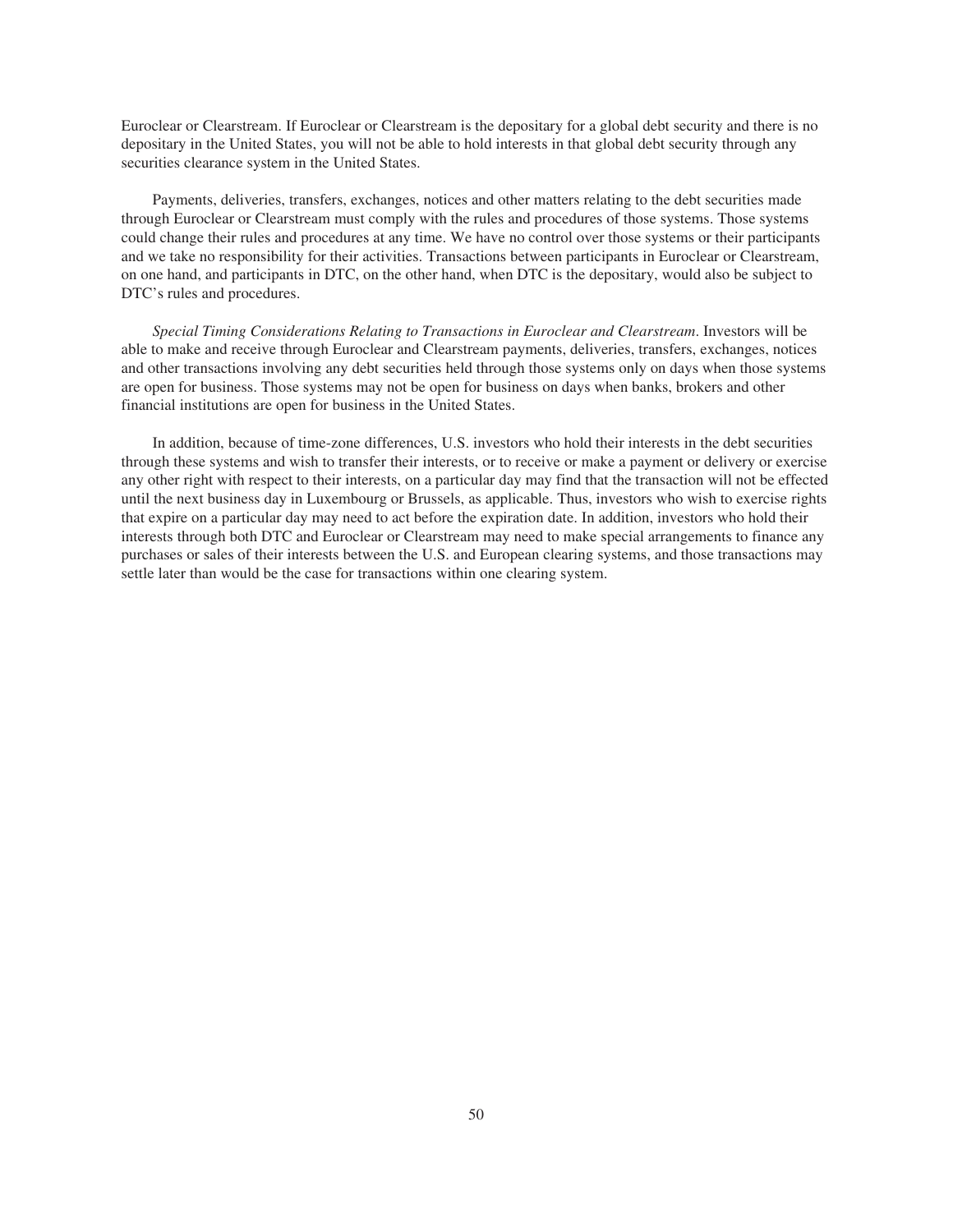# **UNITED STATES TAXATION**

This section describes the material U.S. federal income tax consequences to a U.S. holder (as defined below) of owning the securities we are offering. It is the opinion of Shearman & Sterling LLP, counsel to the Bank. It applies to you only if you acquire your securities at their original issuance, and you hold your securities as capital assets for U.S. federal income tax purposes. This section does not apply to you if you are a member of a class of holders subject to special rules, such as:

- a dealer in securities or currencies.
- a trader in securities that elects to use a mark–to–market method of accounting for your securities holdings,
- a bank or other financial institution,
- an insurance company,
- a tax-exempt organization,
- an individual retirement account or other tax-deferred account,
- real estate investment trusts.
- a person that actually or constructively owns 10% or more of our stock (by vote or value),
- a person that holds securities as part of a straddle or a hedging or conversion transaction,
- a former citizen or long-term resident of the United States subject to U.S. federal income tax as an expatriate, or
- a person whose functional currency for tax purposes is not the U.S. dollar.

This section is based on the Internal Revenue Code of 1986, as amended (the "Code"), its legislative history, existing and proposed Treasury regulations promulgated under the Code, published rulings and court decisions, as well as the income tax treaty between the United States and Canada (the "Treaty"), all as currently in effect. These laws are subject to change, possibly on a retroactive basis.

If a partnership or an entity or arrangement treated as a partnership for U.S. federal income tax purposes holds the securities, the U.S. federal income tax treatment of a partner will generally depend on the status of the partner and the tax treatment of the partnership. A partner in a partnership holding the securities should consult its tax advisor with regard to the U.S. federal income tax treatment of an investment in the securities.

This summary is for general information only and does not address all aspects of U.S. federal income taxation that may be relevant to a particular investor in light of the investor's circumstances, not does it address the effects of any state, local or non-U.S. tax laws or any U.S. federal estate, gift, generation-skipping transfer or alternative minimum tax considerations.

*Please consult your own tax advisor concerning the consequences of owning these securities in your particular circumstances under the Code and the laws of any other taxing jurisdiction.*

You are a U.S. holder if you are a beneficial owner of a security and you are:

- a citizen or individual resident of the United States,
- a corporation (or any other entity treated as a corporation for U.S. federal income tax purposes) created or organized in or under the laws of the United States, any state thereof or the District of Columbia,
- an estate whose income is subject to U.S. federal income tax regardless of its source, or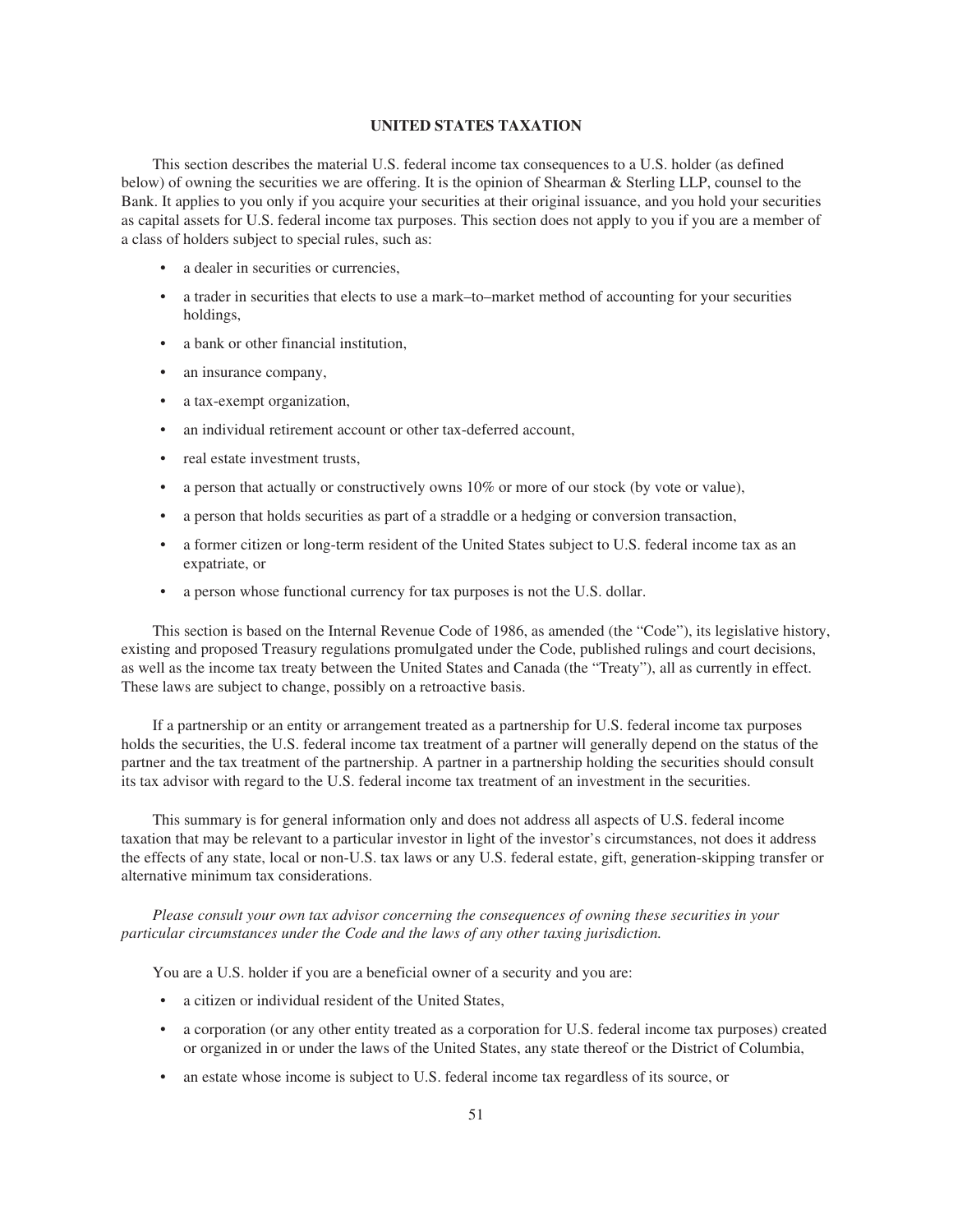• a trust if (1) a U.S. court can exercise primary supervision over the trust's administration and one or more U.S. persons are authorized to control all substantial decisions of the trust or (2) the trust has a valid election in effect under applicable Treasury regulations to be treated as a U.S. person.

#### **Tax consequences to holders of our shares**

This subsection discusses the U.S. federal income tax consequences relevant to the purchase, ownership and disposition of our shares. Additional U.S. federal income tax consequences relevant to certain preferred shares are not described in this prospectus and will be discussed in an applicable prospectus supplement.

### *Taxation of Dividends*

The gross amount of any dividend we pay out of our current or accumulated earnings and profits (as determined for U.S. federal income tax purposes) is subject to U.S. federal income taxation. If you are a noncorporate U.S. holder, dividends paid to you that constitute "qualified dividend income" will be taxable to you at preferential rates applicable to long-term capital gains provided that (i) the Bank is a "qualified foreign corporation" and (ii) you hold the shares for more than 60 days during the 121 day period beginning 60 days before the ex–dividend date (or, in the case of preferred stock, if the dividend is attributable to a period or periods aggregating over 366 days, provided that you hold the shares for more than 90 days during the 181 day period beginning 90 days before the ex-dividend date) and meet other holding period requirements. The Bank generally will be a "qualified foreign corporation" if (1) it is either (a) eligible for the benefits of the Treaty, or (b) if the stock with respect to which such dividend is paid is readily tradable on an established securities market in the United States (as determined for U.S. federal income tax purposes), and (2) it is not a PFIC (as defined below) in the taxable year of the distribution or the immediately preceding taxable year. The Bank expects to be eligible for the benefits of the Treaty. In addition, as discussed below under "—PFIC Rules," the Bank does not believe it should be treated as a PFIC for the current year or any future years.

The dividend is taxable to you when you receive the dividend, actually or constructively. The dividend will not be eligible for the dividends-received deduction generally allowed to U.S. corporations in respect of dividends received from other U.S. corporations. The amount of the dividend distribution that you must include in your income as a U.S. holder will be the U.S. dollar value of the Canadian payments made, determined at the spot Canadian dollar/U.S. dollar rate on the date the dividend distribution is includible in your income, regardless of whether the payment is in fact converted into U.S. dollars. Generally, any gain or loss resulting from currency exchange fluctuations during the period from the date you include the dividend payment in income to the date you convert the payment into U.S. dollars will be treated as ordinary income or loss and will not be eligible for the special tax rate applicable to qualified dividend income. Such currency gain or loss generally will be income or loss from sources within the United States for U.S. foreign tax credit limitation purposes. Distributions in excess of current and accumulated earnings and profits (as determined for U.S. federal income tax purposes) will be treated as a non–taxable return of capital to the extent of your tax basis in the shares and thereafter as capital gain. We do not expect to maintain calculations of earnings and profits for U.S. federal income tax purposes. Therefore, a U.S. holder should expect that such distribution will generally be treated as a dividend.

For U.S. foreign tax credit limitation purposes, dividends will be treated as income from sources outside the United States and will, depending on your circumstances, be treated as either "passive" or "general" income for U.S. foreign tax credit limitation purposes. The rules relating to the determination of the U.S. foreign tax credit, or deduction in lieu of the U.S. foreign tax credit, are complex and you should consult your tax advisors with respect to these rules.

# *Sale or Exchange of Shares*

If you are a U.S. holder and you sell or otherwise dispose of your shares, you will recognize capital gain or loss for U.S. federal income tax purposes equal to the difference between the U.S. dollar value of the amount that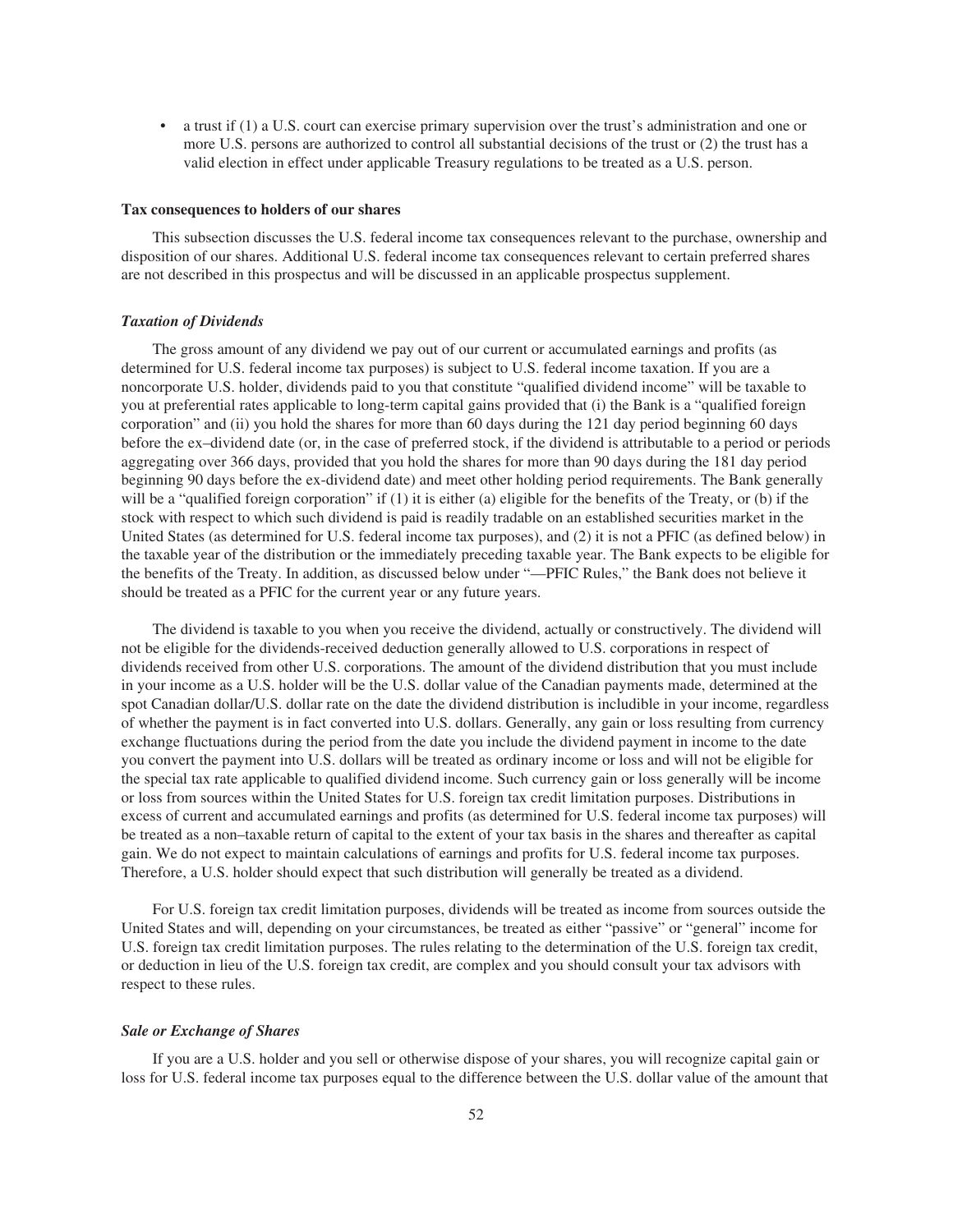you realize and your tax basis, determined in U.S. dollars, in your shares. Capital gain of a noncorporate U.S. holder is generally taxed at preferential rates where the property is held for more than one year. The deductibility of capital losses is subject to limitations. The gain or loss will generally be income or loss from sources within the United States for U.S. foreign tax credit limitation purposes.

# *PFIC Rules*

We believe that our shares should not be treated as stock of a passive foreign investment company (a "PFIC") for U.S. federal income tax purposes and we do not anticipate becoming a PFIC in the future, but this conclusion is a factual determination that is made annually and thus may be subject to change. However, if we subsequently determine that we are a PFIC our PFIC status will be discussed in an applicable prospectus supplement.

In general, if you are a U.S. holder, we will be a PFIC with respect to you if for any taxable year in which you held our shares:

- at least 75% of our gross income for the taxable year is passive income, or
- at least 50% of the value, determined on the basis of a quarterly average, of our assets is attributable to assets that produce or are held for the production of passive income.

Passive income generally includes dividends, interest, royalties, rents (other than certain rents and royalties derived in the active conduct of a trade or business), annuities and gains from the sale or exchange of assets that produce passive income. If a foreign corporation owns at least 25% by value of the stock of another corporation, the foreign corporation is treated for purposes of the PFIC tests described above as owning its proportionate share of the of the assets of the other corporation, and as receiving directly its proportionate share of the other corporation's income. In addition, for purposes of the PFIC tests described above, income derived in the active conduct of our banking business should not be treated as passive income.

#### **Tax consequences to holders of our debt securities**

This subsection deals only with debt securities that are due to mature 30 years or less from the date on which they are issued and whose terms are described in this prospectus. This subsection does not deal with debt securities that, upon the occurrence of an applicable "trigger event," will automatically be converted into common shares. The U.S. federal income tax consequences of owning such debt securities and debt securities whose terms are not described in this prospectus will be discussed in an applicable prospectus supplement. Unless otherwise indicated in the applicable prospectus supplement, we intend to treat the debt securities as indebtedness for U.S. federal income tax purposes, and the balance of this summary assumes the debt securities are treated as indebtedness for U.S. federal income tax purposes. However, the treatment of a debt security as indebtedness for U.S. federal income tax purposes depends on a number of factors, and if the debt securities are not properly treated as indebtedness for U.S. federal income tax purposes, the U.S. federal income tax treatment of investors in debt securities may be different than that described below.

### **Bail-inable Debt Securities**

There is no authority that specifically addresses the U.S. federal income tax treatment of an instrument such as the bail-inable debt securities. While the bail-inable debt securities more likely than not should be treated as debt for U.S. federal income tax purposes, the Internal Revenue Service ("IRS") could assert an alternative tax treatment of the bail-inable debt securities for U.S. federal income tax purposes, for example, that the bail-inable debt securities should be considered as equity for U.S. federal income tax purposes. There can be no assurance that any alternative tax treatment, if successfully asserted by the IRS would not have adverse U.S. federal income tax consequences to a U.S. holder of the bail-inable debt securities. However, treatment of the bail-inable debt securities as equity for U.S. federal income tax purposes may not result in inclusions of income with respect to the bail-inable debt securities that are materially different than the U.S. federal income tax consequences if the bail-inable debt securities are treated as debt for U.S. federal income tax purposes.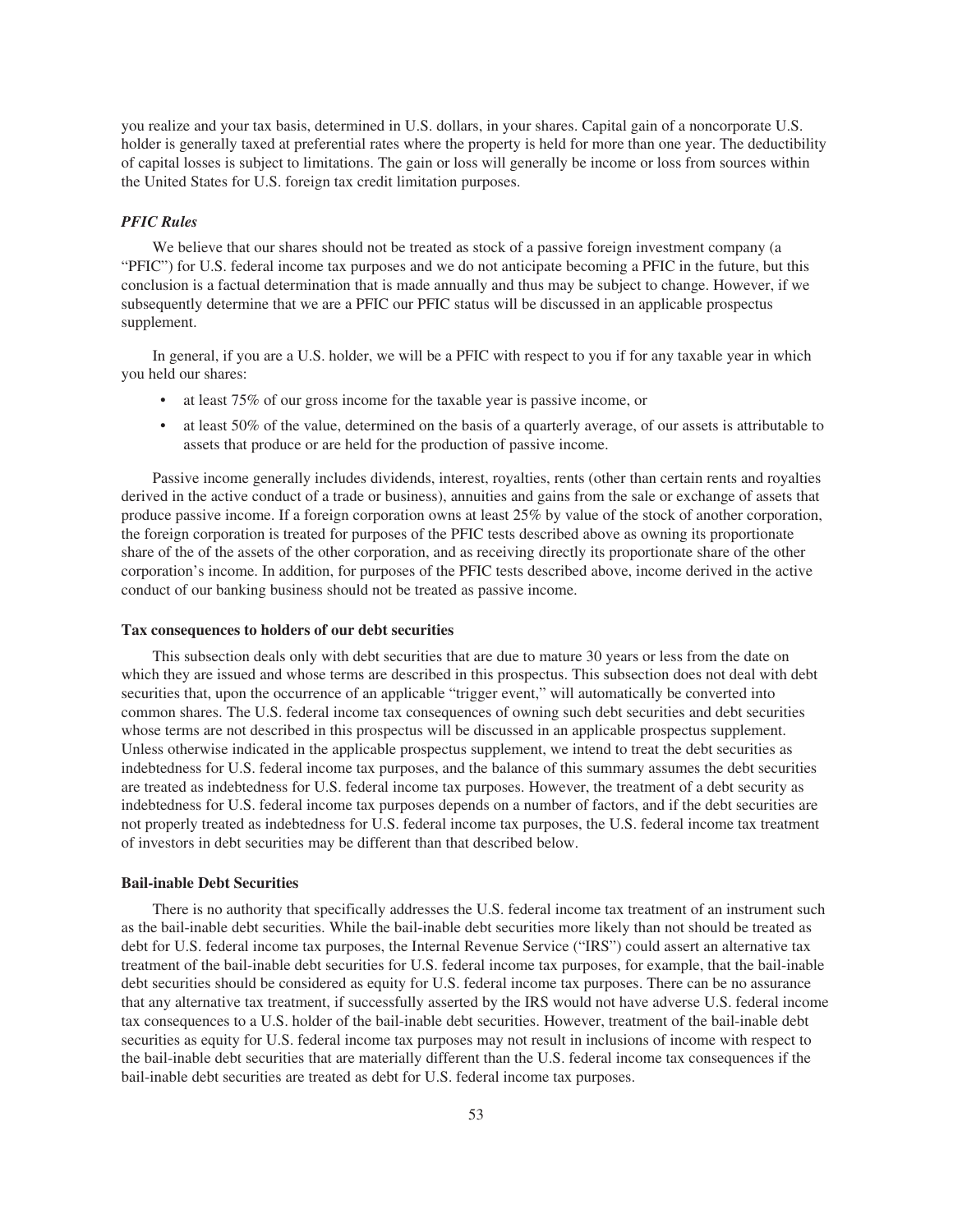Assuming the bail-inable debt securities are characterized as debt for U.S. federal income tax purposes, the U.S. federal income tax consequences to a U.S. holder of the bail-inable debt securities would be as described below in this section "—Tax consequences to holders of our debt securities". However, if the bail-inable debt securities were characterized as equity for U.S. federal income tax purposes, the U.S. federal income tax consequences to a U.S. holder of the bail-inable debt securities would be as described above in "—Tax consequences to holders of our shares". However, it is unclear whether interest payments on the bail-inable debt securities that are treated as dividends for U.S. federal income tax purposes would be treated as "qualified dividend income" for U.S. federal income tax purposes as described above in "—Tax consequences to holders of our shares—Taxation of Dividends".

U.S. holders are urged to consult their tax advisors regarding the characterization of the bail-inable debt securities as debt or equity for U.S. federal income tax purposes.

### **Payments of Interest**

Except as described below in the case of interest on a discount debt security that is not qualified stated interest, each as defined below under "—Original Issue Discount—General," you will be taxed on any interest on your debt security, whether payable in U.S. dollars or a foreign currency, including a composite currency or basket of currencies other than U.S. dollars, as ordinary income at the time you receive the interest or when it accrues, depending on your method of accounting for tax purposes.

Interest that we pay on the debt securities and original issue discount, if any, accrued with respect to the debt securities (as described below under "—Original Issue Discount") is treated as income from sources outside the United States subject to the rules regarding the U.S. foreign tax credit allowable to a U.S. holder. Under the U.S. foreign tax credit rules, interest and original issue discount and additional amounts will, depending on your circumstances, be treated as either "passive" or "general" income for purposes of computing the U.S. foreign tax credit.

*Cash Basis Taxpayers.* If you are a taxpayer that uses the cash receipts and disbursements method of accounting for tax purposes and you receive an interest payment that is denominated in, or determined by reference to, a foreign currency, you must recognize income equal to the U.S. dollar value of the interest payment, based on the exchange rate in effect on the date of receipt, regardless of whether you actually convert the payment into U.S. dollars.

*Accrual Basis Taxpayers.* If you are a taxpayer that uses an accrual method of accounting for tax purposes, you may determine the amount of income that you recognize with respect to an interest payment denominated in, or determined by reference to, a foreign currency by using one of two methods. Under the first method, you will determine the amount of income accrued based on the average exchange rate in effect during the interest accrual period or, with respect to an accrual period that spans two taxable years, that part of the period within the taxable year.

If you elect the second method, you would determine the amount of income accrued on the basis of the exchange rate in effect on the last day of the accrual period, or, in the case of an accrual period that spans two taxable years, the exchange rate in effect on the last day of the part of the period within the taxable year. Additionally, under this second method, if you receive a payment of interest within five business days of the last day of your accrual period or taxable year, you may instead translate the interest accrued into U.S. dollars at the exchange rate in effect on the day that you actually receive the interest payment. If you elect the second method it will apply to all debt instruments that you hold at the beginning of the first taxable year to which the election applies and to all debt instruments that you subsequently acquire. You may not revoke this election without the consent of the IRS.

When you actually receive an interest payment, including a payment attributable to accrued but unpaid interest upon the sale or retirement of your debt security, denominated in, or determined by reference to, a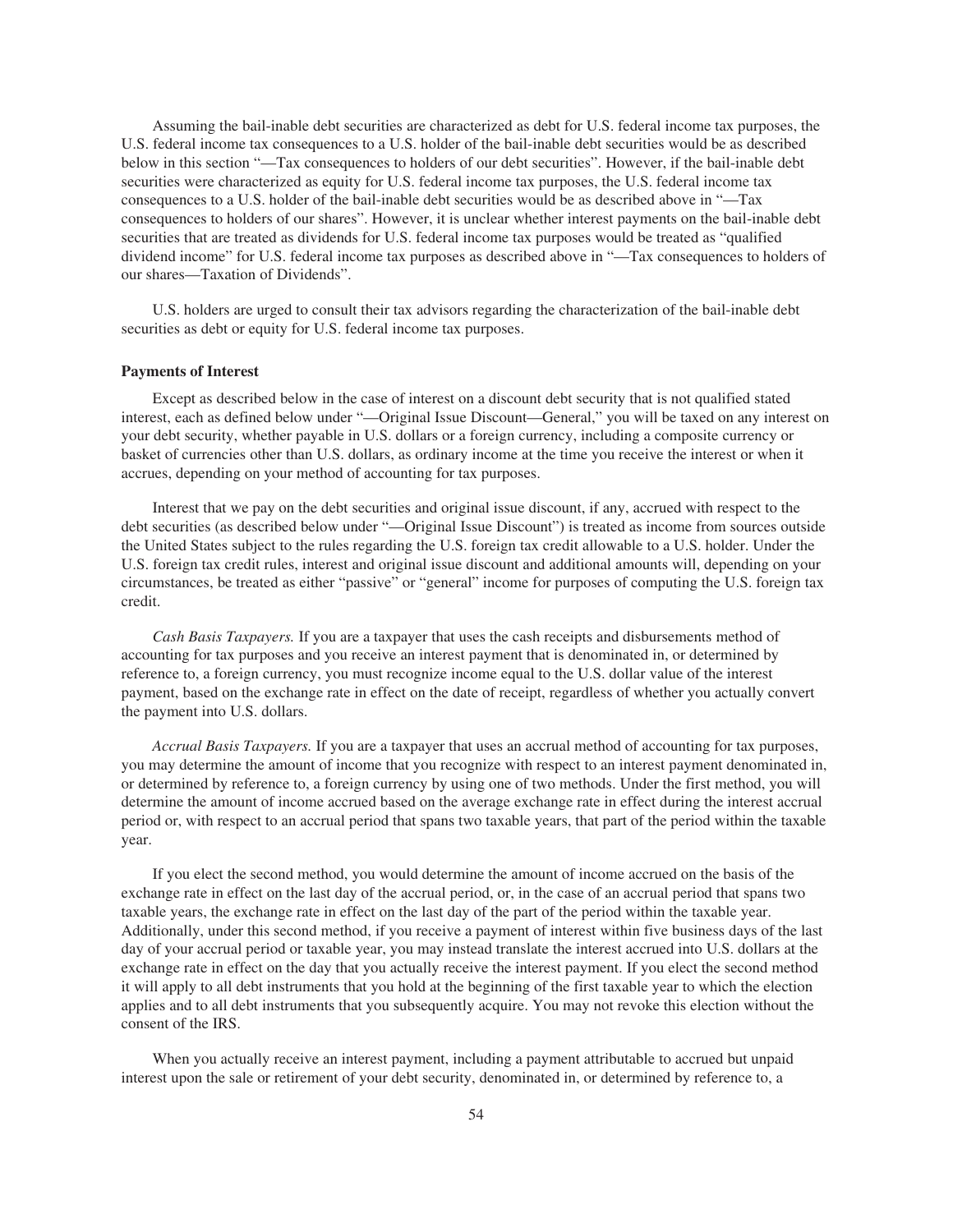foreign currency for which you accrued an amount of income, you will recognize ordinary income or loss measured by the difference, if any, between the exchange rate that you used to accrue interest income and the exchange rate in effect on the date of receipt, regardless of whether you actually convert the payment into U.S. dollars.

# **Original Issue Discount**

*General.* If you own a debt security, other than a short–term debt security with a term of one year or less, it will be treated as a discount debt security issued at an original issue discount ("OID") if the amount by which the debt security's stated redemption price at maturity exceeds its issue price is more than a de minimis amount. Generally, a debt security's issue price will be the first price at which a substantial amount of debt securities included in the issue of which the debt security is a part is sold to persons other than bond houses, brokers, or similar persons or organizations acting in the capacity of underwriters, placement agents, or wholesalers. A debt security's stated redemption price at maturity is the total of all payments provided by the debt security that are not payments of qualified stated interest. Generally, an interest payment on a debt security is qualified stated interest if it is one of a series of stated interest payments on a debt security that are unconditionally payable at least annually at a single fixed rate, with certain exceptions for lower rates paid during some periods, applied to the outstanding principal amount of the debt security. There are special rules for variable rate debt securities that are discussed under "—Variable Rate Debt Securities."

In general, your debt security is not a discount debt security if the amount by which its stated redemption price at maturity exceeds its issue price is less than the de minimis amount of 1/4 of 1% of its stated redemption price at maturity multiplied by the number of complete years to its maturity. Your debt security will have de minimis OID if the amount of the excess is less than the de minimis amount. If your debt security has de minimis OID, you must include the de minimis amount in income as stated principal payments are made on the debt security, unless you make the election described below under "—Election to Treat All Interest as Original Issue Discount." You can determine the includible amount with respect to each such payment by multiplying the total amount of your debt security's de minimis original issue discount by a fraction equal to:

the amount of the principal payment made

# divided by:

• the stated principal amount of the debt security.

Generally, if your discount debt security matures more than one year from its date of issue, you must include OID in income before you receive cash attributable to that income. The amount of OID that you must include in income is calculated using a constant–yield method, and generally you will include increasingly greater amounts of OID in income over the life of your debt security. More specifically, you can calculate the amount of OID that you must include in income by adding the daily portions of OID with respect to your discount debt security for each day during the taxable year or portion of the taxable year that you hold your discount debt security. You can determine the daily portion by allocating to each day in any accrual period a pro rata portion of the OID allocable to that accrual period. You may select an accrual period of any length with respect to your discount debt security and you may vary the length of each accrual period over the term of your discount debt security. However, no accrual period may be longer than one year and each scheduled payment of interest or principal on the discount debt security must occur on either the first or final day of an accrual period.

You can determine the amount of OID allocable to an accrual period by:

- multiplying your discount debt security's adjusted issue price at the beginning of the accrual period by your debt security's yield to maturity, and then
- subtracting from this figure the sum of the payments of qualified stated interest on your debt security allocable to the accrual period.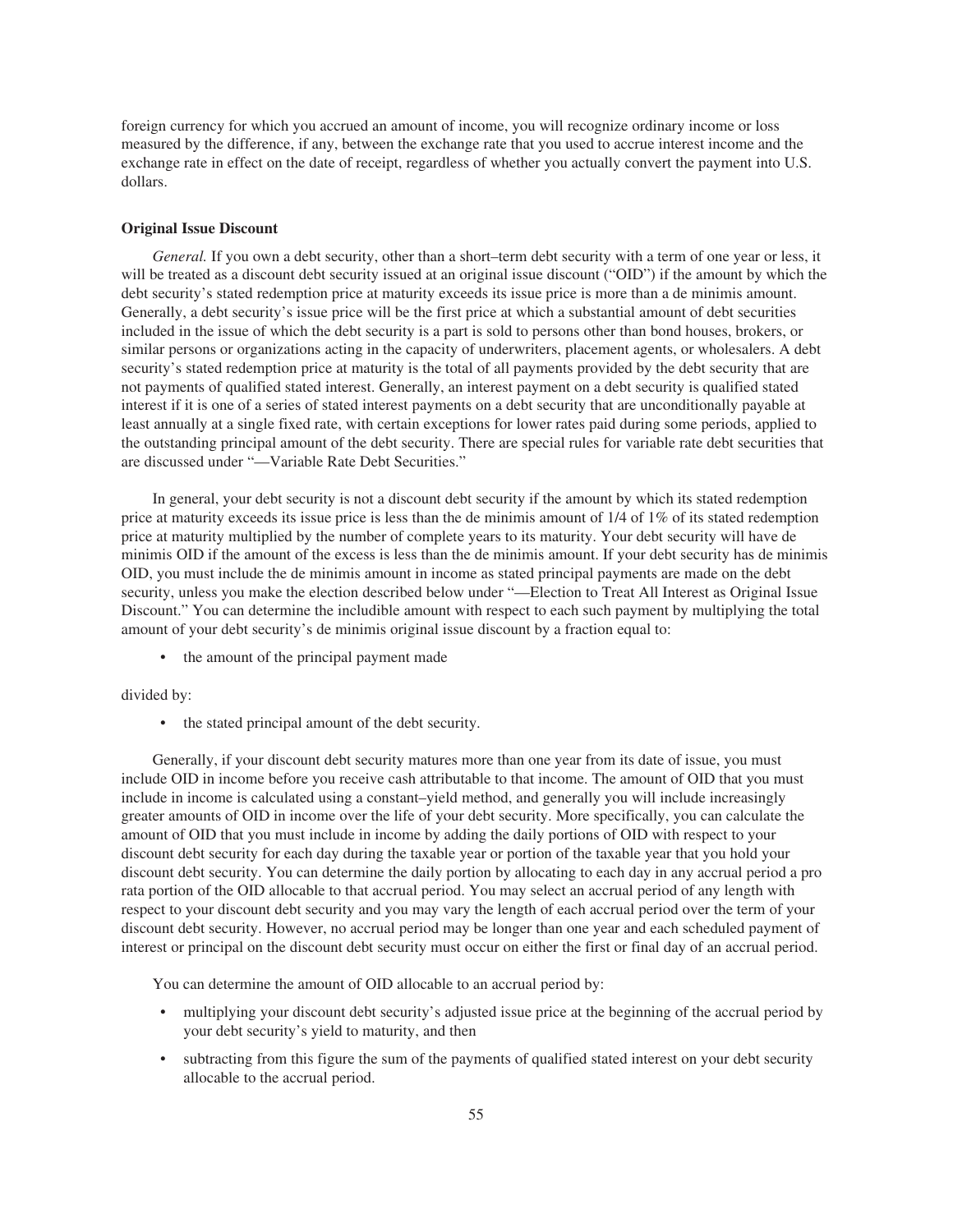You must determine the discount debt security's yield to maturity on the basis of compounding at the close of each accrual period and adjusting for the length of each accrual period. Further, you determine your discount debt security's adjusted issue price at the beginning of any accrual period by:

- adding your discount debt security's issue price and any accrued OID for each prior accrual period, and then
- subtracting any payments previously made on your discount debt security that were not qualified stated interest payments.

If an interval between payments of qualified stated interest on your discount debt security contains more than one accrual period, then, when you determine the amount of OID allocable to an accrual period, you must allocate the amount of qualified stated interest payable at the end of the interval, including any qualified stated interest that is payable on the first day of the accrual period immediately following the interval, pro rata to each accrual period in the interval based on their relative lengths. In addition, you must increase the adjusted issue price at the beginning of each accrual period in the interval by the amount of any qualified stated interest that has accrued prior to the first day of the accrual period but that is not payable until the end of the interval. You may compute the amount of OID allocable to an initial short accrual period by using any reasonable method if all other accrual periods, other than a final short accrual period, are of equal length.

The amount of OID allocable to the final accrual period is equal to the difference between:

- the amount payable at the maturity of your debt security, other than any payment of qualified stated interest, and
- your debt security's adjusted issue price as of the beginning of the final accrual period.

*Acquisition Premium.* If you purchase your debt security for an amount that is less than or equal to the sum of all amounts, other than qualified stated interest, payable on your debt security after the purchase date but is greater than the amount of your debt security's adjusted issue price, as determined above under "—General," the excess is acquisition premium. If you do not make the election described below under "—Election to Treat All Interest as Original Issue Discount," then you must reduce the daily portions of OID by a fraction equal to:

• the excess of your adjusted tax basis in the debt security immediately after purchase over the adjusted issue price of the debt security

# divided by:

• the excess of the sum of all amounts payable, other than qualified stated interest, on the debt security after the purchase date over the debt security's adjusted issue price.

*Pre-Issuance Accrued Interest.* An election may be made to decrease the issue price of your debt security by the amount of pre-issuance accrued interest if:

- a portion of the initial purchase price of your debt security is attributable to pre-issuance accrued interest,
- the first stated interest payment on your debt security is to be made within one year of your debt security's issue date, and
- the payment will equal or exceed the amount of pre-issuance accrued interest.

If this election is made, a portion of the first stated interest payment will be treated as a return of the excluded pre-issuance accrued interest and not as an amount payable on your debt security.

*Debt Securities Subject to Contingencies Including Optional Redemption.* Your debt security is subject to a contingency if it provides for an alternative payment schedule or schedules applicable upon the occurrence of a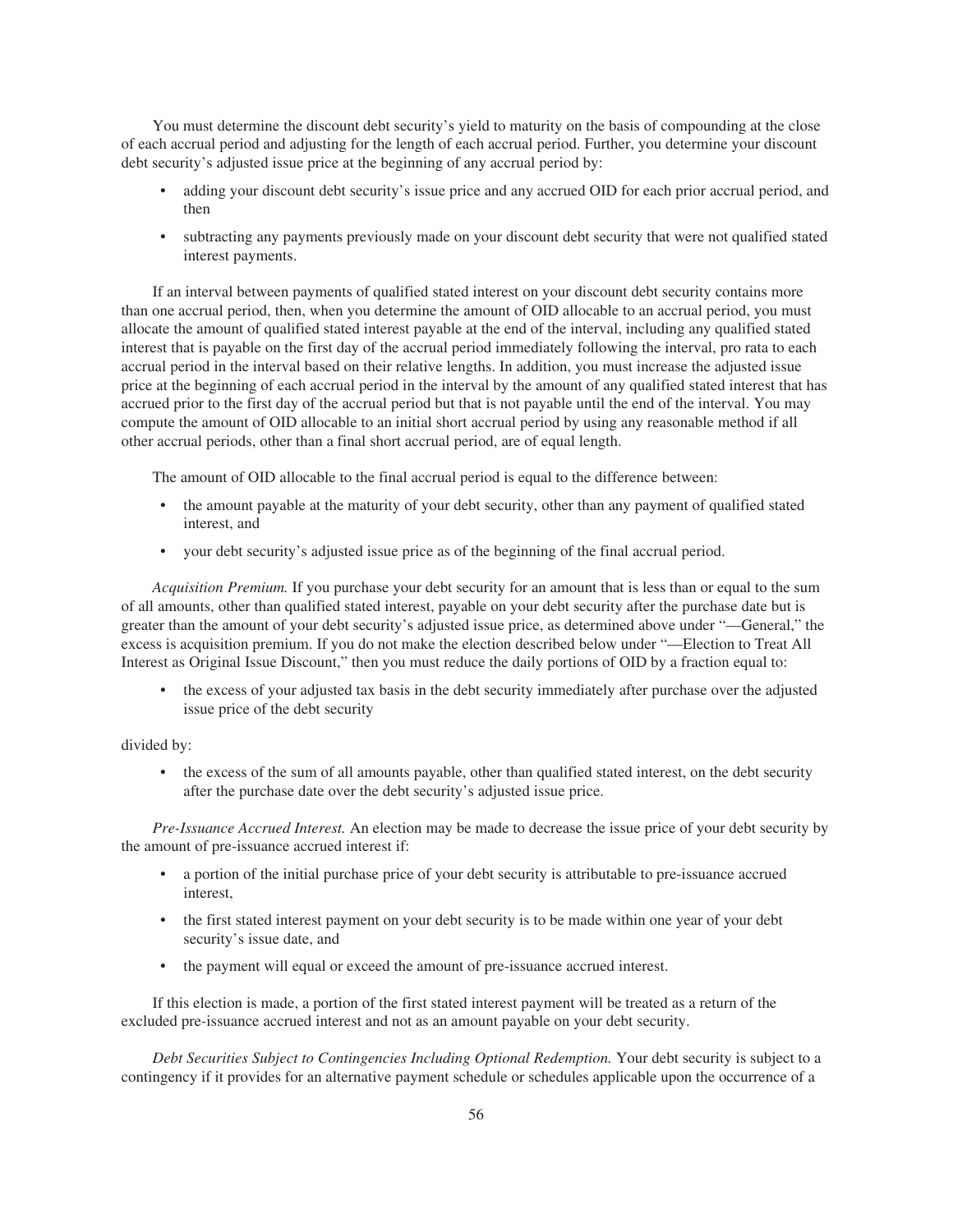contingency or contingencies, other than a remote or incidental contingency, whether such contingency relates to payments of interest or of principal. In such a case, you must determine the yield and maturity of your debt security by assuming that the payments will be made according to the payment schedule most likely to occur if:

- the timing and amounts of the payments that comprise each payment schedule are known as of the issue date, and
- one of such schedules is significantly more likely than not to occur.

If there is no single payment schedule that is significantly more likely than not to occur, other than because of a mandatory sinking fund, you must include income on your debt security in accordance with the general rules that govern contingent payment obligations. These rules will be discussed in an applicable prospectus supplement.

Notwithstanding the general rules for determining yield and maturity, if your debt security is subject to contingencies, and either you or we have an unconditional option or options that, if exercised, would require payments to be made on the debt security under an alternative payment schedule or schedules, then:

- in the case of an option or options that we may exercise, we will be deemed to exercise or not exercise an option or combination of options in the manner that minimizes the yield on your debt security, and
- in the case of an option or options that you may exercise, you will be deemed to exercise or not exercise an option or combination of options in the manner that maximizes the yield on your debt security.

If both you and we hold options described in the preceding sentence, those rules will apply to each option in the order in which they may be exercised. You may determine the yield on your debt security for the purposes of those calculations by using any date on which your debt security may be redeemed or repurchased as the maturity date and the amount payable on the date that you chose in accordance with the terms of your debt security as the principal amount payable at maturity.

If a contingency, including the exercise of an option, actually occurs or does not occur contrary to an assumption made according to the above rules then, except to the extent that a portion of your debt security is repaid as a result of this change in circumstances and solely to determine the amount and accrual of OID, you must redetermine the yield and maturity of your debt security by treating your debt security as having been retired and reissued on the date of the change in circumstances for an amount equal to your debt security's adjusted issue price on that date.

*Election to Treat All Interest as Original Issue Discount.* You may elect to include in gross income all interest that accrues on your debt security using the constant–yield method described above under "—General," with the modifications described below. For purposes of this election, interest will include stated interest, OID, de minimis original issue discount, market discount, de minimis market discount and unstated interest, as adjusted by any amortizable bond premium, described below under "—Debt Securities Purchased at a Premium," or acquisition premium.

If you make this election for your debt security, then, when you apply the constant–yield method:

- the issue price of your debt security will equal your cost,
- the issue date of your debt security will be the date you acquired it, and
- no payments on your debt security will be treated as payments of qualified stated interest.

Generally, this election will apply only to the debt security for which you make it; however, if the debt security has amortizable bond premium, you will be deemed to have made an election to apply amortizable bond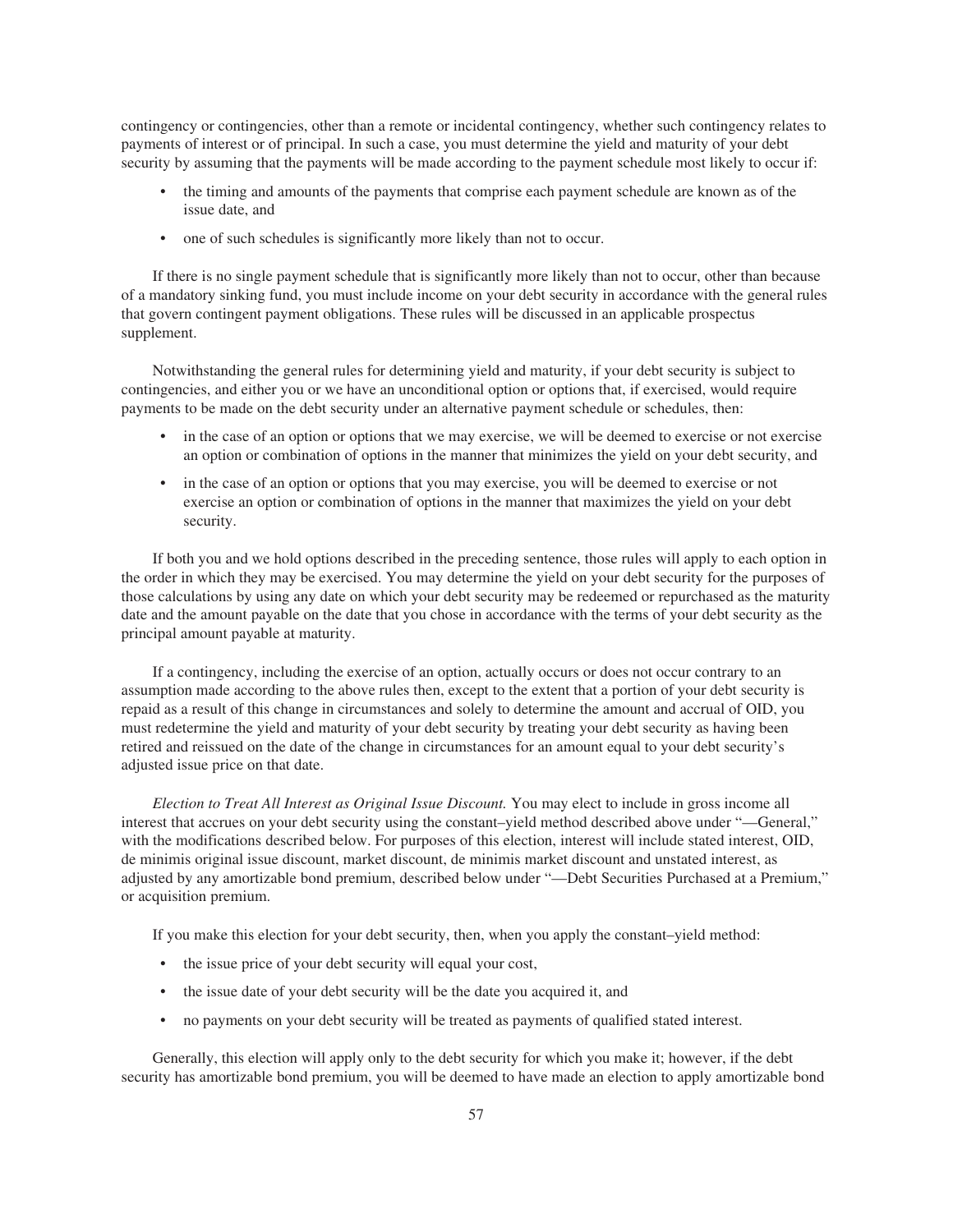premium against interest for all debt instruments with amortizable bond premium, other than debt instruments the interest on which is excludible from gross income, that you hold as of the beginning of the taxable year to which the election applies or any taxable year thereafter. Additionally, if you make this election for a market discount debt security, you will be treated as having made the election discussed below under "—Debt Securities Purchased with Market Discount" to include market discount in income currently over the life of all debt instruments having market discount that you acquire on or after the first day of the first taxable year to which the election applies. You may not revoke any election to apply the constant–yield method to all interest on a debt security or the deemed elections with respect to amortizable bond premium or market discount debt securities without the consent of the IRS.

*Variable Rate Debt Securities.* Your debt security will be a variable rate debt security if:

- your debt security's issue price does not exceed the total noncontingent principal payments by more than the lesser of:
	- 1. 0.015 multiplied by the product of the total noncontingent principal payments and the number of complete years to maturity from the issue date, or
	- 2. 15% of the total noncontingent principal payments; and
- your debt security provides for stated interest, compounded or paid at least annually, only at:
	- 1. one or more qualified floating rates,
	- 2. a single fixed rate and one or more qualified floating rates,
	- 3. a single objective rate, or
	- 4. a single fixed rate and a single objective rate that is a qualified inverse floating rate; and
- your debt security satisfies certain other conditions.

Your debt security will have a variable rate that is a qualified floating rate if:

- variations in the value of the rate can reasonably be expected to measure contemporaneous variations in the cost of newly borrowed funds in the currency in which your debt security is denominated; or
- the rate is equal to such a rate multiplied by either:
	- 1. a fixed multiple that is greater than 0.65 but not more than 1.35, or
	- 2. a fixed multiple greater than 0.65 but not more than 1.35, increased or decreased by a fixed rate; and
- the value of the rate on any date during the term of your debt security is set no earlier than three months prior to the first day on which that value is in effect and no later than one year following that first day.

If your debt security provides for two or more qualified floating rates that are within 0.25 percentage points of each other on the issue date or can reasonably be expected to have approximately the same values throughout the term of the debt security, the qualified floating rates together constitute a single qualified floating rate.

Your debt security will not have a qualified floating rate, however, if the rate is subject to certain restrictions (including caps, floors, governors, or other similar restrictions) unless such restrictions are fixed throughout the term of the debt security or are not reasonably expected to significantly affect the yield on the debt security.

Your debt security will have a variable rate that is a single objective rate if:

• the rate is not a qualified floating rate,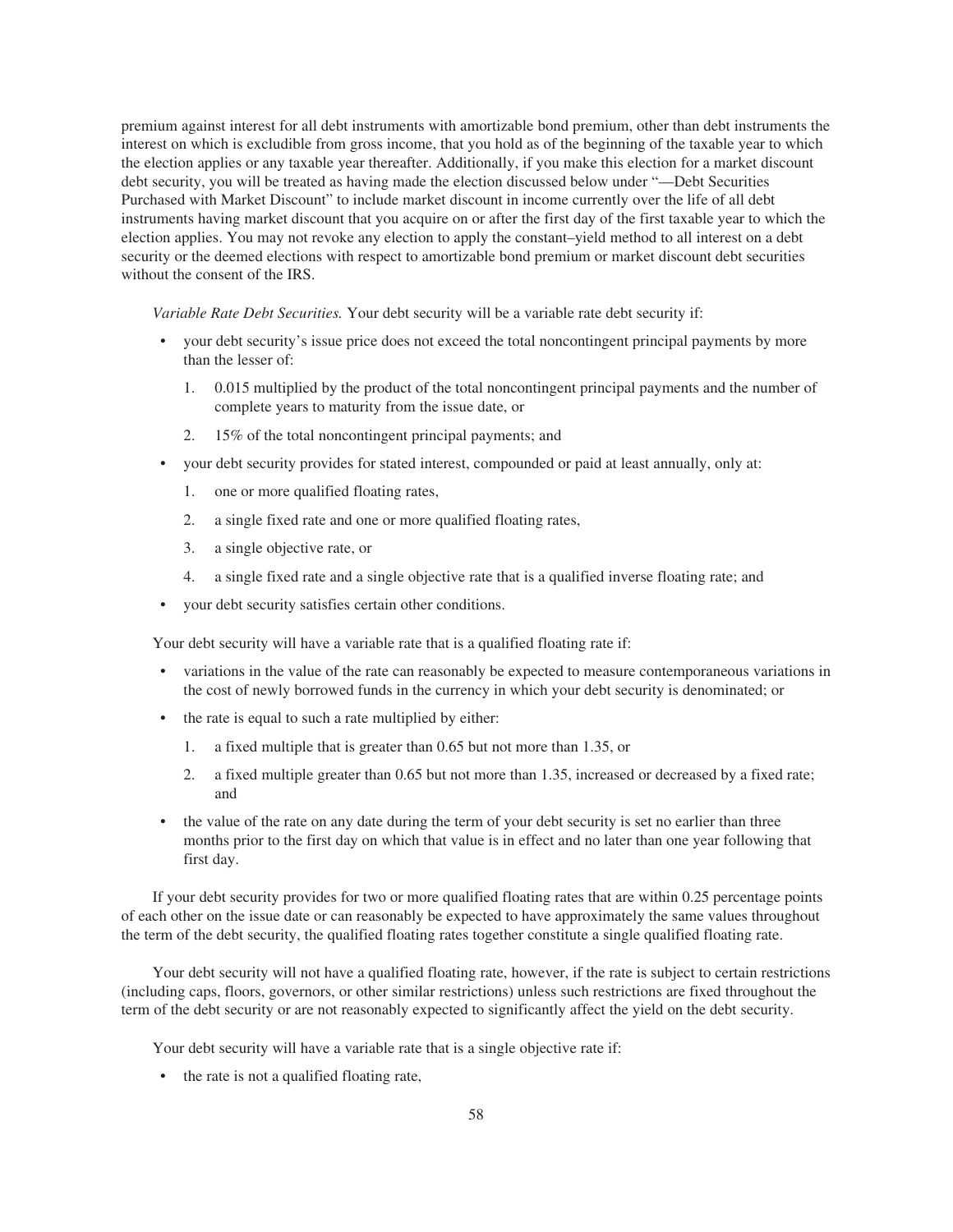- the rate is determined using a single, fixed formula that is based on objective financial or economic information that is not within the control of or unique to the circumstances of the issuer or a related party, and
- the value of the rate on any date during the term of your debt security is set no earlier than three months prior to the first day on which that value is in effect and no later than one year following that first day.

Your debt security will not have a variable rate that is an objective rate, however, if it is reasonably expected that the average value of the rate during the first half of your debt security's term will be either significantly less than or significantly greater than the average value of the rate during the final half of your debt security's term.

An objective rate as described above is a qualified inverse floating rate if:

- the rate is equal to a fixed rate minus a qualified floating rate, and
- the variations in the rate can reasonably be expected to inversely reflect contemporaneous variations in the cost of newly borrowed funds.

Your debt security will also have a single qualified floating rate or an objective rate if interest on your debt security is stated at a fixed rate for an initial period of one year or less followed by either a qualified floating rate or an objective rate for a subsequent period, and either:

- the fixed rate and the qualified floating rate or objective rate have values on the issue date of the debt security that do not differ by more than 0.25 percentage points, or
- the value of the qualified floating rate or objective rate is intended to approximate the fixed rate.

In general, if your variable rate debt security provides for stated interest at a single qualified floating rate or objective rate that is unconditionally payable at least annually, all stated interest on your debt security is qualified stated interest. In this case, the amount of OID, if any, is determined by using, in the case of a qualified floating rate or qualified inverse floating rate, the value as of the issue date of the qualified floating rate or qualified inverse floating rate, or, for any other objective rate, a fixed rate that reflects the yield reasonably expected for your debt security.

If your variable rate debt security does not provide for stated interest at a single qualified floating rate or a single objective rate, and also does not provide for interest payable at a fixed rate other than a single fixed rate for an initial period, you generally must determine the interest and OID accruals on your debt security by:

- determining a fixed rate substitute for each variable rate provided under your variable rate debt security,
- constructing the equivalent fixed rate debt instrument, using the fixed rate substitute described above,
- determining the amount of qualified stated interest and OID with respect to the equivalent fixed rate debt instrument, and
- adjusting for actual variable rates during the applicable accrual period.

When you determine the fixed rate substitute for each variable rate provided under the variable rate debt security, you generally will use the value of each variable rate as of the issue date or, for an objective rate that is not a qualified inverse floating rate, a rate that reflects the reasonably expected yield on your debt security.

If your variable rate debt security provides for stated interest either at one or more qualified floating rates or at a qualified inverse floating rate, and also provides for stated interest at a single fixed rate other than at a single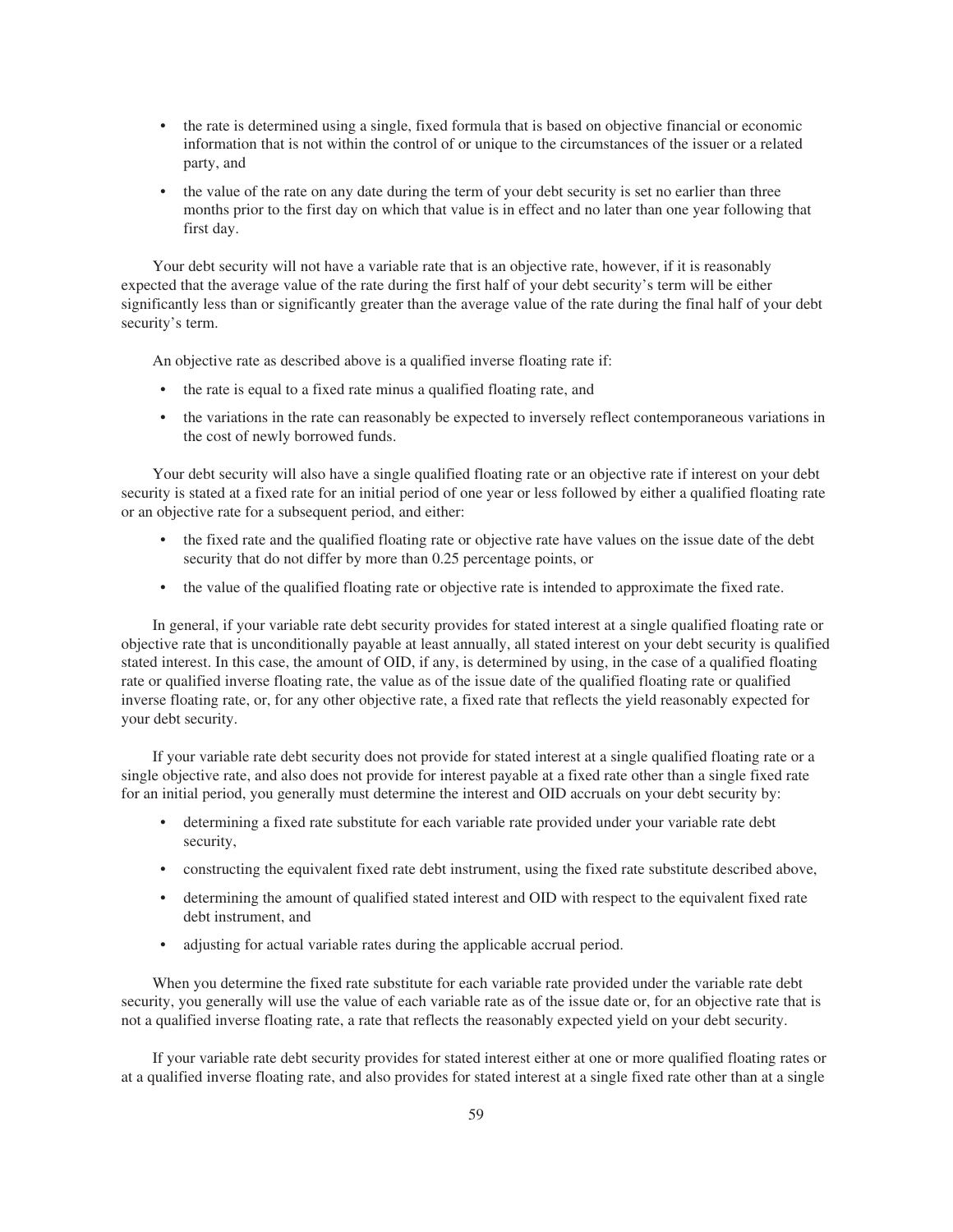fixed rate for an initial period, you generally must determine interest and OID accruals by using the method described in the previous paragraph. However, your variable rate debt security will be treated, for purposes of the first three steps of the determination, as if your debt security had provided for a qualified floating rate, or a qualified inverse floating rate, rather than the fixed rate. The qualified floating rate, or qualified inverse floating rate, that replaces the fixed rate must be such that the fair market value of your variable rate debt security as of the issue date approximates the fair market value of an otherwise identical debt instrument that provides for the qualified floating rate, or qualified inverse floating rate, rather than the fixed rate.

*Short-Term Debt Securities.* In general, if you are an individual or other cash basis U.S. holder of a shortterm debt security, you are not required to accrue OID, as specially defined below for the purposes of this paragraph, for U.S. federal income tax purposes unless you elect to do so (although it is possible that you may be required to include any stated interest in income as you receive it). If you are an accrual basis taxpayer, a taxpayer in a special class, including, but not limited to, a regulated investment company, common trust fund, or a certain type of pass-through entity, or a cash basis taxpayer who so elects, you will be required to accrue OID on short–term debt securities on either a straight–line basis or under the constant-yield method, based on daily compounding. If you are not required and do not elect to include OID in income currently, any gain you realize on the sale or retirement of your short–term debt security will be ordinary income to the extent of the accrued OID, which will be determined on a straight-line basis unless you make an election to accrue the OID under the constant–yield method, through the date of sale or retirement. However, if you are not required and do not elect to accrue OID on your short–term debt securities, you will be required to defer deductions for interest on borrowings allocable to your short-term debt securities in an amount not exceeding the deferred income until the deferred income is realized.

When you determine the amount of OID subject to these rules, you must include all interest payments on your short-term debt security, including stated interest, in your short-term debt security's stated redemption price at maturity.

*Foreign Currency Discount Debt Securities.* If your discount debt security is denominated in, or determined by reference to, a foreign currency, you must determine OID for any accrual period on your discount debt security in the foreign currency and then translate the amount of OID into U.S. dollars in the same manner as stated interest accrued by an accrual basis U.S. holder, as described under "—Tax consequences to holders of our debt securities—Payments of Interest." You may recognize ordinary income or loss when you receive an amount attributable to OID in connection with a payment of interest or the sale or retirement of your debt security.

### **Debt Securities Purchased at a Premium**

If you purchase your debt security for an amount in excess of its principal amount, you may elect to treat the excess as amortizable bond premium. If you make this election, you will reduce the amount required to be included in your income each year with respect to interest on your debt security by the amount of amortizable bond premium allocable to that year, based on your debt security's yield to maturity. If your debt security is denominated in, or determined by reference to, a foreign currency, you will compute your amortizable bond premium in units of the foreign currency and your amortizable bond premium will reduce your interest income in units of the foreign currency. Gain or loss recognized that is attributable to changes in exchange rates between the time your amortized bond premium offsets interest income and the time of the acquisition of your debt security is generally taxable as ordinary income or loss. If you make an election to amortize bond premium, it will apply to all debt instruments, other than debt instruments the interest on which is excludible from gross income, that you hold at the beginning of the first taxable year to which the election applies or that you thereafter acquire, and you may not revoke it without the consent of the IRS. See also "—Original Issue Discount— Election to Treat All Interest as Original Issue Discount."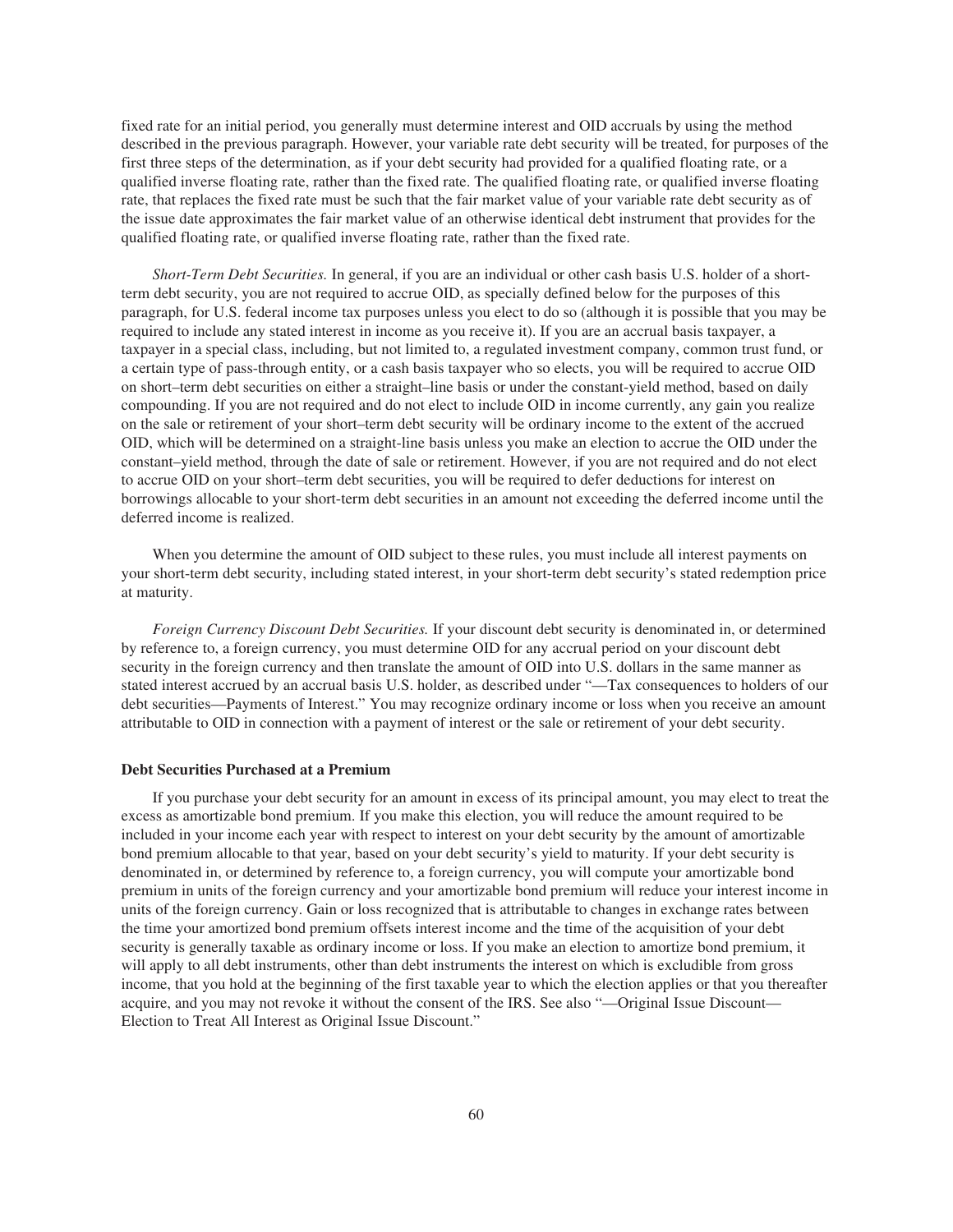#### **Debt Securities Purchased with Market Discount**

You will be treated as if you purchased your debt security, other than a short–term debt security, at a market discount, and your debt security will be a market discount debt security if:

- In the case of an initial purchaser, you purchase your debt security for less than its issue price as determined above under "—Original Issue Discount—General," and
- the difference between the debt security's stated redemption price at maturity or, in the case of a discount debt security, the debt security's revised issue price, and the price you paid for your debt security is equal to or greater than 1/4 of 1% of your debt security's stated redemption price at maturity or revised issue price, respectively, multiplied by the number of complete years to the debt security's maturity. To determine the revised issue price of a discount debt security for these purposes, you generally add any OID that has accrued on the debt security prior to your acquisition of the debt security to its issue price.

If your debt security's stated redemption price at maturity or, in the case of a discount debt security, its revised issue price, exceeds the price you paid for the debt security by less than 1/4 of 1% multiplied by the number of complete years to the debt security's maturity, the excess constitutes de minimis market discount, and the rules discussed below are not applicable to you.

You must treat any gain you recognize on the maturity or disposition of your market discount debt security as ordinary income to the extent of the accrued market discount on your debt security. Alternatively, you may elect to include market discount in income currently over the life of your debt security. If you make this election, it will apply to all debt instruments with market discount that you acquire on or after the first day of the first taxable year to which the election applies. You may not revoke this election without the consent of the IRS. If you own a market discount debt security and do not make this election, you will generally be required to defer deductions for interest on borrowings allocable to your debt security in an amount not exceeding the accrued market discount on your debt security until the maturity or disposition of your debt security.

You will accrue market discount on your market discount debt security on a straight-line basis unless you elect to accrue market discount using a constant–yield method. If you make this election, it will apply only to the debt security with respect to which it is made and you may not revoke it.

#### **Purchase, Sale and Retirement of the Debt Securities**

Your tax basis in your debt security will generally be the U.S. dollar cost, as defined below, of your debt security, adjusted by:

- adding any OID or market discount previously included in income with respect to your debt security, and then
- subtracting any payments on your debt security that are not qualified stated interest payments and any amortizable bond premium applied to reduce interest on your debt security.

If you purchase your debt security with foreign currency, the U.S. dollar cost of your debt security will generally be the U.S. dollar value of the purchase price on the date of purchase. However, if you are a cash basis taxpayer, or an accrual basis taxpayer if you so elect, and your debt security is traded on an established securities market, as defined in the applicable Treasury regulations, the U.S. dollar cost of your debt security will be the U.S. dollar value of the purchase price on the settlement date of your purchase.

You will generally recognize gain or loss on the sale or retirement of your debt security equal to the difference between the amount you realize on the sale or retirement and your tax basis in your debt security. If your debt security is sold or retired for an amount in foreign currency, the amount you realize will be the U.S.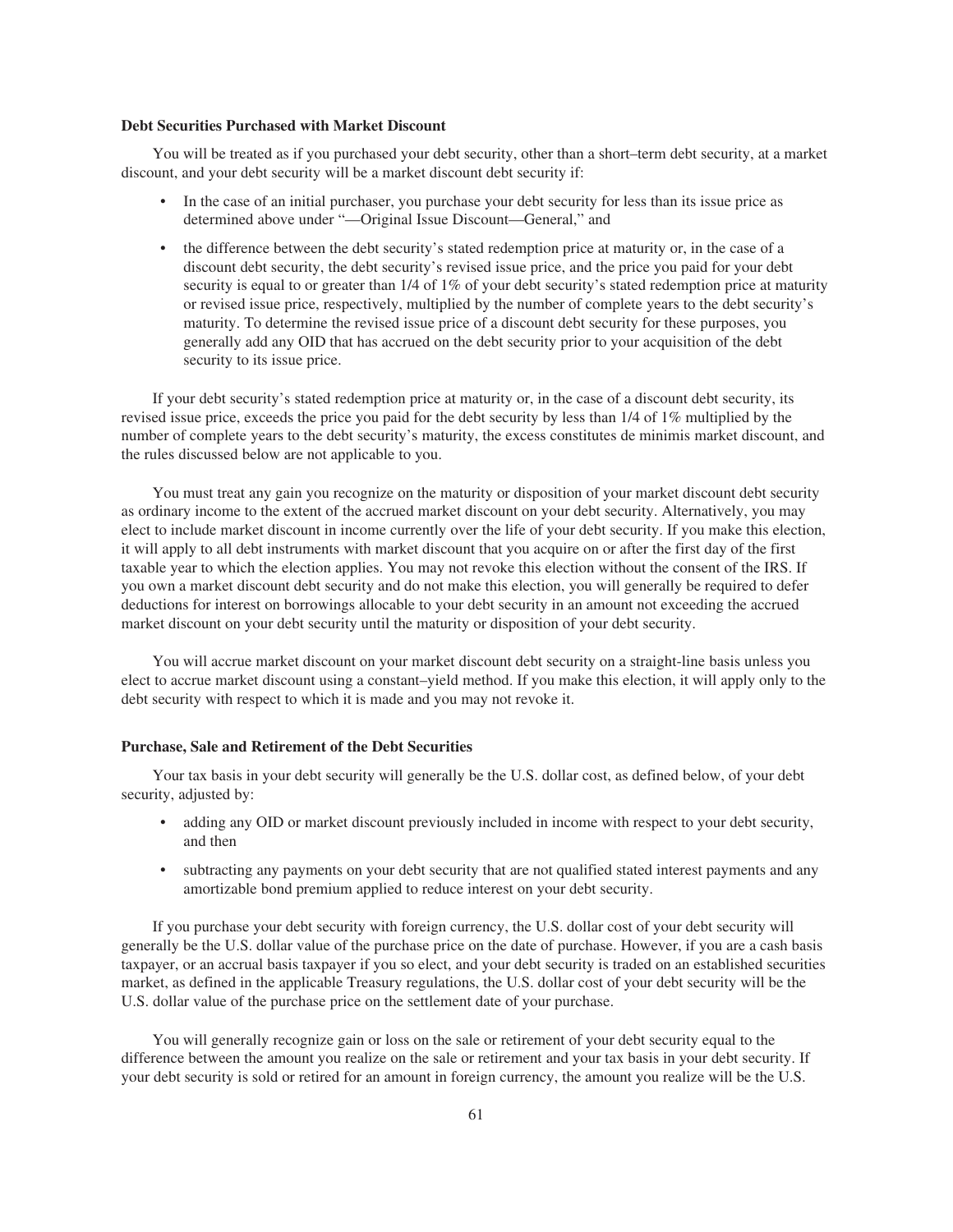dollar value of such amount on the date the debt security is disposed of or retired, except that in the case of a debt security that is traded on an established securities market, as defined in the applicable Treasury regulations, a cash basis taxpayer, or an accrual basis taxpayer that so elects, will determine the amount realized based on the U.S. dollar value of the foreign currency on the settlement date of the sale.

You will recognize capital gain or loss when you sell or retire your debt security, except to the extent:

- described above under "—Original Issue Discount—Short–Term Debt Securities" or "—Debt Securities Purchased with Market Discount,"
- attributable to accrued but unpaid interest,
- the rules governing contingent payment obligations apply, or
- attributable to changes in exchange rates as described below.

Capital gain of a noncorporate U.S. holder is generally taxed at preferential rates where the property is held for more than one year.

You must treat any portion of the gain or loss that you recognize on the sale or retirement of a debt security as U.S. source ordinary income or loss to the extent attributable to changes in exchange rates. However, you take exchange gain or loss into account only to the extent of the total gain or loss you realize on the transaction.

#### **Exchange of Amounts in Other Than U.S. Dollars**

If you receive foreign currency as interest on your debt security or on the sale or retirement of your debt security, your tax basis in the foreign currency will equal its U.S. dollar value when the interest is received or at the time of the sale or retirement. If you purchase foreign currency, you generally will have a tax basis equal to the U.S. dollar value of the foreign currency on the date of your purchase. If you sell or dispose of a foreign currency, including if you use it to purchase debt securities or exchange it for U.S. dollars, any gain or loss recognized generally will be ordinary income or loss.

# **Indexed Debt Securities, Exchangeable Debt Securities, Contingent Payment Debt Securities, Convertible Debt Securities**

An applicable prospectus supplement will discuss any special U.S. federal income tax rules with respect to debt securities the payments on which are determined by reference to any index, a financial or economic measure or pursuant to a formula, debt securities that are exchangeable at our option or the option of the holder into debt securities of an issuer other than the Bank or into other property, debt securities that are subject to the rules governing contingent payment obligations which are not subject to the rules governing variable rate debt securities and debt securities that, upon the occurrence of an applicable "trigger event," will automatically be converted into common shares.

#### **Treasury Regulations Requiring Disclosure of Reportable Transactions**

Treasury regulations require U.S. taxpayers to report certain transactions that give rise to a loss in excess of certain thresholds (a "Reportable Transaction"). Under these Treasury regulations, if the debt securities are denominated in a foreign currency, a U.S. holder that recognizes a loss with respect to the debt securities that is characterized as an ordinary loss due to changes in currency exchange rates (under any of the rules discussed above) would be required to report the loss on IRS Form 8886 (Reportable Transaction Statement) if the loss exceeds the thresholds set forth in the Treasury regulations. For individuals and trusts, this loss threshold is US\$50,000 in any single taxable year. For other types of taxpayers and other types of losses, the thresholds are higher. You should consult with your tax advisor regarding any tax filing and reporting obligations that may apply in connection with acquiring, owning and disposing of debt securities.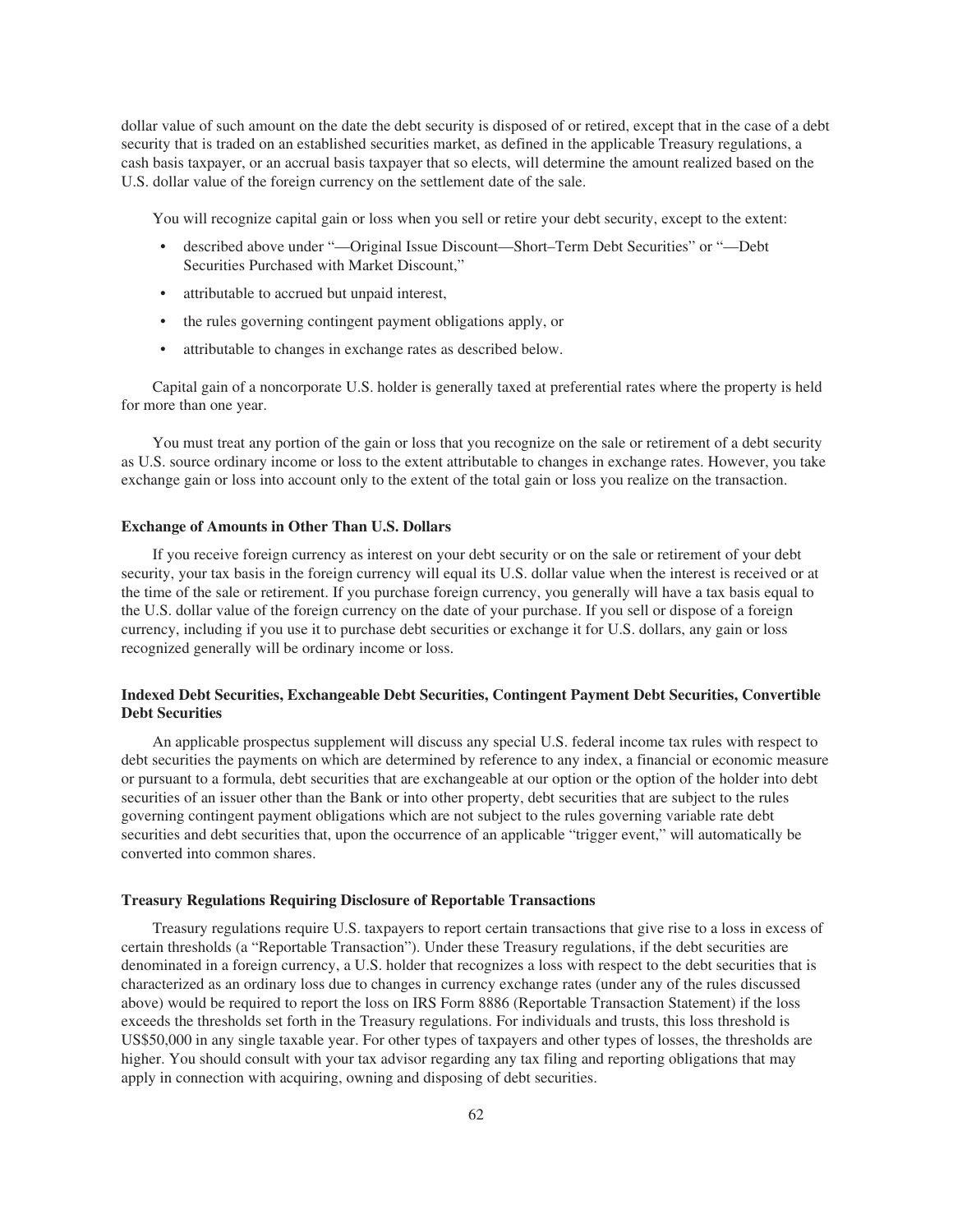#### **Other Considerations**

#### **Information with Respect to Foreign Financial Assets**

Certain holders that own "specified foreign financial assets" with an aggregate value in excess of US\$50,000 on the last day of the taxable year (or an aggregate value in excess of US\$75,000 at any time during the taxable year) will generally be required to file an information report with respect to such assets with their tax returns. "Specified foreign financial assets" include any financial accounts maintained by foreign financial institutions, as well as any of the following, but only if they are not held in accounts maintained by financial institutions: (i) stock or securities issued by non-U.S. persons, (ii) financial instruments and contracts held for investment that have non-U.S. issuers or counterparties, and (iii) interests in foreign entities. The securities may be subject to these rules. U.S. holders that are individuals are urged to consult their tax advisors regarding the application of this legislation to their ownership of the securities.

#### **Medicare Tax**

U.S. holders that are individuals or estates and certain trusts are subject to a 3.8% tax on all or a portion of their "net investment income," or "undistributed net investment income" in the case of an estate or trust, which may include any income or gain with respect to debt securities, to the extent of their net investment income or undistributed net investment income (as the case may be) that, when added to their other modified adjusted gross income, exceeds US\$200,000 for an unmarried individual, US\$250,000 for a married taxpayer filing a joint return (or a surviving spouse), US\$125,000 for a married individual filing a separate return, or the dollar amount at which the highest tax bracket begins for an estate or trust. The 3.8% Medicare tax is determined in a different manner than the regular income tax. U.S. holders should consult their advisors with respect to the 3.8% Medicare tax.

#### **Backup Withholding and Information Reporting**

If you are a noncorporate U.S. holder, information reporting requirements, on IRS Form 1099, generally will apply to:

- dividend payments or payments of principal and interest on a security or other taxable distributions made to you within the United States, including payments made by wire transfer from outside the United States to an account you maintain in the United States, and
- the payment of the proceeds from the sale of a security effected at a U.S. office of a broker

Additionally, backup withholding will apply to such payments if you are a noncorporate U.S. holder that:

- fails to provide an accurate taxpayer identification number,
- is notified by the IRS that you have failed to report all interest and dividends required to be shown on your federal income tax returns, or
- in certain circumstances, fails to comply with applicable certification requirements.

Payment of the proceeds from the sale of a security effected at a foreign office of a broker generally will not be subject to information reporting or backup withholding. However, a sale of a security that is effected at a foreign office of a broker will generally be subject to information reporting and backup withholding if:

- the proceeds are transferred to an account maintained by you in the United States,
- the payment of proceeds or the confirmation of the sale is mailed to you at a U.S. address, or
- the sale has some other specified connection with the United States as provided in U.S. Treasury regulations.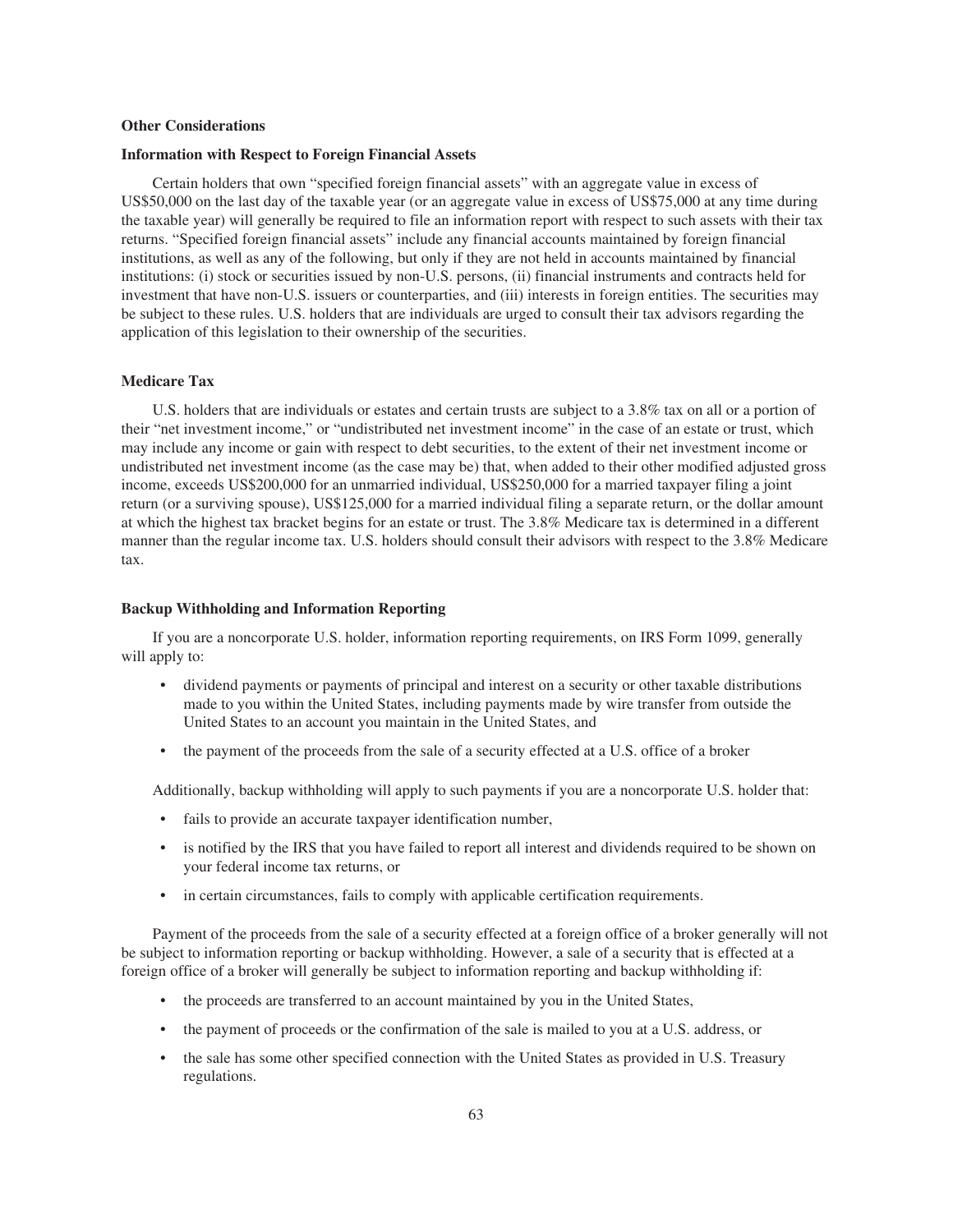In addition, a sale of a security effected at a foreign office of a broker will generally be subject to information reporting if the broker is:

- a U.S. person,
- a controlled foreign corporation for U.S. federal income tax purposes,
- a foreign person 50% or more of whose gross income is effectively connected with the conduct of a U.S. trade or business for a specified three-year period, or
- a foreign partnership, if at any time during its tax year:
	- one or more of its partners are "U.S. persons," as defined in Treasury regulations, who in the aggregate hold more than 50% of the income or capital interest in the partnership, or
	- such foreign partnership is engaged in the conduct of a U.S. trade or business.

Backup withholding will apply if the sale is subject to information reporting and the broker has actual knowledge that you are a U.S. person.

You generally may obtain a refund of any amounts withheld under the backup withholding rules that exceed your income tax liability by filing a refund claim with the IRS.

#### **Foreign Account Tax Compliance Act Withholding**

Sections 1471 through 1474 of the Code (which are commonly referred to as "FATCA") generally impose a 30% withholding tax on certain payments, including "passthru" payments to certain persons if the payments are attributable to assets that give rise to U.S.-source income or gain. Pursuant to Treasury regulations, this withholding tax would not be imposed on payments made pursuant to obligations that are executed on or before the date that is six months after the date on which final Treasury regulations defining "foreign passthru payments" (a term not yet defined) are published and are not materially modified thereafter. FATCA withholding generally is not expected to be required on the securities, and pursuant to proposed regulations, any FATCA withholding on "foreign passthru payments" would begin no earlier than the date that is two years after the date on which final Treasury regulations defining "foreign passthru payments" are published. FATCA is complex and significant aspects of the application of FATCA are not currently clear. You should consult your own tax advisors about the application of FATCA, in particular if you may be classified as a financial institution under the FATCA rules.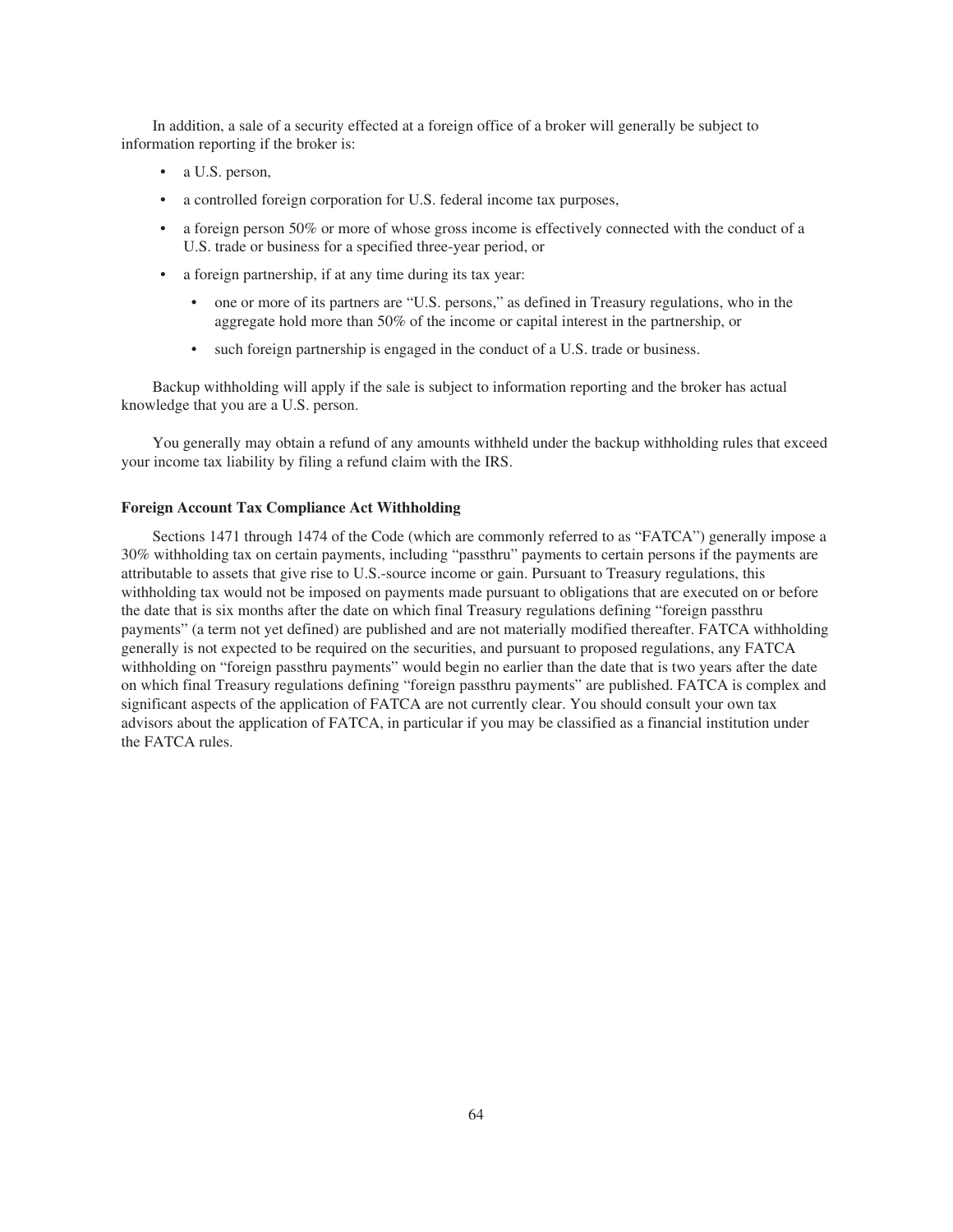#### **CANADIAN TAXATION**

In the opinion of Osler, Hoskin & Harcourt LLP, our Canadian federal income tax counsel, the following summary describes the principal Canadian federal income tax considerations generally applicable to a purchaser who acquires, as beneficial owner, securities pursuant to this prospectus, or shares of the Bank or an affiliate of the Bank on a bail-in conversion ("Bail-in Shares"), and who, at all relevant times, for purposes of the application of the *Income Tax Act* (Canada) (the "Tax Act"), (i) is not, and is not deemed to be, resident in Canada; (ii) deals at arm's-length with us, any issuer of Bail-in Shares, and with any transferee resident or deemed to be resident in Canada to whom the purchaser disposes of debt securities; (iii) is not affiliated with us; (iv) does not receive any payment of interest on the debt securities in respect of a debt or other obligation to pay an amount to a person with whom we do not deal at arm's-length; (v) is entitled to receive all payments on securities as beneficial owner (vi) does not use or hold the securities in a business carried on in Canada; and (vii) where the relevant securities are debt securities, is not a "specified shareholder" of the Bank and is not a person who does not deal at arm's-length with a specified shareholder of the Bank for purposes of subsection 18(5) of the Tax Act (a "Holder"). Special rules, which are not discussed in this summary, may apply to a non-Canadian holder that is an insurer that carries on an insurance business in Canada and elsewhere.

This summary is based on the current provisions of the Tax Act and the regulations thereunder and on counsel's understanding of the current administrative policies and assessing practices of the Canada Revenue Agency published in writing prior to the date hereof. This summary takes into account all specific proposals to amend the Tax Act and the regulations thereunder publicly announced by or on behalf of the Minister prior to the date hereof (the "Proposed Amendments") and assumes that all Proposed Amendments will be enacted in the form proposed. However, no assurances can be given that the Proposed Amendments will be enacted as proposed, or at all. This summary does not otherwise take into account or anticipate any changes in law or administrative policy or assessing practice whether by legislative, administrative or judicial action nor does it take into account tax legislation or considerations of any province, territory or foreign jurisdiction, which may differ from those discussed herein.

**This summary is of a general nature only and is not exhaustive of all Canadian federal income tax considerations. It is not intended to be legal or tax advice to any particular purchaser, or in respect of any particular issuance of securities, the terms and conditions of which will be material to the Canadian federal income tax considerations with respect thereto. The Canadian federal income tax considerations may be supplemented, amended and/or replaced in a supplement to this prospectus, based on the terms and conditions of the securities issued pursuant to such supplement. Accordingly, prospective purchasers of securities should consult their own tax advisors having regard to their own particular circumstances, and in any event where securities are otherwise issued without disclosure of Canadian federal income tax considerations.**

#### **Currency Conversion**

Generally, for purposes of the Tax Act, all amounts relating to the acquisition, holding or disposition of the securities not denominated in Canadian dollars must be converted into Canadian dollars based on the exchange rates as determined in accordance with the Tax Act. The amounts subject to withholding tax and any capital gains or capital losses realized by a Holder may be affected by fluctuations in the relevant exchange rate.

#### **Shares**

#### *Dividends on the Shares*

Dividends paid or credited on the shares or deemed to be paid or credited on the shares to a Holder will be subject to Canadian non-resident withholding tax at the rate of 25%, subject to any reduction in the rate of withholding to which the Holder is entitled under any applicable income tax convention between Canada and the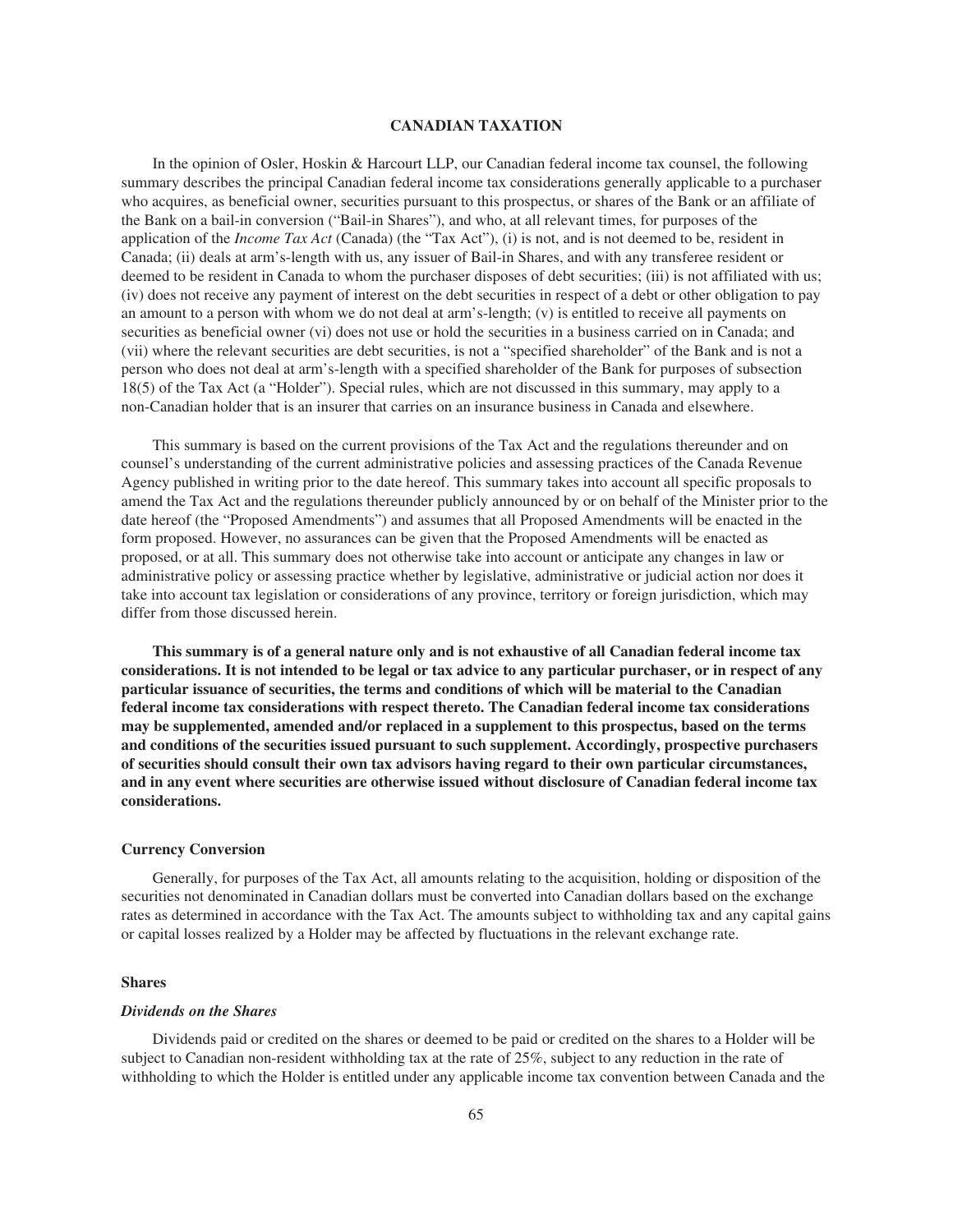country in which the Holder is resident. For example, under the Canada-U.S. Income Tax Convention (1980) (the "Convention"), where dividends on the shares are considered to be paid to or derived by a Holder that is the beneficial owner of the dividends and a U.S. resident for the purposes of, and is entitled to benefits in accordance with, the provisions of the Convention, the applicable rate of Canadian non-resident withholding tax is generally reduced to 15%.

#### *Disposition of the Shares*

A Holder will not be subject to tax under the Tax Act on any gain realized on a disposition or deemed disposition of shares, unless the shares are "taxable Canadian property" to the Holder for purposes of the Tax Act and the Holder is not entitled to relief under an applicable income tax convention between Canada and the country in which the Holder is resident.

Generally, the shares will not constitute taxable Canadian property to a Holder at a particular time provided that the shares are listed at that time on a designated stock exchange (which includes the Toronto Stock Exchange), unless at any particular time during the 60–month period that ends at that time (i) the Holder, persons with whom the Holder does not deal with at arm's-length, or the Holder together with all such persons, has owned 25% or more of the issued shares of any class or series of our capital stock and (ii) more than 50% of the fair market value of the shares was derived directly or indirectly from one or any combination of: (a) real or immovable properties situated in Canada, (b) "Canadian resource properties" (as defined in the Tax Act), (c) "timber resource properties" (as defined in the Tax Act), and (d) options in respect of, or interests in, or for civil law rights in, property in any of the foregoing whether or not the property exists. Notwithstanding the foregoing, in certain circumstances set out in the Tax Act, shares could be deemed to be taxable Canadian property. Holders whose shares may constitute taxable Canadian property should consult their own tax advisors.

### **Debt Securities**

Interest paid or credited or deemed for purposes of the Tax Act to be paid or credited on a debt security (including any amount paid at maturity in excess of the principal amount and interest deemed to be paid on the debt security in certain cases involving the assignment, deemed assignment or other transfer of a debt security to the Bank or any other resident or deemed resident of Canada) to a Holder will not be subject to Canadian non-resident withholding tax unless any portion of such interest (other than on a "prescribed obligation" described below) is contingent or dependent on the use of or production from property in Canada or is computed by reference to revenue, profit, cash flow commodity price or any other similar criterion or by reference to dividends paid or payable to shareholders of any class of shares of the capital stock of a corporation ("Participating Debt Interest"). A "prescribed obligation" is a debt obligation the terms or conditions of which provide for an adjustment to any amount payable in respect of the obligation for a period during which the obligation was outstanding which adjustment is determined by reference to a change in the purchasing power of money where no amount payable in respect of such obligation, other than an amount determined by reference to a change in the purchasing power of money, is contingent or dependent upon any of the criteria described in the definition of Participating Debt Interest. If any interest paid or credited or deemed to be paid or credited on a debt security is to be Participating Debt Interest, the Canadian non-resident withholding tax implications of the issuance of such debt securities will be described particularly in the relevant prospectus supplement or pricing supplement for such debt securities. No Canadian non-resident withholding tax will apply to the proceeds received by a Holder on the disposition of a debt security, including on a redemption, payment on maturity, repurchase or purchase of cancellation.

No other Canadian federal taxes on income or gains will be payable by a Holder on interest or principal, or on proceeds received by a Holder on the disposition of a debt security, including on a redemption, payment on maturity, repurchase or purchase of cancellation.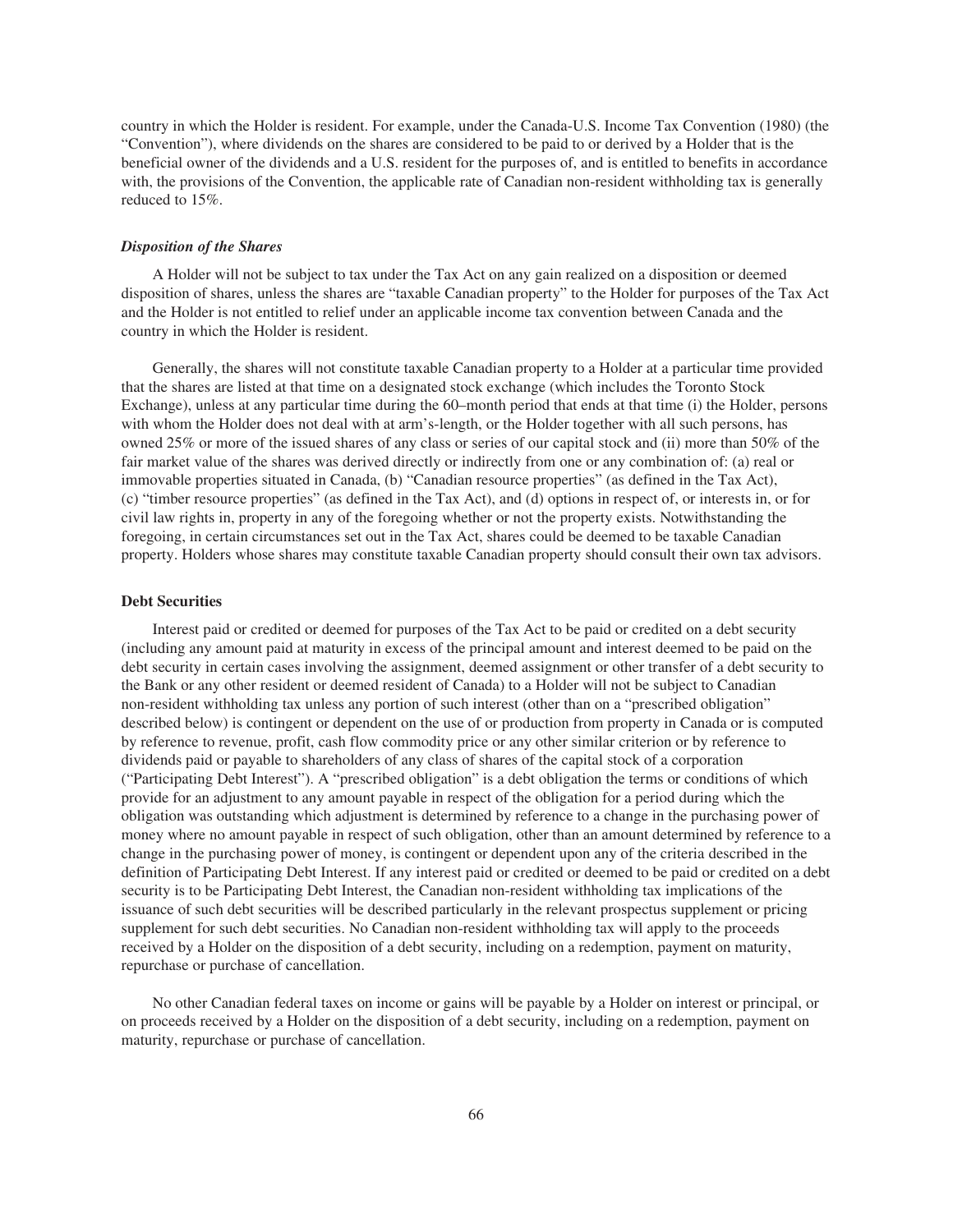#### **CERTAIN CONSIDERATIONS FOR ERISA AND OTHER EMPLOYEE BENEFIT PLANS**

A fiduciary of a pension, profit-sharing or other employee benefit plan subject to Title I of the United States Employee Retirement Income Security Act of 1974, as amended ("ERISA") or a plan or account subject to Section 4975 of the Code (such as individual retirement accounts and Keogh plans) or any entity deemed to hold "plan assets" of the foregoing (collectively, "Benefit Plans") should consider the fiduciary standards of ERISA and the prohibited transaction provisions of ERISA or the Code, as applicable, in the context of the Benefit Plan's particular circumstances before authorizing an investment in the securities. Accordingly, among other factors, the fiduciary of a Benefit Plan subject to ERISA should consider whether the investment would satisfy the prudence and diversification requirements of ERISA and would be consistent with the documents and instruments governing the Benefit Plan.

Section 406 of ERISA and Section 4975 of the Code prohibit Benefit Plans from engaging in certain transactions involving "plan assets" with persons who are "parties in interest" under ERISA or "disqualified persons" under the Code ("parties in interest") with respect to the Benefit Plan. A party in interest who engages in a prohibited transaction may be subject to excise taxes and other penalties and liabilities under ERISA and the Code, unless exemptive relief is available under an applicable statutory, regulatory or administrative exemption. Certain employee benefit plans and arrangements including those that are governmental plans (as defined in section 3(32) of ERISA), certain church plans (as defined in Section 3(33) of ERISA) and foreign plans (as described in Section 4(b)(4) of ERISA) ("non-ERISA arrangements") are not subject to the requirements of Title I of ERISA or Section 4975 of the Code but may be subject to similar provisions under applicable federal, state, local, foreign or other regulations, rules or laws ("similar laws").

The acquisition of the securities by a Benefit Plan with respect to which the Bank or certain of our affiliates is or becomes a party in interest may constitute or result in a prohibited transaction under ERISA or Section 4975 of the Code, unless those securities are acquired pursuant to and in accordance with an applicable exemption. Section 408(b)(17) of ERISA and Section 4975(d)(20) of the Code (the "service provider exemption") provides an exemption for certain transactions between a Benefit Plan and persons who are parties in interest solely by reason of providing services to the Benefit Plan or being affiliated with such service providers. Moreover, the United States Department of Labor has issued prohibited transaction class exemptions, or "PTCEs," that may provide exemptive relief from prohibited transactions that may arise from the purchase or holding of the securities. Included among these exemptions are:

- PTCE 84–14, an exemption for certain transactions determined or effected by independent qualified professional asset managers;
- PTCE 90–1, an exemption for certain transactions involving insurance company pooled separate accounts;
- PTCE 91–38, an exemption for transactions involving bank collective investment funds;
- PTCE 95–60, an exemption for transactions involving certain insurance company general accounts; and
- PTCE 96–23, an exemption for plan asset transactions managed by in-house asset managers.

However, the applicability of each exemption depends on satisfaction of certain conditions, which may include the identity of the plan fiduciary making the decision to acquire or hold the securities on behalf of a Benefit Plan, and there can be no assurance that any of these exemptions or any other exemption will be available with respect to any particular transaction involving the securities.

The securities may not be purchased or held by any Benefit Plan or anyone acting on behalf of a Benefit Plan, unless in each case the purchaser or holder is eligible for the exemptive relief under one or more of the PTCEs listed above, the service provider exemption or another applicable similar exemption. Any purchaser or holder of the securities or any interest in the securities will be deemed to have represented by its acquisition and holding of the securities that either (i) it is not a Benefit Plan nor is it acquiring or holding such securities, or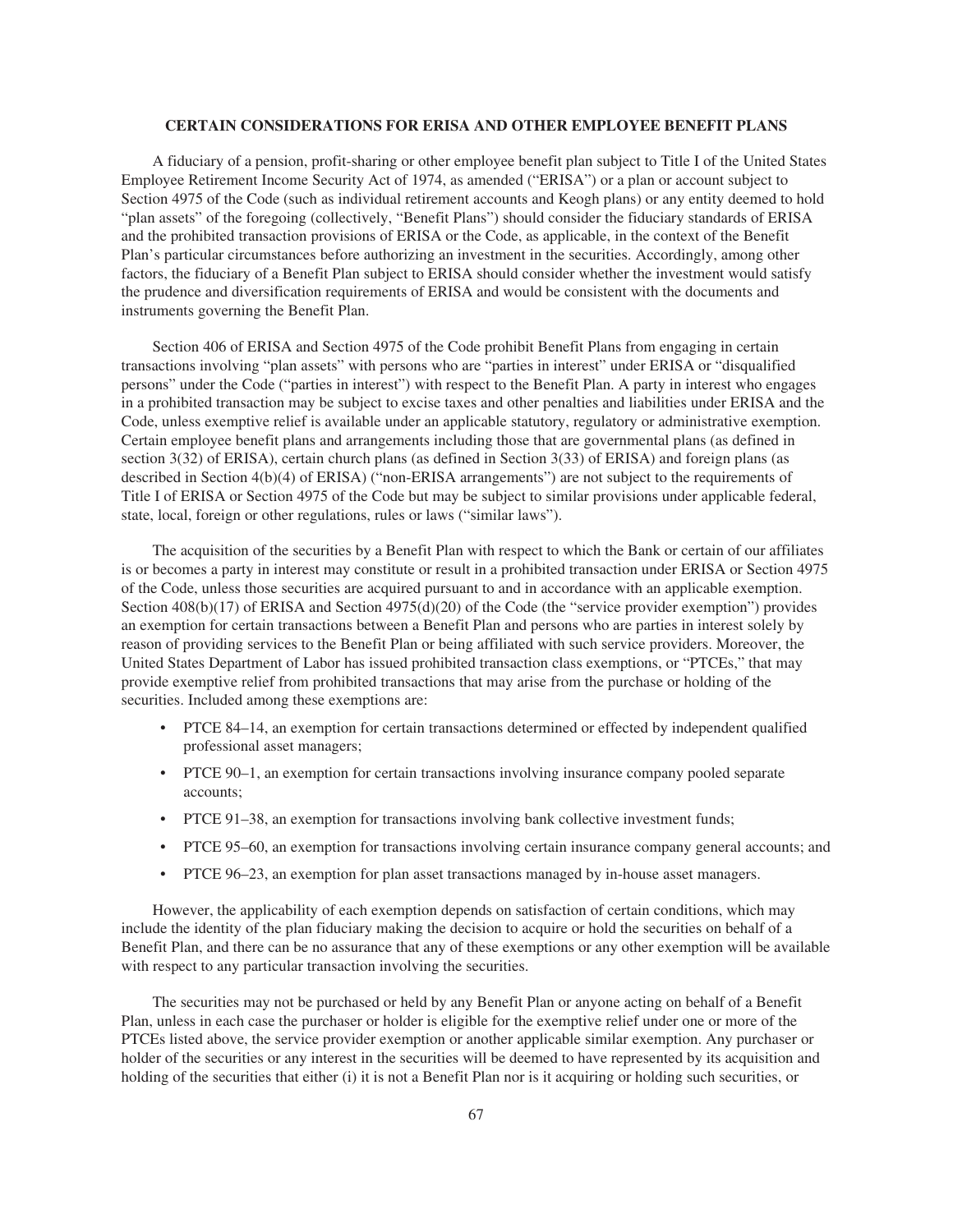interest therein, with the assets of a Benefit Plan or (ii) the acquisition, holding or disposition of the securities does not constitute a non-exempt prohibited transaction under ERISA or Section 4975 of the Code, because the conditions for relief under an applicable statutory, class or individual prohibited transaction exemption are satisfied. In addition, any purchaser or holder of the securities or any interest in the securities which is a non-ERISA arrangement will be deemed to have represented by its acquisition and holding of the securities that its acquisition, holding and disposition will not violate the provisions of any similar law.

Due to the complexity of these rules and the penalties that may be imposed upon persons involved in non– exempt prohibited transactions, it is important that fiduciaries or other persons considering purchasing the securities on behalf of or with assets of any plan, plan asset entity or non-ERISA arrangement consult with their counsel regarding the availability of exemptive relief and the potential consequences of purchasing or holding the securities under ERISA, the Code, or any similar laws, as applicable.

If you are a Benefit Plan or plan subject to similar laws, and propose to invest in the securities, you should consult your legal counsel.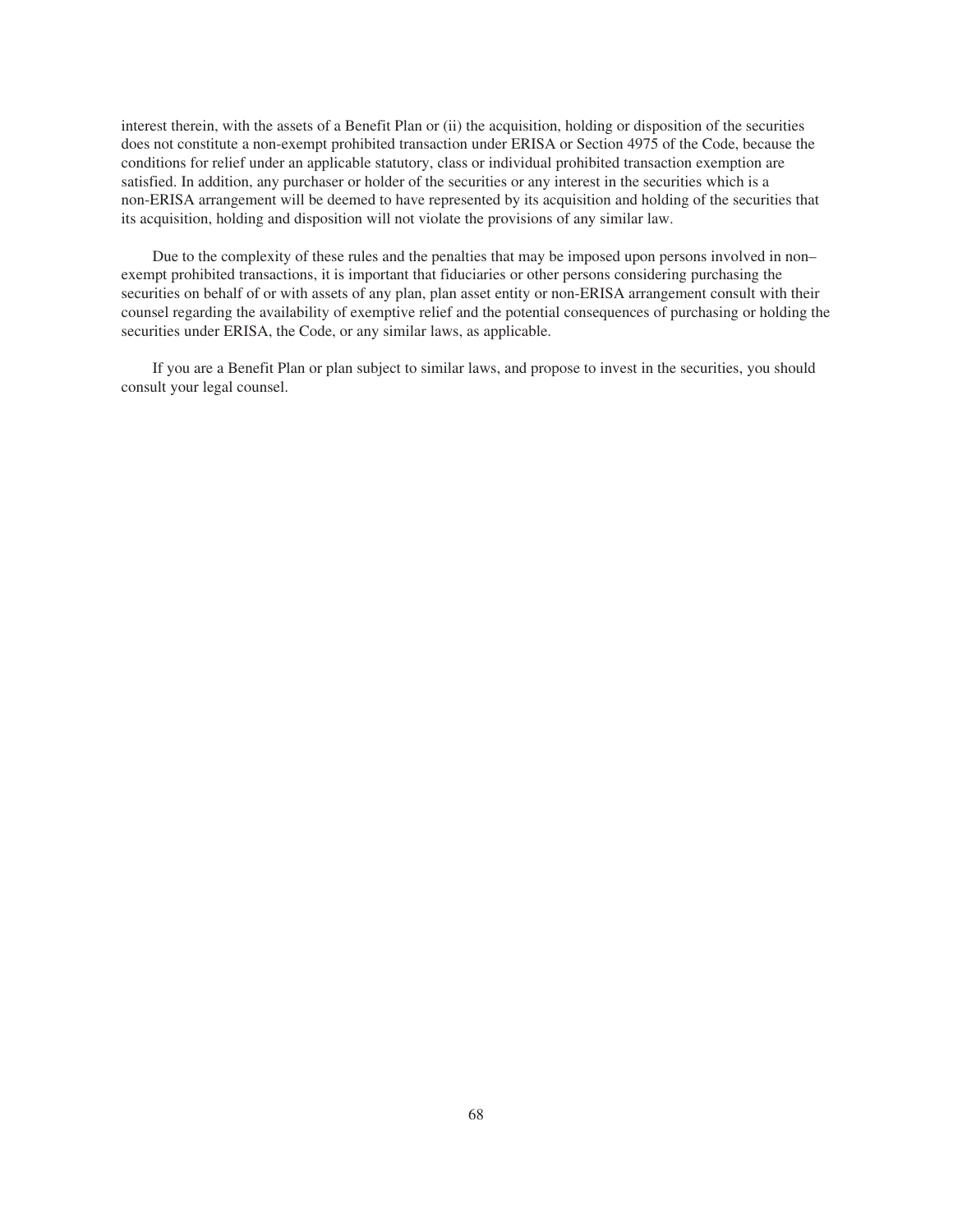#### **PLAN OF DISTRIBUTION (CONFLICTS OF INTEREST)**

We may sell any of the securities at any time after effectiveness of the registration statement of which this prospectus forms a part in one or more of the following ways from time to time:

- through underwriters or dealers;
- through agents; or
- directly to one or more purchasers.

The offered securities may be distributed periodically in one or more transactions at:

- a fixed price or prices, which may be changed;
- market prices prevailing at the time of sale;
- prices related to the prevailing market prices; or
- negotiated prices.

The applicable prospectus supplements will include:

- the initial public offering price;
- the names of any underwriters, dealers or agents;
- the purchase price of the securities;
- our proceeds from the sale of the securities;
- any underwriting discounts or commissions or agency fees and other underwriters' or agents' compensation;
- any discounts or concessions allowed or reallowed or paid to dealers;
- the place and time of delivery of the securities; and
- any securities exchange on which the securities may be listed.

If underwriters are used in the sale, they will buy the securities for their own account. The underwriters may then resell the securities in one or more transactions, at any time or times at a fixed public offering price or at varying prices. The underwriters may change from time to time any fixed public offering price and any discounts or commissions allowed or re-allowed or paid to dealers. If dealers are utilized in the sale of the securities, we will sell the securities to the dealers as principals. The dealers may then resell the securities to the public at varying prices to be determined by such dealers.

In connection with the offering of securities, we may grant to the underwriters an option to purchase additional securities to cover over-allotments, if any, at the initial public offering price (with an additional underwriting commission), as may be set forth in the applicable prospectus supplements for such securities. If we grant any over-allotment option, the terms of the option will be set forth in the applicable prospectus supplements for the securities.

This prospectus may be delivered by underwriters and dealers in connection with short sales undertaken to hedge exposures under commitments to acquire our securities to be issued on a delayed or contingent basis.

Underwriters, dealers and agents that participate in the distribution of the securities may be underwriters as defined in the Securities Act. Any discounts or commissions that we pay them and any profit they receive when they resell the securities may be treated as underwriting discounts and commissions under the Securities Act. We may have agreements with underwriters, dealers and agents to indemnify them against certain civil liabilities,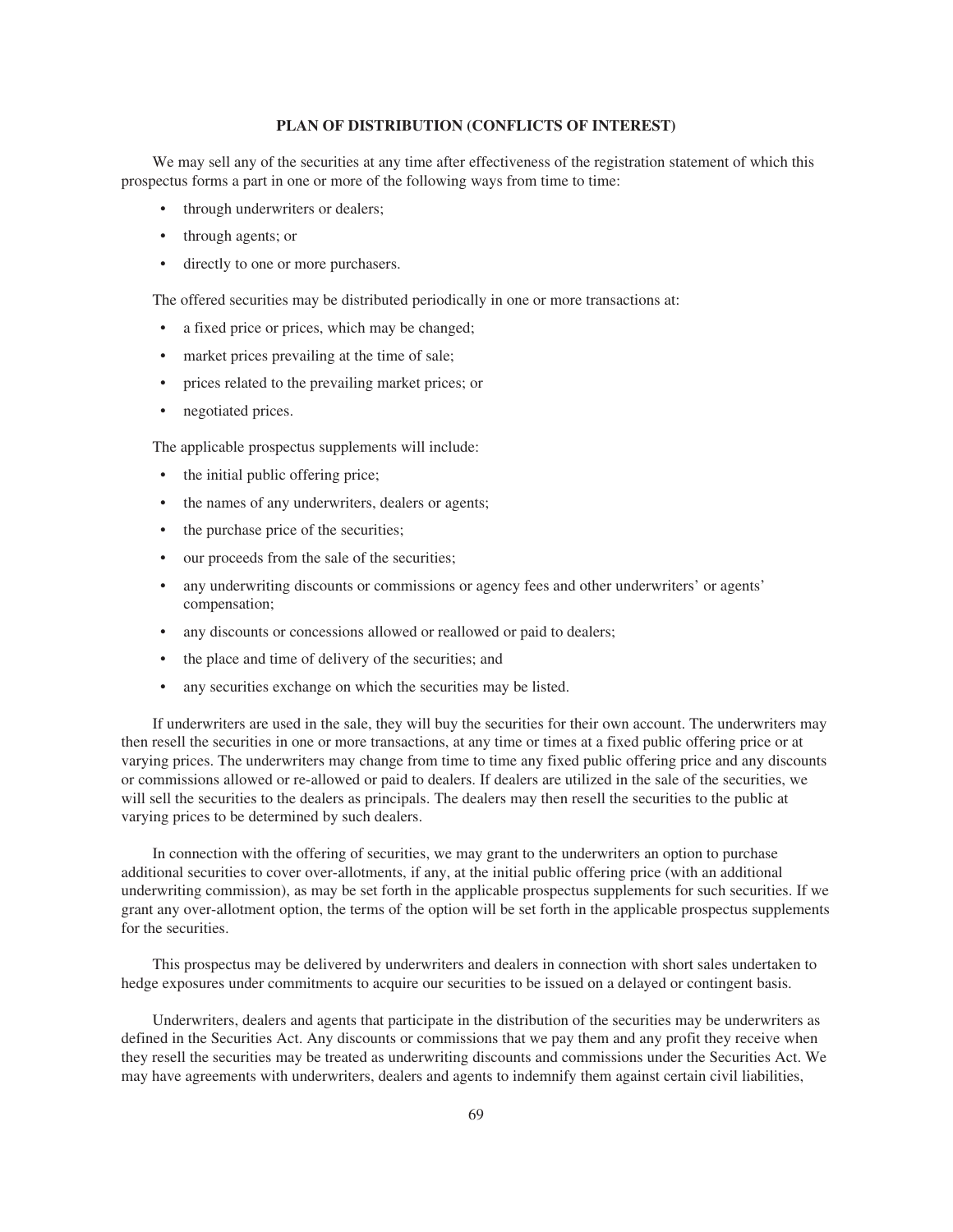including liabilities under the Securities Act, to contribute with respect to payments which they may be required to make in respect of such liabilities and to reimburse them for certain expenses.

Underwriters, dealers and agents and their affiliates or associates, may engage in transactions with us or perform services for us in the ordinary course of business and receive compensation from us.

Each series of offered debt securities and preferred shares will be a new issue of securities and will have no established trading market. Securities may or may not be listed on a national or foreign securities exchange or automated quotation system. Our common shares are currently listed on the NYSE and the TSX under the trading symbol "BNS". Any underwriters or agents to whom securities are sold for public offering or sale may make, but are not required to make, a market in the securities, and the underwriters or agents may discontinue making a market in the securities at any time without notice. No assurance can be given as to the liquidity or the existence of trading markets for any securities.

Any underwriters utilized may engage in stabilizing transactions and syndicate covering transactions in accordance with Rule 104 of Regulation M under the Exchange Act. Stabilizing transactions permit bids to purchase the offered securities or any underlying security so long as the stabilizing bids do not exceed a specified maximum. Syndicate covering transactions involve purchases of securities in the open market after the distribution has been completed in order to cover syndicate short positions. Such stabilizing transactions and syndicate covering transactions may cause the price of the offered securities to be higher than would be the case in the absence of such transactions.

Under Rule 15c6-1 of the Exchange Act, trades in the secondary market generally are required to settle in two business days, unless the parties to any such trade expressly agree otherwise. The prospectus supplement may provide that the original issue date for a series of securities may be more than two scheduled business days after the trade date for the securities. Accordingly, in such a case, parties who wish to trade the securities on any date prior to the second business day before the original issue date for the securities, will be required, by virtue of the fact that the securities initially are expected to settle in more than two scheduled business days after the trade date for the securities, to make alternative settlement arrangements to prevent a failed settlement.

#### **Selling Restrictions Outside the United States**

Except as described in an applicable prospectus supplement, the Bank has taken no action that would permit a public offering of the securities or possession or distribution of this prospectus or any other offering material in any jurisdiction outside the United States where action for that purpose is required. Accordingly, each underwriter and agent will be required to represent, warrant and agree, that it will comply with all applicable laws and regulations in force in any jurisdiction in which it purchases, offers or sells securities or possesses or distributes this prospectus or any other offering material and will obtain any consent, approval or permission required by it for the purchase, offer or sale by it of securities under the laws and regulations in force in any jurisdiction to which it is subject or in which it makes such purchases, offers or sales and the Bank shall have no responsibility in relation to this.

With regard to each security, the relevant purchaser will be required to comply with those restrictions that the Bank and the relevant purchaser shall agree and as shall be set out in an applicable prospectus supplement.

# **Conflicts of Interest**

Our affiliates, Scotia Capital Inc. (for distributions in Canada) and Scotia Capital (USA) Inc. (for distributions in the United States), may participate in the distribution of the securities as an underwriter, dealer or agent. Scotia Capital (USA) Inc., a wholly owned subsidiary of Scotia Capital Inc., is a securities broker-dealer registered with the SEC under the Exchange Act and is a member of the Financial Industry Regulatory Authority, Inc. ("FINRA"). Scotia Capital Inc. is a Canadian investment dealer (not registered in the United States). Any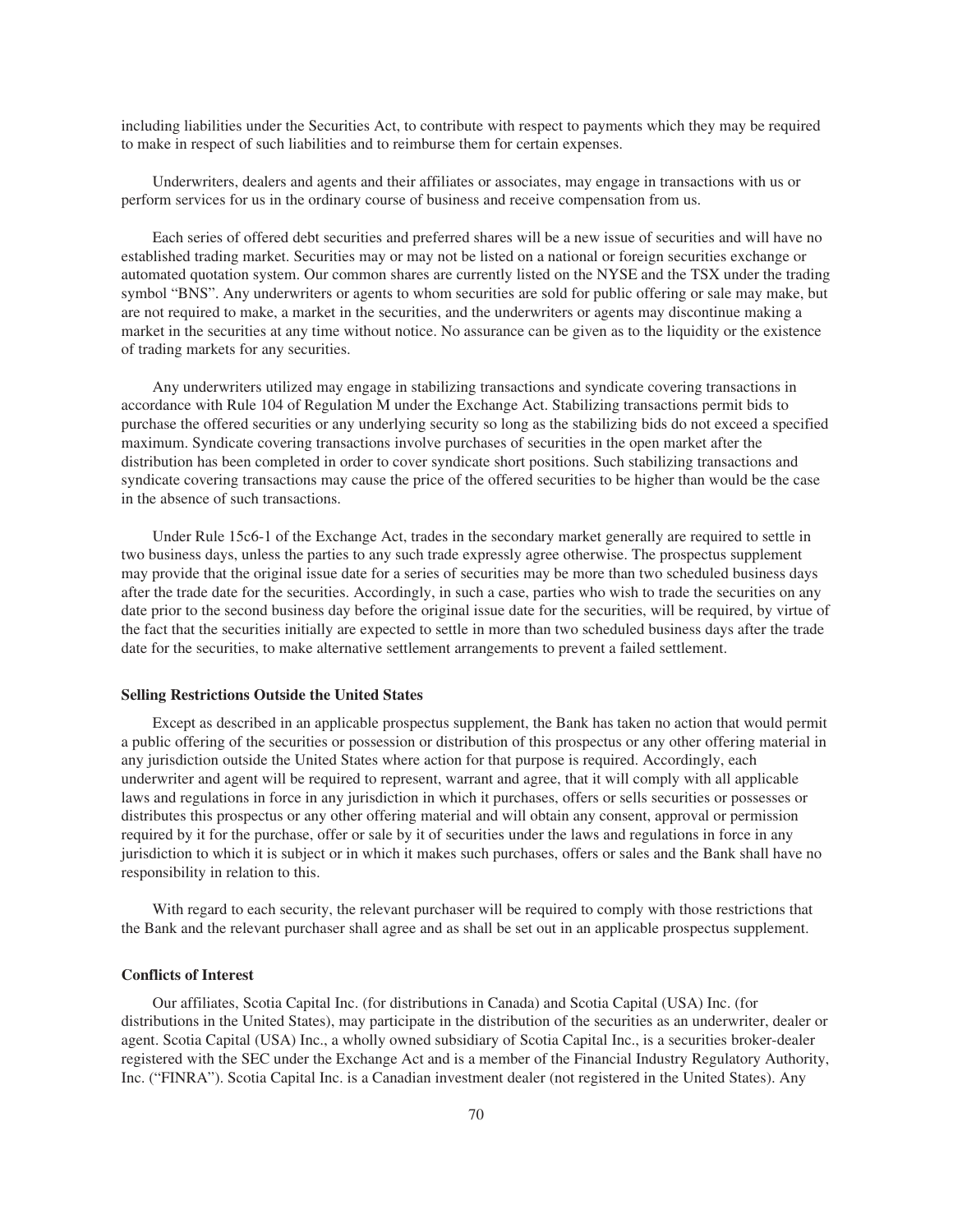offering of securities in which Scotia Capital (USA) Inc. participates will be conducted in compliance with the applicable requirements of FINRA Rule 5121. Scotia Capital (USA) Inc. will not participate in the distribution of an offering of securities that do not have a bona fide public market within the meaning of Rule 5121 or are not investment grade rated within the meaning of Rule 5121 or securities issued pursuant to this prospectus in the same series that have equal rights and obligations as investment grade rated securities unless either (1) each FINRA member firm primarily responsible for managing the public offering does not have a conflict of interest within the meaning of Rule 5121, is not an affiliate of any member that does have a conflict of interest, and meets the requirements of Rule 5121 with respect to disciplinary history or (2) a qualified independent underwriter has participated in the preparation of the prospectus supplement or other offering document for the offering of securities and has exercised the usual standards of due diligence with respect thereto. Neither Scotia Capital (USA) Inc. nor any other FINRA member participating in an offering of these securities issued pursuant to this prospectus that has a conflict of interest will confirm initial sales to any discretionary accounts over which it has authority without the prior specific written approval of the customer.

In compliance with the guidelines of FINRA, the maximum commission or discount to be received by the participating FINRA members may not exceed 8% of the aggregate principal amount of securities offered pursuant to this prospectus. We anticipate, however, that the maximum commission or discount to be received in any particular offering of securities will be significantly less than this amount.

#### **Market-Making Resale by Affiliates**

This prospectus may be used by Scotia Capital Inc. (for market-making in Canada), Scotia Capital (USA) Inc. (for market-making in the United States) or one or more of our affiliates in connection with offers and sales of the securities in market-making transactions. In a market-making transaction, Scotia Capital Inc., Scotia Capital (USA) Inc. or one of our affiliates may resell a security it acquires from other holders, after the original offering and sale of such security. Resales of this kind may occur in the open market or may be privately negotiated, at prevailing market prices at the time of resale or at related or negotiated prices. In these transactions, Scotia Capital Inc., Scotia Capital (USA) Inc. or one of our affiliates may act as principal or agent, including as agent for the counterparty in a transaction in which Scotia Capital Inc., Scotia Capital (USA) Inc. or one of our affiliates, as applicable, acts as principal, or as agent for both counterparties in a transaction in which Scotia Capital Inc., Scotia Capital (USA) Inc. or such affiliate, as applicable, does not act as principal. Scotia Capital Inc., Scotia Capital (USA) Inc. or one of our affiliates may receive compensation in the form of discounts and commissions, including from both counterparties in some cases.

The securities to be sold in market-making transactions include securities to be issued after the date of this prospectus, as well as securities previously issued. We do not expect to receive any proceeds from marketmaking transactions. We do not expect that Scotia Capital Inc., Scotia Capital (USA) Inc. or any other affiliate that engages in these transactions will pay any proceeds from its market-making resales to us.

Information about the trade and settlements dates, as well as the purchase price, for a market-making transaction will be provided to the purchaser in a separate confirmation of sale.

*Unless we or an agent informs you in your confirmation of sale that your security is being purchased in its original offering and sale, you may assume that you are purchasing your security in a market-making transaction.*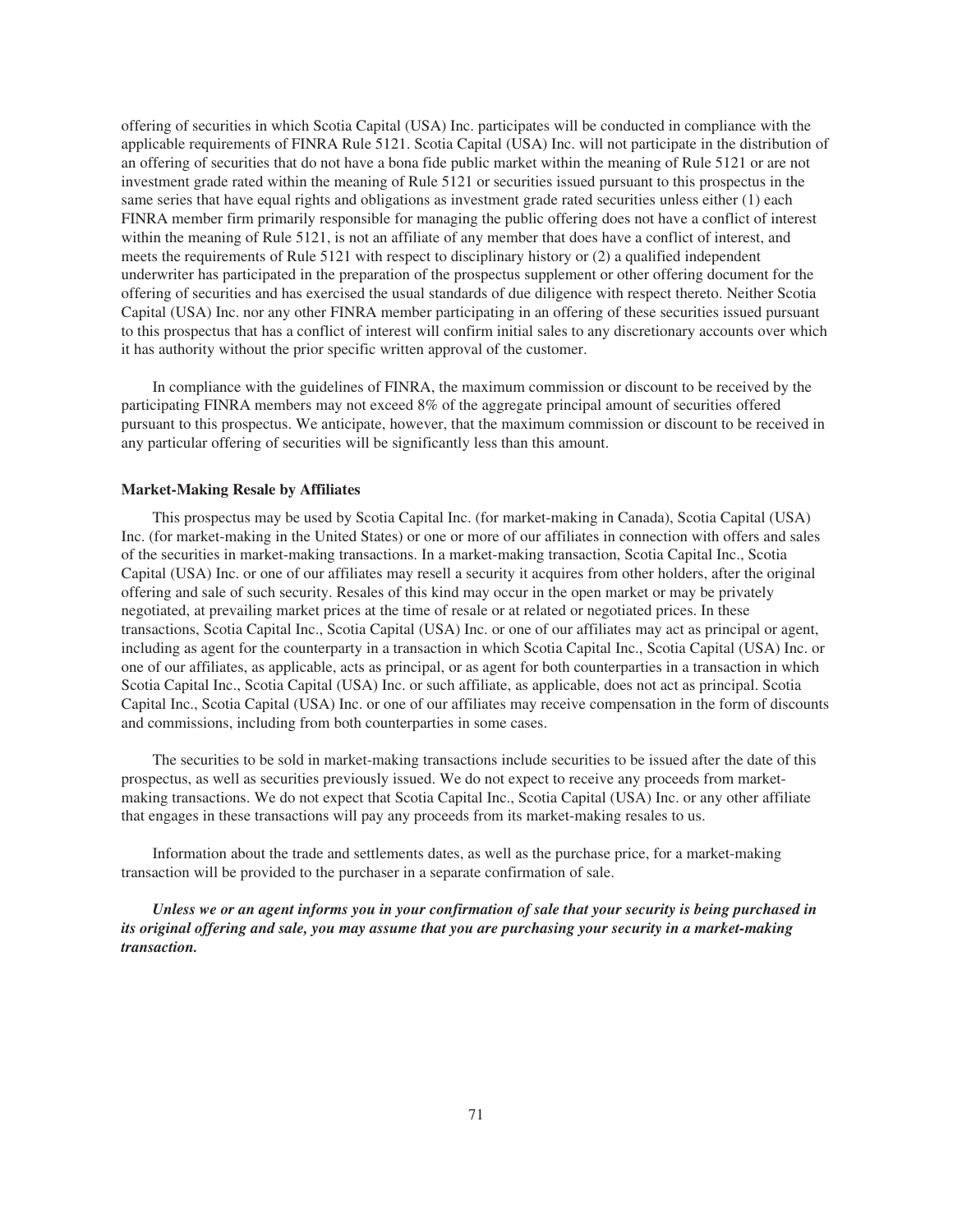# **LIMITATIONS ON ENFORCEMENT OF U.S. LAWS AGAINST THE BANK, OUR MANAGEMENT AND OTHERS**

The Bank is incorporated under the laws of Canada pursuant to the Bank Act. Substantially all of our directors and executive officers, including many of the persons who signed the registration statement on Form F-3, of which this prospectus forms a part, and some or all of the experts named in this document, reside outside the United States, and all or a substantial portion of our assets and the assets of such persons are located outside the United States. As a result, it may be difficult for you to affect service of process within the United States upon such persons, or to realize upon judgments rendered against the Bank or such persons by the courts of the United States predicated upon, among other things, the civil liability provisions of the federal securities laws of the United States. In addition, it may be difficult for you to enforce, in original actions brought in courts in jurisdictions located outside the United States, among other things, civil liabilities predicated upon such securities laws.

We have been advised by our Canadian counsel, Osler, Hoskin & Harcourt LLP, that a judgment of a United States court predicated solely upon civil liability under such laws and that would not be contrary to public policy would probably be enforceable in Canada if the United States court in which the judgment was obtained has a basis for jurisdiction in the matter that was recognized by a Canadian court for such purposes. We have also been advised by such counsel, however, that there is substantial doubt whether an original action could be brought successfully in Canada predicated solely upon such civil liabilities.

#### **LEGAL MATTERS**

The validity of the debt securities will be passed upon by Osler, Hoskin & Harcourt LLP, Toronto, Ontario, as to matters of Canadian law and applicable matters of Ontario law, and by Shearman & Sterling LLP, Toronto, Ontario, as to matters of New York law. The validity of certain of the senior debt securities will be passed upon by Cadwalader, Wickersham & Taft LLP, New York, New York, special products counsel to the Bank, as to matters of New York law. Certain Canadian federal income tax matters will be passed upon for us by Osler, Hoskin & Harcourt LLP, Toronto, Ontario. Certain U.S. federal income tax matters will be passed upon for us by Shearman & Sterling LLP, Toronto, Ontario. Certain U.S. federal income tax matters regarding certain of the senior debt securities will be passed upon for us by Cadwalader, Wickersham & Taft LLP, New York, New York.

#### **EXPERTS**

KPMG LLP, Chartered Professional Accountants, Licensed Public Accountants, Toronto, Ontario, is the external auditor who prepared the Report of Independent Registered Public Accounting Firm with respect to the consolidated statements of financial position of the Bank as at October 31, 2021 and 2020, the related consolidated statements of income, comprehensive income, changes in equity and cash flows for each of the years in the three-year period ended October 31, 2021 and the related notes, and who prepared the Report of Independent Registered Public Accounting Firm on the Bank's internal control over financial reporting as of October 31, 2021. These financial statements and management's assessment of the effectiveness of the internal control over financial reporting as of October 31, 2021 have been so incorporated by reference herein in reliance on their reports given on their authority as experts in auditing and accounting. KPMG LLP is independent with respect to the Bank within the meaning of the relevant rules and related interpretations prescribed by the relevant professional bodies in Canada and any applicable legislation or regulation. Further, KPMG LLP is an independent accountant with respect to the Bank under all relevant U.S. professional and regulatory standards.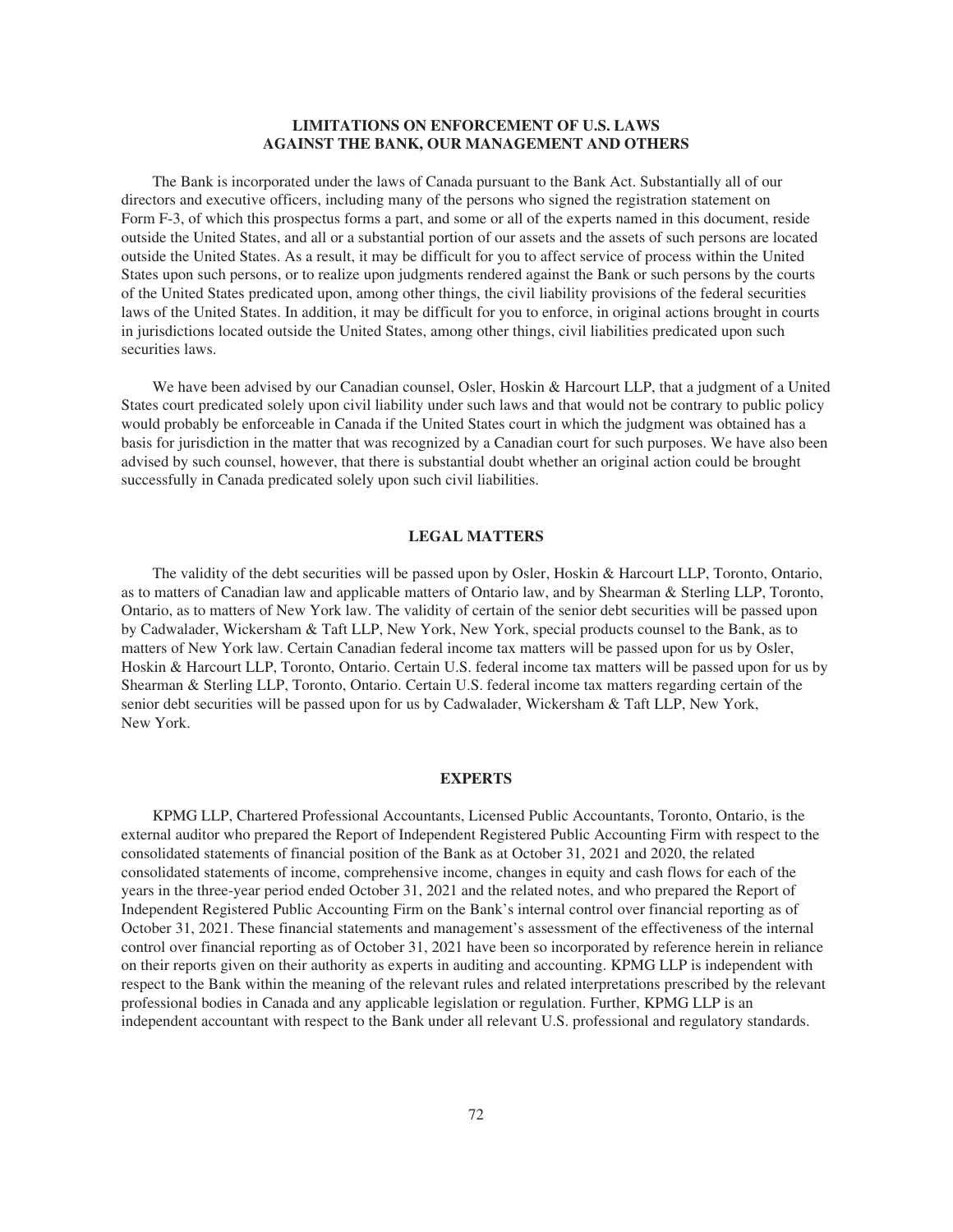# **OTHER EXPENSES OF ISSUANCE AND DISTRIBUTION**

The following is a statement of the expenses (all of which are estimated), other than underwriting discounts and commissions, to be incurred in connection with the issuance and distribution of the securities registered under the registration statement of which this prospectus forms a part. Additional information about the estimated or actual expenses in connection with a particular offering of securities under the shelf will be provided in the applicable prospectus supplements.

| Trustees' fees and expenses $\dots \dots \dots \dots \dots \dots \dots$ US\$ 10,000 |  |              |
|-------------------------------------------------------------------------------------|--|--------------|
| Legal fees and expenses $\dots\dots\dots\dots\dots\dots\dots\dots\dots$             |  | US\$ 400,000 |
| Accounting fees and expenses $\dots \dots \dots \dots \dots \dots$ US\$ 40,000      |  |              |
|                                                                                     |  |              |
|                                                                                     |  |              |
|                                                                                     |  |              |